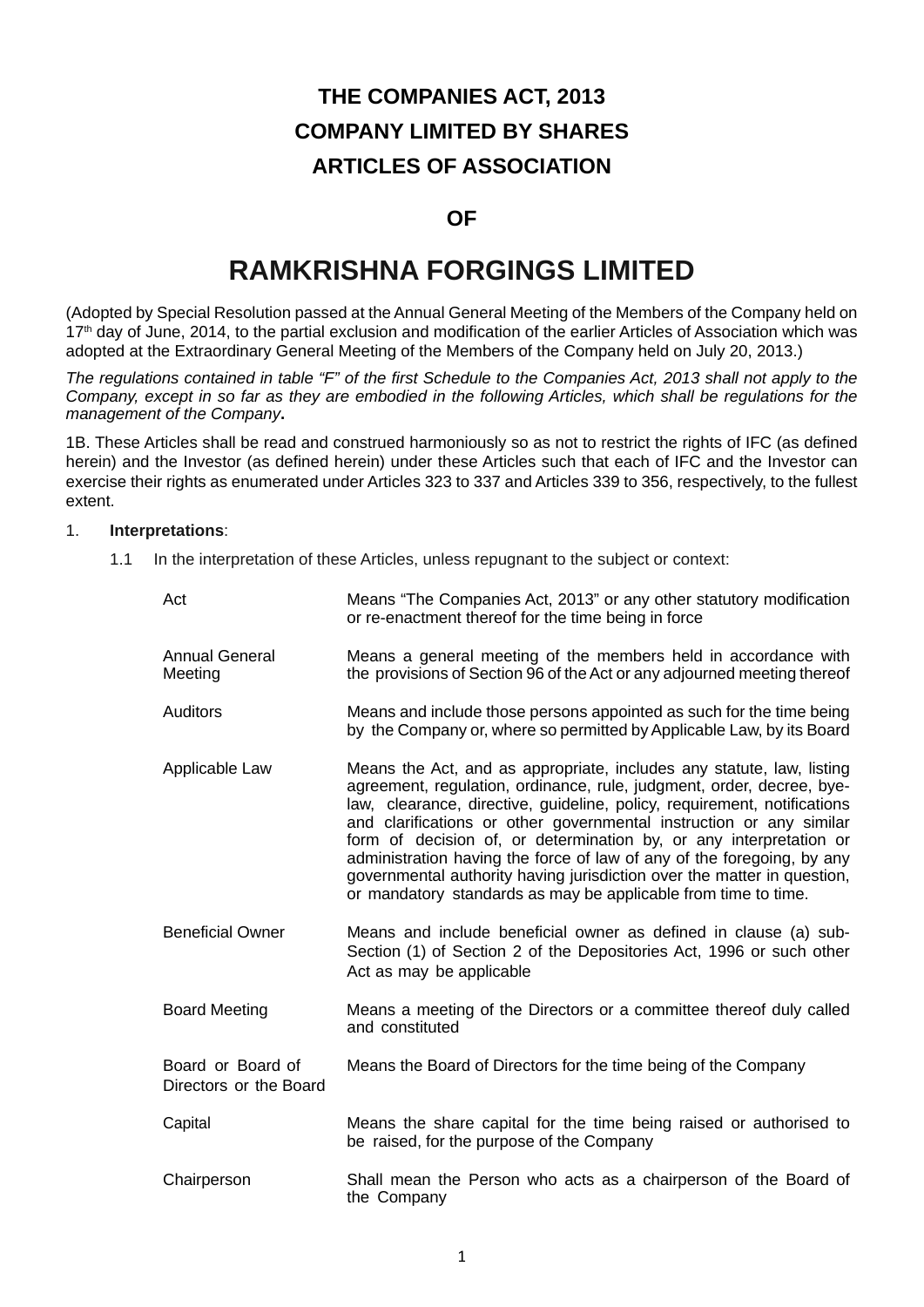| Committee                               | Means any committee of the Board of Directors of the Company formed<br>as per the requirements of Act or for any other purpose as the Board<br>may deem fit                                                                                                                                                                                           |  |  |  |  |
|-----------------------------------------|-------------------------------------------------------------------------------------------------------------------------------------------------------------------------------------------------------------------------------------------------------------------------------------------------------------------------------------------------------|--|--|--|--|
| Company or This<br>Company              | Means RAMKRISHNA FORGINGS LIMITED                                                                                                                                                                                                                                                                                                                     |  |  |  |  |
| <b>Chief Executive Officer</b>          | Means an officer of a Company, who has been designated as such by<br>the Company                                                                                                                                                                                                                                                                      |  |  |  |  |
| <b>Chief Financial Officer</b>          | Means a person appointed as the Chief Financial Officer of a Company                                                                                                                                                                                                                                                                                  |  |  |  |  |
| Company Secretary or<br>Secretary       | Means a company secretary as defined in clause (c) of sub-Section (1)<br>of section 2 of the Company Secretaries Act, 1980 (56 of 1980) who<br>is appointed by the Company to perform the functions of a company<br>secretary under the Act                                                                                                           |  |  |  |  |
| Debenture                               | Includes debenture-stock, bonds and any other debt securities<br>of the Company, whether constituting a charge on the assets of the<br>Company or not.                                                                                                                                                                                                |  |  |  |  |
| Depositories Act                        | Shall mean the Depositories Act, 1996 and includes any statutory<br>modification or enactment thereof                                                                                                                                                                                                                                                 |  |  |  |  |
| Depository                              | Shall mean a Depository as defined in clause (e) sub-section (1)<br>of section 2 of the Depositories Act, 1996 and includes a company<br>formed and registered under the Companies Act, 1956 which has<br>been granted a certificate of registration under sub Section (1A) of<br>section 12 of the Securities and Exchange Board of India Act, 1992. |  |  |  |  |
| <b>Director</b>                         | Means the director of the Company for the time being, appointed<br>as such.                                                                                                                                                                                                                                                                           |  |  |  |  |
| <b>Dividend</b>                         | Includes interim Dividend.                                                                                                                                                                                                                                                                                                                            |  |  |  |  |
| <b>Extraordinary General</b><br>Meeting | Means an extraordinary general meeting of the Members duly called<br>and constituted and any adjourned meeting thereof.                                                                                                                                                                                                                               |  |  |  |  |
| <b>Electronic Mode</b>                  | Means carrying out electronically based, whether main server is<br>installed in India or not, including, but not limited to:<br>business to business and business to consumer transactions,<br>İ.<br>data interchange and other digital supply transactions;                                                                                          |  |  |  |  |
|                                         | ii.<br>offering to accept deposits or inviting deposits or accepting<br>deposits or subscriptions in securities, in India or from citizens of<br>India;                                                                                                                                                                                               |  |  |  |  |
|                                         | iii.<br>financial settlements, web based marketing, advisory and<br>transactional services, database services and products, supply<br>chain management;                                                                                                                                                                                               |  |  |  |  |
|                                         | iv.<br>online<br>services such as telemarketing, telecommuting,<br>telemedicine, education and information research; and all<br>related data communication services                                                                                                                                                                                   |  |  |  |  |
|                                         | whether conducted by e-mail, mobile devices, social media,<br>V.<br>cloud computing, document management, voice or data<br>transmission or otherwise                                                                                                                                                                                                  |  |  |  |  |
|                                         | video conferencing, audio- visual methods, net conferencing<br>vi.<br>and/or any other electronic communication.                                                                                                                                                                                                                                      |  |  |  |  |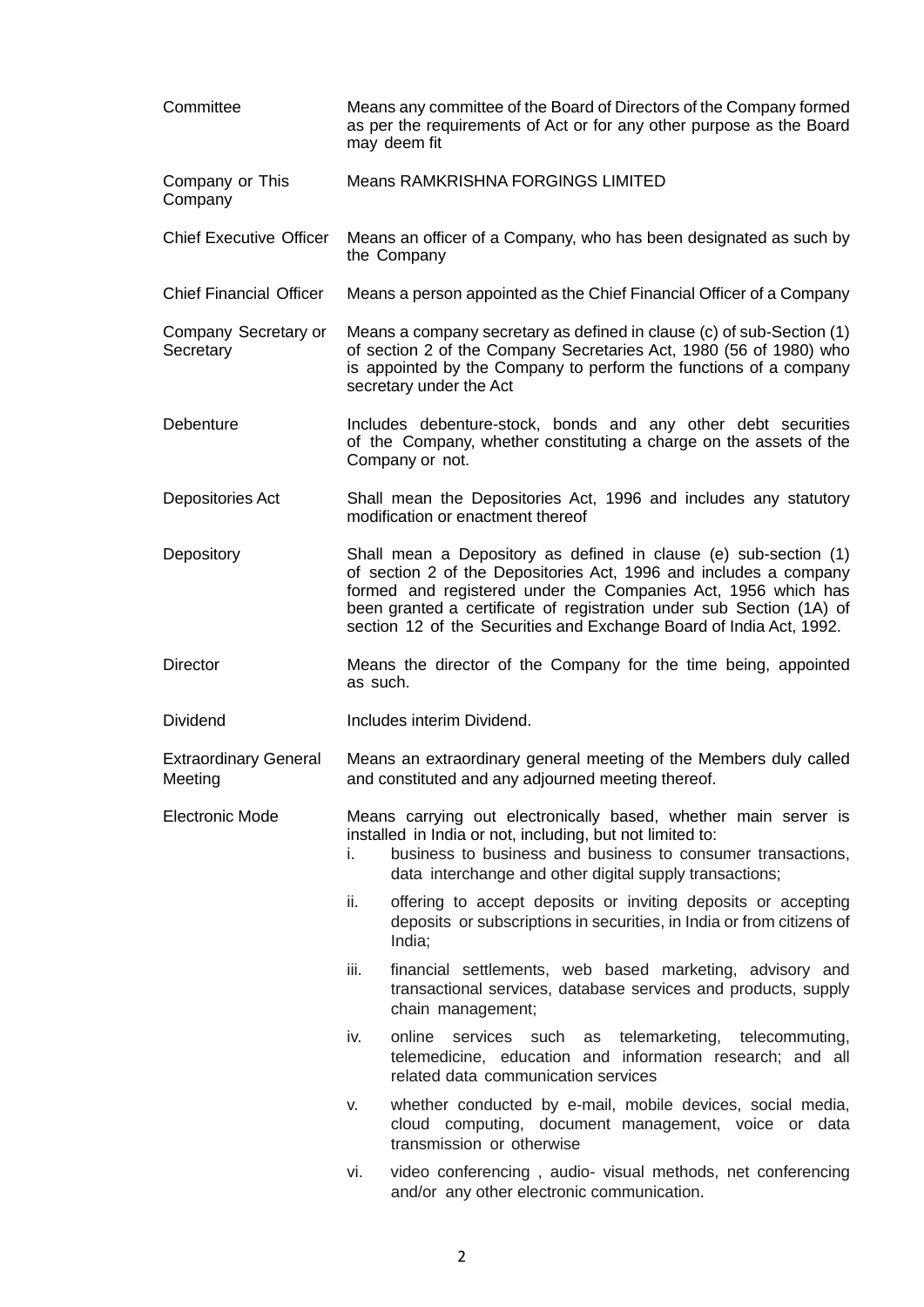| <b>Financial Year</b>                                                                                                                                                                                                                                                                                                                                                                                                                                                                                                                                                                        | Means the same as in Section 2(41) of the Act                                                                                                                                                                                                                                                                                                                              |  |  |  |  |
|----------------------------------------------------------------------------------------------------------------------------------------------------------------------------------------------------------------------------------------------------------------------------------------------------------------------------------------------------------------------------------------------------------------------------------------------------------------------------------------------------------------------------------------------------------------------------------------------|----------------------------------------------------------------------------------------------------------------------------------------------------------------------------------------------------------------------------------------------------------------------------------------------------------------------------------------------------------------------------|--|--|--|--|
| <b>Free Reserves</b>                                                                                                                                                                                                                                                                                                                                                                                                                                                                                                                                                                         | Means such reserves which, as per the latest audited balance sheet<br>of a company, are available for distribution as Dividend:<br>Provided that-                                                                                                                                                                                                                          |  |  |  |  |
|                                                                                                                                                                                                                                                                                                                                                                                                                                                                                                                                                                                              | (i)<br>any amount representing unrealised gains, notional gains or<br>revaluation of assets, whether shown as a reserve or otherwise,<br>or                                                                                                                                                                                                                                |  |  |  |  |
|                                                                                                                                                                                                                                                                                                                                                                                                                                                                                                                                                                                              | (ii)<br>any change in carrying amount of an asset or of a liability<br>recognized in equity, including surplus in profit and loss account<br>on measurement of the asset or the liability at fair value,                                                                                                                                                                   |  |  |  |  |
|                                                                                                                                                                                                                                                                                                                                                                                                                                                                                                                                                                                              | shall not be treated as free reserves                                                                                                                                                                                                                                                                                                                                      |  |  |  |  |
| In writing or written                                                                                                                                                                                                                                                                                                                                                                                                                                                                                                                                                                        | Means and include printing, typing, lithographing, computer mode<br>and other modes of reproducing words in visible form                                                                                                                                                                                                                                                   |  |  |  |  |
| Independent Director                                                                                                                                                                                                                                                                                                                                                                                                                                                                                                                                                                         | Means a Director fulfilling the criteria of independence and duly<br>appointed as per Applicable Law.                                                                                                                                                                                                                                                                      |  |  |  |  |
| Key Managerial<br>Personnel                                                                                                                                                                                                                                                                                                                                                                                                                                                                                                                                                                  | Means such persons as defined in Section 2(51) of Act                                                                                                                                                                                                                                                                                                                      |  |  |  |  |
| <b>Managing Director</b>                                                                                                                                                                                                                                                                                                                                                                                                                                                                                                                                                                     | Means a Director who, by virtue of the articles of the Company or<br>an agreement with the company or a resolution passed in its General<br>Meeting, or by its Board of Directors, is entrusted with substantial<br>powers of management of the affairs of the company and includes<br>a Director occupying the position of managing Director, by whatever<br>name called. |  |  |  |  |
| <b>Meeting or General</b><br>Meeting                                                                                                                                                                                                                                                                                                                                                                                                                                                                                                                                                         | Means a meeting of Members.                                                                                                                                                                                                                                                                                                                                                |  |  |  |  |
| <b>Members</b><br>Member in relation to a company, means- (a) the subscribers<br>to the Memorandum of Association of the Company who shall be<br>deemed to have agreed to become members of the company, and<br>on its registration, shall be entered as member in its register of<br>members, (b) every other person who agrees in writing to become a<br>member of the company and whose name is entered in the register<br>of members of the company; (c)every person holding shares in the<br>company and whose name is entered in Register of Beneficial Owners<br>as Beneficial Owner. |                                                                                                                                                                                                                                                                                                                                                                            |  |  |  |  |
| Month                                                                                                                                                                                                                                                                                                                                                                                                                                                                                                                                                                                        | Means a calendar month                                                                                                                                                                                                                                                                                                                                                     |  |  |  |  |
| <b>Ordinary Resolution</b>                                                                                                                                                                                                                                                                                                                                                                                                                                                                                                                                                                   | Means a resolution referred to in Section 114 of the Act.                                                                                                                                                                                                                                                                                                                  |  |  |  |  |
| Paid up                                                                                                                                                                                                                                                                                                                                                                                                                                                                                                                                                                                      | Means the Capital which is paid up presently.                                                                                                                                                                                                                                                                                                                              |  |  |  |  |
| Persons                                                                                                                                                                                                                                                                                                                                                                                                                                                                                                                                                                                      | Includes any artificial juridical person, corporations or such other<br>entities as are entitled to hold property in their own name.                                                                                                                                                                                                                                       |  |  |  |  |
| <b>Postal Ballot</b>                                                                                                                                                                                                                                                                                                                                                                                                                                                                                                                                                                         | Means voting by post through postal papers distributed amongst<br>eligible voters and shall include voting by Electronic Mode or any other<br>mode as permitted under Applicable Law.                                                                                                                                                                                      |  |  |  |  |
| Register of Beneficial<br>Owners                                                                                                                                                                                                                                                                                                                                                                                                                                                                                                                                                             | Means the register of members in case of shares held with a Depository<br>in any media as may be permitted by law, including in any form of<br><b>Electronic Mode</b>                                                                                                                                                                                                      |  |  |  |  |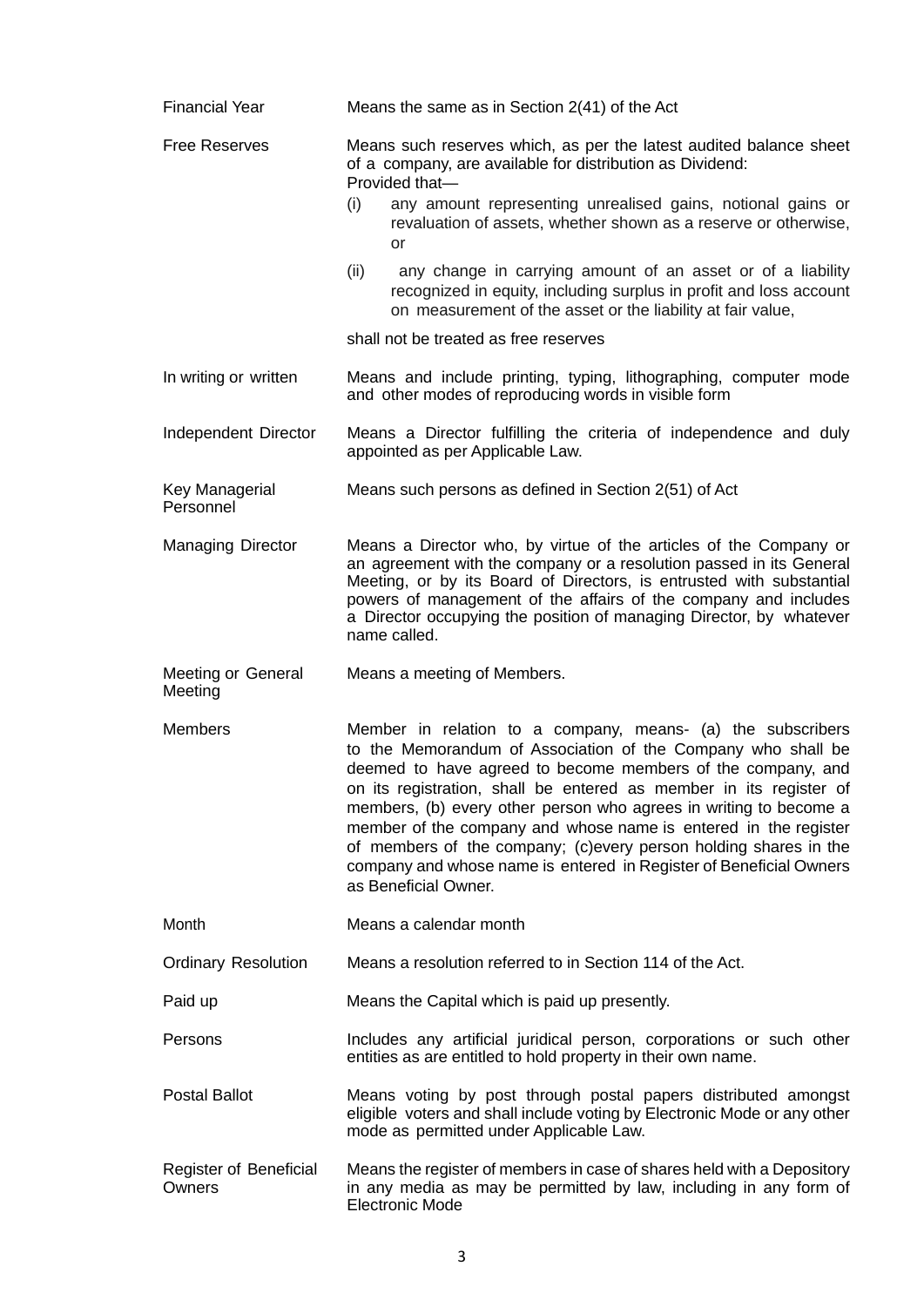| <b>Register of Members</b> | Means the register of Members, including any foreign register which the<br>Company may maintain pursuant to the Act and includes Register<br>of Beneficial Owners.                                            |  |  |  |
|----------------------------|---------------------------------------------------------------------------------------------------------------------------------------------------------------------------------------------------------------|--|--|--|
| Registrar                  | Means the Registrar of Companies of the state in which the Registered<br>Office of the Company is for the time being situated                                                                                 |  |  |  |
| Seal                       | Means the common seal of the Company                                                                                                                                                                          |  |  |  |
| Section                    | Means the relevant section of the Act; and shall, in case of any<br>modification or reenactment of the Act shall be deemed to refer to any<br>corresponding provision of the Act as so modified or reenacted. |  |  |  |
| Security                   | Means shares, Debentures and/or such other securities as may be<br>treated as securities under Applicable Law.                                                                                                |  |  |  |
| <b>Shares</b>              | Means the shares into which the Capital of the Company is divided<br>whether held in tangible or fungible form.                                                                                               |  |  |  |
| Small Shareholder          | Means a shareholder holding shares of the nominal value of not<br>more than twenty thousand rupees or such other sum as may be<br>prescribed under Applicable Law                                             |  |  |  |
| <b>Special Resolution</b>  | Means a resolution referred to in Section 114 of the Act.                                                                                                                                                     |  |  |  |
| <b>These Presents</b>      | Means the Memorandum of Association and the Articles of Association<br>of the Company.                                                                                                                        |  |  |  |

 1.2 Term(s) and phrase(s) not specifically defined in these Articles shall bear the same meaning as assigned to the same in the Act.

# **ARTICLES TO BE CONTEMPORARY IN NATURE**

2. The intention of these Articles is to be in consonance with the contemporary rules and regulations prevailing in India. If there is an amendment in any Act, rules and regulations allowing what were not previously allowed under the statute, the Articles herein shall be deemed to have been amended to the extent that Articles will not be capable of restricting what has been allowed by the Act by virtue of an amendment subsequent to registration of the Articles.

# **SHARE CAPITAL, INCREASE AND REDUCTION OF CAPITAL**

# *Amount of Capital*

3. The Authorised Share Capital of the Company shall be the Capital as specified in Clause V of the Memorandum of Association, with power to increase and reduce the Capital of the Company and to divide the Shares in the Capital for the time being into several classes as permissible in Applicable Law and to attach thereto respectively such preferential, deferred, qualified or special rights, privileges or conditions as may be determined by the Board, and to vary, modify, amalgamate or abrogate any such rights, privileges or conditions.

# *Increase of Capital by the Company and how carried in to effect*

4. Subject to Applicable Law, the Board may, from time to time, increase the Capital by the creation of new Shares. Such increase shall be of such aggregate amount and to be divided into such Shares of such respective amounts, as the resolution of the Board shall prescribe. Subject to the provisions of the Act, any Shares of the original or increased Capital shall be issued upon such terms and conditions and with such rights and privileges annexed thereto, as the Board shall determine, and in particular, such shares may be issued with a preferential or qualified right to Dividends, or otherwise, or with a right to participate in some profits or assets of the Company, or with such differential or qualified right of voting at General Meetings of the Company, as permitted in terms of Section 47 of the Act or other Applicable Law. Whenever the Capital of the Company has been increased under the provisions of this Article, the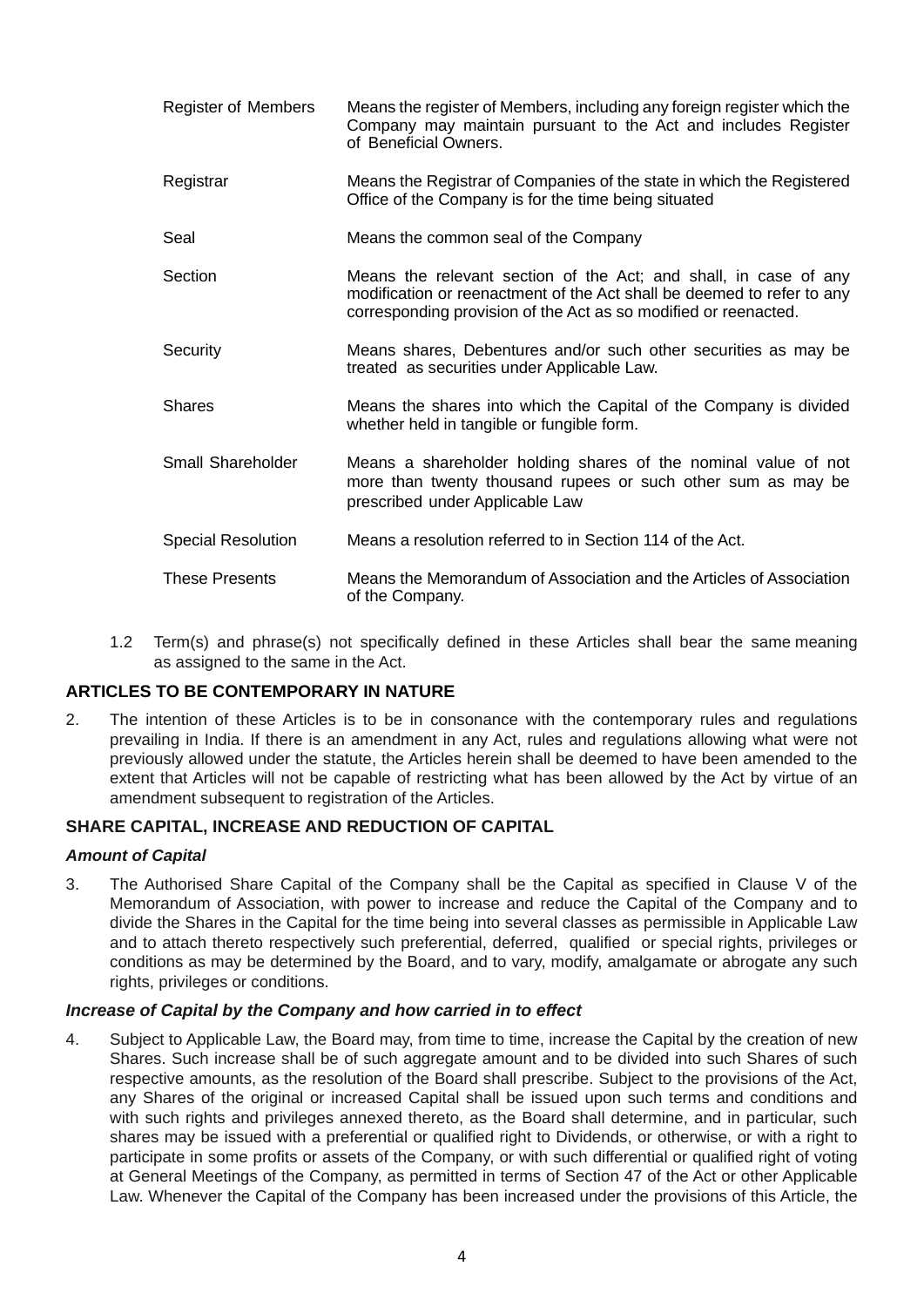Directors shall comply with the provisions of Section 64 of the Act or any such compliance as may be required by the Act for the time being in force.

# *New Capital part of the existing Capital*

5. Except in so far as otherwise provided in the conditions of issue of Shares, any Capital raised by the creation of new Shares shall be considered as part of the existing Capital, and shall be subject to provisions herein contained, with reference to the payment of calls and installments, forfeiture, lien, surrender, transfer and transmission, voting and otherwise.

#### *Issue of redeemable preference shares*

- 6. Subject to the provisions of Section 55 of the Act and other Applicable Law, any preference shares may be issued from time to time, on the terms that they are redeemable within 20 years and such other terms as may be decided at the time of the issue. Further,
	- 6.1. Such preference shares shall always rank in priority with respect to payment of Dividend or repayment of Capital vis-à-vis equity shares;
	- 6.2. The Board may decide on the participation of preference shareholders in the surplus Dividend, type of preference shares issued whether cumulative or otherwise, conversion terms into equity if any;
	- 6.3. The Board may decide on any premium on the issue or redemption of preference shares.

#### *Provision applicable on the issue of redeemable preference shares*

- 7. On the issue of redeemable preference shares under the provisions of Article 6 hereof, the following provisions shall take effect:
	- 7.1. No such shares shall be redeemed except out of the profits of the Company, which would otherwise be available for Dividend, or out of the proceeds of a fresh issue of shares made for the purpose of the redemption.
	- 7.2. No such shares shall be redeemed unless they are fully paid.
	- 7.3. Such shares shall be redeemed shares only on the terms on which they were issued or as varied after due approval of preference shareholders under Section 48 of the Act.
	- 7.4. The premium, if any, payable on redemption shall have been provided for out of the profits of the Company or out of the Company's security premium account, before the shares are redeemed.
	- 7.5. Register of Members maintained under Section 88 shall contain the particulars in respect of such preference Share holder(s).
	- 7.6. Where any such shares are redeemed otherwise than out of the proceeds of a fresh issue, there shall, out of the profits which would otherwise have been available for Dividend, be transferred to a reserve fund, to be called the "**Capital Redemption Reserve Account**" a sum equal to the nominal amount of the shares redeemed and the provisions of the Act relating to the reduction of the Share Capital of the Company shall, excepts as provided in Section 66 of the Act, apply as if the Capital Redemption Reserve Account were paid up Share Capital of the Company.

#### *Provisions applicable to any other Securities*

8. The Board shall be entitled to issue, from time to time, subject to Applicable Law, any other Securities, including Securities convertible into Shares, exchangeable into Shares, or carrying a warrant, with or without any attached Securities, carrying such terms as to coupon, returns, repayment, servicing, as may be decided by the terms of such issue. Such Securities may be issued at premium or discount, and redeemed at premium or discount, as may be determined by the terms of the issuance; Provided that the Company shall not issue any Shares or Securities convertible into Shares at a discount.

# *Reduction of Capital*

9. The Company may (subject to the Provisions of Section 52, 55, 66, of the Act or any other applicable provisions of law for the time being in force) from time to time by way of Special Resolution reduce its Share Capital, any Capital Redemption Reserve Account or Share premium account in any manner for the time being authorized by law.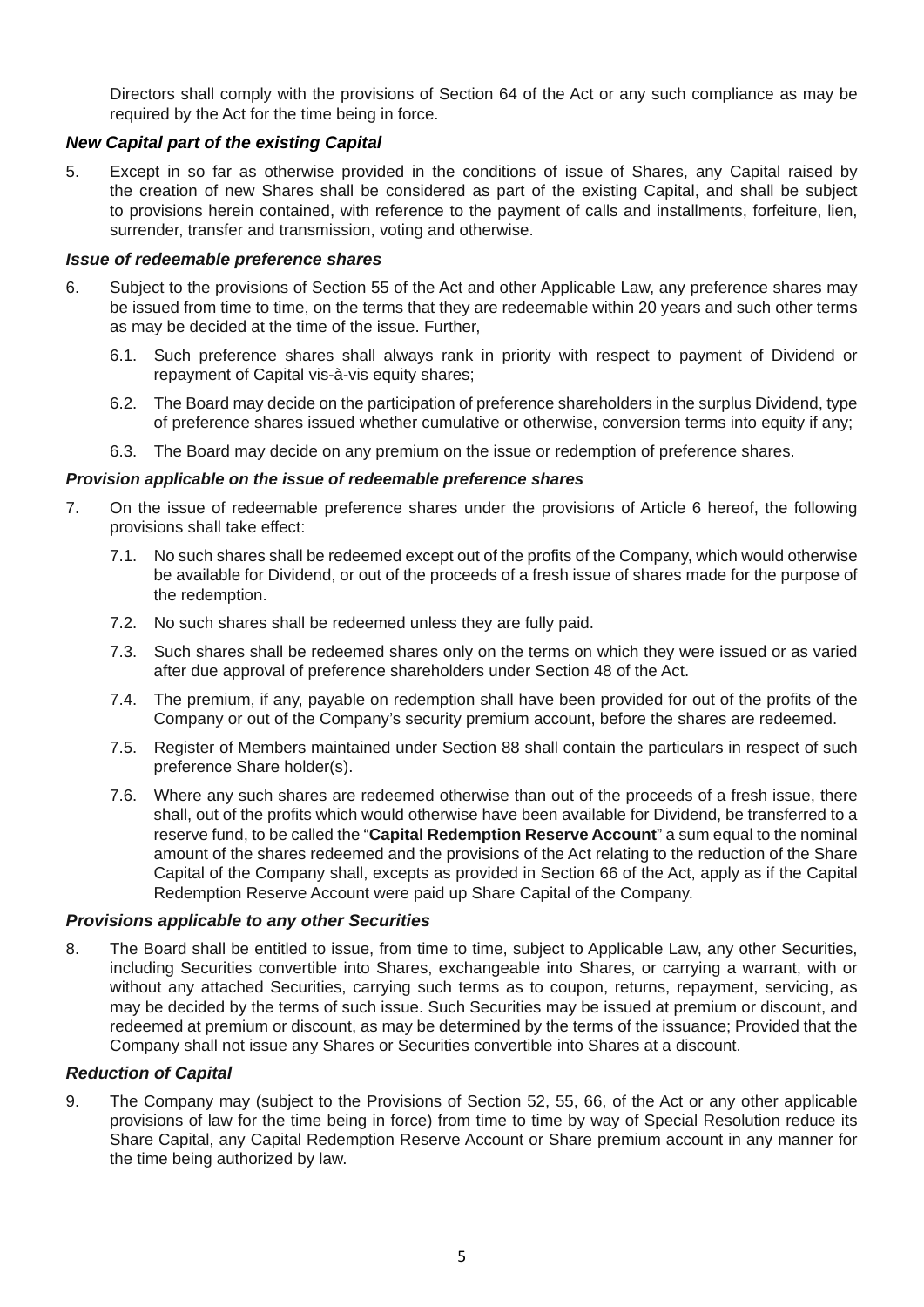## *Sub-division consolidation and cancellation of Shares*

10. Subject to the provisions of Section 61 of the Act, the Company in General Meeting may from time to time (a) sub-divide and consolidate its Shares into shares of a larger amount than the existing Shares, or any class of them, and (b) sub-divide its existing shares or any of them into shares of smaller amount than is fixed by the memorandum and the resolution whereby any Share is sub-divided, or classified, may determine that, as between the holders of the Shares resulting from such sub-division or classification, one or more of such Shares shall have some preference or special advantage as regards Dividend, Capital or otherwise over or as compared with the other.

 Subject as aforesaid, the Company in General Meeting may also cancel Shares which have not been taken or agreed to be taken by any person and diminish the amount of its Share Capital by the amount of the Shares so cancelled.

## *Modification of rights*

11. Whenever the Share Capital is divided into different types or classes of shares, all or any of the rights and privileges attached to each type or class may, subject to the provisions of Sections 48 of the Act, be varied with the consent in writing by holders of at least three-fourths of the issued Shares of the class or is confirmed by a Special Resolution passed at a separate Meeting of the holders of Shares of that class and all the provisions hereinafter contained as to General Meetings shall mutatis mutandis apply to every such class Meeting, but so that the quorum thereof shall be any such numbers, present in person, as permissible under the Applicable law. This Article is not to derogate from any power the Company would have if the clause were omitted.

#### *Further issue of Capital*

- 12. Where at any time it is proposed to increase the subscribed Capital of the Company by allotment of further shares, then:
	- 12.1. Such further shares shall be offered to the persons who on the date of the offer are holders of the equity shares of the Company, in proportion as nearly as circumstances admit, to the Capital paidup on those shares at the date.
	- 12.2. Such offer shall be made by a notice specifying the number of shares offered and limiting a time not being less than fifteen days from the date of the offer within which the offer, if not accepted, will be deemed to have been declined.
	- 12.3. The offer aforesaid shall be deemed to include a right exercisable by the person concerned to renounce the shares offered to him or any of them in favour of any other person and the notice referred to in 12.2 hereof shall contain a statement of this right.
	- 12.4. After the expiry of the time specified in the aforesaid notice or on receipt of earlier intimation from the person to whom such notice is given that he declines to accept the shares offered, the Board of Directors may dispose of them in such manner as they think most beneficial to the interest of the Company.
- 13. Notwithstanding anything contained in the Article no. 12 the further shares aforesaid may be offered in any manner whatsoever, to:
	- 13.1. employees under a scheme of employees' stock option scheme
	- 13.2. to any persons on private placement or on preferential basis, whether or not those persons include the persons referred to Article no. 12, either for cash or for a consideration other than cash, if so decided by a Special Resolution, as per Applicable Law.;
- 14. Nothing in Article no. 13.2 hereof shall be deemed;
	- 14.1. To extend the time within which the offer should be accepted; or
	- 14.2. To authorise any person to exercise the right of renunciation for a second time, on the ground that the person in whose favour the renunciation was first made has declined to take the shares comprised in the renunciation.
- 15. Nothing contained in the Articles 12 to 14 shall apply to the increase of the subscribed Capital of the Company: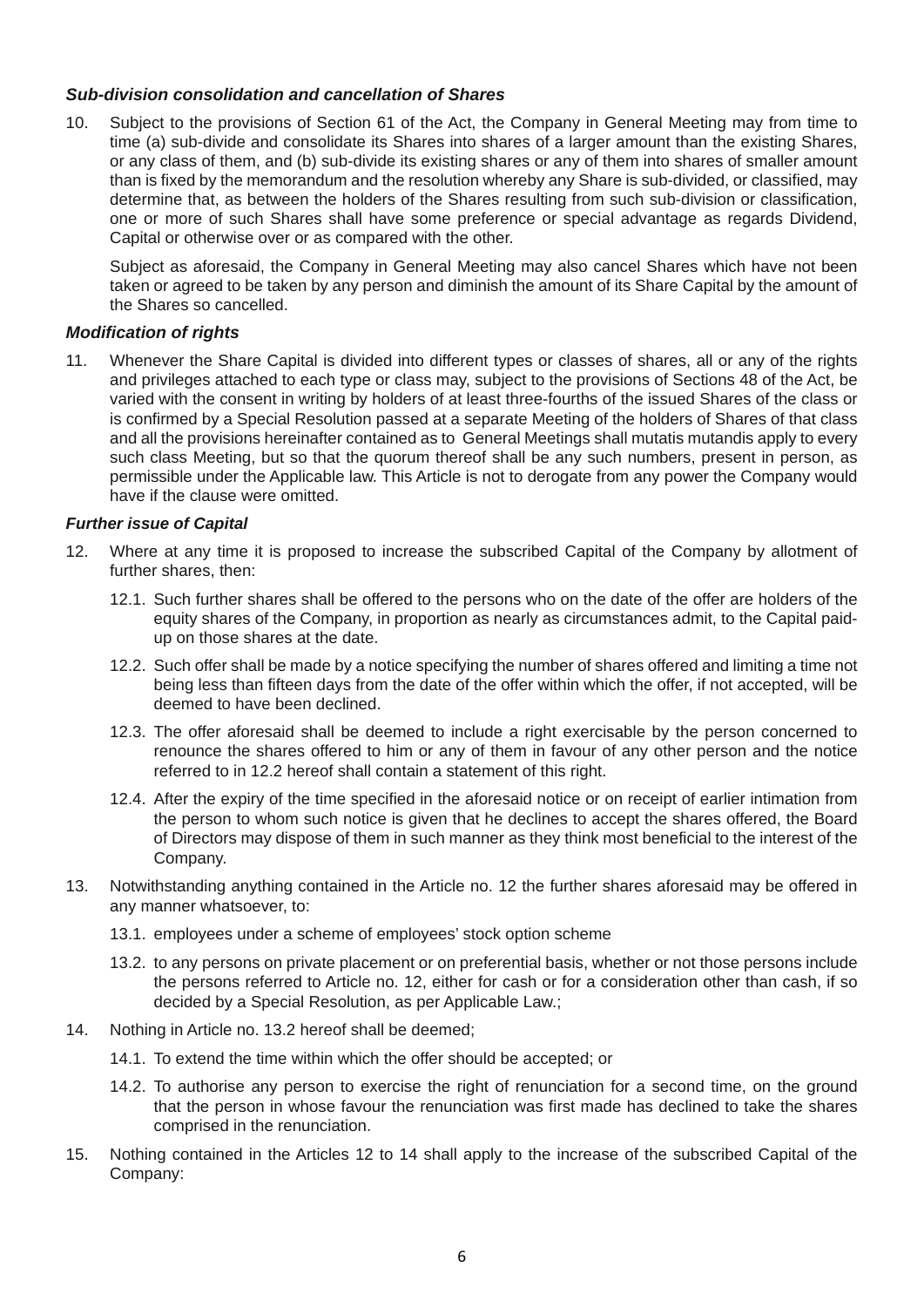- 15.1. caused by the exercise of an option attached to the Debenture issued by the Company to convert such Debentures or loans into shares in the Company;
- 15.2. Provided that the terms of issue of such Debentures or the terms of such loans containing such an option have been approved before the issue of such Debentures or the raising of loan by a Special Resolution passed by the Company in general meeting.

## *Shares at the disposal of the Board*

16. Subject to the provisions above, and of Section 62 of the Act, the shares and Securities of the Company for the time being shall be under the control of the Board who may issue, allot or otherwise dispose of the same or any of them to such person, in such proportion and on such terms and conditions and either at a premium or at par and at such time as they may from time to time think fit and to give to any person or persons the option or right to call for any Shares either at par or premium during such time and for such consideration as the Board think fit, and may issue and allot Shares in the Capital of the Company or other Securities on payment in full or part of any property sold and transferred or for any services rendered to the Company in the conduct of its business and any Shares which may so be allotted may be issued as fully paid up shares and if so issued, shall be deemed to be fully paid shares. Provided that option or right to call of Shares shall not be given to any person or persons without the sanction of the Company in the General Meeting.

#### *Power to issue Shares outside India*

17. Pursuant to the provisions of Section 62 and other applicable provisions, if any, of the Act, and subject to such approvals, permissions and sanctions as may be necessary from the Government of India, Reserve Bank of India and/or any other authorities or institutions as may be relevant (hereinafter collectively referred to as "**Appropriate Authorities**") and subject to such terms and conditions or such modifications thereto as may be prescribed by them in granting such approvals, permissions and sanctions, the Company will be entitled to issue and allot in the international capital markets, Equity Shares and/or any instruments or securities (including Global Depository Receipts) representing Equity Shares, any such instruments or securities being either with or without detachable Warrants attached thereto entitling the Warrant holder to Equity Shares/instruments or securities (including Global Depository Receipts) representing Equity Shares, (hereinafter collectively referred to as "the Securities") to be subscribed to in foreign currency / currencies by foreign investors(whether individuals and/or bodies corporate and/or institutions and whether shareholders of the Company or not) for an amount, inclusive of such premium as may be determined by the Board. Such issue and allotment to be made on such occasion or occasions, at such value or values, or at a premium and in such form and in manner and on such terms and conditions or such modifications thereto as the Board may determine in consultation with Lead Manager and/or Underwriters and/or Legal or other Advisors, or as may be prescribed by the Appropriate Authorities while granting their approvals, permissions and sanctions as aforesaid which the Board be and is hereby authorized to accept at its sole discretion. The provisions of this Article shall extend to allow the Board to issue such foreign Securities, in such manner as may be permitted by Applicable Law.

#### *Acceptance of Shares*

18. Any application signed by or on behalf of an applicant, for Shares in the Company, followed by an allotment of any Share shall be an acceptance of shares within the meaning of these Articles and every person who, does or otherwise accepts Shares and whose name is on the Register of Members shall for the purpose of these Articles, be a member.

#### *Private Placement*

19. The Board may, from time to time, offer any Securities on private placement basis, to such persons as the Board may determine, provided that such private placement shall comply with Applicable Law.

#### *Deposit and call to be a debt payable immediately*

20. The money (if any) which the Board shall, on the allotment of any Share being made by them require or direct to be paid by way of deposit, call or otherwise in respect of any shares allotted by them shall immediately on the insertion of the name of the allottee in the Register of Members as the name of the holder of such Shares, become a debt due to and recoverable by the Company from the allottee thereof, and shall be paid by him accordingly.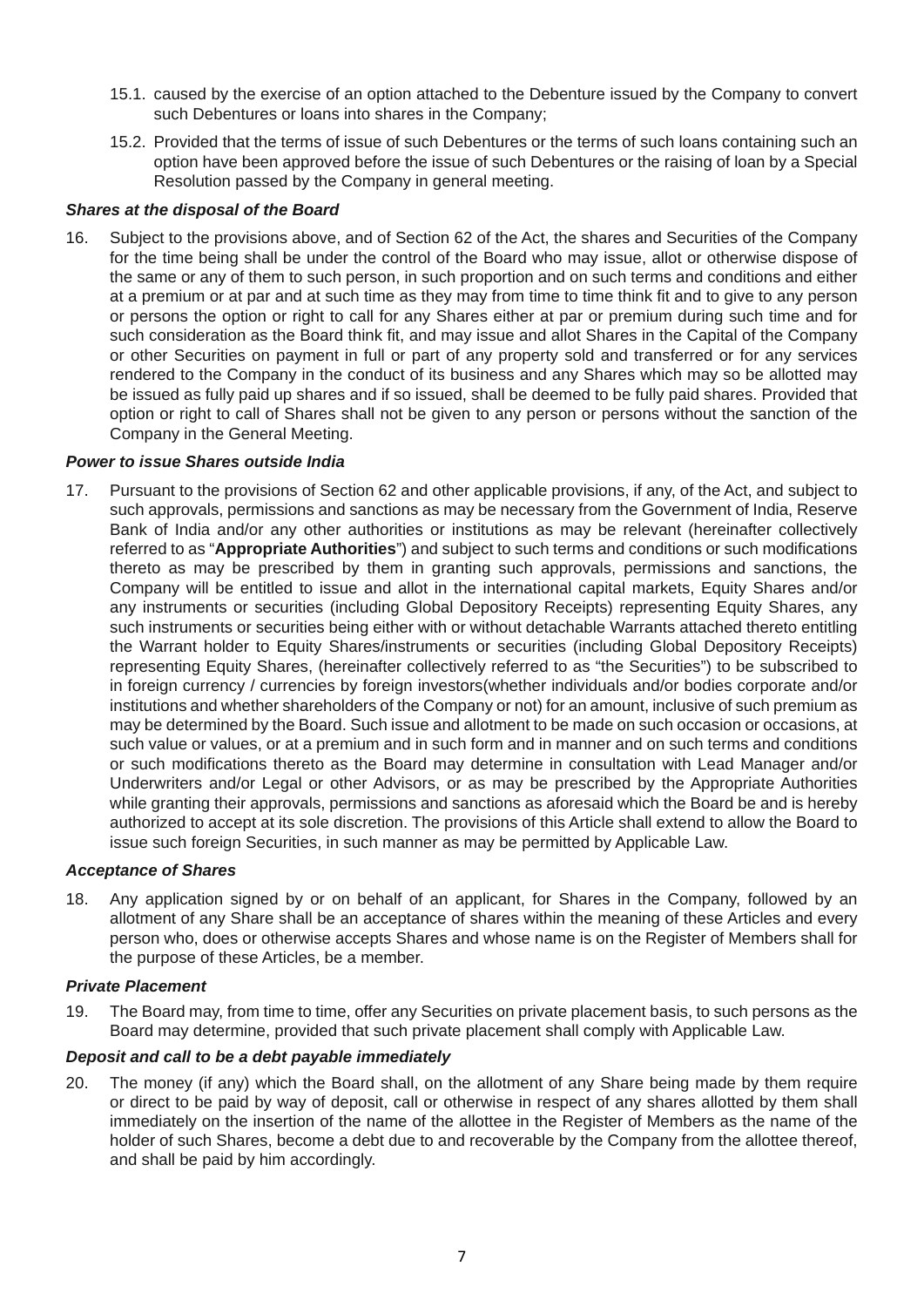# *Liability of Members*

21. Every member, or his heirs, executors or administrators shall pay to the Company the portion of the Capital represented by his Share(s) which may, for the time being, remain unpaid thereon, in such amounts, at such time or times, and in such manner as the Board shall, from time to time in accordance with the Company's regulations, require or fix for the payment thereof.

# *Shares not to be held in trust*

22. Except as required by law, no person shall be recognised by the Company as holding any Share upon any trust, and the Company shall not be bound by, or be compelled in any way to recognise (even when having notice thereof) any equitable, contingent, future or partial interest in any Share, or any interest in any fractional part of a Share, or (except only as by these regulations or by law otherwise provided) any other rights in respect of any Share except an absolute right to the entirety thereof in the registered holder.

# *The first named joint holder deemed to be sole holder*

23. If any Share stands in the names of two or more persons, the person first named in the register shall, as regards receipt of Dividends or bonus or service of notice and all or any earlier matter connected with the Company, except voting at meetings, be deemed the sole holder thereof, but the joint holders of a Share shall be severally as well as jointly liable for the payment of all installments and calls due in respect of such Shares for all incidents thereof according to the Company's regulations.

## *Register of Members and index*

- 24. The Company shall maintain a Register of Members and index in accordance with Section 88 of the Act. The details of shares held in physical or dematerialized forms may be maintained in a media as may be permitted by law including in any form of electronic media.
- 25. A Member, or other Security holder or Beneficial Owner may make inspection of Register of Members and annual return. Any person other than the Member or Debenture holder or Beneficial Owner of the Company shall be allowed to make inspection of the Register of Members and annual return on payment of Rs. 50 or such higher amount as permitted by Applicable Law as the Board may determine, for each inspection. Inspection may be made during business hours of the Company during such time, not being less than 2 hours on any day, as may be fixed by the Company Secretary from time to time.
- 26. Such person, as referred to in Article 25 above, may be allowed to make copies of the Register of Members or any other register maintained by the Company and annual return, and require a copy of any specific extract therein, on payment of Rs. 10 for each page, or such higher amount as permitted under Applicable Law.

# *Foreign Registers*

27. The Company may also keep a foreign register in accordance with Section 88 of the Act containing the names and particulars of the Members, Debenture- holders, other Security holders or Beneficial Owners residing outside India; and the Board may (subject to the provisions of aforesaid Section) make and vary such regulations as it may thinks fit with respect to any such register.

# **SHARES CERTIFICATES**

#### *Share certificate to be numbered progressively and no Share to be subdivided*

28. The shares certificates shall be numbered progressively according to their several denominations specify the shares to which it relates and bear the Seal of the Company, and except in the manner hereinbefore mentioned, no Share shall be sub-divided. Every forfeited or surrendered Share certificate shall continue to bear the number by which the same was originally distinguished.

Provided however that the provision relating to progressive or distinctive numbering of shares shall not apply to the shares of the Company which are dematerialised or may be dematerialised in future or issued in future in dematerialised form.

#### *Limitation of time for issue of certificates*

29. Every Member, other than a Beneficial Owner, shall be entitled, without payment, to one or more certificates in marketable lots, for all the shares of each class or denomination registered in his name, or if the Board so approve (upon paying such fee as the Board may from time to time determine) to several certificates each for one or more of such Shares and the Company shall complete and have ready for delivery of such certificates within two months from the date of allotment, unless the conditions of issue thereof otherwise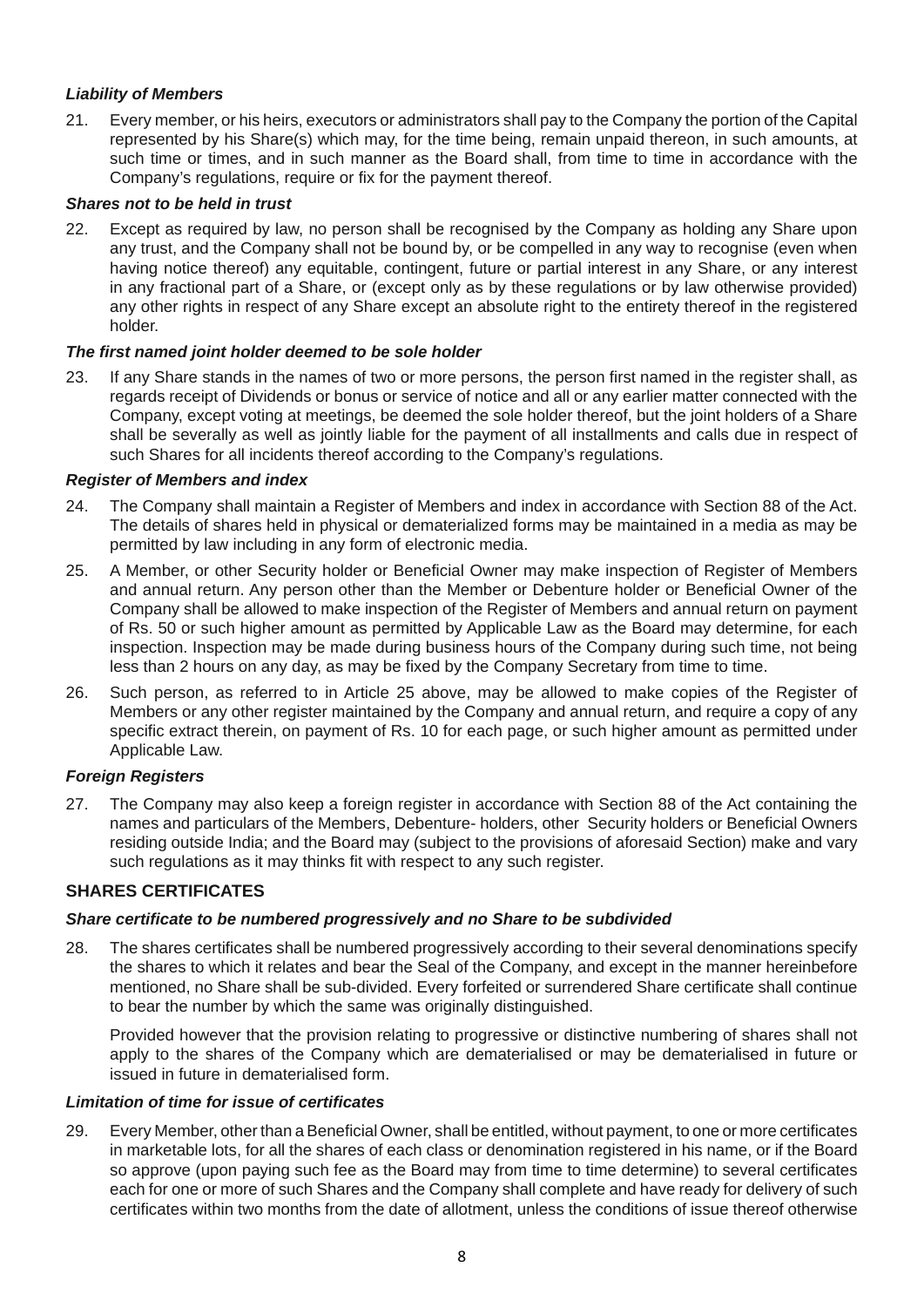provide or within one months of the receipt of application of registration of transfer, transmission, subdivision, consolidation or renewal of any of its shares as the case may be. Every certificates of Shares shall be under the Seal of the Company which shall be affixed as prescribed in the Applicable Law and shall specify the number and distinctive numbers of Shares in respect of which it is issued and the amount paid-up thereon and shall be in such form as the Board may prescribe and approve, provided that in respect of a Share(s) held jointly by several persons, the Company shall not be bound to issue more than one certificate and delivery of a certificate of shares to one or several joint holders shall be a sufficient delivery to all such holders. For any further issue of certificate to such joint allottees, the Board shall be entitled, but shall not be bound to prescribe a charge not exceeding Rupee One.

#### *Issue of new certificate in place of one defaced, lost or destroyed*

30. If any certificate be worn out, defaced, mutilated, old/ or torn or if there be no further space on the back thereof for endorsement of transfer or in case of sub-division or consolidation then upon production and surrender such certificate to the Company, a new certificate may be issued in lieu thereof, and if any certificate is lost or destroyed then upon proof thereof to the satisfaction of the Company and on execution of such indemnity and the payment of out-of- pocket expenses incurred by the Company in investigating the evidence produced as the Board deems adequate, being given, a new certificate in lieu thereof shall be given to the party entitled to such lost or destroyed certificate. Every certificate under the article shall be issued in case of splitting or consolidation of Share certificate(s) or in replacement of Share certificate(s) that are defaced, mutilated, torn or old, decrepit or worn out without payment of fees if the Board so decide, or on payment of such fees (not exceeding Rs.50 for each certificate) as the Board shall prescribe.

 Further, no duplicate certificate shall be issued in lieu of those that are lost or destroyed, without the prior consent of the Board and only on furnishing of such supporting evidence and/or indemnity as the Board may require, and the payment of out-of-pocket expenses incurred by the Company in investigating the evidence produced, without payment of fees if the Board so decide, or on payment of such fees (not exceeding Rs.50 for each certificate) as the Board shall prescribe.

 Provided that notwithstanding what is stated above the Board shall comply with such rules or regulation or requirements of any Stock Exchange or the rules made under the Act or rules made under Securities Contracts (Regulation) Act, 1956, as amended or any other Act, or rules applicable thereof in this behalf; provided further, that the Company shall comply with the provisions of Section 46 of the Act and other Applicable Law, in respect of issue of duplicate shares.

- 31. All books and documents relating to the issue of Share certificates including the blank forms of Share certificates shall be kept in safe custody and to be properly maintained and preserved in accordance with the manner laid down in Applicable Law.
- 32. The provision of this Article shall *mutatis mutandis* apply to issue of certificates of Debentures of the Company.

# **BUY BACK OF SECURITIES BY THE COMPANY**

33. Notwithstanding anything to the contrary contained in Articles 1 to 321, but subject to the provisions of Sections 68, 69 and 70 of the Act and Applicable Law as prescribed by Securities and Exchange Board of India (SEBI) or any other authority for the time being in force, the Company may purchase its own shares or other specified securities. The power conferred herein may be exercised by the Board, at any time and from time to time, where and to the extent permitted by Applicable Law, and shall be subject to such rules, applicable consent or approval as required.

#### **UNDERWRITING AND BROKERAGE**

#### *Commission may be paid*

34. Subject to the provisions of Section 40(6) of the Act and Applicable Law made thereunder, and subject to the applicable SEBI guidelines and subject to the terms of issue of the shares or Debentures or any securities, as defined in the Securities Contract (Regulations) Act, 1956 the Company may at any time pay a commission out of proceeds of the issue or profit or both to any person in consideration of his subscribing or agreeing to subscribe (whether absolutely on conditionally) for any shares in or Debentures of the Company, or underwriting or procuring or agreeing to procure subscriptions (whether absolute or conditional) for shares, Debentures or of the Company but so that the commission shall not exceed in the case of shares, five per cent of the price at which the shares are issued, and in the case of Debentures,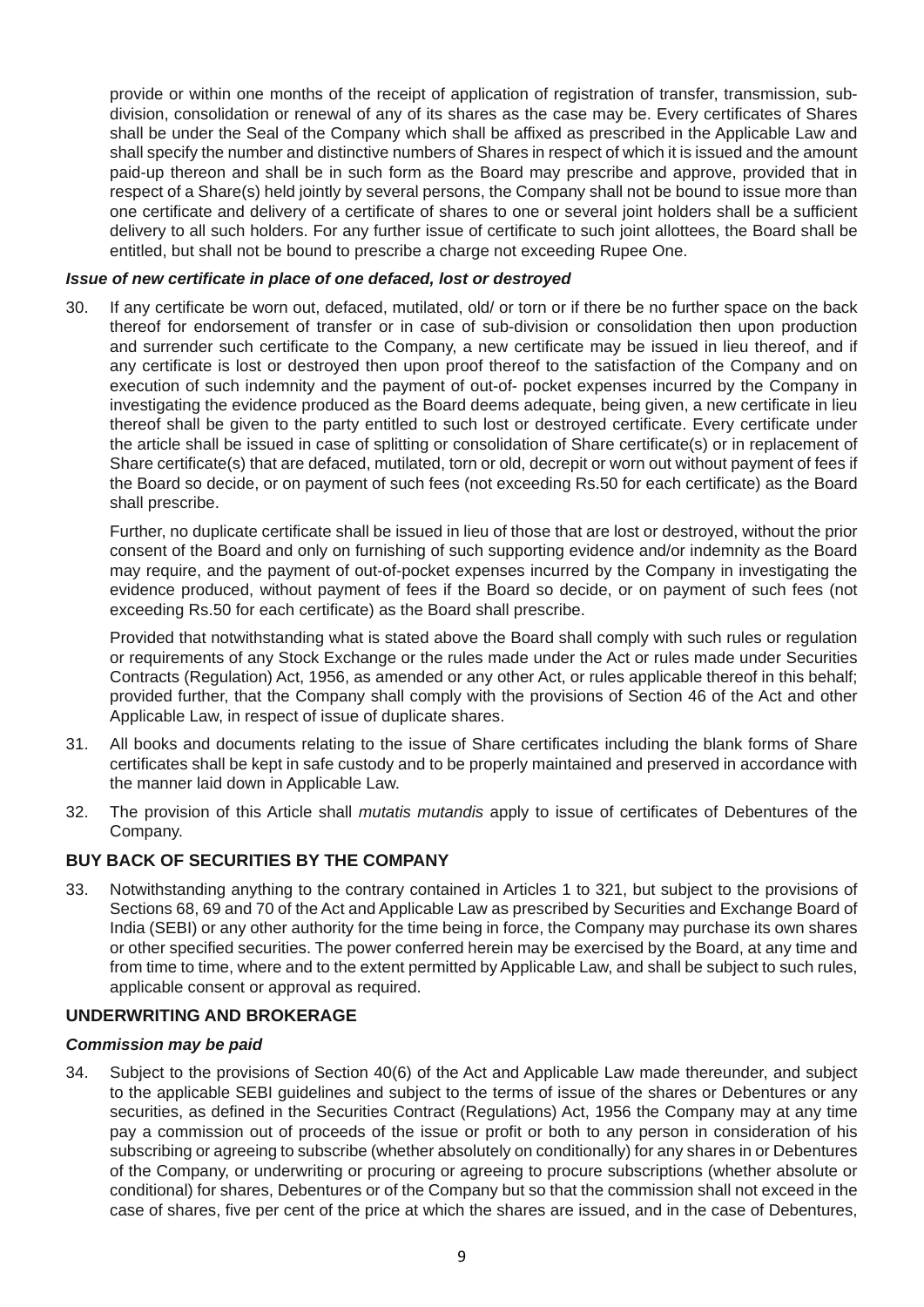two and a half per cent of the price at which the Debentures are issued or at such rates as may be fixed by the Board within the overall limit prescribed under the Act or Securities and Exchange Board of India Act, 1992. Such commission may be satisfied by payment in cash or by allotment of fully or partly paid shares, securities or Debentures or partly in one way and partly in the other.

## *Brokerage*

35. The Company may, subject to Applicable Law, pay a reasonable and lawful sum for brokerage to any person for subscribing or procuring subscription for any Securities, at such rate as as sanctioned by the Managing Director.

## **CALL ON SHARES**

#### *Board of Directors may make calls*

- 36. The Board of Directors may, from time to time and subject to the terms on which Shares have been issued and subject to the conditions of allotment, by a resolution passed at a meeting of the Board, or otherwise as permitted by Applicable Law make such call as it thinks fit upon the members in respect of all moneys unpaid on the Shares held by them respectively, and each member shall pay the amount of every call so made on him to the person or persons and at the times and places appointed by the Board of Directors. A call may be made payable by installments.
- 37. The option or right to make calls on Shares shall not be given to any person except with the sanction of the issuer in general meetings.

#### *Notice of calls*

- 38. Each member shall, subject to receiving fifteen days' notice specifying the time or times and place of payment, pay to the Company, at the time or times and place so specified, the amount called on his shares.
- 39. A call may be revoked or postponed at the discretion of the Board.

#### *Calls to date from resolution*

40. A call shall be deemed to have been made at the time when the resolution authorising such call was passed as provided herein and may be required to be paid by installments.

#### *Board may extend time*

41. The Board may, from time to time at its discretion, extend the time fixed for the payment of any call, and may extend such time as to all or any of the members who from residence at a distance or other cause, the Board may deem fairly entitled to such extension, but no member shall be entitled to such extension save as a member of grace and favour.

#### *Calls to carry interest*

- 42. If any member fails to pay any call due from him on the day appointed for payment thereof, or any such extension thereof as aforesaid, he shall be liable to pay interest on the same from the day appointed for the payment thereof to the time of actual payment at a rate, as the Board may determine and as permissible under the Applicable law. Nothing in this Article shall render it obligatory for the Board of Directors to demand or recover any interest from any such member.
- 43. The Board shall be at liberty to waive payment of any such interest wholly or in part.

#### *Sums deemed to be calls*

44. Any sum, which may by the terms of issue of a Share becomes payable on allotment or at any fixed date, whether on account of the nominal value of the Share or by way of premium, shall for the purposes of these Articles be deemed to be a call duly made and payable, on the date on which by the terms of issue the same becomes payable and in case of non-payment, all the relevant provisions of these Articles as to payment of interest and expenses, forfeiture or otherwise, shall apply as if such sum had become payable by virtue of a call duly made and notified.

#### *Proof on trial of suit for money due on Shares*

45. At the trial or hearing of any action or suit brought by the Company against any member or his representatives for the recovery of any money claimed to be due to the Company in respect of his shares, it shall be sufficient to prove that the name of the member, in respect of whose shares, the money is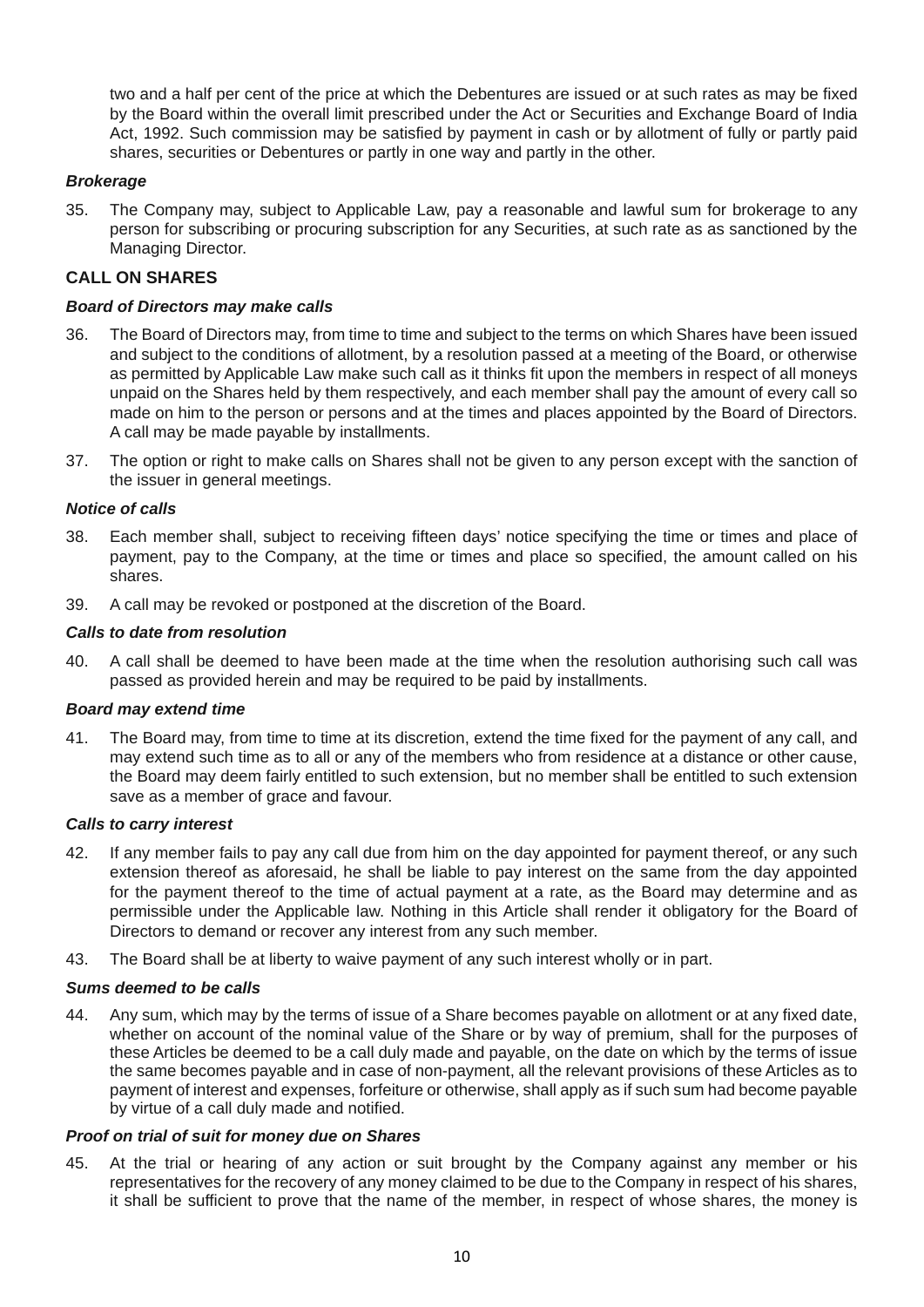sought to be recovered appears entered on the Register of Members as the holder, at or subsequently to the date at which the money is sought to be recovered, is alleged to have become due on the shares in respect of such money is sought to be recovered, that the resolution making the call is duly recorded in the Minute Book, and that notice of such call was duly given to the member or his representatives used in pursuance of these Articles and that it shall not be necessary to prove the appointment of the Directors who made such call, nor that a quorum of Directors was present at the Board at which any call was made nor that the meeting at which any call was made duly convened or constituted nor any other matters whatsoever, but the proof of the matter aforesaid shall be conclusive evidence of the debt.

#### *Partial payment not to preclude forfeiture*

46. Neither the receipt by the Company of a portion of any money which shall from time to time be due from any member to the Company in respect of his shares, either by way of principal or interest, nor any indulgence granted by the Company in respect of the payment of any such money, shall preclude the Company from thereafter proceeding to enforce a forfeiture of such shares as hereinafter provided.

#### *Payment in anticipation of call may carry interest*

- 47. The Board may, if they think fit, subject to the provisions of Section 50 of the Act, agree to and receive from any member willing to advance the same whole or any part of the moneys due upon the shares held by him beyond the sums actually called for, and upon the amount so paid or satisfied in advance, or so much thereof as from time to time exceeds the amount of the calls then made upon the shares in respect of which such advance has been made, the Company may pay interest at such rate, as the member paying such sum in advance and the Board agree upon provided that money paid in advance of calls shall not confer a right to participate in profits or Dividend. The Board may at any time repay the amount so advanced. The members shall not be entitled to any voting rights in respect of the moneys so paid by him until the same would but for such payment, become presently payable.
- 48. The provisions of these Articles shall *mutatis mutandis* apply to the calls on Debenture or other Securities of the Company.

#### **LIEN**

#### *Company to have lien on shares*

- 49. The Company shall have a first and paramount lien upon all the shares/ Debentures/Securities (other than fully paid-up shares/Debentures) registered in the name of each member (whether solely or jointly with others) and upon the proceeds of sale thereof, for all moneys (whether presently payable or not) called or payable at a fixed time in respect of such shares/Debentures/Securities and no equitable interest in any shares shall be created except upon the footing, and upon the condition that this Article will have full effect and any such lien shall extend to all Dividends and bonuses from time to time declared in respect of such shares. Unless otherwise agreed, the registration of a transfer of shares shall operate as a waiver of the Company's lien, if any, on such shares/Debentures/Securities.
- 50. The Board may at any time declare any shares/ Debentures/Securities wholly or in part to be exempt from the provision of this Article. Provided that, fully paid shares shall be free from all lien and that in case of partly paid shares the Company's lien shall be restricted to moneys called or payable at a fixed time in respect of such shares.

#### *As to enforcing lien by sale*

- 51. For the purpose of enforcing such lien, the Board may sell the Shares subject thereto in such manner as they shall think fit, and for that purpose may cause to be issued a duplicate certificate in respect of such shares and may authorise one of their member to execute a transfer thereof on behalf of and in the name of such member. The purchaser of such transferred shares shall be registered as the holder of the shares comprised in any such transfer. The purchaser shall not be bound to see to the application of the purchase money, nor shall his title to the shares be affected by any irregularity or invalidity in the proceedings in reference to the sale.
- 52. No sale shall be made unless a sum in respect of which the lien exists is presently payable or until the expiration of fourteen days after a notice in writing of the intention to sell shall have been served on such member or his representatives and default shall have been made by him or them in payment, fulfillment, or discharge of such debts, liabilities or engagements for fourteen days after such notice.

#### *Application of proceeds of sale*

53. The net proceeds of any such sale shall be received by the Company and applied in or towards payment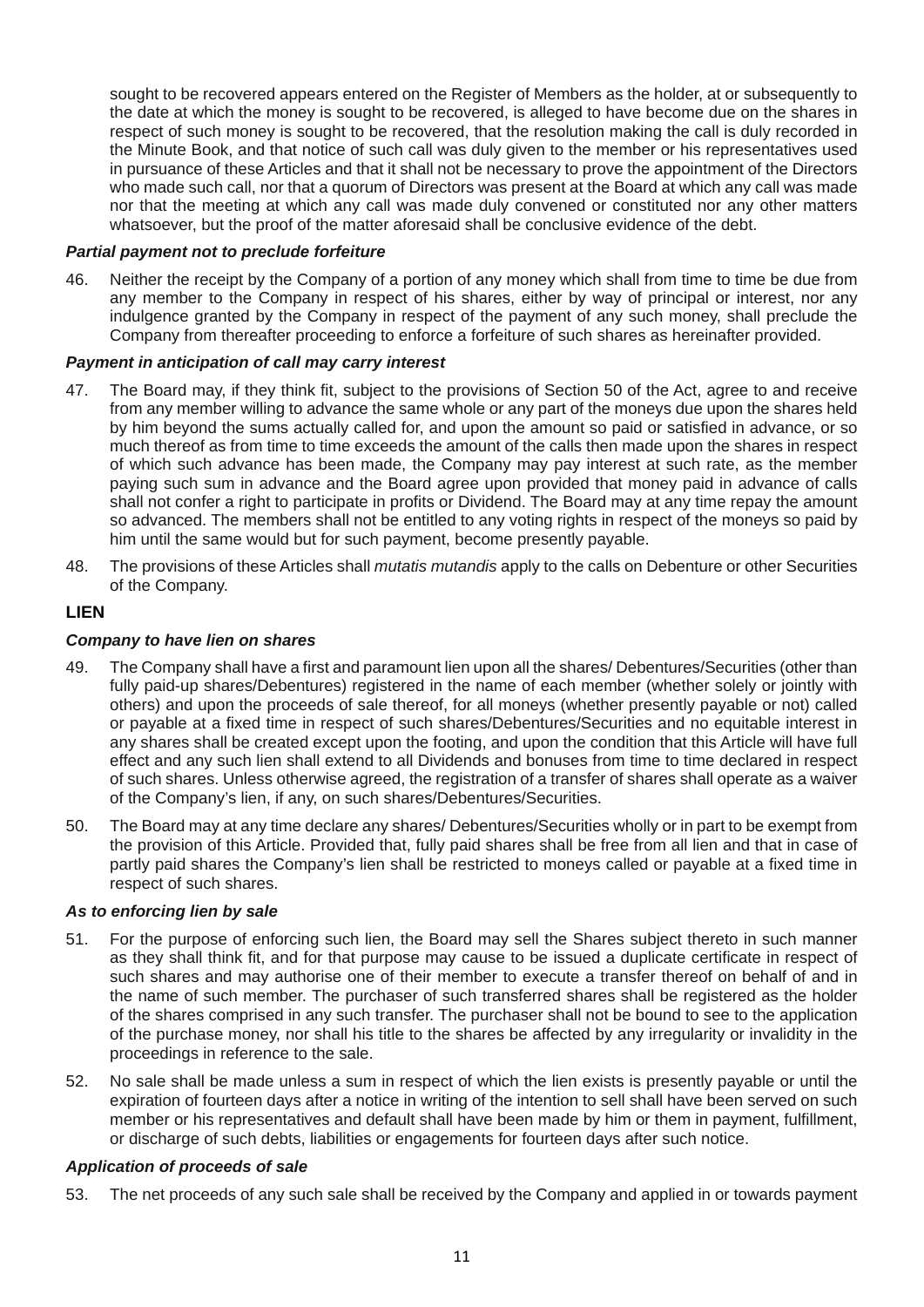of such part of the amount in respect of which the lien exists as is presently payable and the residue, if any, shall (subject to a like lien for sums not presently payable as existed upon the shares before the sale) be paid to the persons entitled to the shares at the date of the sale.

# **FORFEITURE OF SHARE**

## *If call or installment not paid notice may be given*

54. If any member fails to pay any call or installment on or before the day appointed for the payment of the same the Board may at any time thereafter during such time as the call or installment remains unpaid, serve notice on such member requiring him to pay the same, together with any interest that may have accrued and all expenses that may have been incurred by the Company by reason of such non-payment.

#### *Form of notice*

- 55. The notice shall:
	- 55.1. name a further day (not being earlier than the expiry of thirty days from the date of service of the notice) on or before which the payment required by the notice is to be made.
	- 55.2. shall detail the amount which is due and payable on the shares and shall state that in the event of non-payment at or before the time appointed the shares will be liable to be forfeited.

#### *If notice not complied with Shares may be forfeited*

56. If the requisitions of any such notice as aforesaid be not complied with, any shares in respect of which such notice has been given may, at any time thereafter, before payment of all calls or installments, interest and expenses, due in respect thereof, be forfeited by a resolution of the Board to that effect. Such forfeiture shall include all Dividends declared in respect of the forfeited Shares and not actually paid before the forfeiture.

#### *Notice of forfeiture to a Member*

57. When any Shares shall have been so forfeited, notice of the forfeiture shall be given to the member in whose name it stood immediately prior to the forfeiture, and an entry of the forfeiture, with the date thereof, shall forthwith be made in the Register of Members, but no forfeiture shall be in any manner invalidated, by any omission or neglect to give such notice or to make any such entry as aforesaid.

## *Forfeited Share to become property of the Company*

58. Any Share so forfeited shall be deemed to be the property of the Company, and the Board may sell, re allot or otherwise dispose of the same in such manner as think fit.

#### *Power to cancel forfeiture*

59. The Board may, at any time before any Share so forfeited shall have been sold, re-allotted or otherwise disposed of, cancel the forfeiture thereof upon such conditions as it thinks fit.

#### *Liability on forfeiture*

60. A person whose Share has been forfeited shall cease to be a Member in respect of the forfeited Share, but shall notwithstanding, remain liable to pay, and shall forthwith pay to the Company, all calls, or installment, interest and expenses, owing in respect of such Share at the time of the forfeiture, together with interest thereon, from the time of forfeiture until payment, at such rate as the Board may determine and the Board may enforce the payment thereof, to any party thereof, without any deduction or allowance for the value of the shares at the time of forfeiture, but shall not be under any obligation to do so. The liability of such person shall cease if and when the Company shall have received payment in full of all such monies in respect of the Shares.

#### *Effect of forfeiture*

61. The forfeiture of a Share involve extinction, at the time of the forfeiture, of all interest and all claims and demands against the Company in respect of the Share and all other rights, incidental to the Share except only such of those rights as by these Articles are expressly saved.

#### *Evidence of forfeiture*

62. A duly verified declaration in writing that the declarant is a Director, the manager or the secretary of the Company, and that certain shares in the Company have been duly forfeited on a date stated in the declaration shall be conclusive evidence of the facts therein stated as against all persons claiming to be entitled to the Shares.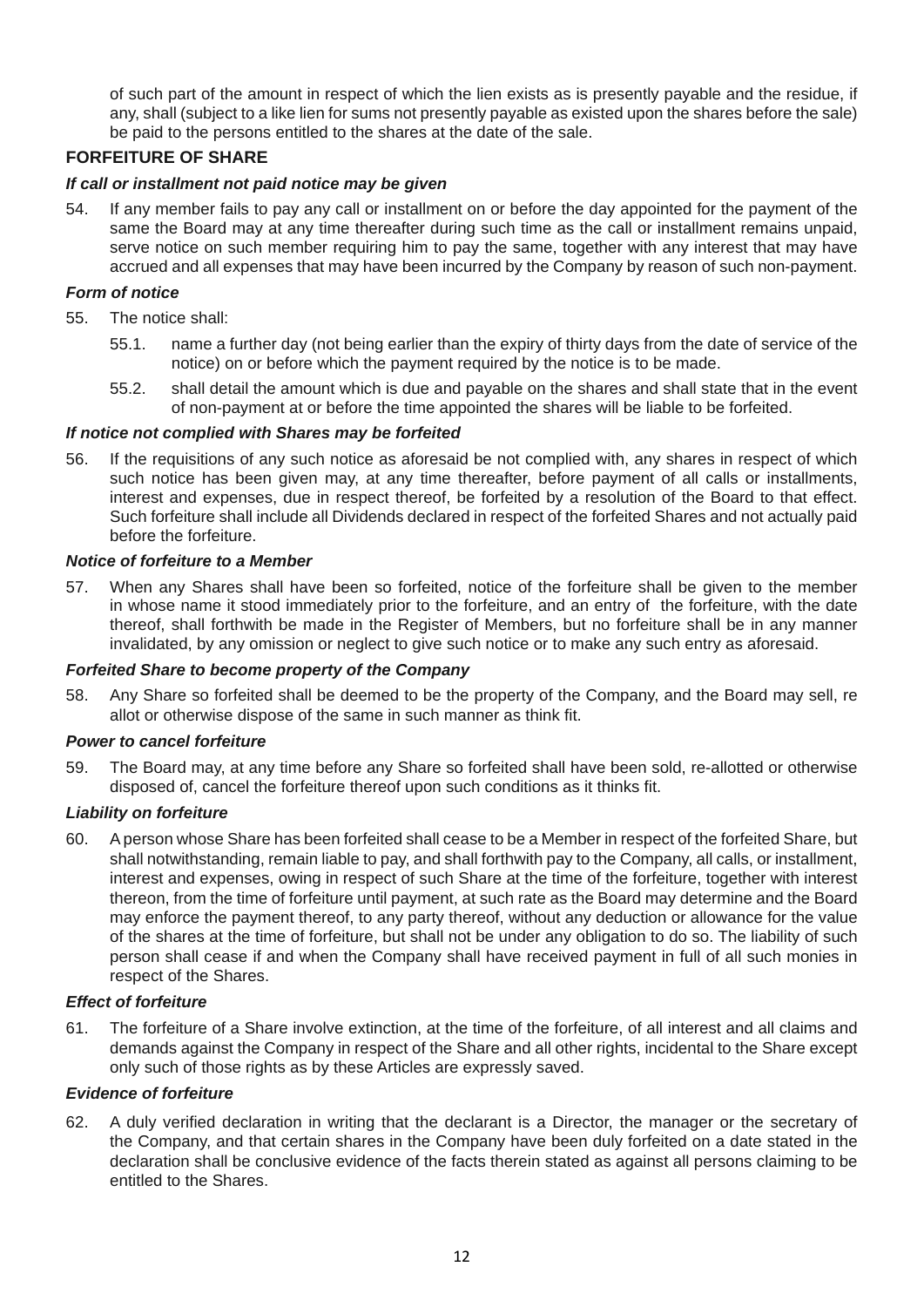## *Cancellation of Share certificate in respect of forfeited shares*

- 63. Upon any sale, re-allotment or other disposal under the provisions of the preceding Articles, the certificate or certificates originally issued in respect of the relative shares shall (unless the same shall on demand by the Company have been previously surrendered to it by the defaulting member) stand cancelled and become null and void and of no effect, and the Board shall be entitled to issue a duplicate certificate or certificates in respect of the said shares to the person or persons, entitled thereto as per the provisions herein -
	- 63.1. The Company may receive the consideration, if any, given for the Share on any sale or disposal thereof and may execute a transfer of the Share in favour of the person to whom the Share is sold or disposed off.
	- 63.2. The transferee shall thereupon be registered as the holder of the Share; and
	- 63.3. The transferee shall not be bound to see to the application of the purchase money, if any, nor shall his title to the Share be affected by any irregularity or invalidity in the proceedings in reference to the forfeiture, sale or disposal of the Share.

## *These Articles to apply in case of any non-payment*

64. The provisions of these regulations as to forfeiture shall apply in the case of non-payment of any sum which, by the terms of issue of a Share, becomes payable at a fixed time, whether on account of the nominal value of the Share or by way of premium, as if the same had been payable by virtue of a call duly made and notified.

# **EMPLOYEES STOCK OPTIONS**

- 65. Subject to the provisions of Section 62 of the Act and the Applicable Law, the Company may issue options to the any Directors, not being Independent Directors, officers, or employees of the Company, its subsidiaries or its parent, which would give such Directors, officers or employees, the benefit or right to purchase or subscribe at a future date, the securities offered by the Company at a predetermined price, in terms of schemes of employee stock options or employees Share purchase or both.
- 66. [Intentionally left blank]

#### **PREFERENTIAL ALLOTMENT**

67. Subject to the provisions of Section 62 the Act, read with the conditions as laid down in the Applicable Law, and if authorized by a Special Resolution passed in a general meeting, the Company may issue shares, in any manner whatsoever, by way of a preferential offer or private placement. Such issue of shares on preferential basis or private placement should also comply with the conditions as laid down in Section 42 of the Act and/or Applicable law.

#### **CAPITALISATION OF PROFITS**

- 68. The Company in general meeting may, upon the recommendation of the Board, resolve—
	- 68.1. that it is desirable to capitalise any part of the amount for the time being standing to the credit of any of the Company's reserve accounts, or to the credit of the profit and loss account, or otherwise available for distribution; and
	- 68.2. that such sum be accordingly set free for distribution in the manner specified in 68.1 amongst the members who would have been entitled thereto, if distributed by way of Dividend and in the same proportions.
- 69. The sum aforesaid shall not be paid in cash but shall be applied, subject to applicable provisions contained herein, either in or towards—
	- 69.1. paying up in full, unissued shares of the Company to be allotted and distributed, credited as fully paid-up, to and amongst such members in the proportions aforesaid;
	- 69.2. A securities premium account and a Capital Redemption Reserve Account may, for the purposes of this regulation, be applied in the paying up of unissued shares to be issued to members of the Company as fully paid bonus shares;
	- 69.3. The Board shall give effect to the resolution passed by the Company in pursuance of this regulation.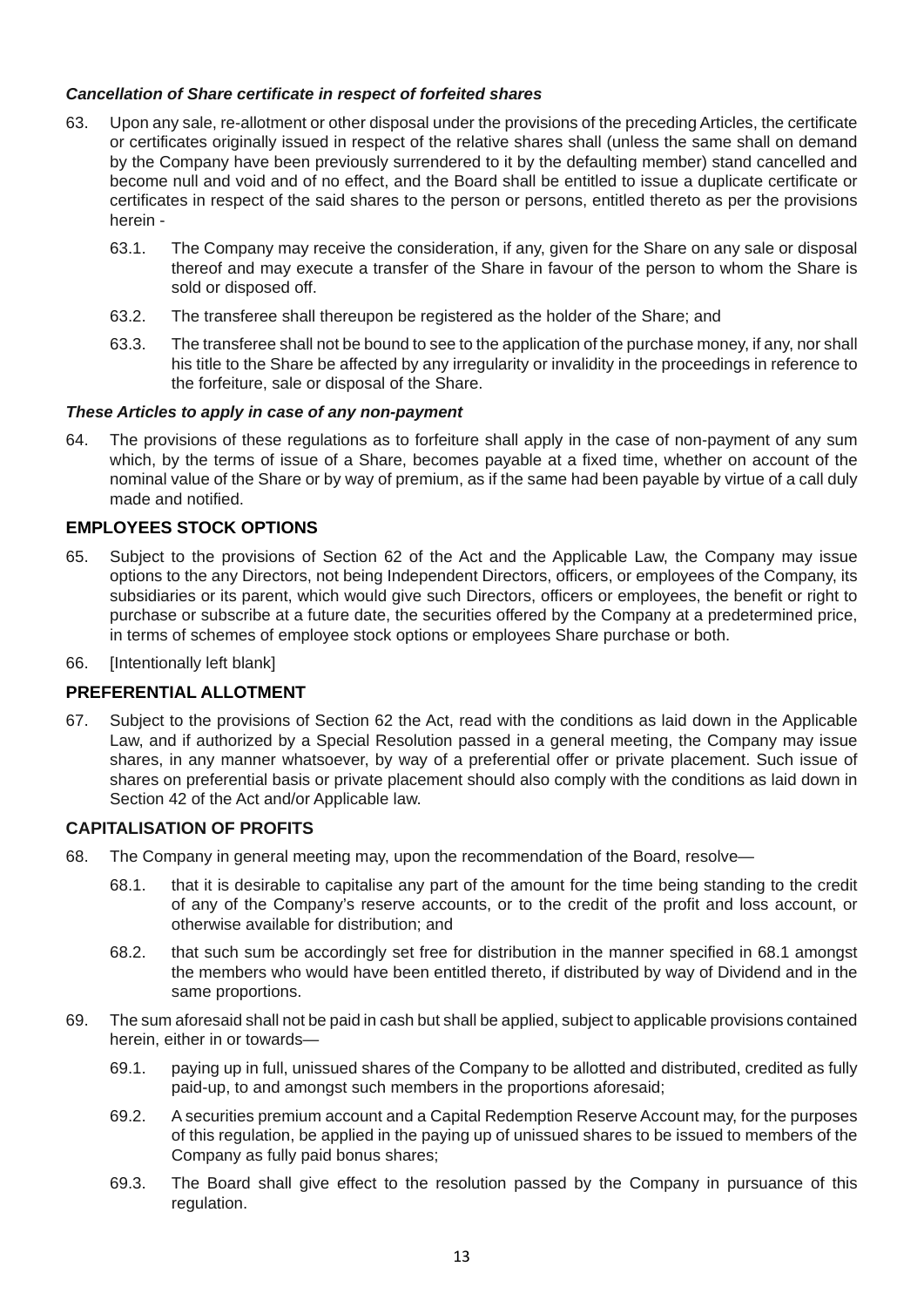- 69.4. Whenever such a resolution as aforesaid shall have been passed, the Board shall—
	- 69.4.1. make all appropriations and applications of the undivided profits resolved to be capitalised thereby, and all allotments and issues of fully paid shares if any; and
	- 69.4.2. generally do all acts and things required to give effect thereto.
- 70. The Board shall have power—
	- 70.1. to make such provisions, by the issue of fractional certificates or by payment in cash or otherwise as it thinks fit, for the case of shares becoming distributable in fractions;
	- 70.2. to authorise any person to enter, on behalf of all the members entitled thereto, into an agreement with the Company providing for the allotment to them respectively, credited as fully paid-up, of any further shares to which they may be entitled upon such capitalisation, or as the case may require, for the payment by the Company on their behalf, by the application thereto of their respective proportions of profits resolved to be capitalised, of the amount or any part of the amounts remaining unpaid on their existing shares;
	- 70.3. Any agreement made under such authority shall be effective and binding on such members.

# **TRANSFER AND TRANSMISSION OF SHARES**

## *Register of transfers*

71. The Company shall keep a book to be called the "Register of Transfers", and therein shall be fairly and directly entered particulars of every transfer or transmission of any Share. The Register of Transfers shall not be available for inspection or making of extracts by the Members of the Company or any other Persons. Entries in the register should be authenticated by the secretary of the Company or by any other person authorized by the Board for the purpose, by appending his signature to each entry.

#### *Instruments of transfer*

72. The instrument of transfer shall be in common form and in writing and all provision of Section 56 of the Act and statutory modification thereof for the time being shall be duly complied with in respect of all transfer of shares and registration thereof.

#### *To be executed by transferor and transferee*

- 73. Every such instrument of transfer shall be executed both by transferor and the transferee and the transferor shall be deemed to remain the holder of such Share until the name of the transferee shall have been entered in the Register of Members in respect thereof. The Board shall not issue or register a transfer of any Share in favour of a minor (except in cases when they are fully paid up).
- 74. Application for the registration of the transfer of a Share may be made either by the transferee or the transferor, no registration shall, in the case of the partly paid Share, be affected unless the Company gives notice of the application to the transferee subject to the provisions of these Articles and Section 56 of the Act and/or Applicable Law, the Company shall unless objection is made by the transferee within two weeks from the date of receipt of the notice, enter in the Register the name of transferee in the same manner and subject to the same conditions as it the application for registration of the transfer was made by the transferee.

#### *Transfer books when closed*

75. The Board shall have power to give at least seven days' previous notice by advertisement in some newspaper circulating in the district in which the registered office of the Company is situated, in accordance with Section 91 of the Act and Applicable Laws, to close the transfer books, the Register of Members, Register of Debenture holders or the Register of other Security holders at such time or times and for such period or periods, not exceeding thirty days at a time and not exceeding in the aggregate forty-five days in each year, as it may deem expedient.

#### *Board may refuse to register transfer*

76. Subject to the provisions of Section 56 of the Act, these Articles and other applicable provisions of the Act or any other law for the time being in force, the Board may refuse, in the interest of the Company or in pursuance of power under any Applicable Law, to register the transfer of, or the transmission by operation of law of the right to, any shares or interest of a member in or Debentures of the Company. The Company shall within one month from the date on which the instrument of transfer, or the intimation of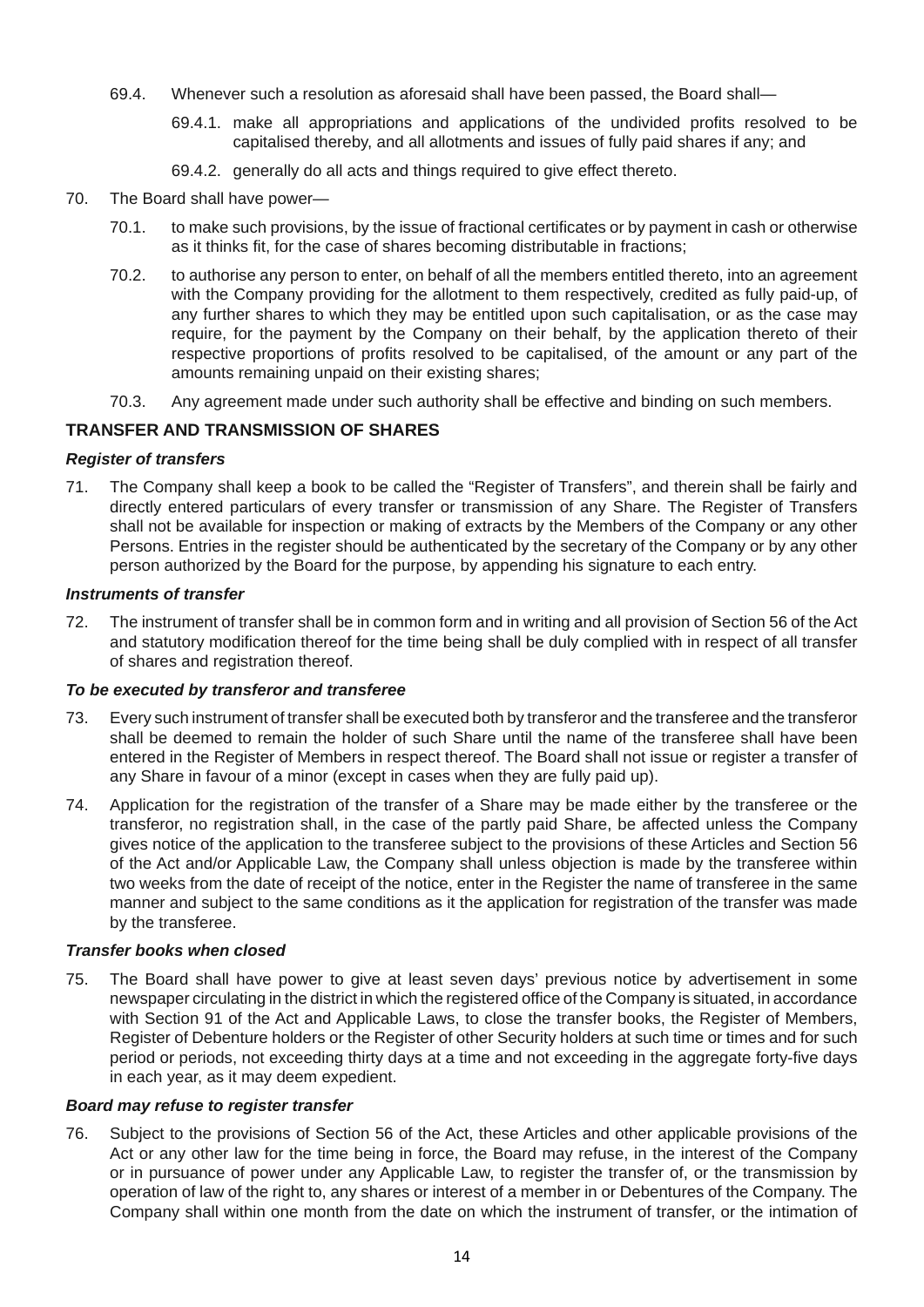such transmission, as the case may be, was delivered to the Company, send notice of the refusal to the transferee and the transferor or to the person giving intimation of such transmission, as the case may be, giving reasons for such refusal. Provided that the registration of a transfer shall not be refused on the ground of the transferor being either alone or jointly with any other person or persons indebted to the Company on any account whatsoever except where the Company has a lien on shares.

- 77. The Board may, subject to the right of appeal conferred by Section 58 of the Act and other Applicable Law decline to register—
	- 77.1. the transfer of a Share, not being a fully paid Share, to a person of whom they do not approve; or
	- 77.2. any transfer of shares on which the Company has a lien.
- 78. The Board may decline to recognise any instrument of transfer unless—
	- 78.1. the instrument of transfer is in the form as prescribed under sub-section (1) of Section 56 of the Act or Applicable Law;
	- 78.2. the instrument of transfer is accompanied by the certificate of the shares to which it relates, and such other evidence as the Board may reasonably require to show the right of the transferor to make the transfer; and
	- 78.3. the instrument of transfer is in respect of only one class of shares

## *Board to recognize Beneficial Owners of securities*

- 79. Notwithstanding anything to the contrary contained in Articles 1 to 321, a Depository shall be deemed to be the registered owner for the purpose of effecting transfer of ownership of Securities on behalf of a Beneficial Owner.
- 80. Save as otherwise provided hereinabove, the Depository as a registered owner shall not have any voting rights or any other rights in respect of securities held by it, and the Beneficial Owner shall be entitled to all the rights and benefits and be subject to all the liabilities in respect of its securities held by a Depository.
- 81. Except as ordered by a Court of competent jurisdiction or as required by law, the Company shall be entitled to treat the person whose name appears as the Beneficial Owner of the securities in the records of the Depository as the absolute owner thereof and accordingly the Company shall not be bound to recognise any benami, trust or equitable, contingent, future or partial interest in any Security or (except otherwise expressly provided by the Articles) any right in respect of a Security other than an absolute right thereto, in accordance with these Articles on the part of any other person whether or not it shall have express or implied notice thereof.

#### *Nomination*

- 82. Every holder of Shares in, or Debentures of the Company may at any time nominate, in the manner prescribed under the Act, a person to whom his shares in or Debentures of the Company shall vest in the event of death of such holder.
- 83. Where the Shares in, or Debentures of the Company are held by more than one person jointly, the joint holders may together nominate, in the prescribed manner, a person to whom all the rights in the shares or Debentures of the Company, as the case may be, held by them shall vest in the event of death of all joint holders.
- 84. Notwithstanding anything to the contrary contained in any other law for the time being in force or in any disposition, whether testamentary or otherwise, or in Article 1 to 321, in respect of such shares in or Debentures of the Company, where a nomination made in the prescribed manner purports to confer on any person the right to vest the shares in, or Debentures of the Company, the nominee shall, on the death of the shareholders or holder of Debentures of the Company or, as the case may be, on the death of all the joint holders become entitled to all the rights in the shares or Debentures of the Company to the exclusion of all other persons, unless the nomination is varied or cancelled in the prescribed manner under the provisions of the Act.
- 85. Where the nominee is a minor, it shall be lawful for the holder of the shares or holder of Debentures to make the nomination to appoint, in the prescribed manner under the provisions of the Act, any person to become entitled to the shares in or Debentures of the Company, in the event of his death, during the minority.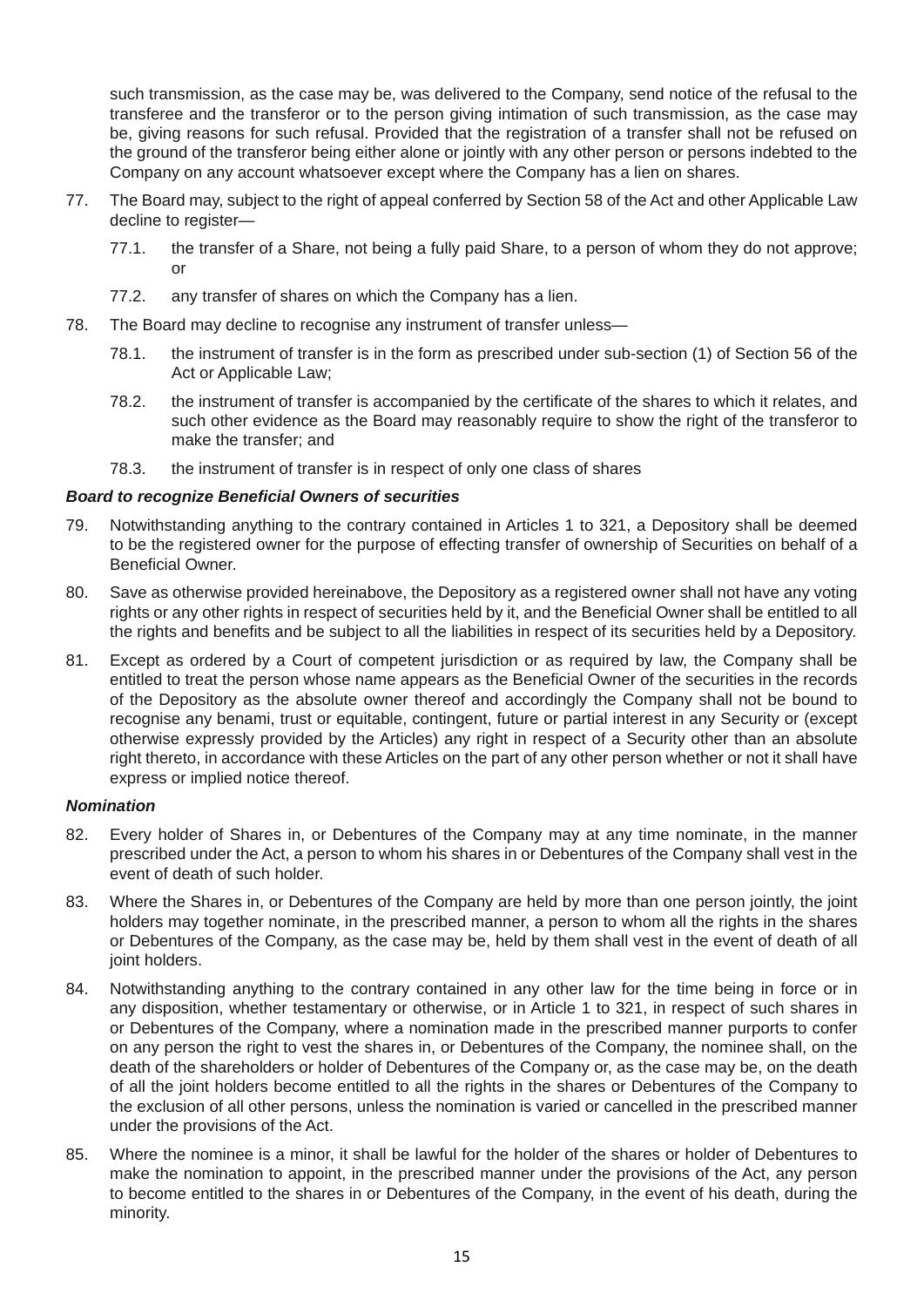#### *Transmission in the name of nominee*

- 86. Any person becoming entitled to shares in consequence of the death, lunacy, bankruptcy or insolvency of any member, or the marriage of a female member, or by any lawful means other than by a transfer in accordance with these presents, may with the consent of the Board of Directors and subject as hereinafter provided, elect, either:
	- 86.1. to be registered himself as holder of the shares or Debentures, as the case may be; or to make such transfer of the shares or Debentures, as the case may be, as the deceased shareholder or Debenture holder, as the case may be, could have made.

 Provided nevertheless that it shall be lawful for the Board in their absolute discretion to dispense with the production of any evidence including any legal representation upon such terms as to indemnity or otherwise as the Board may deem fit.

 Provided nevertheless, that if such person shall elect to have his nominee registered he shall testify the election by executing to his nominee an instrument of transfer in accordance with the provisions herein contained and until he does so, he shall not be freed from any liability in respect of the shares.

- 87. The Board shall, in either case, have the same right to decline or suspend registration as it would have had, if the deceased or insolvent member had transferred the Share before his death or insolvency.
- 88. If the nominee, so becoming entitled, elects himself to be registered as holder of the shares or Debentures, as the case may be, he shall deliver or send to the Company a notice in writing signed by him stating that he so elects and such notice shall be accompanied with death certificate of the deceased shareholder or Debenture holder and the certificate(s) of shares or Debentures, as the case may be, held by the deceased in the Company.
- 89. If the person aforesaid shall elect to transfer the Share, he shall testify his election by executing a transfer of the Share.
- 90. All the limitations, restrictions and provisions of these regulations relating to the right to transfer and the registration of transfers of shares shall be applicable to any such notice or transfer as aforesaid as if the death or insolvency of the member had not occurred and the notice or transfer were a transfer signed by that member.
- 91. Subject to the provisions of Section 56 of the Act and these Articles, the Board may register the relevant shares or Debentures in the name of the nominee of the transferee as if the death of the registered holder of the shares or Debentures had not occurred and the notice or transfer were a transfer signed by that shareholder or Debenture holder, as the case may be.
- 92. A nominee on becoming entitled to shares or Debentures by reason of the death of the holder or joint holders shall be entitled to the same Dividend and other advantages to which he would be entitled if he were the registered holder of the Share or Debenture, except that he shall not before being registered as holder of such shares or Debentures, be entitled in respect of them to exercise any right conferred on a member or Debenture holder in relation to meetings of the Company.
- 93. The Board may, at any time, give notice requiring any such person to elect either to be registered himself or to transfer the shares or Debentures, and if the notice is not complied with within ninety days, the Board may thereafter withhold payment of all Dividends, bonus, interest or other moneys payable or rights accrued or accruing in respect of the relevant shares or Debentures, until the requirements of the notice have been complied with.

#### *No transfer to minor, insolvent etc.*

94. No transfer shall be made to a minor or person of unsound mind. However in respect of fully paid up shares, shares may be transferred in favor of minor acting through legal guardian, in accordance with the provisions of law.

#### *Person entitled may receive Dividend without being registered as a Member*

95. A person entitled to a Share by transmission shall, subject to the right of the Directors to retain such Dividends or money as hereinafter provided, be entitled to receive and may give discharge for any Dividends and other advantages to which he would be entitled if he were the registered holder of the Share, except that he shall not, before being registered as a member in respect of the Share, be entitled in respect of it to exercise any right conferred by membership in relation to meetings of the Company.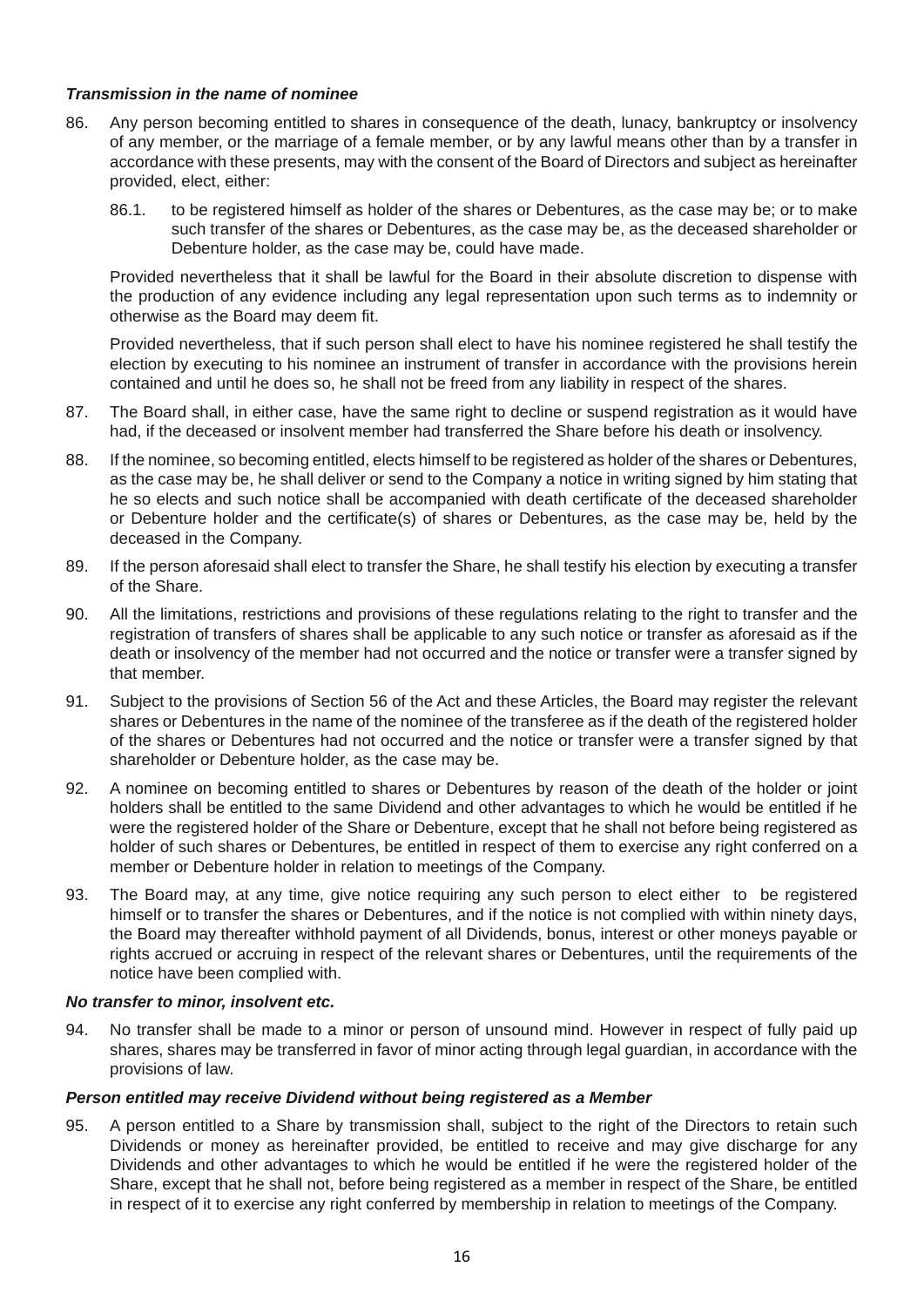## *Transfer to be presented with evidence of title*

96. Every instrument of transfer shall be presented to the Company duly stamped for registration accompanied by such evidence as the Board of Directors may require to prove the title of the transferor, his right to transfer the shares and generally under and subject to such conditions and regulations as the Board of Directors shall from time to time prescribe, and every registered instrument of transfer shall remain in the custody of the Company until destroyed by order of the Board of Directors.

#### *Conditions of registration of transfer*

97. For the purpose of the registration of a transfer, the certificate or certificates of the Share or shares to be transferred must be delivered to the Company along with (same as provided in Section 56 of the Act) a properly stamped and executed instrument of transfer.

## *No fee on transfer or transmission*

98. No fee shall be charged for registration of transfer, transmission, probate, succession certificate and letters of administration, certificate of death or marriage, power of attorney or similar other document.

## *Company not liable for disregard of a notice in prohibiting registration of transfer*

99. The Company shall incur no liability or responsibility whatsoever in consequence of its registering or giving effort to any transfer of shares made or purporting to be made by any apparent legal owner thereof (as shown or appearing in the Register of Members) to the prejudice of persons having or claiming any equitable right, title or interest to or in the said shares, notwithstanding that the Company may have had notice of such equitable right, title or interest or notice prohibiting registration of such transfer, and may have entered such notice, or deferred thereto, in any book of the Company, and the Company shall not be bound or required to regard or attend or give effect to any notice which may be given to it of any equitable right title or interest, or be under any liability whatsoever for refusing or neglecting so to do, though it may have been entered or referred to in some book of the Company; but the Company shall nevertheless be at liberty to regard and attend to any such notice and give effect thereto, if the Board of Directors shall so think fit.

# **DEMATERIALISATION OF SECURITIES**

100. The provisions of this Article shall apply notwithstanding anything to the contrary contained in Article 1 to 321.

# *Dematerialization of Securities*

101. The Board shall be entitled to dematerialise Securities or to offer securities in a dematerialized form pursuant to the Depositories Act, 1996, as amended. The provisions of this Section will be applicable in case of such Securities as are or are intended to be demateriailised.

#### *Options for investors*

- 102. Every holder of or subscriber to Securities of the Company shall have the option to receive certificates for such securities or to hold the securities with a Depository. Such a person who is the Beneficial Owner of the securities can at any time opt out of a Depository, if permitted by law, in respect of any securities in the manner provided by the Depositories Act, 1996, and the Company shall, in the manner and within the time prescribed by law, issue to the Beneficial Owner the required certificates for the Securities.
- 103. If a person opts to hold his securities with the Depository, the Company shall intimate such Depository the details of allotment of the securities, and on receipt of the information, the Depository shall enter in its record the name of the allottee as the Beneficial Owner of the securities.

#### *Securities in depositories to be in fungible form*

104. All securities held by a Depository shall be dematerialized and be in fungible form. Nothing contained in Sections 89 and 186 of the Act shall apply to a Depository in respect of the securities held by on behalf of the Beneficial Owners.

#### *Rights of Depositories and Beneficial Owners*

105. Notwithstanding anything to the contrary contained in Articles 1 to 321, a Depository shall be deemed to be the registered owner for the purposes of effecting transfer of ownership of Securities of the Company on behalf of the Beneficial Owner.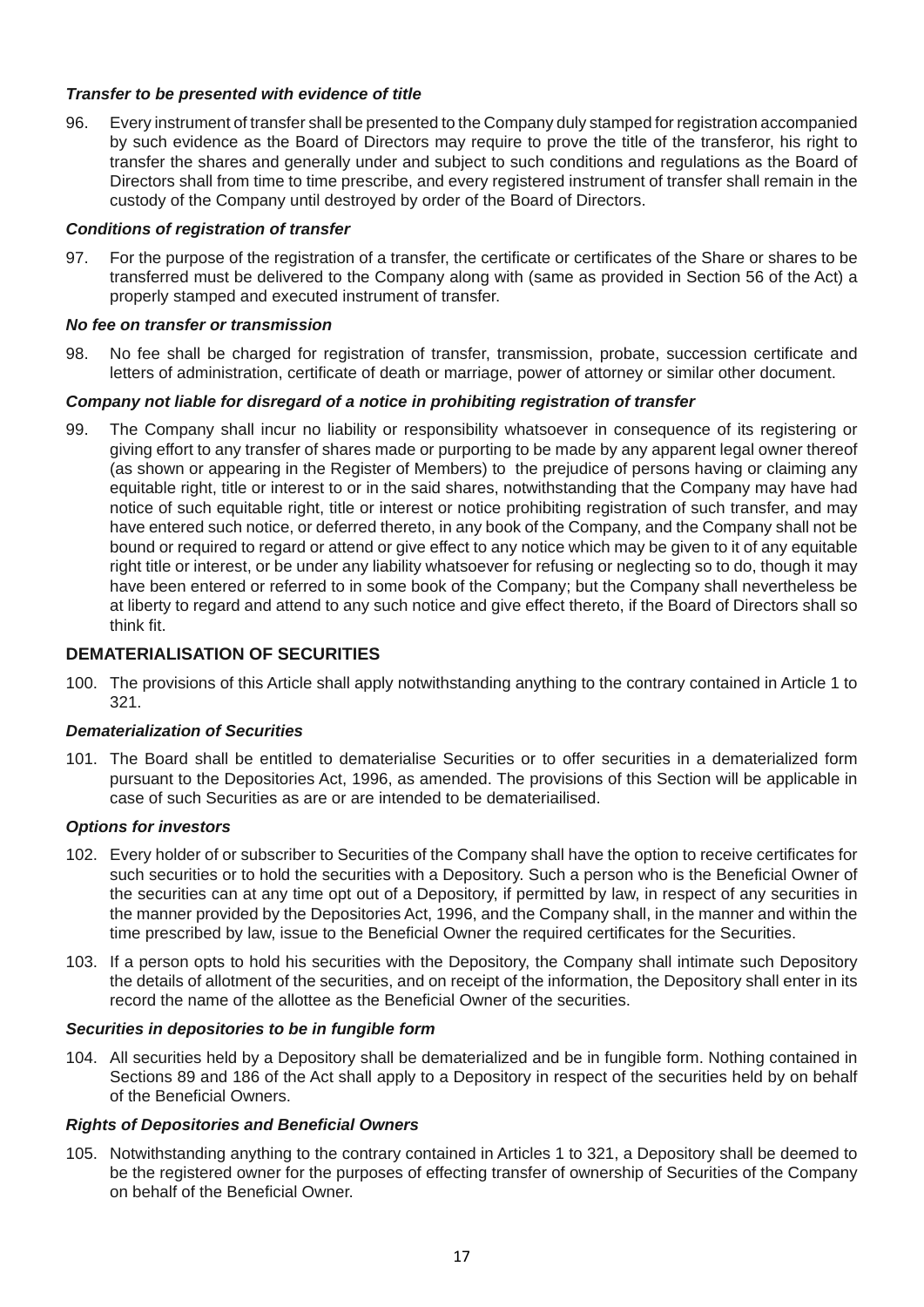- 106. Save as otherwise provided in (a) above, the Depository as the registered owner of the Securities shall not have any voting rights or any other rights in respect of the Securities held by it.
- 107. Every person holding Securities of the Company and whose name is entered as the Beneficial Owner of securities in the record of the Depository shall be entitled to all the rights and benefits and be subject to all the liabilities in respect of the Securities which are held by a Depository and shall be deemed to be a Member of the Company.

#### *Service of Documents*

108. Notwithstanding anything to the contrary contained in Articles 1 to 321, where Securities of the Company are held in a Depository, the records of the beneficiary ownership may be served by such Depository on the Company by means of Electronic Mode.

## *Transfer of securities*

109. Nothing contained in Section 56 of the Act or anything to the contrary contained in Articles 1 to 321 shall apply to a transfer of Securities effected by a transferor and transferee both of whom are entered as Beneficial Owners in the records of a Depository.

## *Allotment of securities dealt with in a Depository*

110. Notwithstanding anything to the contrary contained in Articles 1 to 321 , where Securities are dealt with by a Depository, the Company shall intimate the details thereof to the Depository immediately on allotment of such Securities.

## *Distinctive number of securities held in a Depository*

111. Notwithstanding anything to the contrary contained in Articles 1 to 321 regarding the necessity of having distinctive numbers for Securities issued by the Company shall apply to securities held with a Depository.

#### *Register and index of Beneficial Owners*

112. The Register and Index of Beneficial Owners maintained by Depository under the Depositories Act, 1996, as amended shall be deemed to be the Register and Index of Members and Security holders for the purposes of these Articles.

# **COPIES OF MEMORANDUM AND ARTICLES TO BE SENT TO MEMBERS**

113. Copies of Memorandum and Articles of Association of the Company shall be furnished to every shareholder of the Company at his request on payment of an amount as may be fixed by the Board to recover reasonable cost and expenses, not exceeding such amount as permissible under Applicable Law.

# **BORROWING POWERS**

#### *Power to borrow*

114. The Board may, from time to time, at its discretion subject to the provisions of these Articles, Section 73 to 76, 179, 180 of the Act or Applicable Law, raise or borrow, either from the Directors or from elsewhere and secure the payment of any sum or sums of money for the purpose of the Company; by a resolution of the Board, or where a power to delegate the same is available, by a decision/resolution of such delegate, provided that the Board shall not without the requisite sanction of the Company in General Meeting borrow any sum of money which together with money borrowed by the Company (apart from temporary loans obtained from the Company's bankers in the ordinary course of business) exceed the aggregate for the time being of the paid up Capital of the Company and its free reserves.

#### *Conditions on which money may be borrowed*

115. The Board may raise or secure the repayment of such sum or sums in such manner and upon such terms and conditions in all respects as it thinks fit and in particular, by the issue of bonds, or other Securities, or any mortgage, or other security on the undertaking of the whole or any part of the property of the Company (both present and future including its uncalled capital for the time being.

#### *Terms of issue of Debentures*

116. Any Debentures, Debenture stock, bonds or other Securities may be issued on such terms and conditions as the Board may think fit. Provided that Debenture with a right to allotment or conversion into shares shall be issued in conformity with the provisions of Section 62 of the Act. Debentures, Debenture stock, bonds and other securities may be made assignable free from any equities from the Company and the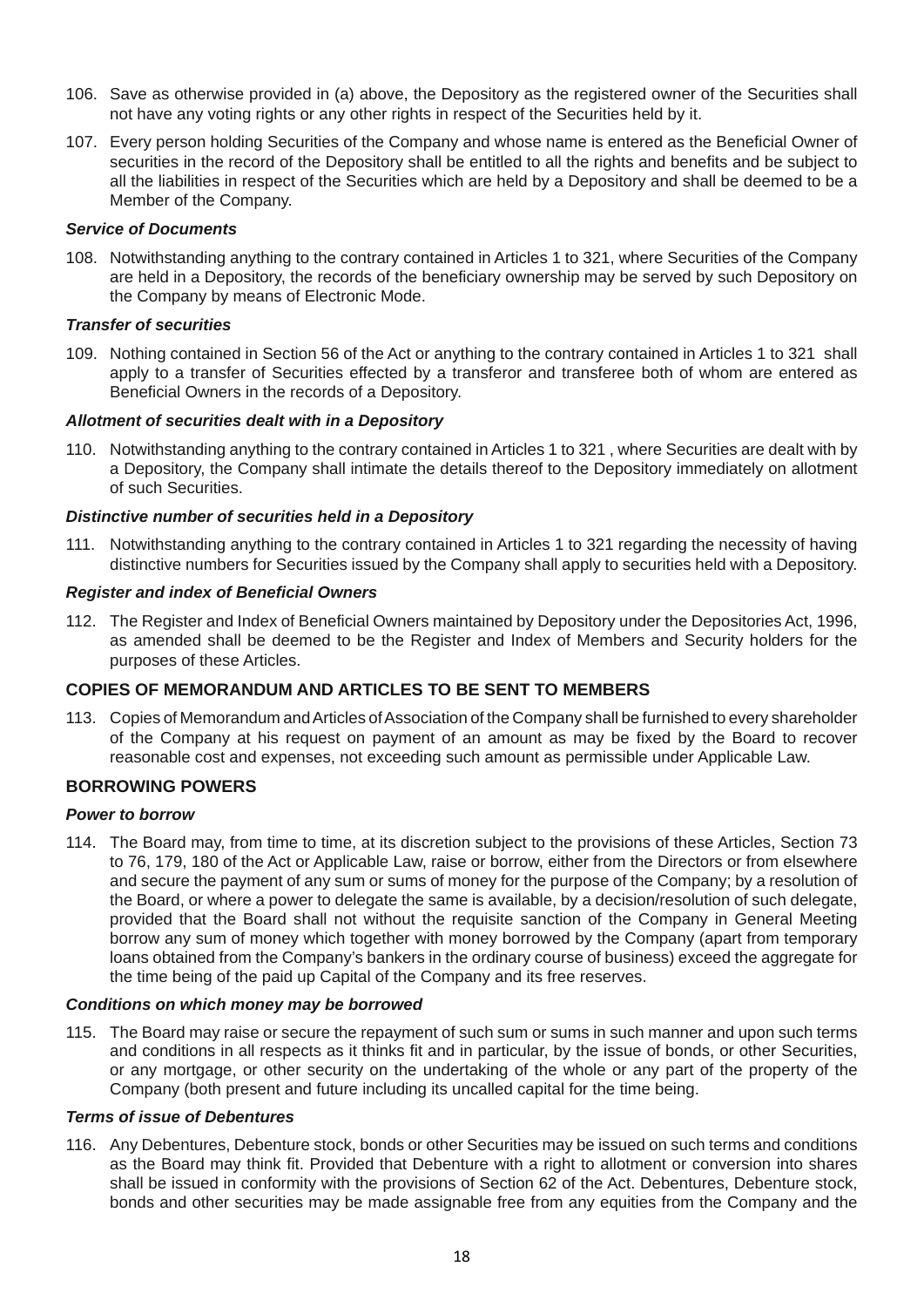person to whom it may be issued. Debentures, Debenture- stock, bonds or other securities with a right of conversion into or allotment of shares shall be issued only with such sanctions as may be applicable.

#### *Instrument of transfer*

117. Save as provided in Section 56 of the Act, no transfer of Debentures shall be registered unless a proper instrument of transfer duly executed by the transferor and transferee has been delivered to the Company together with the certificate or certificates of the Debentures: Provided that the Company may issue non transferable Debentures and accept an assignment of such instruments.

#### *Delivery of certificates*

118. Deliver by the Company of certificates upon allotment or registration of transfer of any Debentures, Debenture stock or bond issued by the Company shall be governed and regulated by Section 56 of the Act.

#### *Register of charge, etc.*

119. The Board shall cause a proper Register to be kept in accordance with the provisions of Section 85 of the Act of all mortgages, Debentures and charges specifically affecting the property of the Company, and shall cause the requirements of Sections 77 to 87 of the Act, both inclusive of the Act in that behalf to be duly complied with, so far as they are ought to be complied with by the Board.

#### *Register and index of Debenture holders*

120. The Company shall, if at any time it issues Debentures, keep Register and Index of Debenture holders in accordance with Section 88 of the Act. The Company shall have the power to keep in any State or Country outside India a Branch Register of Debenture-stock, resident in that State or Country.

# **CONVERSION OF SHARES INTO STOCK AND RECONVERSION**

- 121. The Company in General Meeting may convert any paid-up shares into stock; and when any shares shall have been converted into stock, the several holders of such stock may thenceforth transfer their regulations as, and subject to which the shares from which the stock arose might have been transferred, if no such conversion had taken place or as near thereto as circumstances will admit. The Company may at any time re-convert any stock into paid-up shares of any denomination.
- 122. The holders of stock shall, according to the amount of stock held by them have the same rights, privileges and advantages as regards Dividends and voting at the meetings of the Company, and other matters as if they held the shares from which the stock arose; but no such privileges or advantages (except participation in the Dividends and profits of the Company and in the assets of winding-up) shall be conferred by an amount of stock which would not, if existing in shares, have conferred that privilege or advantage.

# **GENERAL MEETINGS**

- 123. The Company shall in each year hold a General Meeting as its Annual General Meeting in addition to any other meetings in that year.
- 124. Every Annual General Meeting shall be called during business hours, that is, between 9 a.m. and 6 p.m. on any day that is not a national holiday and shall be held either at the registered office of the Company or at some other place within the city, town or village in which the registered office of the Company is situate
- 125. All general meetings other than Annual General Meeting shall be called extraordinary general meeting.
- 126. In the case of an Annual General Meeting, all businesses to be transacted at the meeting shall be deemed special, with the exception of business relating to:
	- 126.1. the consideration of financial statements and the reports of the Board of Directors and the Auditors;
	- 126.2. the declaration of any Dividend;
	- 126.3. the appointment of Directors in place of those retiring;
	- 126.4. the appointment of, and the fixing of the remuneration of, the Auditors
- 127. In case of any other meeting, all business shall be deemed special.
- 128. The Board may, whenever it thinks fit, call an extraordinary general meeting.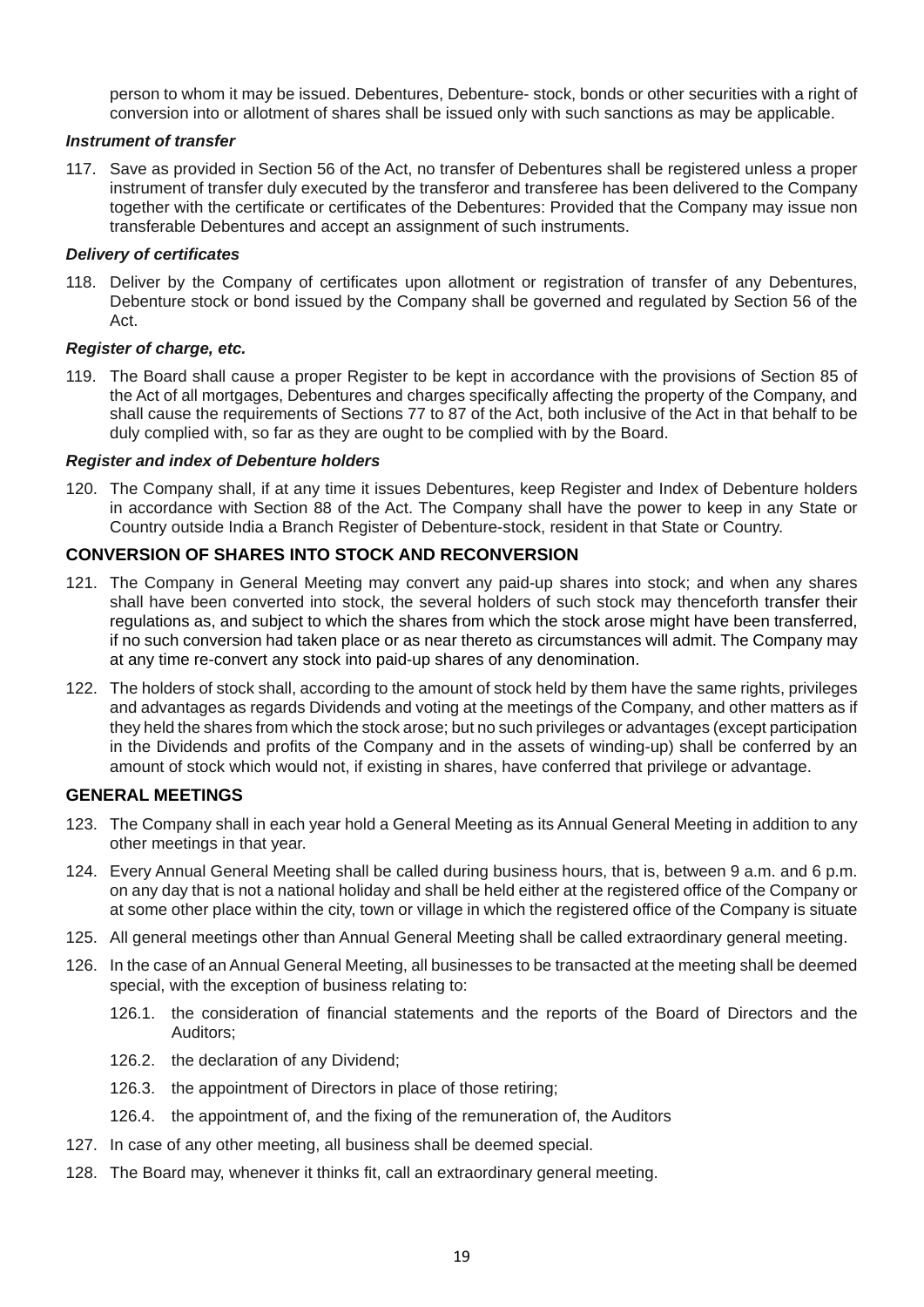- 129. Where permitted or required by Applicable Law, Board may, instead of calling a meeting of any members/ class of members/ Debentureholders, seek their assent by Postal ballot. Such Postal ballot will comply with the provisions of Applicable Law in this behalf.
- 130. The intent of these Articles is that in respect of seeking the sense of the members or members of a class or any Security holders, the Company shall, subject to Applicable Law, be entitled to seek assent of members, members of a class of members or any holders of securities using such use of contemporaneous methods of communication as is permitted by Applicable Law. A written resolution, including consent obtained through Electronic Mode, shall be deemed to be sanction provided by the member, member of a class or other Security holder by way of personal presence in a meeting.
- 131. The Board may, whenever it thinks fit, call an Extraordinary General Meeting and it shall do so upon a requisition in writing by any member or members holding in the aggregate not less than one-tenth of such of the paid-up Capital as at the date carries the right of voting in regard to the matter in respect of which the requisition has been made.
- 132. Any meeting called as above by the requisitionists shall be called in the same manner, as nearly as possible, as that in which meetings are to be called by the Board.

#### *E-votings in case of General Meetings*

- 133. Where the Company conducts General Meetings by way of e-voting, the Company shall follow the procedure laid down under the Act and Applicable Law.
- 134. Where Member has been allowed the option of voting through Electronic Mode as per Applicable Law, such Member, or Members generally, shall be allowed to speak at a Meeting, but shall not be allowed to vote at the meeting.

 Provided that voting may also be allowed to be case by way of post or any other mode which any Applicable Law may allow.

135. Where there is voting at General Meeting in addition to E-voting, the person chairing the General Meeting may require a poll to be conducted. The Chairperson shall declare the results obtained through Electronic Mode at the meeting, and the result of the poll, at the meeting,

#### *Notice of General Meetings*

- 136. At least 21 clear days' notice of every General Meeting, specifying the day, date, place and hour of meeting, containing a statement of the business to be transacted thereat, shall be given, either in writing or through Electronic Mode, to every member or legal representative of any deceased member or the assignee of an insolvent member, every Auditor(s) and Director of the Company. Any accidental omission to give any such notice as aforesaid to any of the members, or the non receipt thereof, shall not invalidate the holding of the meeting or any resolution passed at any such meeting.
- 137. A General Meeting may be called at a shorter notice if consented to by either by way of writing or any Electronic Mode by not less than 95% of the Members entitled to vote at such meeting.

#### *Quorum at General Meeting*

- 138. No business shall be transacted at any general meeting unless a quorum of members is present at the time when the meeting proceeds to business.
- 139. Save as otherwise provided herein, the quorum for the general meetings shall be as provided in Section 103 of the Act.
- 140. A body corporate being a Member shall be deemed to be personally present if it is represented in accordance with Section 113 of the Act.
- 141. If, at the expiration of half an hour from the time appointed for holding a meeting of the Company, a quorum shall not be present, the meeting, if convened by or upon the requisition of members shall stand dissolved, but in any other case the meeting shall stand adjourned to the same day in the next week or, if that day is a public holiday, until the next succeeding day which is not a public holiday, at the same time and place, or to such other day and at such other time and place as the Board may determine and if at such adjourned meeting a quorum is not present at the expiration of half an hour from the time appointed for holding the meeting, the members present shall be quorum and may transact the business for which the meeting was called.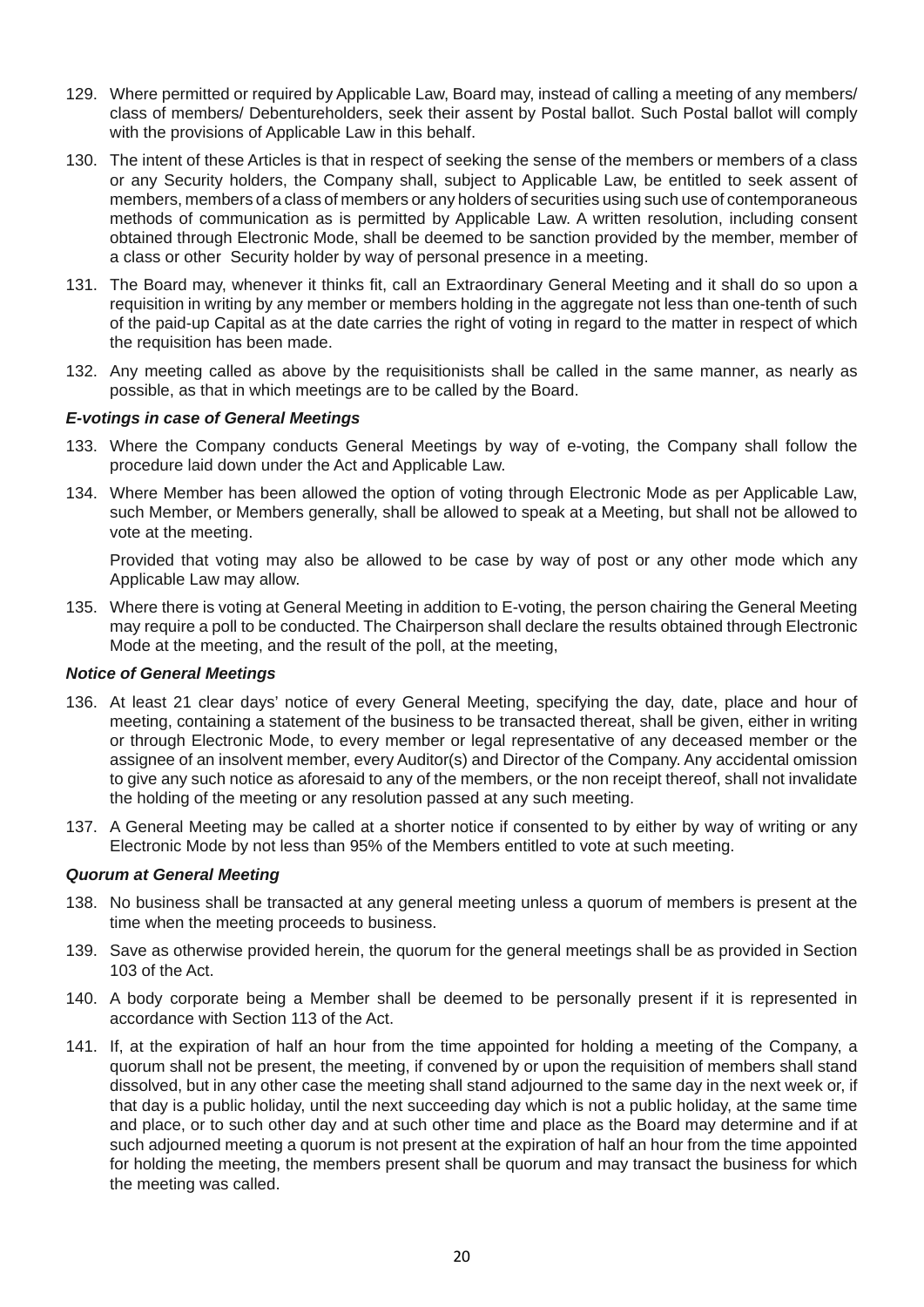## *Chairperson at General Meetings*

- 142. The Chairperson, if any, of the Board shall preside as Chairperson at every General Meeting of the Company.
- 143. If there is no such Chairperson, or if he is not present within fifteen minutes after the time appointed for holding the meeting, or is unwilling to act as Chairperson of the meeting, the Directors present shall elect one among themselves to be Chairperson of the meeting.
- 144. If at any meeting no Director is willing to act as Chairperson or if no Director is present within fifteen minutes after the time appointed for holding the meeting, the members present shall choose one of themselves to be Chairperson of the meeting.
- 145. No business shall be discussed at any General Meeting except the election of a Chairperson, while the chair is vacant.

## *Adjournment of Meeting*

- 146. The Chairperson may, with the consent of any meeting at which a quorum is present, and shall, if so directed by the meeting, adjourn the meeting from time to time and from place to place.
- 147. No business shall be transacted at any adjourned meeting other than the business left unfinished at the meeting from which the adjournment took place.
- 148. When a meeting is adjourned for thirty days or more, notice of the adjourned meeting shall be given as in the case of an original meeting.
- 149. Save as aforesaid, and as provided in Section 103 of the Act, it shall not be necessary to give any notice of an adjournment or of the business to be transacted at an adjourned meeting.

## *Voting rights*

- 150. No member shall be entitled to vote either personally or by proxy, at any General Meeting or Meeting of a class of shareholders in respect of any shares registered in his name on which any calls or other sums presently payable by him have not been paid or, in regard to which the Company has, and has exercised any right of lien.
- 151. Subject to any rights or restrictions for the time being attached to any class or classes of shares,—
	- 151.1. on a show of hands, every member present in person shall have one vote; and
	- 151.2. on a poll, the voting rights of members shall be in proportion to his Share in the paid-up equity Share Capital of the Company.
	- 151.3. A member may exercise his vote at a meeting by electronic means in accordance with Section 108 of the Act and shall vote only once.
- 152. In the case of joint holders, the vote of the senior who tenders a vote, whether in person or by proxy, shall be accepted to the exclusion of the votes of the other joint holders.

 For this purpose, seniority shall be determined by the order in which the names stand in the register of members.

- 153. A member of unsound mind, or in respect of whom an order has been made by any court having jurisdiction in lunacy, may vote, whether on a show of hands or on a poll, by his committee or other legal guardian, and any such committee or guardian may, on a poll, vote by proxy.
- 154. Any business other than that upon which a poll has been demanded may be preceded with, pending the taking of the poll.
- 155. No member shall be entitled to vote at any general meeting unless all calls or other sums presently payable by him in respect of shares in the Company have been paid.
- 156. No objection shall be raised to the qualification of any voter except at the meeting or adjourned meeting at which the vote objected to is given or tendered, and every vote not disallowed at such meeting shall be valid for all purposes.
- 157. Any such objection made in due time shall be referred to the Chairperson of the meeting, whose decision shall be final and conclusive.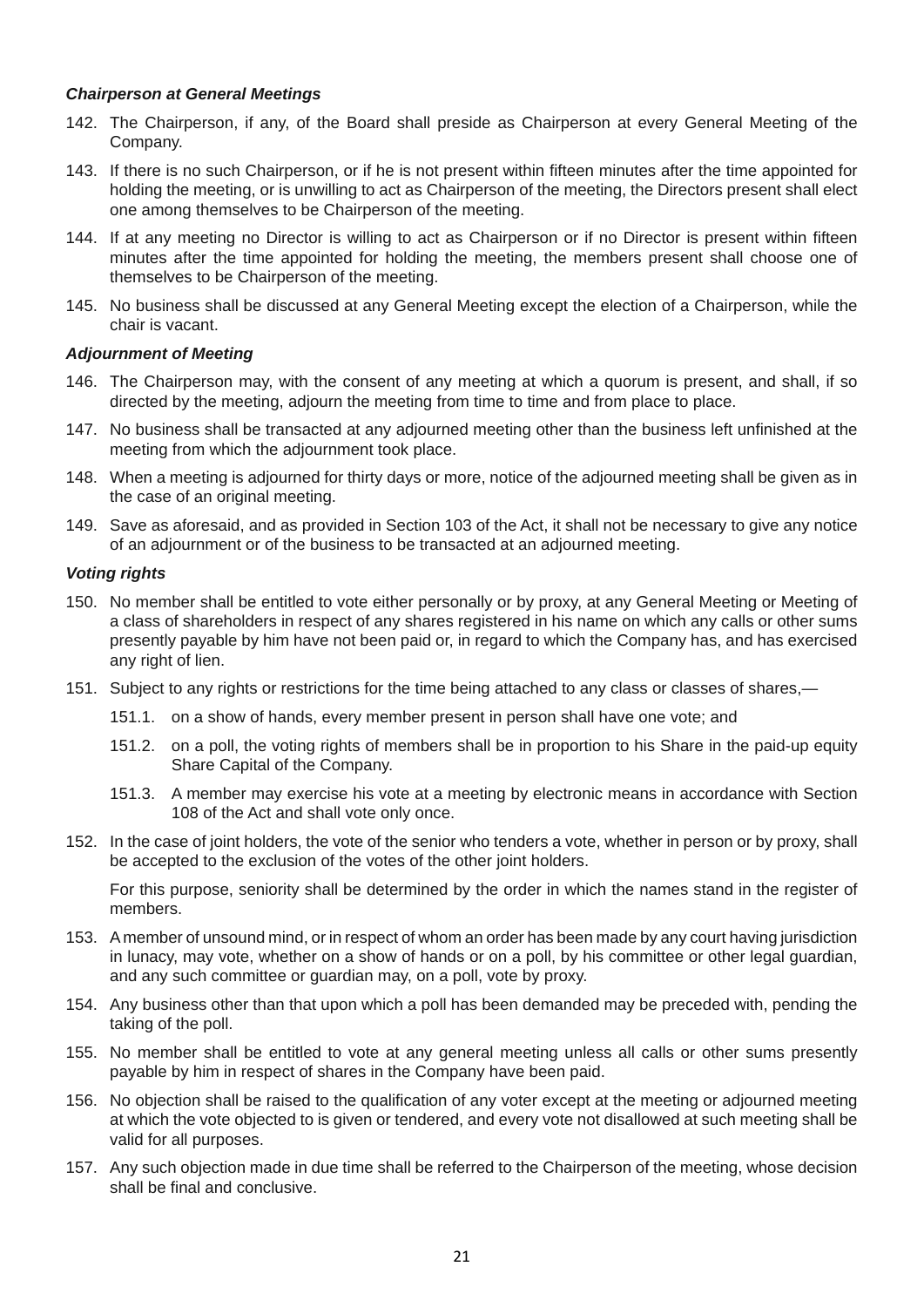158. In the case of an equality of votes, the Chairperson shall, both on a show of hands and at a poll (if any), have a casting vote in addition to the vote or votes to which he may be entitled as a member.

# *Proxy*

- 159. Subject to the provisions of these Articles, votes may be given either personally or by proxy. A body corporate being a member may vote by a representative duly authorised in accordance with Section 113 of the Act, and such representative shall be entitled to exercise the same rights and powers (including the rights to vote by proxy) on behalf of the body corporate which he represents as the body could exercise if it were an individual member.
- 160. The instrument appointing a proxy and the power-of-attorney or other authority, if any, under which it is signed or a notarised copy of that power or authority, shall be deposited at the registered office of the Company not less than 48 hours before the time for holding the meeting or adjourned meeting at which the person named in the instrument proposes to vote, or, in the case of a poll, not less than 24 hours before the time appointed for the taking of the poll; and in default the instrument of proxy shall not be treated as valid. No instrument appointing a proxy shall be valid after the expiration of twelve months from the date of its execution.
- 161. Every proxy (whether a member or not) shall be appointed in writing under the hand of the appointer or his attorney, or if such appointer is a body corporate, under the common Seal of such corporate, or be signed by an officer or any attorney duly authorised by it, and any committee or guardian may appoint such proxy. An instrument appointing a proxy shall be in the form as prescribed in terms of Section 105 of the Act.
- 162. A member present by proxy shall be entitled to vote only on a poll, except where Applicable Law provides otherwise.
- 163. The proxy so appointed shall not have any right to speak at the meeting.
- 164. A vote given in accordance with the terms of an instrument of proxy shall be valid, notwithstanding the previous death or insanity of the principal or the revocation of the proxy or of the authority under which the proxy was executed, or the transfer of the shares in respect of which the proxy is given:

 Provided that no intimation in writing of such death, insanity, revocation or transfer shall have been received by the Company at its office before the commencement of the meeting or adjourned meeting at which the proxy is used.

# *Passing of resolution by Postal ballot*

- 165. Where permitted or required by Applicable Law, Board may, instead of calling a meeting of any Members/ class of Members/ Debenture holders, seek their assent by Postal ballot. Such Postal ballot will comply with the provisions of Applicable Law in this behalf.
- 166. Where permitted/required by Applicable Law, Board may provide Members/Members of a class/Debenture holders right to vote through e-voting, complying with Applicable Law.
- 167. The intent of these Articles is that in respect of seeking the sense of the Members or Members of a class or any Security holders, the Company shall, subject to Applicable Law, be entitled to seek assent of Members, Members of a class of Members or any holders of securities using such use of contemporaneous methods of communication as is permitted by Applicable Law. A written resolution, including consent obtained through Electronic Mode, shall be deemed to be sanction provided by the Member, Member of a class or other Security holders by way of personal presence in a meeting.
- 168. Notwithstanding anything contained in the foregoing, the Company shall transact such business, follow such procedure and ascertain the assent or dissent of Members for a voting conducted by Postal ballot, as may be prescribed by Section 110 of the Act and Applicable Law.
- 169. In case of resolutions to be passed by Postal ballot, no meeting needs to be held at a specified time and space requiring physical presence of Members to form a quorum.
- 170. Where a resolution will be passed by Postal ballot the Company shall, in addition to the requirements of giving requisite clear days' notice, send to all the Members the following:
	- 170.1. Draft resolution and relevant explanatory statement clearly explaining the reasons therefor.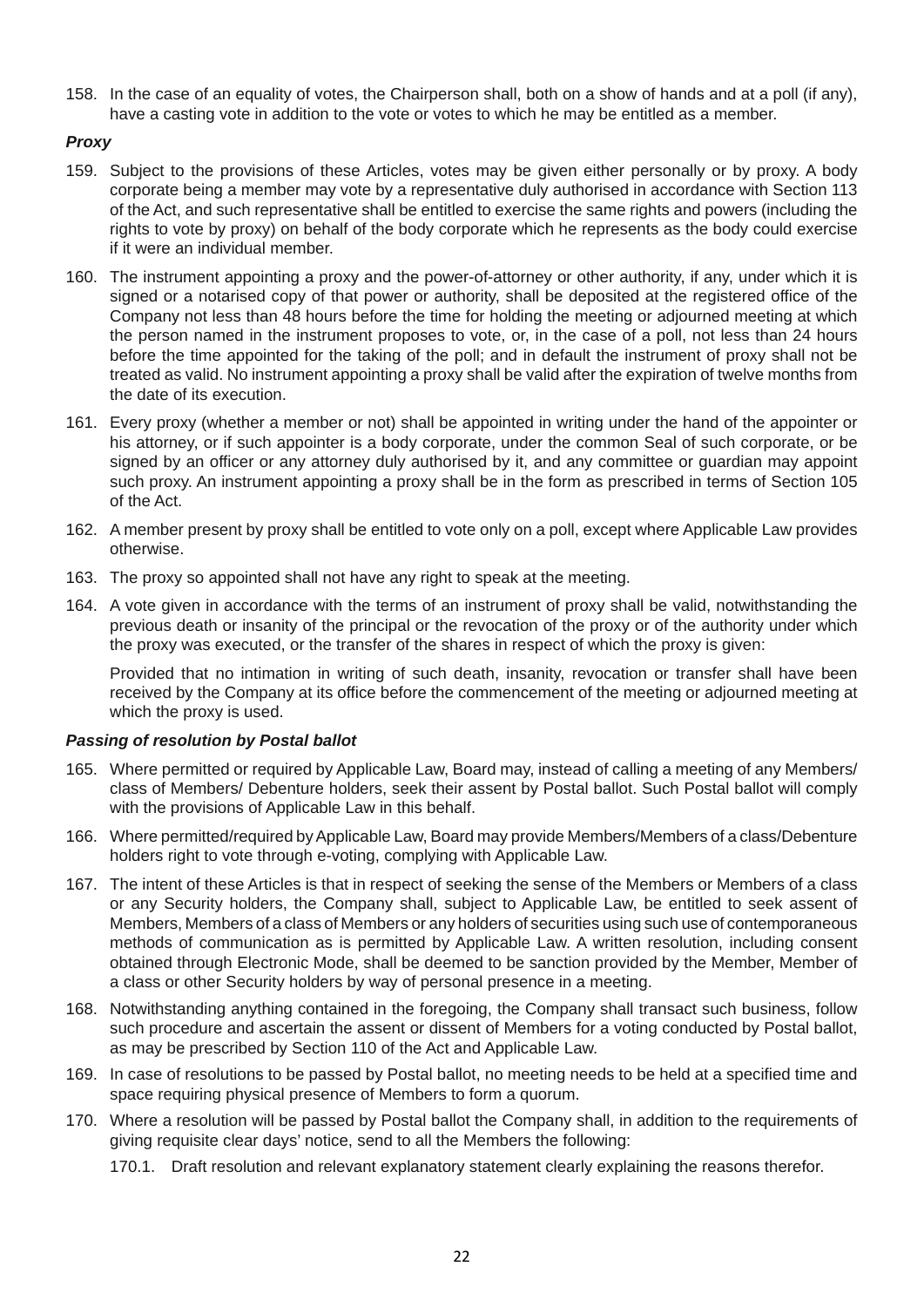- 170.2. Postal ballot for giving assent or dissent, in writing by Members; and
- 170.3. Enable Member, in such manner as prescribed under Applicable Law, for communicating assents or dissents on the Postal ballot to the Company with a request to the Members to send their communications within 30 days from the date of dispatch of the notice.

## *Maintenance of records and Inspection of minutes of General Meeting by Members*

- 171. Where permitted/required by Applicable Law, all records to be maintained by the Company may be kept in electronic form subject to the provisions of the Act and the conditions as laid down in the Applicable Law. Such records shall be kept open to inspection in the manner as permitted by the Act and Applicable Law. The term 'records' would mean any register, index, agreement, memorandum, minutes or any other document required by the Act and Applicable Law made there under to be kept by the Company.
- 172. The Company shall cause minutes of all proceedings of every General Meeting to be kept by making within thirty days of the conclusion of every such meeting concerned, entries thereof in books kept for that purpose with their pages consecutively numbered.
- 173. Any such minutes shall be evidence of the proceedings recorded therein.
- 174. The book containing the minutes of proceedings of General Meetings shall be kept at the registered office of the Company and shall be open during business hours, for such periods not being less than 2 hours on any day, as may be fixed by the Company Secretary from time to time, to the inspection of any Member without charge.
- 175. Any Member of the Company shall be entitled to a copy of minutes of the General Meeting on receipt of a specific request and at a fee of Rs. *10/-* (*rupees ten only*) for each page, or such higher amount as the Board may determine, as permissible by Applicable Law.

# **BOARD OF DIRECTORS**

- 176. The number of Directors of the Company which shall be not less than 3 (three) and not more than 15 (Fifteen). However, the Company may appoint more than 15 Directors after passing a Special Resolution. Further, any person or persons shall have power to nominate a Director of the Company, then in the case of any and every such issue of debenture, the person or persons having such power may exercise such power from time to time and appoint a Director accordingly and such appointment shall be in such terms and conditions as laid down by Board, as permitted by Applicable Law. The Directors are not required to hold any qualification shares. Composition of the Board shall be in accordance with the provisions of Section 149 of the Act and other Applicable Laws. Provided that where there are temporary gaps in meeting the requirements of Applicable Law pertaining to composition of Board of Directors, the remaining Directors shall (a) be entitled to transaction business for the purpose of attaining the required composition of the Board; and (b) be entitled to carry out such business as may be required in the best interest of the Company in the meantime.
- 177. The first Directors of the Company are:
	- 177.1. Mr. Mahabir Prasad Jalan
	- 177.2. Mr. Girdhari Lal Agarwalla

#### *Board's power to appoint Additional Directors*

- 178. Subject to the provisions of Sections 149, 152 and 161 of the Act and Applicable Laws, the Board shall have power at any time, and from time to time, to appoint a person as an additional Director, provided the number of the Directors and additional Directors together shall not at any time exceed the maximum strength fixed for the Board by these Articles.
- 179. Such person shall hold office only up to the date of the next annual general meeting of the Company but shall be eligible for appointment by the Company as a Director at that meeting subject to the provisions of the Act.

## *Nominee Directors*

- 180. The Company shall, subject to the provisions of the Act and these Articles, be entitled to agree with any Person that he or it shall have the right to appoint his or its nominee on the Board, not being an Independent Director, upon such terms and conditions as the Company may deem fit.
- 181. In the event of Company borrowing any money from any financial corporation or institution or Government or any Government body or a collaborator, bank, person or persons or from any other source, while any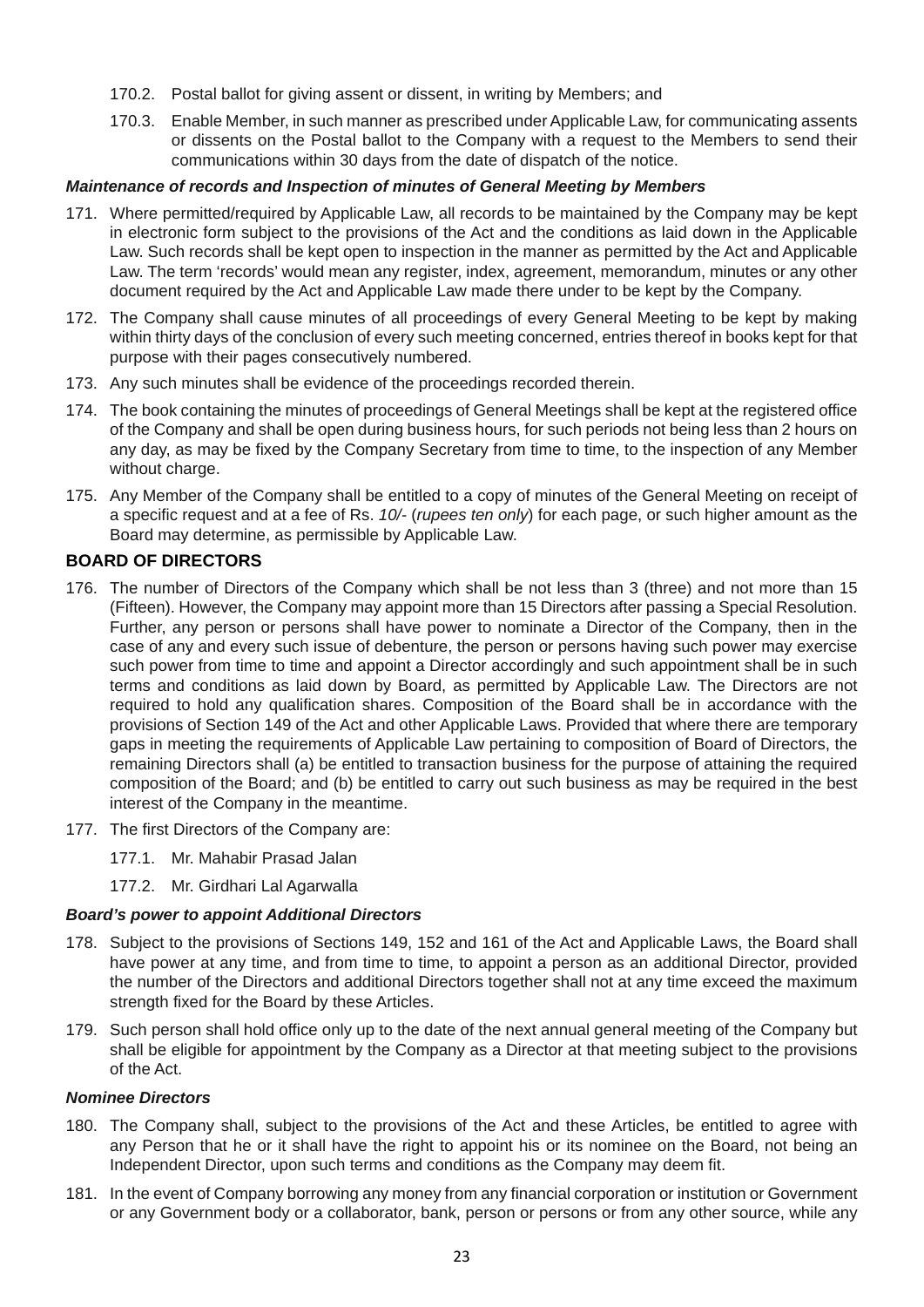money remains due to them or any of them, the lender concerned may have and may exercise the right and power to appoint, from time to time, any person or persons to be a Director or Directors of the Company.

182. A nominee Director may at any time be removed from the office by the appointing authority who may from the time of such removal or in case of death or resignation of person, appoint any other or others in his place. Any such appointment or removal shall be in writing, signed by the appointer and served on the Company. Such Director need not hold any qualification shares.

#### *Appointment of Alternate Directors*

183. Subject to the provisions of Section 161(2) of the Act, the Board may appoint an Alternate Director to act for a Director (hereinafter called "the Original Director") during his absence for a period of not less than three months from India. No person shall be appointed as an Alternate Director in place of an Independent Director unless he is qualified to be appointed as an Independent Director under the Act and Applicable Law. An Alternate Director appointed under this Article shall not hold office for a period longer than that permissible to the Original Director in whose place he has been appointed and shall vacate the office if and when the Original Director returns to India. If the terms of office of the Original Director are determined before he so returns to India, any provisions in the Act or in these Articles for the automatic reappointment of any retiring Director in default of another appointment shall apply to the Original Director, and not to the Alternate Director.

 For the purpose of absence in the Board meetings in terms of Section 167 (1) (b) of the Act, the period during which an Original Director has an Alternate Director appointed in his place, shall not be considered.

#### *Board's power to fill casual vacancies*

- 184. Subject to the provisions of Sections 152(7), 161(4) and 169(7) of the Act, the Board shall have power at any time and from time to time to appoint any other qualified person to be a Director to fill a casual vacancy. Any person so appointed shall hold office only up to the date to which the Director in whose place he is appointed would have held office if it had not been vacated by him.
- 185. If the place of the retiring Director is not so filled up and the meeting has not expressly resolved not to fill the vacancy, the meeting shall stand adjourned until the same day in the next week, at the same time and place in accordance with the provisions of Section 152(7) of the Act.
- 186. If at the adjourned meeting also, the vacancy caused by the retiring Director is not filled up and that meeting also has not expressly resolved not to fill the vacancy, the retiring Director shall be so deemed to have been reappointed at the adjourned meeting, unless :
	- 186.1. at that meeting or at the previous meeting the resolution for the reappointment of such Director has been put to the meeting and lost;
	- 186.2. the retiring Director has, by a notice in writing addressed to the Company or its Board expressed his unwillingness to be so reappointed;
	- 186.3. he is not qualified or is disqualified for appointment;
	- 186.4. a resolution whether special or ordinary, is required for the appointment or reappointment by virtue of any provisions of the Act; or
	- 186.5. the provision of Section 162 of the Act is applicable to the case.

#### *Independent Directors*

- 187. Subject to the provisions of Section 149(6) of the Act and other Applicable Laws, the Board or any other Committee as per the Act shall identify potential individuals for the purpose of appointment as Independent Director either from the date bank established under Section 150 of Act or otherwise.
- 188. The Board on receiving such recommendation shall consider the same and propose his appointment for approval at a General Meeting. The explanatory statement to the notice for such General Meeting shall provide all requisite details as required under the Act.
- 189. Any casual vacancy in the post of an Independent Director caused by way of removal, resignation, death, vacation of office under Section 167 of the Act and Applicable Law or Article 186, removal from Directorship pursuant to any court order or due to disqualification under Section 164 of Act shall be filled by following the process laid down herein below and in accordance with the Applicable Law. No such casual vacancy shall prejudice the functioning of the Board during the intervening period.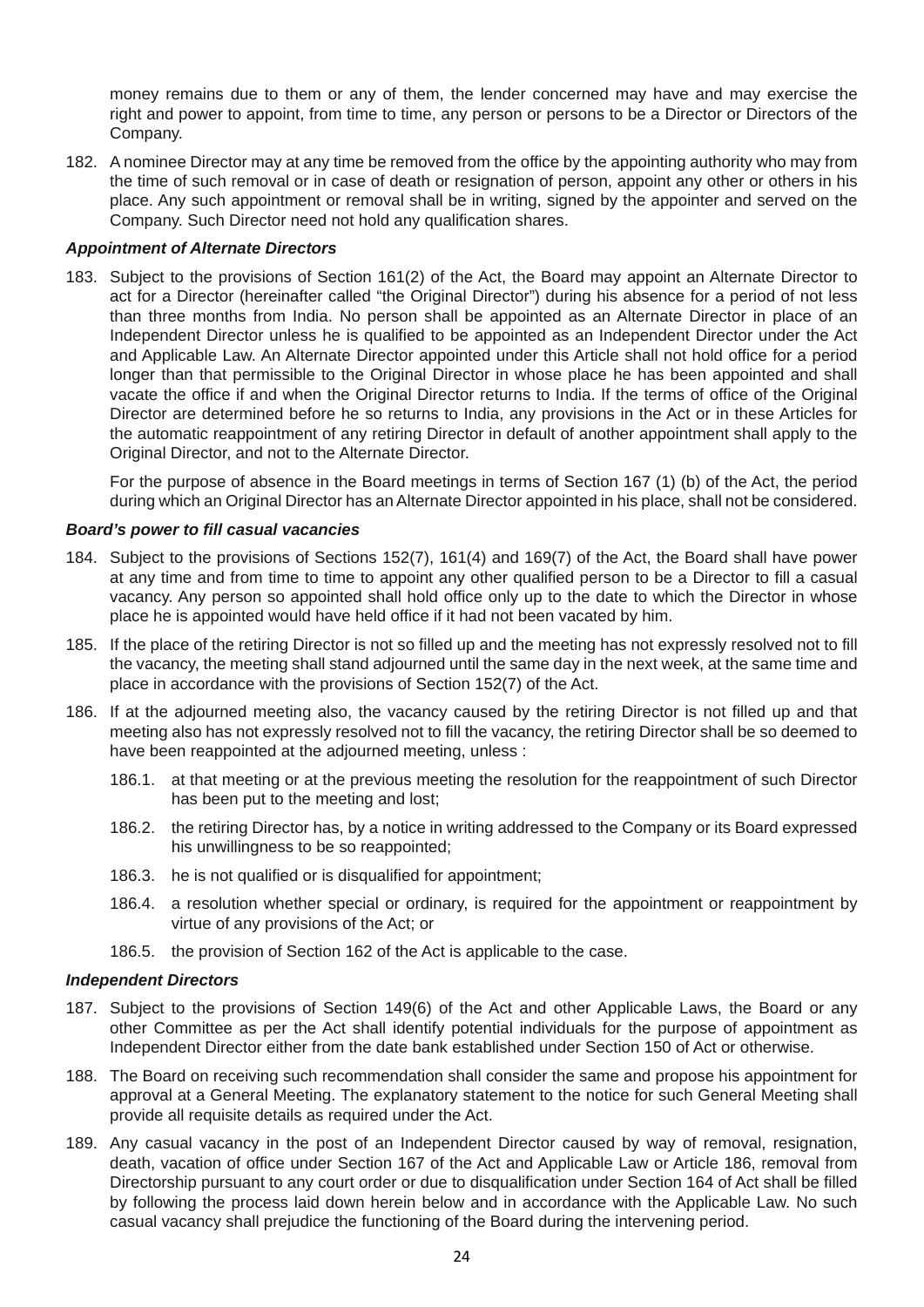- 190. Every Independent Director shall at the first meeting of the Board in which he participates as a Director and thereafter at the first meeting of the Board in every financial year or whenever there is any change in the circumstances which may affect his status as an Independent Director, give a declaration that he meets the criteria of independence.
- 191. The Company and Independent Directors are required to abide by the provisions specified in Schedule IV of the Act.
- 192. An Independent Director shall not be entitled to any stock option and may receive remuneration by way of sitting fee, reimbursement of expenses for participation in the Board and other meetings and also to such commission based on profits, as may, subject to provisions of Applicable Law, be approved by the Members.
- 193. An Independent Director shall be held liable, only in respect of such acts of omission or commission by a Company which had occurred with his knowledge, attributable through Board processes, and with his consent or connivance or where he had not acted diligently.
- 194. The provisions relating to retirement of Directors by rotation shall not be applicable to appointment of Independent Directors.
- 195. Term of Office of Independent Director:

 Subject to Applicable Law, an Independent Director shall hold office for a term up to 5 (five) consecutive years on the Board of a Company, but shall be eligible for reappointment for one more term on passing of a Special Resolution by the Company and disclosure of such appointment in the Board's report.

 No Independent Director shall hold office for more than 2 (two) consecutive terms, but such Independent Director shall be eligible for appointment after the expiration of 3(three) years of ceasing to become an Independent Director provided that he shall not, during the said period of 3 (three) years, be appointed in or be associated with the Company in any other capacity, either directly or indirectly.

#### *Retirement and rotation of Directors*

- 196. At least two-thirds of the total number of Directors, excluding Independent Directors, will be the Directors who are liable to retire by rotation (hereinafter called "the Rotational Directors").
- 197. At every Annual General Meeting of the Company, one-third of the Rotational Directors, or if their number is not three or a multiple of three, then, the number nearest to one-third, shall retire from office.
- 198. The Company may appoint a Managing or a Whole-time Director, or any other Executive Director, as Rotational Director. The terms of appointment of such Director may provide that, where the General Meeting at which such Rotational Director comes for reappointment does not reappoint him, his office shall continue without being a Director on the Board of the Company.
- 199. A retiring Director shall be eligible for re-election.

#### *Resignation of Directors*

- 200. Subject to the provisions of Applicable Law, a Director may resign from his office by giving a notice in writing to the Company and Board shall take note of the same. The fact of such resignation shall be mentioned in the report of Directors laid in the immediately following General Meeting by the Company.
- 201. A Managing Director or a Whole-time Director or any Executive Director who has any terms of employment with the Company shall not give any notice of resignation in breach of the conditions of employment as may be applicable, either to a Director specifically, or to employees of the Company generally. A nominee Director shall not give any notice of resignation except through the nominating person.
- 202. The resignation of a Director shall take effect from the date on which the notice is received by the Company or the date, if any, specified by the Director in the notice, whichever is later:

 Provided that the Director who has resigned shall be liable even after his resignation for the offences which occurred during his tenure.

#### *Removal of Directors*

203. Subject to the rights of IFC under Articles 323 to 337, any Director of the Company, except the one appointed by the National Company Law Tribunal, may be removed by way of Ordinary Resolution before the expiry of his term of office, subject to the provisions of Section 169 of Act.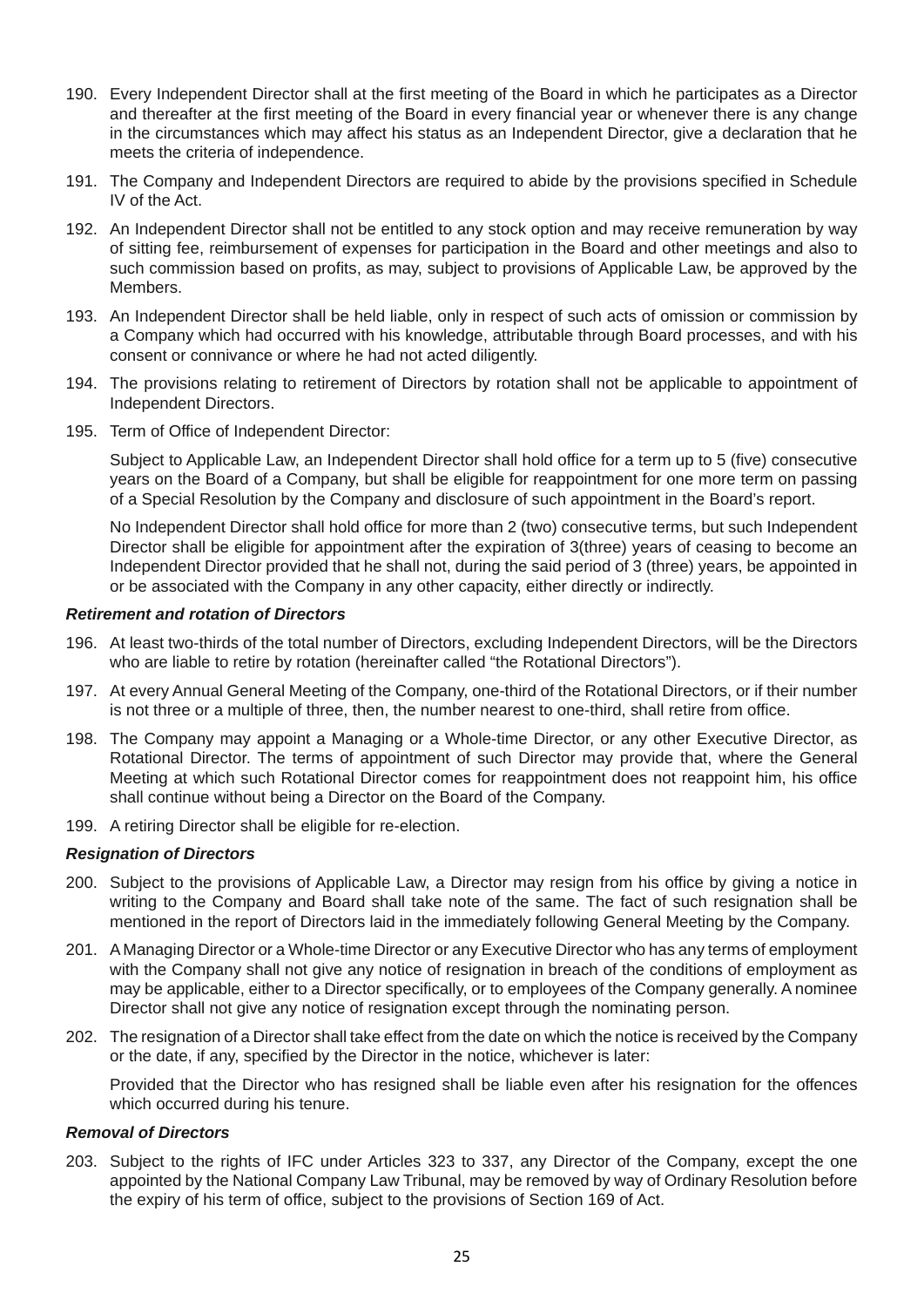## *Remuneration of Directors*

204. Subject to the provisions of Section 197 of the Act, a Director may be paid remuneration either by way of a monthly payment or at a specified percentage of the net profits of the Company or partly by one way and partly by the other.

 Provided that where the Company takes a Directors' Liability Insurance, specifically pertaining to a particular Director, then the premium paid in respect of such insurance, for the period during which a Director has been proved guilty, will be treated as part of remuneration paid to such Directors.

- 205. The Board or a relevant Committee constituted for this purpose shall seek to ensure that the remuneration paid to Directors, key managerial personnel and senior management involves a balance between fixed and incentive pay reflecting short and long-term performance objectives appropriate to the working of the Company and its goals.
- 206. The fees payable to a Director for attending the meetings of the Board or Committee thereof shall be such sum as may be decided by the Board of Directors from time to time within the maximum limit as prescribed under Section 197(5) of the Act and Applicable Law. Fee shall also be paid for attending any separate meeting of the Independent Directors of the Company in pursuance of any provision of the Act. Fee shall also be payable for participating in meetings through permissible Electronic Mode.
- 207. In addition to the remuneration payable pursuant to Section 197 of the Act, the Directors may be paid all conveyance, hotel and other expenses properly incurred by them—
	- 207.1. in attending and returning from meetings of the Board of Directors or any Committee thereof or general meetings of the Company; or
	- 207.2. in connection with the business of the Company.
	- 207.3. The Board may pay all expenses incurred in getting up and registering the Company.

#### *Directors may act notwithstanding any vacancies on Board*

208. The continuing Directors may act notwithstanding any vacancy in their body but if, and so long as their number is reduced below the minimum number fixed by Article 176 hereof, the continuing Directors may act for the purpose of increasing the number of Directors to the minimum number fixed by the Article 176 hereof or for summoning a General Meeting for the purpose increasing the number of Directors to such minimum number, but for no other purpose.

#### *Vacation of office of Director*

- 209. The office of a Director shall ipso facto be vacated:
	- 209.1. on the happening of any of the events as specified in Section 167 of the Act.
	- 209.2. if a person is a Director of more than the number of Companies as specified in the Act at a time;
	- 209.3. in the case of alternate Director, on return of the original Director in terms of Section 161 of the Act;
	- 209.4. having been appointed as a Director by virtue of his holding any office or other employment in the holding, subsidiary or associate company, he ceases to hold such office or other employment in that company;
	- 209.5. if he is removed in pursuance of Section 169 of the Act;
	- 209.6. any other disqualification that the Act for the time being in force may prescribe.

#### *Notice of candidature for office of Directors except in certain cases*

- 210. No person not being a retiring Director, shall be eligible for appointment to the office of Director at any General Meeting unless he or some Member intending to propose him as a Director, has, not less than fourteen days before the meeting, left at the registered office of the Company a notice in writing under his hand signifying his candidature for the office of Director or the intention of such Member to propose him as a candidate for that office along with the requisite deposit of Rupees 1 Lac or such higher amount as the Board may determine, as permissible by Applicable Law.
- 211. Every person (other than a Director retiring by rotation or otherwise or a person who has left at the office of the Company a notice under Section 160 of the Act signifying his candidature for the office of a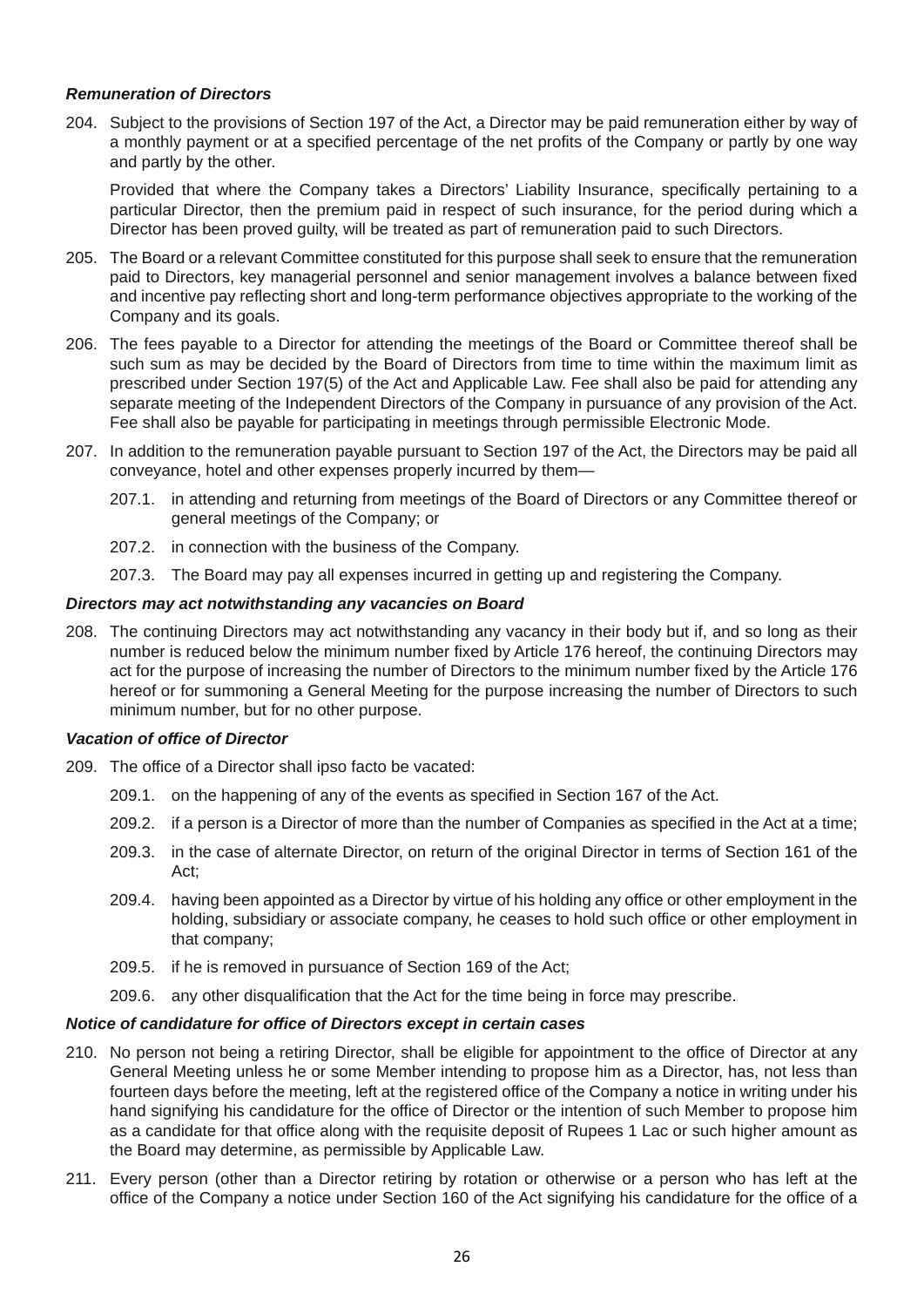Director) proposed as a candidate for the office of a Director, shall sign and file with the Company, the consent in writing to act as a Director, if appointed.

- 212. A person other than a Director reappointed after retirement by rotation immediately on the expiry of his term of office, or an Additional or Alternate Director, or a person filling a casual vacancy in the office of a Director under Section 161 of the Act, appointed as a Director or reappointed as an Additional or Alternate Director, immediately on the expiry of his term of office, shall not act as a Director of the Company unless he has submitted consent in writing to act as a Director of the Company and the same is filed with the Registrar within thirty days of his appointment.
- 213. [Intentionally left blank]

## *Director may contract with the Company*

- 214. Subject to Applicable Law, a Director or any Related Party as defined in Section 2 (76) of the Act or other Applicable Law may enter into any contract with Company for the sale, purchase or supply of any goods, materials, or services, or other contract involving creation or transfer of resources, obligations or services, subject to such sanctions as required by Applicable Law.
- 215. Unless so required by Applicable Law, no sanction shall, however, be necessary for any contracts with a related party on entered into on arm's length basis. Where a contract complies with such conditions or indication of arm's length contracts as laid down in a policy on related party transactions framed by the Board and approved by a general meeting, the contract shall be deemed to be a contract entered into on arm's length basis.

#### *Disclosure of interest*

216. A Director of the Company who is in any way, whether directly or indirectly concerned or interested in a contract or proposed contract or arrangement entered into or to be entered into by or on behalf of the Company, shall disclose the nature of his concern or interest at a meeting of the Board in the manner provided in Section 184(2) of the Act; provided that it shall not be necessary for a Director to disclose his concern or interest in any contract or arrangement entered into or to be entered into with any other body corporate where the Director of the Company either himself or in association with any other Director hold or holds less than two per cent of the shareholding in such other body corporate.

## *Interested Director not to participate or vote in Board's proceeding*

217. Subject to the provisions of Section 184 of the Act, no Director shall as Director take any part in the discussion of, or vote on any contract or arrangement entered into by or on behalf of the Company, if he is in any way whether directly or indirectly concerned or interested in such contract or arrangement; nor shall his presence count for the purpose of forming a quorum at the time of any such discussion or vote; and if he does vote, his vote shall be void.

#### *Register of contracts in which Directors are interested*

- 218. The Company shall keep a Register in accordance with Section 189 (1) of the Act and Applicable Law. The Register shall be kept at the registered office of the Company and shall be preserved permanently be kept in the custody of the Company Secretary of the Company or any other person authorized by the Board for the purpose.
- 219. Such a Register shall be open to inspection at such office, and extracts maybe taken therefrom and copies thereof may be provided to a Member of the Company on his request, within seven days from the date on which such request is made and upon the payment of Rs. 10 (*ten rupees) per page*, as such higher amount as may be laid by the Board, as permitted by Applicable Law.

#### *Register of Directors and Key Managerial Personnel and their shareholding*

220. The Company shall keep at its registered office a register containing the particulars of its Directors and Key Managerial Personnel, which shall include the details of Securities held by each of them in the Company or its holding, subsidiary, subsidiary of Company's holding Company or associate companies in accordance to Section 170 of the Act and Applicable Law.

#### *Miscellaneous*

221. All cheques, promissory notes, drafts, hundis, bills of exchange and other negotiable instruments, and all receipts for monies paid to the Company, shall be signed, drawn, accepted, endorsed, or otherwise executed, as the case may be, by such person and in such manner as the Board shall from time to time by resolution determine.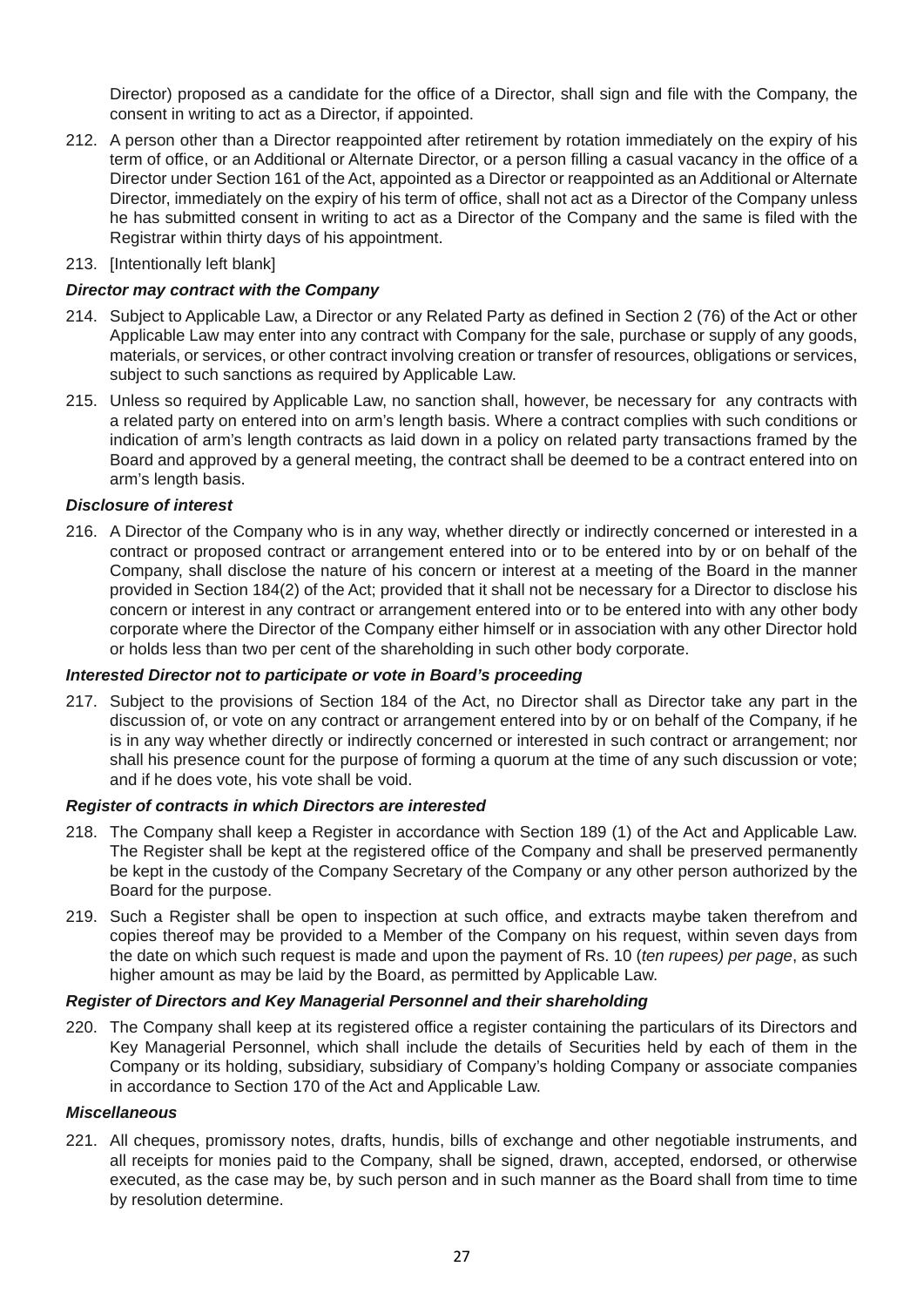# **PROCEEDINGS OF THE BOARD**

#### *Meetings of Board*

- 222. The Directors may meet together as a Board from time to time for the conduct and dispatch of the business of the Company, adjourn or otherwise regulate its meetings, as it thinks fit.
- 223. A meeting of the Board shall be called by giving not less than seven days' notice in writing to every Director at his address registered with the Company and such notice shall be sent by hand delivery or by post or by electronic means.
- 224. The notice of the meeting shall inform the Directors regarding the option available to them to participate through Electronic Mode, and shall provide all the necessary information to enable the Directors to participate through such Electronic Mode.

 A meeting of the Board may be called at shorter notice to transact urgent business subject to the condition that at least one Independent Director, if any, shall be present at the meeting, or in case of absence of Independent Directors from such a meeting of the Board, decisions taken at such a meeting shall be circulated to all the Directors and shall be final only on ratification thereof by at least one Independent Director. Where the Company does not have, for the time being, any Independent Director, a Board meeting may be called at a shorter notice where such notice is approved by a majority of Directors present at such meeting.

- 225. The Board shall so meet at least once in every four months and at least four such meetings shall be held in every year. The Directors may adjourn and otherwise regulate their meetings as they think fit.
- 226. Every Director present at any meeting of the Board or of a Committee thereof shall sign his name in a book to be kept for that purpose. The names of Directors who have participated in Board meetings through Electronic Mode shall be entered and initialled by the Company Secretary, stating the manner in which the Director so participated.

#### *Meetings of Board by Video/audio-visual conferencing*

227. Subject to the provisions of Section 173(2) of the Act and Applicable Law, the Directors may participate in meetings of the Board otherwise through physical presence, Electronic Mode as the Board may from time to time decide and Directors shall be allowed to participate from multiple locations through modern communication equipments for ascertaining the views of such Directors who have indicated their willingness to participate by such Electronic Mode, as the case may be.

#### *Regulation for meeting through Electronic Mode*

- 228. The Board may, by way of a resolution passed at a meeting, decide the venues where arrangements may be made by the Company, at the Company's cost, for participation in Board meetings through Electronic Mode, as the case may be, in accordance to the provisions of 173(2) of the Act and Applicable Law. In case of a place other than such places where Company makes arrangements as above, the Chairperson may decline the right of a Director to participate through Electronic Mode in view of concerns of security, sensitivity and confidentiality of Board proceedings. Where the Chairperson so permits a Director to participate from a place other than the designated places where the Company has made the arrangements, the security and confidentiality of the Board proceedings shall be the responsibility of the Director so participating, and the cost and expense in such participation, where agreed to by the Chairperson, may be reimbursed by the Company.
- 229. Subject as aforesaid, the conduct of the Board meeting where a Director participates through Electronic Mode shall be in the manner as laid down in Applicable Law.
- 230. The rules and regulations for the conduct of the meetings of the Board, including for matters such as quorum, notices for meeting and agenda, as contained in these Articles, in the Act and/or Applicable Law, shall apply to meetings conducted through Electronic Mode, as the case may be.
- 231. Upon the discussions being held by Electronic Mode, as the case may be, the Chairperson or the Company Secretary shall record the deliberations and get confirmed the views expressed, pursuant to circulation of the draft minutes of the meeting to all Directors to reflect the decision of all the Directors participating in such discussions.
- 232. Subject to provisions of Section 173 of the Act and the Applicable Laws, a Director may participate in and vote at a meeting of the Board by means of Electronic Mode which allows all persons participating in the meeting to hear and see each other and record the deliberations. Where any Director participates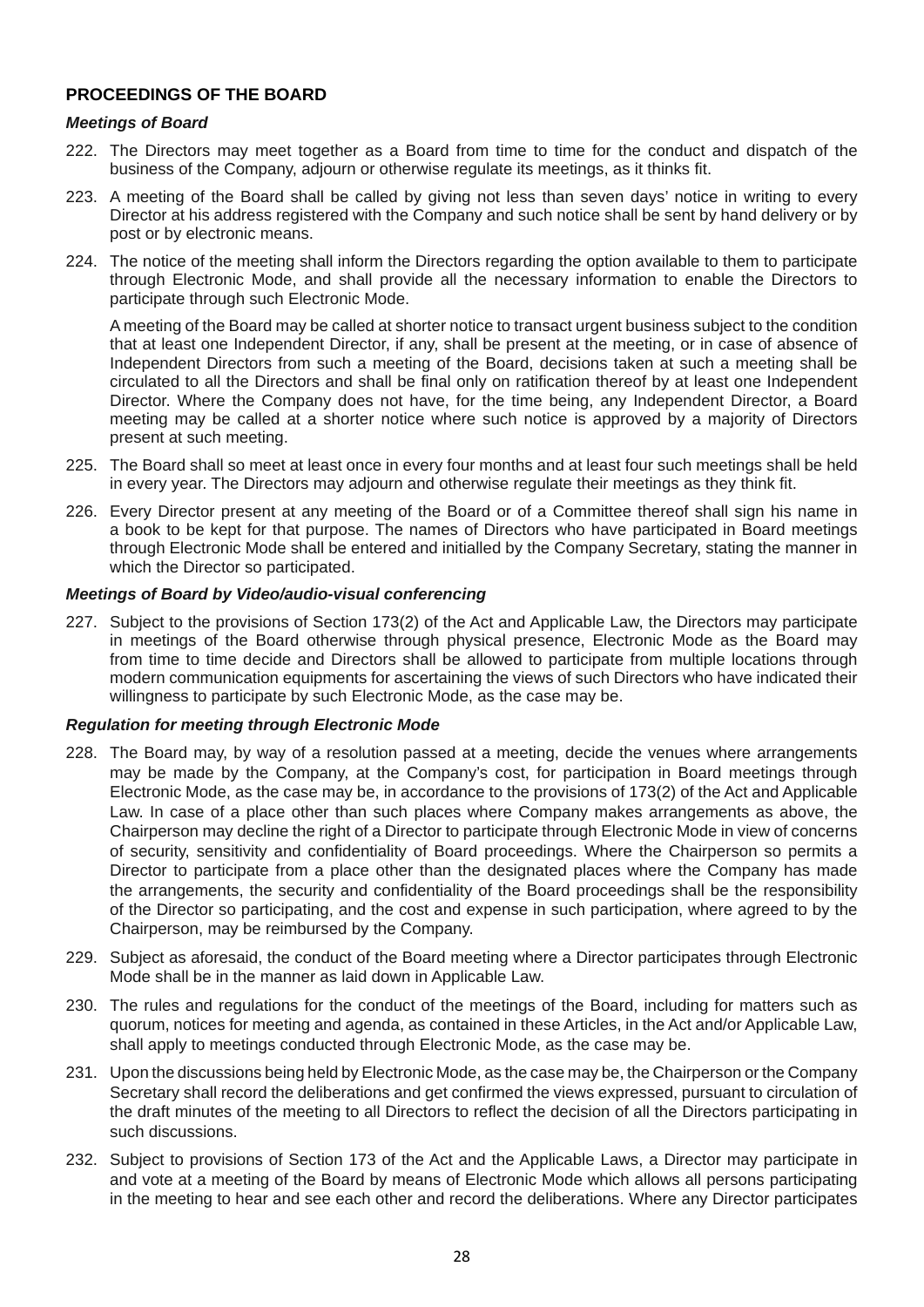in a meeting of the Board by any of the means above, the Company shall ensure that such Director is provided with a copy of all documents referred to during such Board meeting prior to the commencement of this Board Meeting.

## *When can a meeting be convened*

233. The Managing Director or a Director may, as the Manager or Company Secretary upon the requisition of Director(s) shall, at any time, summon a meeting of the Board.

#### *Notice of meeting*

- 234. Notice of every meeting of the Board shall be given in writing including by way of electronic means, not later than seven days or as specifically required in the Articles pertaining to the IFC SHA, to every Director at his registered address with the Company.
- 235. The notice of a meeting of the Board must contain information regarding the option available to them to participate through Electronic Mode, and shall provide all the necessary information to enable the Directors to participate through such Electronic Mode.

## *Chairperson for Board Meetings*

- 236. The Board may elect a Chairperson, and determine the period for which he is to hold office. The Managing Director may also be appointed by the Board as the Chairperson.
- 237. If no such Chairperson is elected, or if at any meeting the Chairperson is not present within five minutes after the time appointed for holding the meeting, the Directors present may choose one of their numbers to be Chairperson of the meeting.

#### *Quorum*

- 238. The quorum for a meeting of the Board shall be determined from time to time in accordance with the provisions of the Section 174 of the Act. If a quorum is not present within fifteen minutes from the time appointed for holding a meeting of the Board it shall be adjourned until such date and time as the Chairperson of the Board shall decide.
- 239. The continuing Directors may act notwithstanding any vacancy in the Board; but, if and so long as their number is reduced below the quorum fixed by the Act for a meeting of the Board, the continuing Directors or Director may act for the purpose of increasing the number of Directors to that fixed for the quorum, or of summoning a general meeting of the Company and for no other purpose.

#### *Exercise of powers to be valid in meetings where quorum is present*

240. A meeting of the Board of which a quorum be present shall be competent to exercise all or any of the authorities, powers and discretions by or under these Articles for the time being vested in or exercisable by the Board, or in accordance with Section 179 (1) of the Act, the powers of the Company.

#### *Matter to be decided on majority of votes*

241. Save as otherwise expressly provided in the Act, questions arising at any meeting of the Board shall be decided by a majority of votes. In case of an equality of votes, the Chairperson of the Board shall have a second or casting vote.

#### *Power to appoint Committee and to delegate powers*

- 242. The Board may, subject to the provisions of the Act, from time to time and at any time delegate any of its powers to committees consisting of such Director or Directors as it thinks fit, and may from time to time revoke such delegation. Unless a power of the Board is not capable of being delegated, such power may be delegated by the Board to any officer or committee of officers as the Board may determine.
- 243. Any committee of the Board so formed shall, in the exercise of the powers so delegated, conform to any regulations that may from time to time be imposed on it by the Board.
- 244. The meetings and the proceedings of any such Committee consisting of two or more members shall be governed by the provisions herein contained for regulating the meetings and proceedings of the Board so far as the same are applicable thereto, and are not superseded by any regulations made by the Board.

#### *Resolution without Board Meeting/ Resolution by Circulation*

245. Save as otherwise expressly provided in the Act to be passed at a meeting of the Board and subject to Section 175 of the Act or Applicable Laws, a resolution shall be as valid and effectual as if it had been passed at a meeting of the Board or Committee of the Board, as the case may be, duly called and constituted, if a draft thereof in writing is circulated, together with the necessary papers, if any, to all the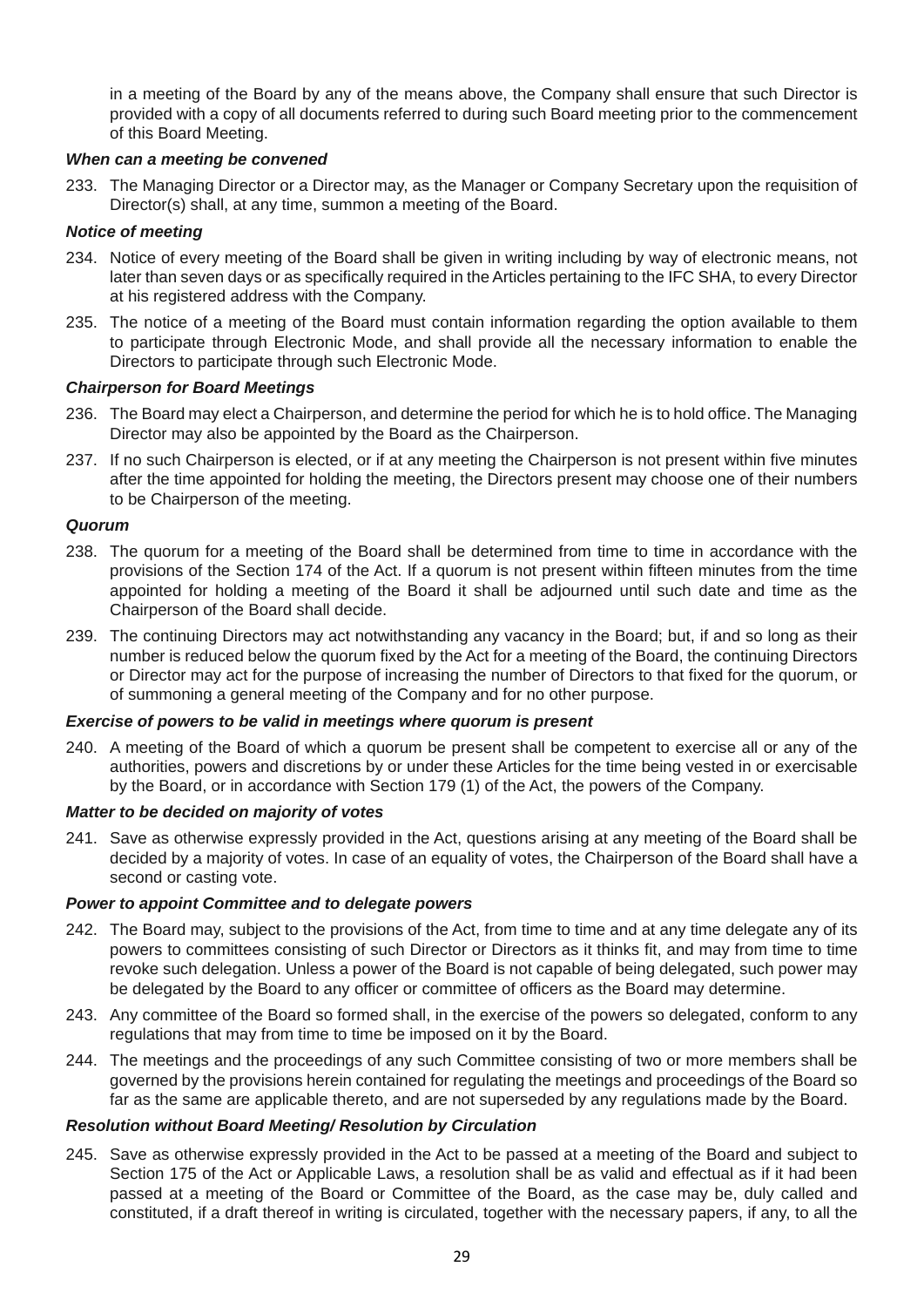Directors, or to all the members of the Committee of the Board, as the case may be, at their addresses registered with the Company in India (not being less in number than the quorum fixed for a meeting of the Board or Committee, as the case may be), and has been approved by a majority of the Directors or members as are entitled to vote on the resolution.

 Provided that, where not less than one-third of the total number of Directors of the Company for the time being require that any resolution under circulation must be decided at a meeting, the Chairperson shall put the resolution to be decided at a Board Meeting.

 Provided further that where the resolution has been put to vote at a Board Meeting, the consent of dissent of the Directors obtained by way of resolution by circulation shall be rendered void and given effect to.

## *Acts of Board / Committee valid notwithstanding formal appointment*

246. All acts done in any meeting of the Board or of a Committee thereof or by any person acting as a Director, shall, notwithstanding that it may be afterwards discovered that there was some defect in the appointment of any one or more of such Directors or of any person acting as aforesaid, or that they or any of them were disqualified or had vacated office or that the appointment of any of them had been terminated by virtue of any provisions contained in the Act or in these Articles, be as valid as if every such Director or such person had been duly appointed and was qualified to be a Director and had not vacated his office or his appointment had not been terminated; provided that nothing in this Article shall be deemed to give validity to acts done by a Director after his appointment has been shown to the Company to be invalid or to have been terminated.

## *Minutes of proceedings of meeting of Board*

- 247. The Company shall cause minutes of proceedings of every meeting of the Board and Committee thereof to be kept in such form by making within thirty days of the conclusion of every such meeting, entries thereof in the books kept for that purpose with their pages consecutively numbered in accordance to Section 118 of the Act or Applicable Laws.
- 248. Each page of every such book shall be initialled or signed and the last page of the record of proceedings of each meeting in such book shall be dated and signed by the Chairperson of the said meeting or the Chairperson of the next succeeding meeting.
- 249. In no case shall the minutes of proceedings of a meeting be attached to any such book as aforesaid by a pasting or otherwise, if the minutes are kept in physical form.
- 250. The minutes of each meeting shall contain a fair and correct summary of the proceedings thereat.
- 251. Where the meeting of the Board takes place through Electronic Mode, the minutes shall disclose the particulars of the Directors who attended the meeting through such means. The draft minutes of the meeting shall be circulated among all the Directors within fifteen days of the meeting either in writing or in Electronic Mode as may be decided by the Board and/or in accordance with Applicable Laws.
- 252. Every Director who attended the meeting, whether personally or through Electronic Mode, shall confirm or give his comments in writing, about the accuracy of recording of the proceedings of that particular meeting in the draft minutes, within seven days or some reasonable time as decided by the Board, after receipt of the draft minutes failing which his approval shall be presumed.
- 253. All appointments of officers made at any of the meetings aforesaid shall be included in the minutes of the meetings.
- 254. The minutes shall also contain:
	- 254.1. The names of the Directors present at the meeting; and
	- 254.2. In the case of each resolution passed at the meeting the names of the Directors, if any, dissenting from or not concurring in the resolution.
- 255. Nothing contained in Articles 243 to 249 herein above, shall be deemed to require the inclusion in any such minutes of any matter which, in the opinion of the Chairperson of the meeting :
	- 255.1. is, or could reasonably be regarded as defamatory of any person.
	- 255.2. is irrelevant or immaterial to the proceedings; or
	- 255.3. is detrimental to the interest of the Company.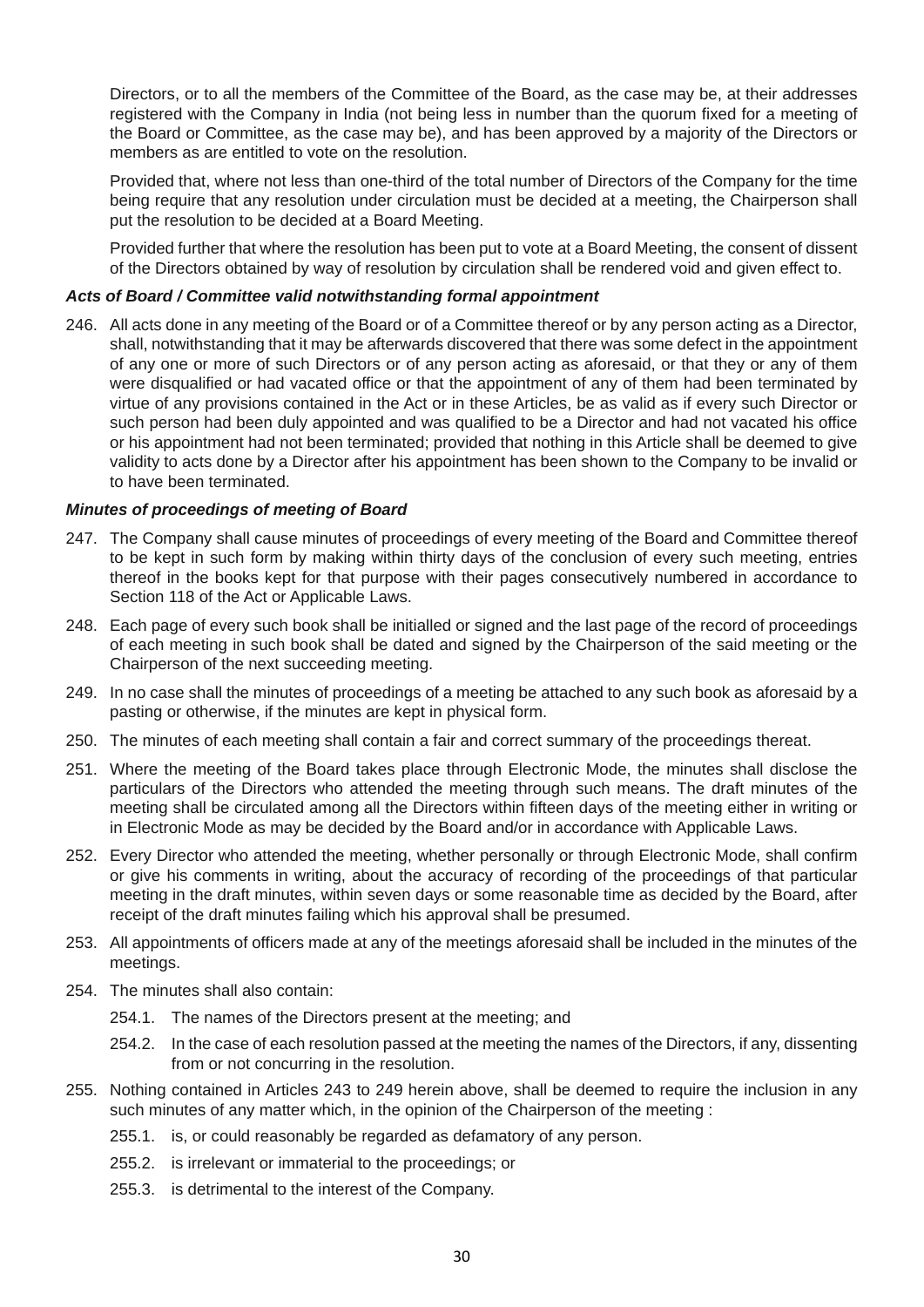- 256. The Chairperson shall exercise an absolute discretion in regard to the inclusion or non-inclusion of any matter in the minutes on the grounds specified in this Article.
- 257. Minutes of meetings kept in accordance with the aforesaid provisions shall be evidence of the proceedings recorded therein.
- 258. Any Director of the Company may requisition for physical inspection of the Board Meeting minutes by giving a prior notice of seven days.

 Provided that the Director can requisition to inspect Board Meeting minutes only for the period that he is on the Board of the Company.

 Provided further that the physical inspection shall be done solely by the Director himself and not by his authorised representative or any power of attorney holder or agent.

## *Powers of Board*

- 259. The Board may exercise all such powers of the Company and do all such acts, and things as are not, by the Act and Applicable Law made thereunder, or any other Act, or by the Memorandum, or by these Articles of the Company, required to be exercised by the Company in General Meeting subject nevertheless to these Articles, to the provisions of the Act and the Applicable Law made thereunder, or any other Act and to such regulations being not inconsistent with the aforesaid regulations or provisions, as may be prescribed by the Company in General Meeting; but no regulations made by the Company in General Meeting shall invalidate any prior act of the Board which would have been valid if that regulation had not been made.
- 260. The Board may, subject to Applicable Law, also give a loan to a Director or any entity in which the Director is interested. Where any sum of money is payable by a Director, the Board may allow such time for payment of the said money as is acceptable within customary periods for payment of similar money in contemporaneous commercial practice. Grant of such period for payment shall not be deemed to be a "*loan*" or grant of time for the purpose of sec 180 (1) (d) of the Act and Applicable Law.
- 261. The Board may subject to Section 186 of the Act and provisions of Applicable Law made thereunder shall by means of unanimous resolution passed at meeting of Board from time to time, invest, provide loans or guarantee or security on behalf of the Company to any person or entity.

#### *Restriction on powers of Board*

- 262. Board of Directors should exercise the following powers subject to the approval of Company by a Special Resolution:
	- 262.1. to sell, lease or otherwise dispose of the whole or substantially the whole of the undertaking of the Company or where the Company owns more than one undertaking, of the whole or substantially the whole of any of such undertakings.
	- 262.2. to invest otherwise in trust securities the amount of compensation received by it as a result of any merger or amalgamation:
	- 262.3. to borrow money, where the money to be borrowed, together with the money already borrowed by the Company will exceed aggregate of its paid-up Share Capital and free- reserves, apart from temporary loans obtained from the Company's bankers in the ordinary course of business.
	- 262.4. to remit, or give time for the repayment of, any debt due from a Director.

#### *Contribution to charitable and other funds*

263. The Board of Directors of a Company may contribute to bona fide charitable and other fund. A prior permission of the Company in general meeting (ordinary resolution) shall be required for if the aggregate of such contributions in a financial year exceeds 5 % (five percent) of its average net profits for the three immediately preceding financial years.

## *Absolute powers of Board in certain cases*

264. Without prejudice to the general powers conferred by Section 179(3) of the Act or Applicable Laws made thereunder and the last preceding Article and so as not in any way to limit or restrict those powers, and without prejudice to the other powers conferred by these Articles, but subject to the restrictions contained in these Articles or the Applicable Law , it is hereby declared that the Directors shall have the following powers; that is to say, power :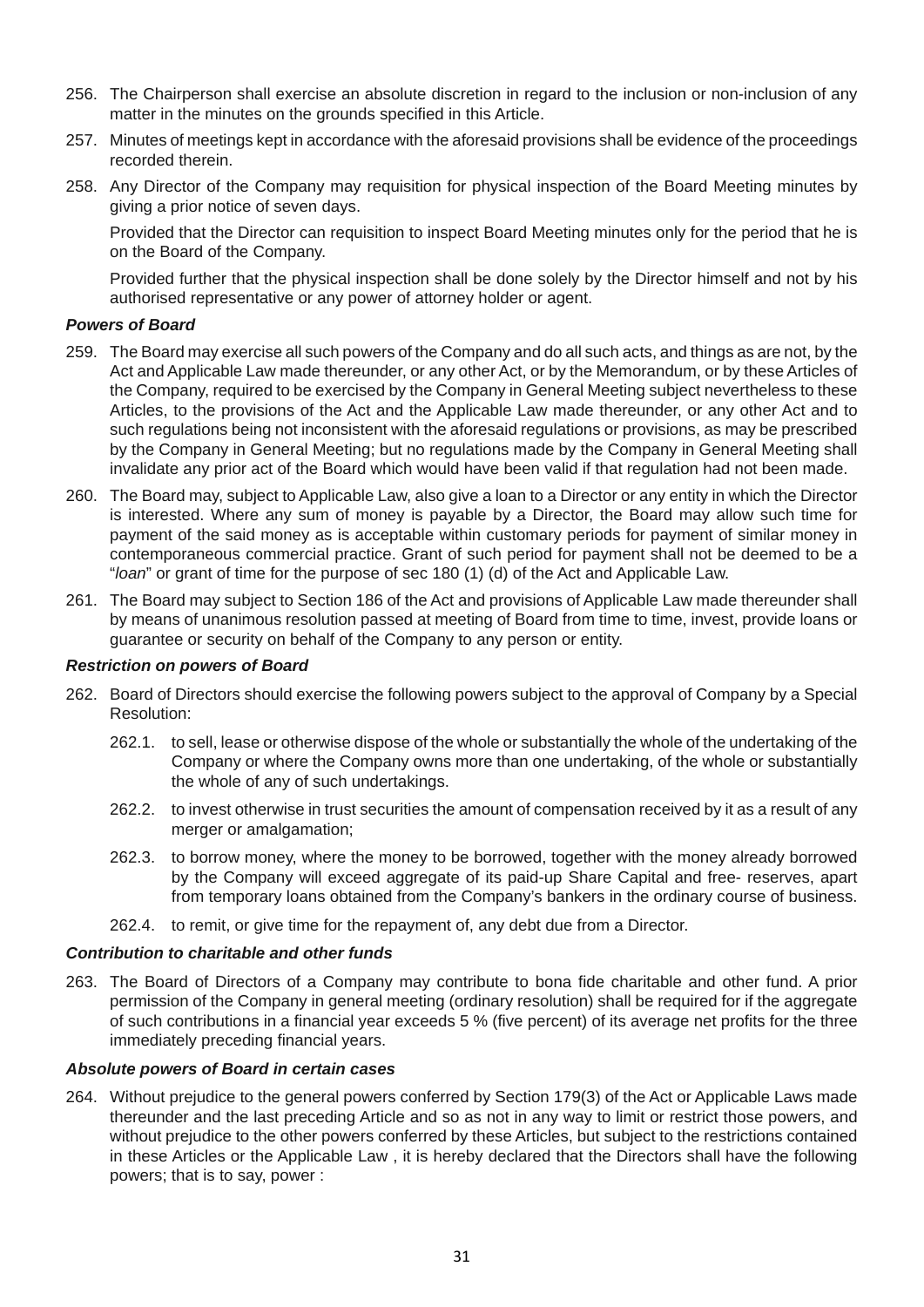- 264.1. To pay the costs, charges and expenses preliminary and incidental to the promotion, formation, establishment and registration of the Company.
- 264.2. To pay any or interest lawfully payable there out under the provisions of Section 40 of the Act.
- 264.3. To act jointly and severally in all on any of the powers conferred on them.
- 264.4. To appoint and nominate any Person(s) to act as proxy for purpose of attending and/or voting on behalf of the Company at a meeting of any Company or association.
- 264.5. To comply with the provisions of Applicable Law which in their opinion shall, in the interest of the Company be necessary or expedient to comply with.
- 264.6. To make, vary and repeal bye-laws for regulation of business of the Company and duties of officers and servants.
- 264.7. Subject to Sections 179 and 188 of the Act to purchase or otherwise acquire for the Company any property, rights or privileges which the Company is authorised to acquire, at or for such price or consideration and generally on such terms and conditions as they may think fit and in any such purchase or other acquisition to accept such title as the Directors may believe or may be advised to be reasonably satisfactory.
- 264.8. Subject to the provisions of the Act and Applicable Laws, to pay for any property, rights or privileges acquired by or services rendered to the Company, either wholly or partially, in Shares, bonds, Debentures, mortgages, or other securities of the Company, and such Shares may be issued either as fully paid up or with such amount credited as paid up thereon as may be agreed upon all or any part of the property of the Company and its uncalled Capital or not so charged;
- 264.9. To secure the fulfilment of any contracts or engagement entered into by the Company by mortgage or charge of all or any of the property of the Company and its uncalled Capital for the Company being or in such manner as they may think fit;
- 264.10. To accept from any member, as far as may be permissible by law, a surrender of his Shares or any part thereof, on such terms and conditions as shall be agreed;
- 264.11. To borrow or raise or secure the payment of money in such manner as the Company shall think fit and in particular buy the issue of Debenture or Debenture stock, perpetual or otherwise charged upon all or any of the Company's property (both present and future).
- 264.12. To open and deal with current account, overdraft accounts with any bank/banks for carrying on any business of the Company.
- 264.13. To appoint any Person (whether incorporated or not) to accept and hold in trust for the Company and property belonging to the Company, in which it is interested, or for any other purposes; and execute such deeds and do all such things as may be required in relation to any trust, and to provide for the remuneration of such trustee or trustees;
- 264.14. To institute, conduct, defend, compound, refer to arbitration or abandon any legal proceedings by or against the Company or its officers, or otherwise concerning the affairs of the Company, and also to compound and allow time for payment or satisfaction of any debts due, and of any claim or demands by or against the Company.
- 264.15. To refer any claims or demands or differences by or against the Company or to enter into any contract or agreement for reference to arbitration, and observe, enforce, perform, compound or challenge such awards and to take proceedings for redressal of the same.;
- 264.16. To act as trustees in composition of the Company's debtors and/or act on behalf of the Company in all matters relating to bankrupts and insolvents;
- 264.17. To make and give receipts, releases and other discharges for moneys payable to the Company and for the claims and demands of the Company.
- 264.18. Subject to the provisions of Sections 179 and 186 of the Act, to invest and deal with any moneys of the Company not immediately required for the purpose thereof upon such security (not being Shares of this Company), or without security and in such manner as they think fit, and from time to time to vary the size of such investments. Save as provided in Section 187 of the Act, all investments shall be made and held in the Company's own name;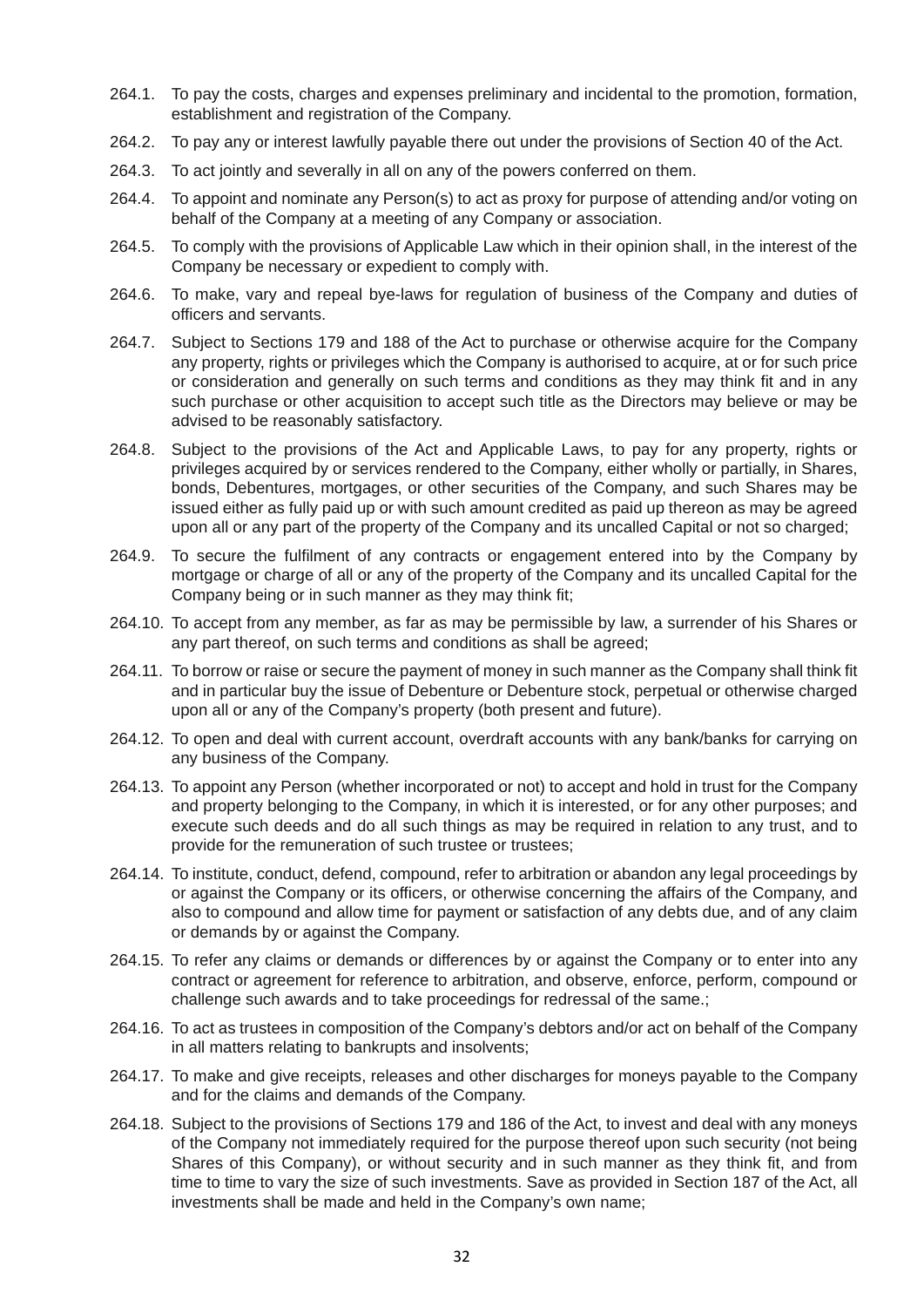- 264.19. To execute in the name and on behalf of the Company in favour of any Director or other person who may incur or be about to incur any personal liability whether as principal or surety, for the benefit of the Company, such mortgages of the Company's property (present or future) as they think fit, and any such mortgage may contain a power of sale and such other powers, provisions, covenants and agreements as shall be agreed upon.
- 264.20. To determine from time to time who shall be entitled to sign, on the Company's behalf, bills, notes, receipts, acceptances, endorsements, cheques, Dividends, warrants, releases, contracts and documents and to give the necessary authority for such purpose;
- 264.21. Subject to provisions of Applicable Law, to give a Director or any officer or any other person whether employed or not by the Company, Share or Shares in the profits of the Company, commission on the profits of any particular business or transaction; and to charge such bonus or commission as part of the working expenses of the Company;
- 264.22. To provide for the welfare of Directors or ex-Directors or employees or ex-employees of the Company and their wives, widows and families or the dependents or connections of such persons by building or contributing to the building of houses, dwellings or by grants of money, pension, gratuities, allowances, bonus or other payments, or by creating and from time to time subscribing or contributing to provident and other associations, institutions; funds or trusts and by providing or subscribing or contributing towards places of instructions and recreation, hospitals and dispensaries, medical and other attendance and other assistance as the Board shall think fit;
- 264.23. To subscribe or contribute or otherwise to assist or to guarantee money to charitable, benevolent, religious, scientific, national or other institutions or objects which shall have any moral or other claim to support or aid by the Company, either by reason of locality of operation, or of public and general utility or otherwise;
- 264.24. Before recommending any Dividend, to set aside out of the profits of the Company such sums as they may think proper for depreciation or to Depreciation Fund, or to an Insurance Fund, or as a Reserve Fund, or Sinking fund, or any Special Fund to meet contingencies or to repay Debentures or Debenture stock, or for special Dividends or for equalized Dividends or for repairing, improving, extending and maintaining any of the property of the Company or for such other purpose (including the purposes referred to in the preceding clause), as the Board may, in their absolute discretion, think conducive to the interest of the Company, and subject to Section 179 of the Act, to invest the several sums so set aside or so much thereof as required to be invested upon such investments(other than Shares of the Company) as they may think fit, and from time to time to deal with and vary such investments and dispose of and apply and expand all or any part thereof for the benefit of the Company, in such manner and for such purpose as the Board in their absolute discretion think conducive to the interest of the Company, notwithstanding that the matters to which the Board apply or upon which they expend the same, or any part thereof, may be matters to or upon which the capital moneys of the Company might rightly be applied or expended; and to divide the reserve into such special Funds as the Board may think fit, with full power to transfer the whole, or any portion of a Reserve Fund or division of a Reserve Fund to another Reserve Fund or division, of a Reserve Fund and with full power to employ the assets constituting all or any of the above Funds, including the Depreciation Fund, in the business of the Company or in the purchase or repayment of Debentures or Debenture stock, and without being bound to keep the same, separate from the other assets ,and without being bound to pay interest on the same with power, however, to the Board at their discretion to pay or allow to the credit of such funds interest at such rate as the Board may think proper.
- 264.25. Subject to the provisions of the Act to appoint, and at their discretion remove or suspend such general managers, managers, secretaries, assistants, supervisor, clerks, agents and servants of permanent, temporary or special services as they may for time to time think fit, and to determine their powers and duties and fix their salaries or emoluments or remuneration, and to require security in such instances and to such amount as they may think fit also from time to time provide for the management and transaction of the affairs of the Company in any specified locality in India, or elsewhere in such manner as they think fit; and the provisions contained in the four next following sub- clauses shall be without prejudice to the general powers conferred by this subclause.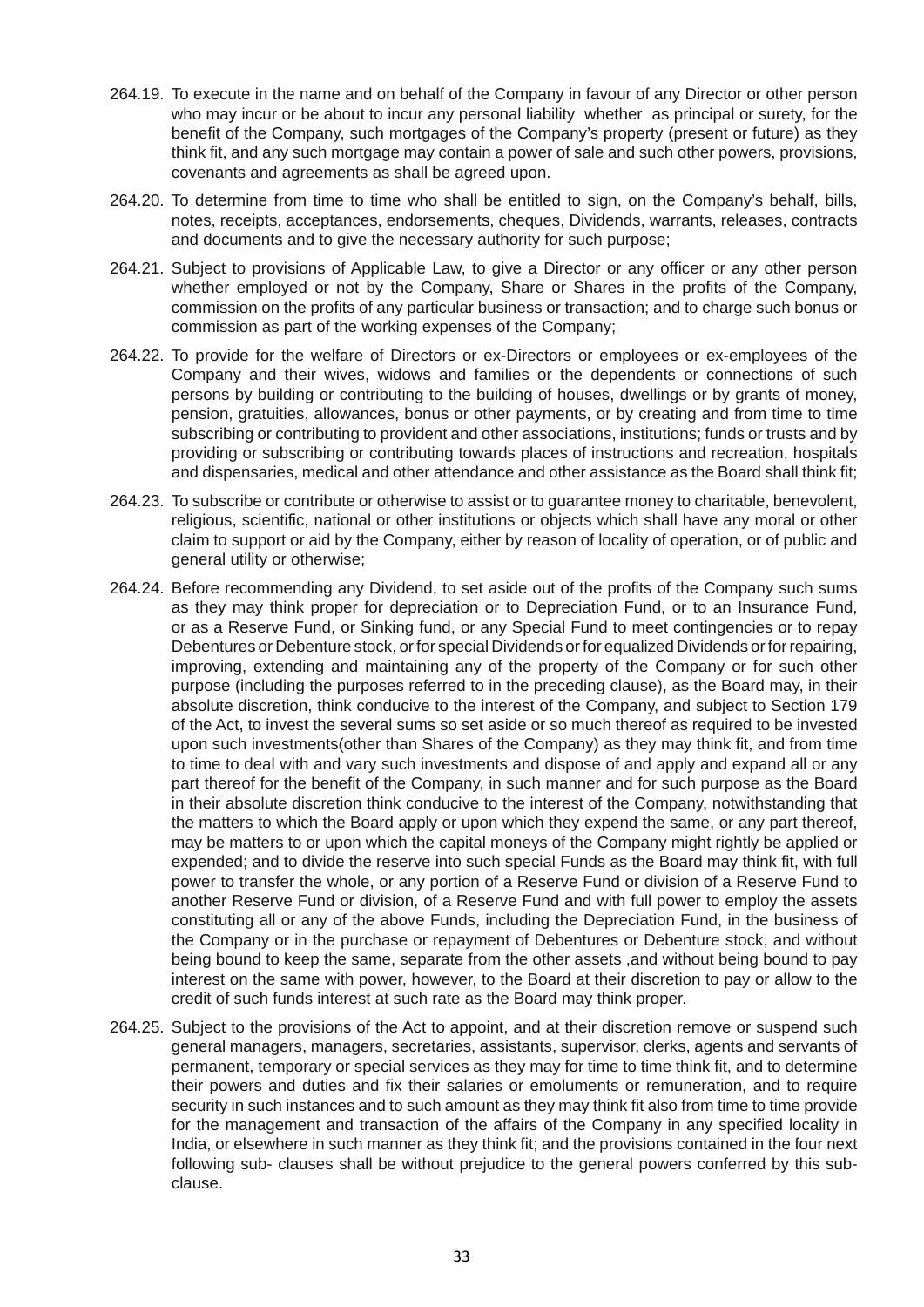- 264.26. To comply with the requirements of any local law which in their opinion it shall, in the interest of the Company, be necessary of expedient of comply with;
- 264.27. Subject to applicable provisions of the Act and Applicable Law made thereunder, to appoint purchasing and selling agents for purchase and sale of Company's requirement and products respectively.
- 264.28. From time to time and at any time to establish any local board for managing any of the affairs of the Company in any specified locality in India or elsewhere and to appoint any persons to the members of such local boards and to fix their remuneration.
- 264.29. Subject to Section 179 & 180 of the Act from time to time and at any time, delegate to any person so appointed any of the powers, authorities and discretion for the time being vested in the Board, other than their power to make calls or to make loans or borrow or moneys, and to authorise the Members for the time being of any such local board, or any of them to fill up any vacancies therein and to act notwithstanding vacancies, and any such appointment or delegation may be made on such terms and subject to such conditions as the Board may think fit, and the Board may at any time remove any person so appointed, and may annul or vary any such delegation.
- 264.30. At any time and from time to time by power of attorney under the Seal of the Company, to appoint any person or persons to be the Attorney or Attorneys of the Company, for such purposes and with such powers, authorities and discretion (not exceeding those vested in or exercisable by the Board under these presents and excluding the powers to make calls and excluding also, except in their limits authorised by the Board, the power to make loans and borrow money') and for' such period and subject to such conditions as the Board may from time to time think fit; and any such appointment may (if the Board thinks fit) be made in favour of the members or any of the Members of any Local Board, established as aforesaid or in favour of any Company, or the Share holders, Directors, nominees or managers of any Company or firm or otherwise in favour of any fluctuating body of persons whether nominated directly by the Board and any such power of Attorney may contain such powers for the protection or convenience of persons dealing with such attorneys as the Board may think fit and may contain powers enabling any such delegates or attorneys as aforesaid to sub-delegate all or any of the powers, authorities and discretions for the time being vested in them;
- 264.31. Subject to Sections 184 and 188 of the Act, for or in relation to any of the matters aforesaid or otherwise for the purposes of the Company to enter into all such contracts, agreements and to execute and do all such acts, deeds and things in the name and on behalf of the Company as they may consider expedient;
- 264.32. Subject to the provisions of the Act, the Board may pay such remuneration to Chairperson / Vice Chairperson of the Board upon such conditions as they may think fit.
- 264.33. To take insurance of any or all properties of the Company and any or all the employees and their dependants against any or all risks.
- 264.34. To take insurance on behalf of its managing Director, whole-time Director, manager, Chief Executive Officer, Chief Financial Officer or Company Secretary or any officer or employee of the Company for indemnifying any of them against any liability in respect of any negligence, default, misfeasance, breach of duty or breach of trust for which they may be guilty in relation to the Company.

#### *Establishment of vigil mechanism*

265. Company shall establish a vigil mechanism for their Directors and employees to report their genuine concerns or grievances. Audit Committee shall oversee the vigil mechanism. The vigil mechanism shall provide for adequate safeguards against victimisation of employees and Directors who avail of the vigil mechanism and also provide for direct access to the Chairperson of the Audit Committee or the Director nominated to play the role of Audit Committee, as the case may be, in exceptional cases. In case of repeated frivolous complaints being filed by a Director or an employee, the audit Committee may take suitable action against the concerned Director or employee including reprimand.

#### **MANAGING DIRECTOR**

#### *Board may appoint Managing Director(s)*

266. Subject to the provisions of the Act and of these Articles, the Board shall have power to appoint from time to time any of its member or members as Managing Director(s) of the Company for fixed term not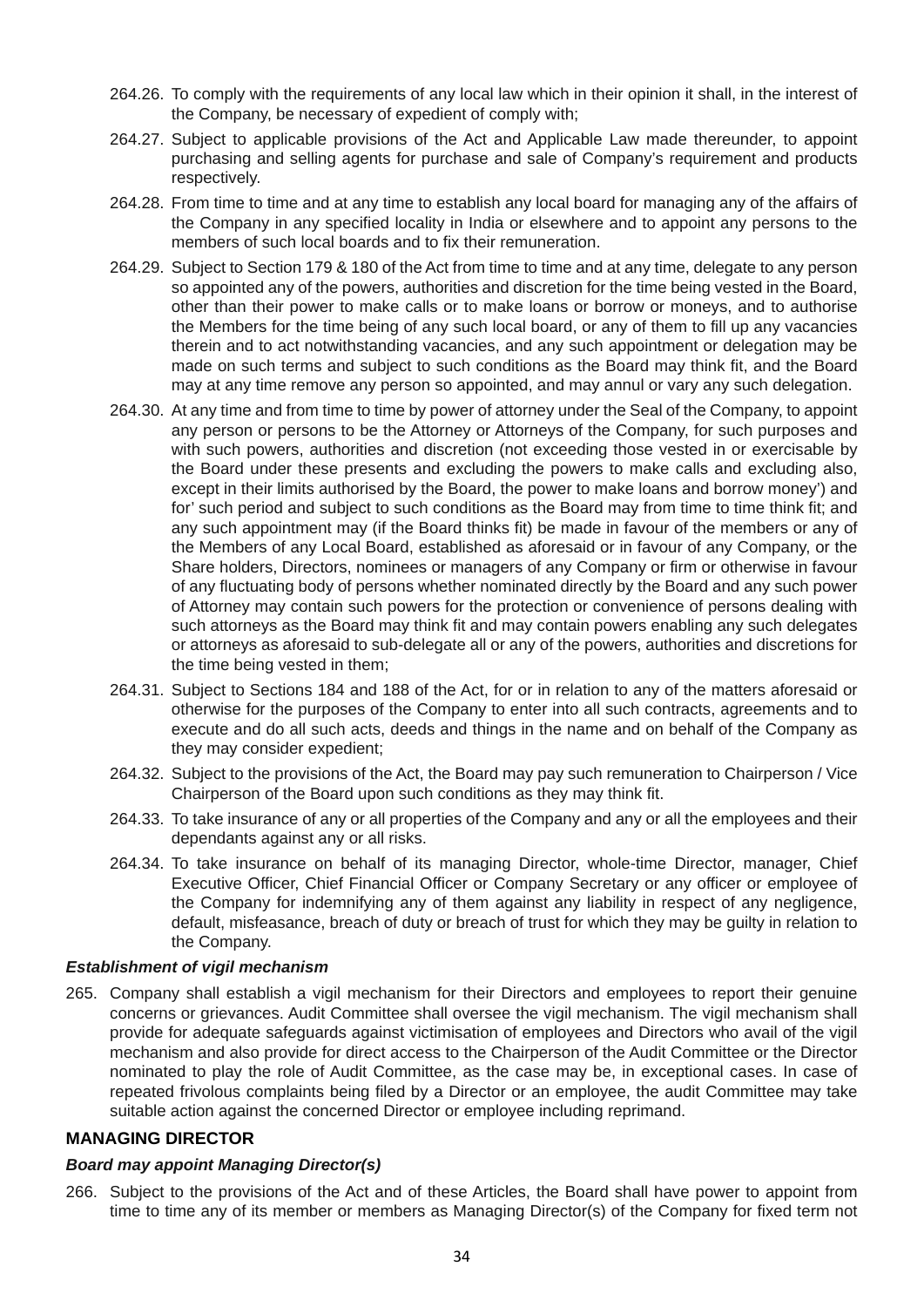exceeding five years at a time and upon such terms and conditions as the Board thinks fit and subject to the provisions of these Articles the Board may by resolution vest in such Managing Director(s) such of the powers hereby vested in the Board generally as it thinks fit, and such powers may be made exercisable for such period or periods and upon such conditions and subject to such restrictions as it may determine.

267. Subject to the article above, the powers conferred on the Managing Director shall be exercised for such objects and purpose and upon such terms and conditions and with such restrictions as the Board may think fit and it may confer such powers either collateral with or to the exclusion of and in substitution of all or any of the powers of the Board in that behalf and may from time to time revoke, withdraw, alter or vary all or any of such powers. The Managing Director shall not exercise any powers under Section 179 of Act except such powers which can be delegated under the Act and specifically delegated by a resolution of the Board.

## *Restriction on Management*

268. The Board of Directors may, subject to Section 179 of the Act, entrust to and confer upon a Managing or whole time Director any of the powers exercisable by them, upon such terms and conditions and with such restrictions, as they may think fit and either collaterally with or to the exclusion of their own powers and may, from time to time, revoke, withdraw or alter or vary all or any of such powers.

## *Remuneration to Managing Directors/ Whole time Directors*

269. A Managing or whole time Director may be paid such remuneration, whether by way of monthly payment, fee for each meeting or participation in profits, or by any or all these modes, or any other mode not expressly prohibited by the Act, as the Board of Directors may determine.

# **CHIEF EXECUTIVE OFFICER, MANAGER, COMPANY SECRETARY OR CHIEF FINANCIAL OFFICER**

- 270. Subject to the provisions of the Act and Applicable Law,—
	- 270.1. A Chief Executive Officer, manager, Company Secretary or Chief Financial officer may be appointed at a Board Meeting, at such remuneration and upon such conditions as it may thinks fit; and any Chief Executive Officer, manager, Company Secretary or Chief Financial Officer so appointed may be removed by means of a resolution at a Board Meeting;
	- 270.2. A Director may be appointed as Chief Executive Officer, manager, Company Secretary subject to provisions of Section 203 of the Act. The Board may also designate the head of the financial function to the the CFO of the Company**.**
	- 270.3. A provision of the Act or these regulations requiring or authorising a thing to be done by or to a Director and Chief Executive Officer, manager, Company Secretary or Chief Financial Officer shall not be satisfied by its being done by or to the same person acting both as Director and as, or in place of, Chief Executive Officer, manager, Company Secretary or Chief Financial Officer.
	- 270.4. The functions of a Company Secretary shall be in accordance with Section 205 of the Act and other Applicable Law.
	- 270.5. Subject to the article above, the powers conferred on the CEO shall be exercised for such objects and purpose and upon such terms and conditions and with such restrictions as the Board may think fit and it may confer such powers either collateral with or to the exclusion of and in substitution of all or any of the powers of the Board in that behalf and may from time to time revoke, withdraw, alter or vary all or any of such powers.
	- 270.6. The CEO shall not exercise any powers under Section 179 of Act except such powers which can be delegated under the Act and specifically delegated by a resolution of the Board.

# **POWER TO AUTHENTICATE DOCUMENTS**

271. Any Director or the Company Secretary or any officer appointed by the Board for the purpose shall have power to authenticate any documents affecting the constitution of the Company and any books, records, documents and accounts relating to the business of the Company and to certify copies or extracts thereof; and where any books, records documents or accounts are then, at the office, the local manager or other officer of the Company having the custody thereof, shall be deemed to be a person appointed by the Board as aforesaid.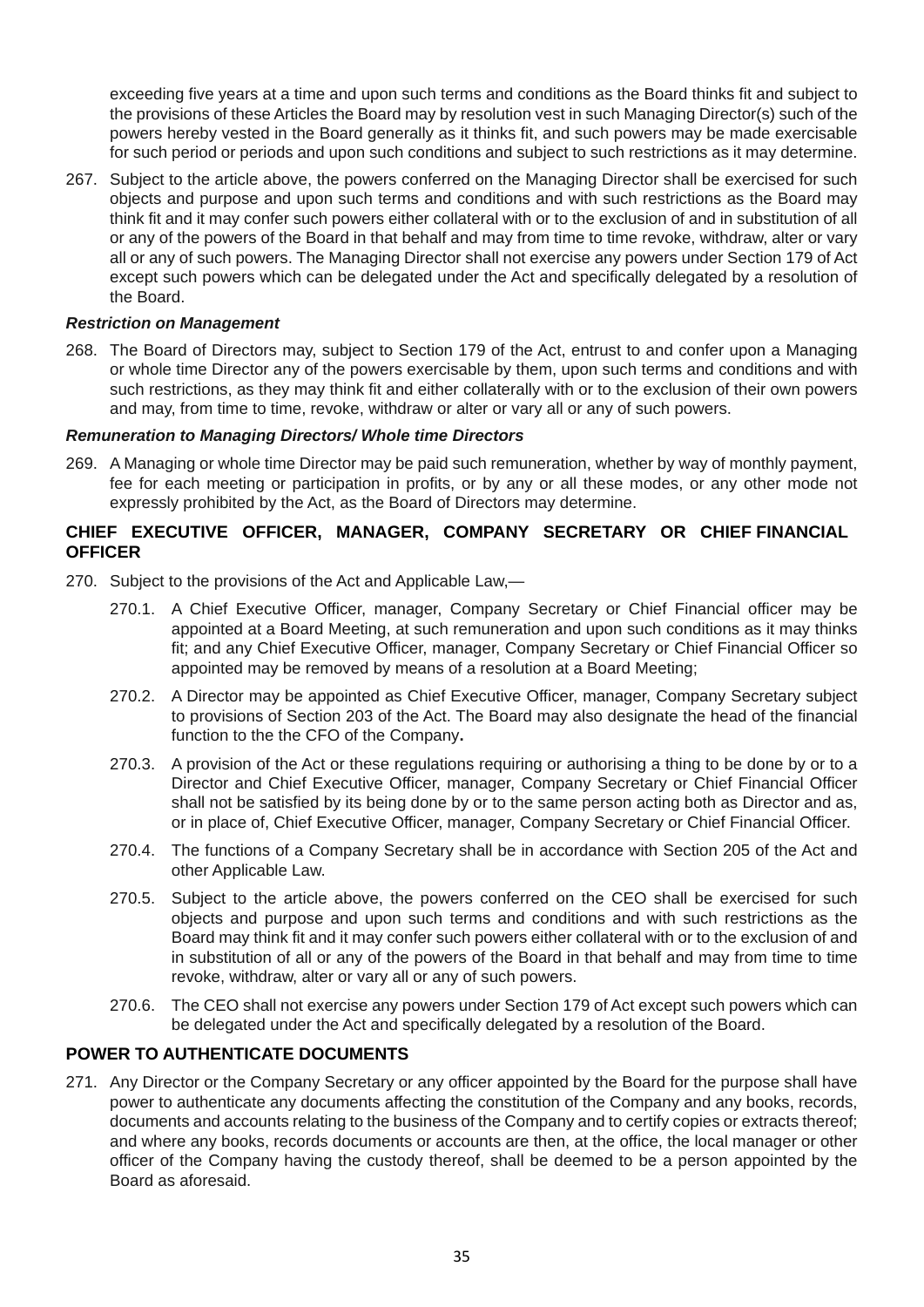272. Document purporting to be a copy of resolution of the Board or an extract from the minutes of meeting of the Board which is certified as such in accordance with the provisions of the last preceding Article shall be conclusive evidence in favour of all persons dealing with the Company upon the faith thereof that such resolution has been duly passed or, as the case may be that extract is a true and accurate records of a duly constituted meeting of the Directors.

# **THE SEAL**

- 273. The Board shall provide a common Seal for the purposes of the Company, and shall have power from time to time to destroy the same and substitute a new Seal in lieu thereof and the Seal shall never be used except by the authority of the Board or a Committee of the Board previously given. The Company shall also be at liberty to have an official Seal for use in any territory, district or place outside India.
- 274. The Seal of the Company shall not be affixed to any instrument except by the authority of a resolution of the Board or of a Committee of the Board authorised by it in that behalf, and except in the presence of such Directors and the Company Secretary or such other person as the Board may specify/appoint for the purpose; and the Director and the Company Secretary or other person aforesaid shall sign every instrument to which the Seal of the Company is so affixed in their presence. The Board shall provide for the safe custody of the Seal.

 Every Deed or other instrument to which the seal of the Company is required to be affixed, shall unless the same is executed by a duly constituted attorney, be signed by two Directors or one Director and Secretary or some other person appointed by the Board for the purpose, provided that in respect of the Share Certificate, the Seal shall be affixed in accordance with the Article 29

# **MANAGEMENT OUTSIDE INDIA AND OTHER MATTERS**

- 275. Subject to the provisions of the Act the following shall have effect:
	- 275.1. The Board may from time to time provide for the management of the affairs of the Company outside India (or in any specified locality in India) in such manner as it shall think fit and the provisions contained in the four next following paragraphs shall be without prejudice to the general powers conferred by this paragraph.
	- 275.2. Subject to the provisions of the Act, the Board may at any time establish any local Directorate for managing any of the Delegation. affairs of the Company outside India, and may appoint any person to be member of any such local Directorate or any manager or agents and may fix their remuneration and, save as provided in the Act, the Board may at any time delegate to any person so appointed any of the powers, authorities and discretions for the time being vested in the Board and such appointment or delegation may be made on such terms and subject to such conditions as the Board may think fit and the Board may at any time remove any person so appointed and annual or vary any such delegations.
	- 275.3. The Board may, at any time and from time to time by power of attorney under Seal, appoint any person to be the attorney of the Company for such purposes and with such powers, authorities and discretions not exceeding those which may be delegated by the Board under the Act and for such period and subject to such conditions as the Board may, from time to time, thinks fit, and such appointments may, if the Board thinks fit, be made in favour of the members or any of members of any local Directorate established as aforesaid, or in favour of the Company or of the members, Directors, nominees or officers of the Company or firm or In favour of any fluctuating body of persons whether nominated directly or indirectly by the Board, and any such Power of Attorney may contain such provisions for the protection or convenience of persons dealing with such attorneys as the Board thinks fit.
	- 275.4. Any such delegate or Attorney as aforesaid may be authorized by the Board to sub- delegate all or any of the powers, authorities and discretions for the time being vested in them.
	- 275.5. The Company may exercise the power conferred by the Act with regard to having an Official seat for use abroad, and such powers shall be vested in the Board, and the Company may cause to be kept in any state or country outside India, as may be permitted by the Act, a Foreign Register of Member or Debenture holders residents in any such state or country and the Board may, from time to time make such regulations not being inconsistent with the provisions of the Act, and the Board may, from time to time make such provisions as it may think fit relating thereto and may comply with the requirements of the local law and shall In any case comply with the provisions of the Act.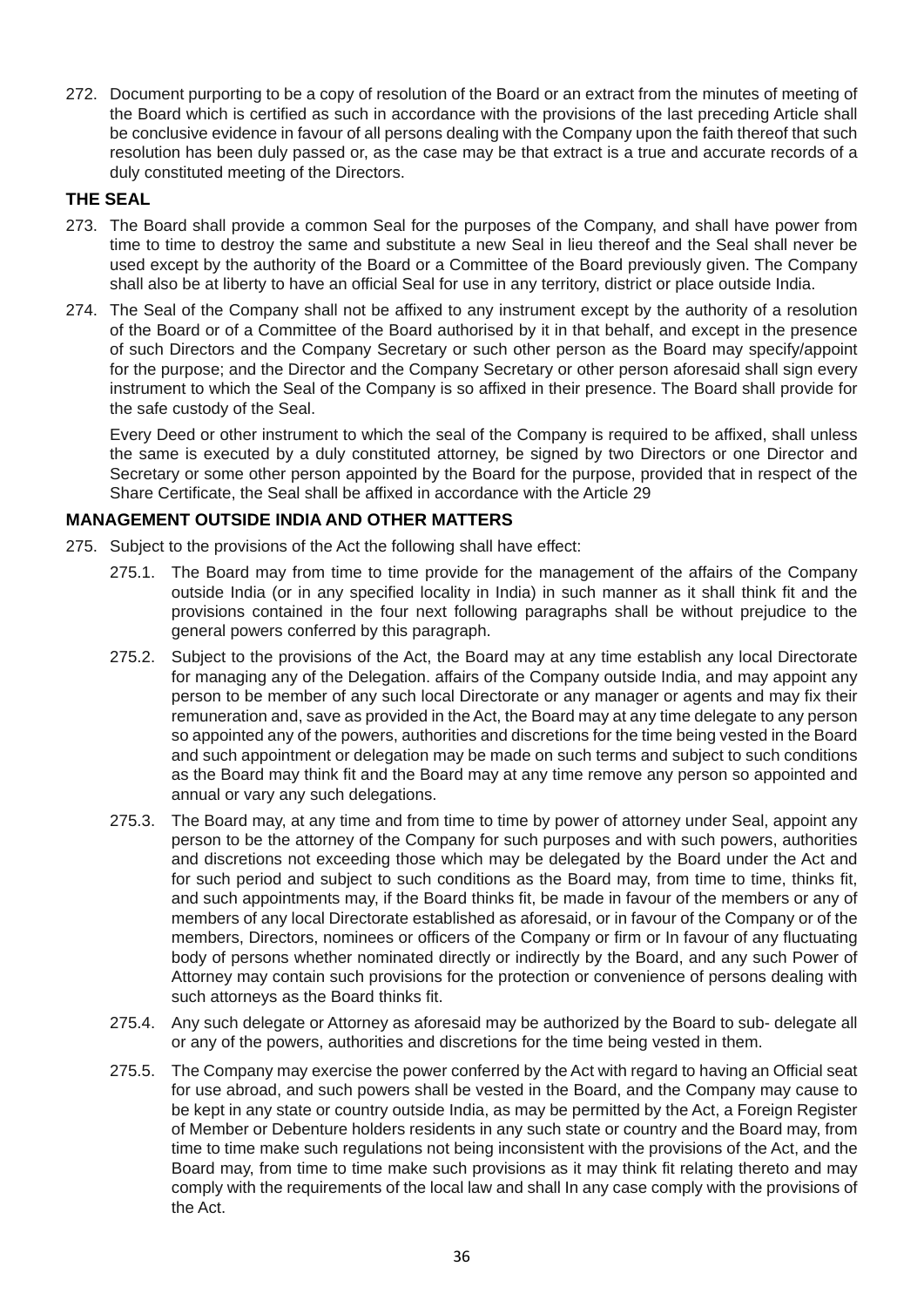# **DIVIDENDS AND RESERVE**

## *Division of profits*

276. The profits of the Company, subject to any special rights as to Dividends or authorized to be created by these Articles, and subject to the provisions of these Articles shall be divisible among the members in proportion to the amount of Capital paid-up on the shares held by them respectively.

## *The Company in general meeting may declare a Dividend*

277. The Company in general meeting may declare Dividends to be paid to members according to their respective rights, but no Dividend shall exceed the amount recommended by the Board; the Company in general meeting may, however declare a smaller Dividend. No Dividend shall bear interest against the Company.

## *Dividend only to be paid out of profits*

- 278. The Dividend can be declared and paid only out of the following profits;
	- 278.1. Profits of the financial year, after providing depreciation as stated in Section 123(2) read with Schedule II and Applicable Laws.
	- 278.2. Accumulated profits of the earlier years, after providing for depreciation under Section 123(2) read with Schedule II and Applicable Laws.
	- *278.3.* Out of money provided by Central or State Government for payment of Dividend in pursuance of a guarantee given by the Government.
	- 278.4. If the Company has incurred any loss in any previous financial year or years, the amount of the loss or any amount which is equal to the amount provided for depreciation for that year or those years whichever is less, shall be set off against the profits of the Company for the year for which the Dividend is proposed to be declared or paid or against the profits of the Company for any previous financial year or years arrived at in both cases after providing for depreciation in accordance with the provisions of Section 123(2) of the Act or Applicable Law, or against both.

#### *Transfer to reserve*

- 279. The Board may, before recommending any Dividend, set aside out of the profits of the Company such sums as it thinks fit as a reserve or reserves which shall, at the discretion of the Board, be applicable for any purpose to which the profits of the Company may be properly applied, including provision for meeting contingencies or for equalising Dividends; and pending such application, may, at the like discretion, either be employed in the business of the Company or be invested in such investments (other than shares of the Company) as the Board may, from time to time, thinks fit.
- 280. Such reserve, being free reserve, may also be used to declare Dividends in the event the Company has inadequate or absence of profits in any financial year, in accordance to Section 123 of the Act and Applicable Law made in that behalf. The Board may also carry forward any profits which it may consider necessary not to divide, without setting them aside as a reserve.

#### *Interim Dividend*

281. Subject to the provisions of Section 123 of the Act and Applicable Law, the Board may from time to time pay to the Members such interim Dividends as appear to it to be justified by the profits of the Company.

#### *Calls in advance not to carry rights to participate in profits*

282. Where Capital is paid in advance of calls such Capital may carry interest but shall not in respect thereof confer a right to Dividend or participate in profits.

# *Payment of pro rata Dividend*

283. All Dividends shall be apportioned and paid proportionately to the amounts paid or credited as paid on the shares during any portion or portions of the period in respect of which the Dividend is paid; but if any Share is issued on terms providing that it shall rank for Dividend as from a particular date such Share shall rank for Dividend accordingly.

#### *Deduction of money owed to the Company*

284. The Board may deduct from any Dividend payable to any member all sums of money, if any, presently payable by him to the Company on account of calls or otherwise in relation to the shares of the Company.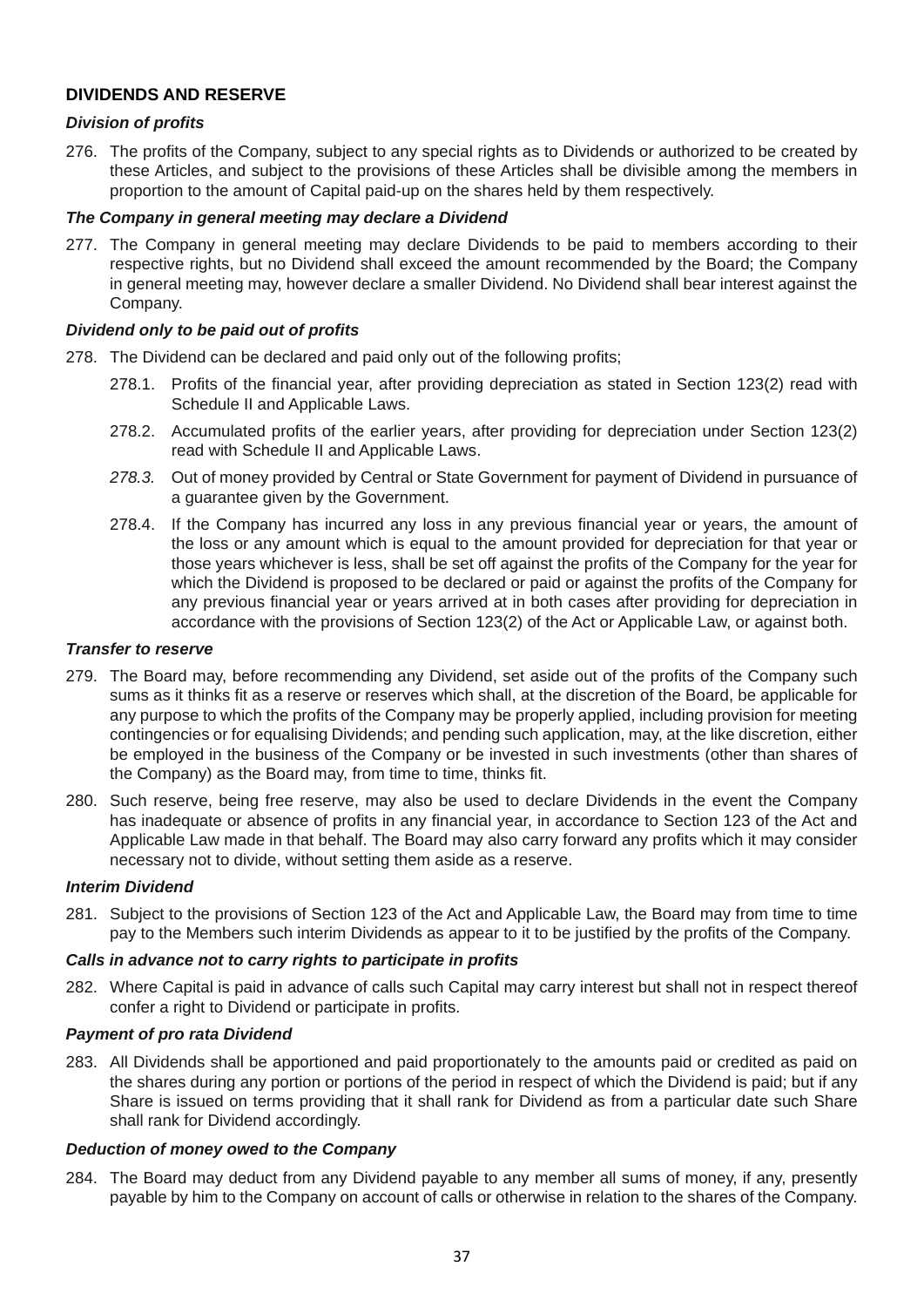#### *Rights to Dividend where shares transferred*

285. A transfer of Share shall not pass the right to any Dividend declared thereon before the registration of the transfer.

## *Dividend to be kept in abeyance*

286. The Board may retain the Dividends payable in relation to such Shares in respect of which any person is entitled to become a Member by virtue of transmission or transfer of Shares and in accordance sub-Section (5) of Section 123 of the Act or Applicable Law. The Board may also retain Dividends on which Company has lien and may apply the same towards satisfaction of debts, liabilities or engagements in respect of which lien exists.

## *Notice of Dividend*

287. Notice of any Dividend that may have been declared shall be given to the persons entitled to Share therein in the manner mentioned in the Act.

#### *Manner of paying Dividend*

- 288. Any Dividend, interest or other monies payable in cash in respect of shares may be paid by any Electronic Mode to the shareholder entitled to the payment of the Dividend, or by way of cheque or warrant sent through the post directed to the registered address of the holder or, in the case of joint holders, to the registered address of that one of the joint holders who is first named on the register of members, or to such person and to such address as the holder or joint holders may in writing direct.
- 289. Every such cheque or warrant shall be made payable to the order of the person to whom it is sent. The Company shall not be liable or responsible for any cheque or Warrant or pay-slip or receipt lost in transmission, or for any Dividend lost to the member of person entitled thereto by the forged endorsement of any cheque or warrant or the forged signature of any pay-slip or receipt or the fraudulent recovery of the Dividend by any other means.

#### *Receipts for Dividends*

290. Any one of two or more joint holders of a Share may give effective receipts for any Dividends, bonuses or other monies payable in respect of such Share.

#### *Non-forfeiture of unclaimed Dividend*

291. No unclaimed Dividend shall be forfeited by the Board unless the claim thereto becomes barred by law and the Company shall comply with the provision of Sections 124 and 125 of the Act in respect of all unclaimed or unpaid Dividends.

# **ACCOUNTS**

#### *Directors to keep true accounts*

- 292. The Company shall keep at the registered office or at such other place in India as the Board thinks fit, proper books of account and other relevant books and papers and financial statement for every financial year in accordance with Section 128 of the Act.
- 293. Where the Board decides to keep all or any of the Books of Account at any place in India other than the registered office of the Company the Company shall within seven days of the decision file with the Registrar a notice in writing giving, the full address of that other place.
- 294. The Company shall preserve in good order the books of account relating to the period of not less than eight years preceding the current year together with the vouchers relevant to any entry in such Books of Account.
- 295. Where the Company has a branch office, whether in or outside India, the Company shall be deemed to have complied with the preceding Article if proper Books of Account relating to the transactions effected at the branch office are kept at the branch office and proper summarized returns made up to date at intervals of not more than three months are sent by the branch office to the Company at its registered office or at any other place in India, at which the Company's Books of Account are kept as aforesaid.
- 296. The books of account shall give a true and fair view of the state of affairs of the Company or branch office, as the case may be, and explain its transactions effected both at the registered office and its branches and such books shall be kept on accrual basis and according to the double entry system of accounting.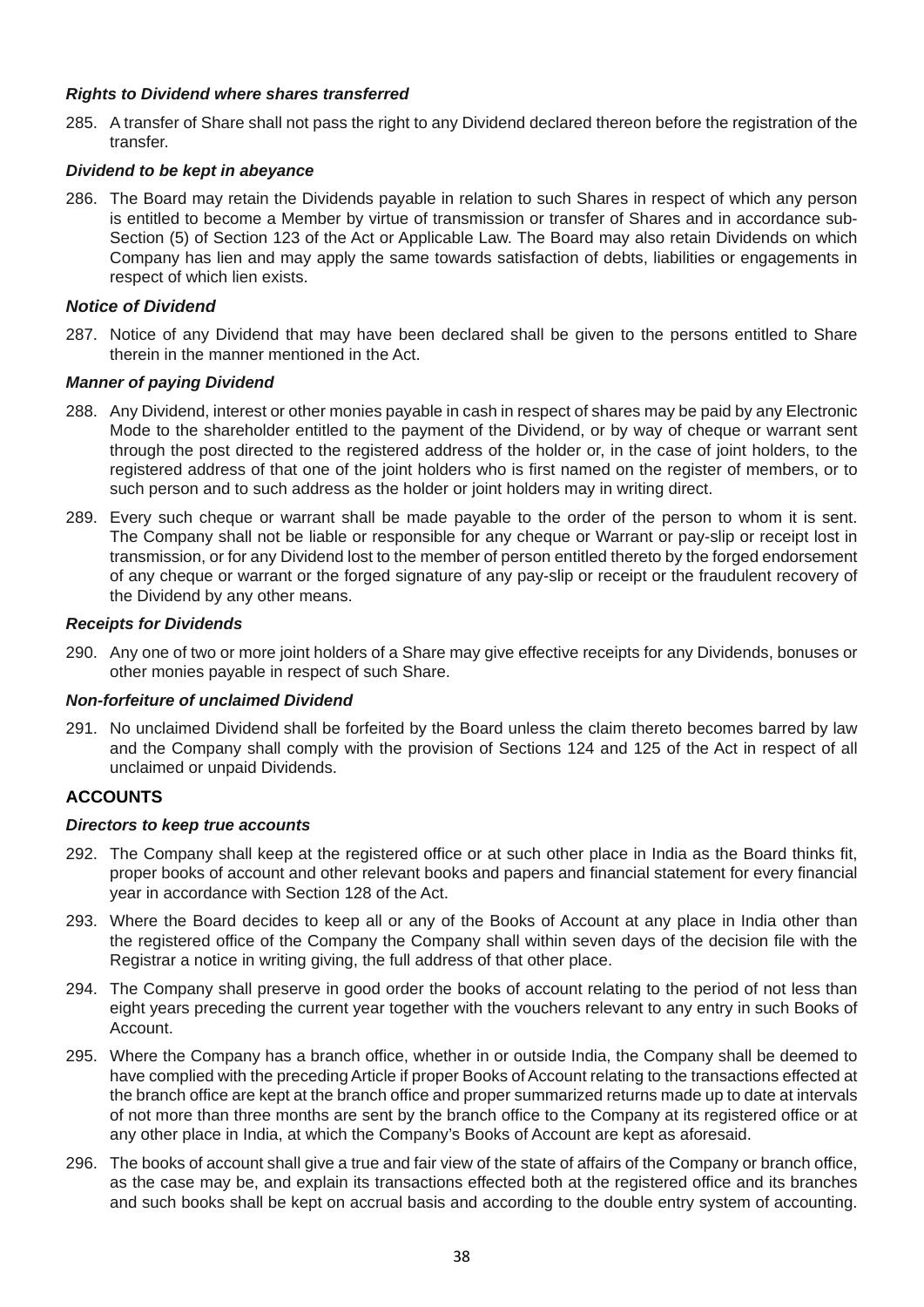The Books of Account and other books and papers shall be open to inspection by any Directors during business hours.

## *Preparation of revised financial statements or Boards' Report*

- 297. Subject to the provisions of Section 131 of the Act and the Applicable Law made thereunder, the Board may require the preparation of revised financial statement of the Company or a revised Boards' Report in respect of any of the three preceding financial years, if it appears to them that
	- (a) the financial statement of the Company or
	- (b) the report of the Board do not comply with the provisions of Section 129 or Section 134 of the Act.

#### *Places of keeping accounts*

- 298. The Board shall from time to time determine whether and to what extent and at what times and places and under what conditions or regulations, the accounts and books of the Company, or any of them, shall be open to the inspection of members not being Directors.
- 299. No member (not being a Director) shall have any right of inspecting any account or book or document of the Company except as conferred by law or authorised by the Board or by the Company in general meeting.

## **AUDIT**

#### *Auditors to be appointed*

300. Statutory Auditors and Cost Auditors, if any, shall be appointed and their rights and duties regulated in accordance with Sections 139 to 148 of the Act and Applicable Laws. Where applicable, a Secretarial Auditor shall be appointed by the Board and their rights and duties regulated in accordance with Sections 204 of the Act and Applicable Laws.

## *First Auditor / Statutory Auditors*

- 301. First Auditor of the Company shall be appointed by the Board within thirty days of registration of the Company and the Auditor or Auditors so appointed shall hold office until the conclusion of the First Annual General Meeting.
- 302. Subject to the provisions of Section 139 of the Act and Applicable Laws made thereunder, the Statutory Auditors of the Company shall be appointed for a period of five consecutive years, subject to ratification by members at every annual general meeting. Provided that the Company may, at a General Meeting, remove any such Auditor or all of such Auditors and appoint in his or their place any other person or persons as may be recommended by the Board, in accordance with Section 140 of the Act or Applicable Laws.

#### *Remuneration of Auditors*

- 303. The remuneration of the Auditors shall be fixed by the Company in Annual general meeting or in such manner as the Company in general meeting may determine.
- 304. [Intentionally left blank]

# **DOCUMENTS AND NOTICES**

#### *Service of documents and notice*

- 305. A document or notice may be served or given by the Company on any member either personally or sending it by post to him to his registered address or (if he has no registered address in India) to the address, if any, in India supplied by him to the Company for serving documents or notices on him or by way of any electronic transmission, as prescribed in Section 20 of the Act and Applicable Law made there under.
- 306. Where a document or notice is sent by post, services of the document or notice shall be deemed to be effected by properly addressing, prepaying and posting a letter containing the document or notice, provided that where a member has intimated to the Company in advance that documents or notices should be sent to him under a certificate of posting or by registered post with or without acknowledgment due and has deposited with the Company a sum sufficient to defray the expenses of the doing so, service of the documents or notice shall not be deemed to be effected unless it is sent in the manner intimated by the member and such service shall be deemed to have been effected in the case of Notice of a meeting,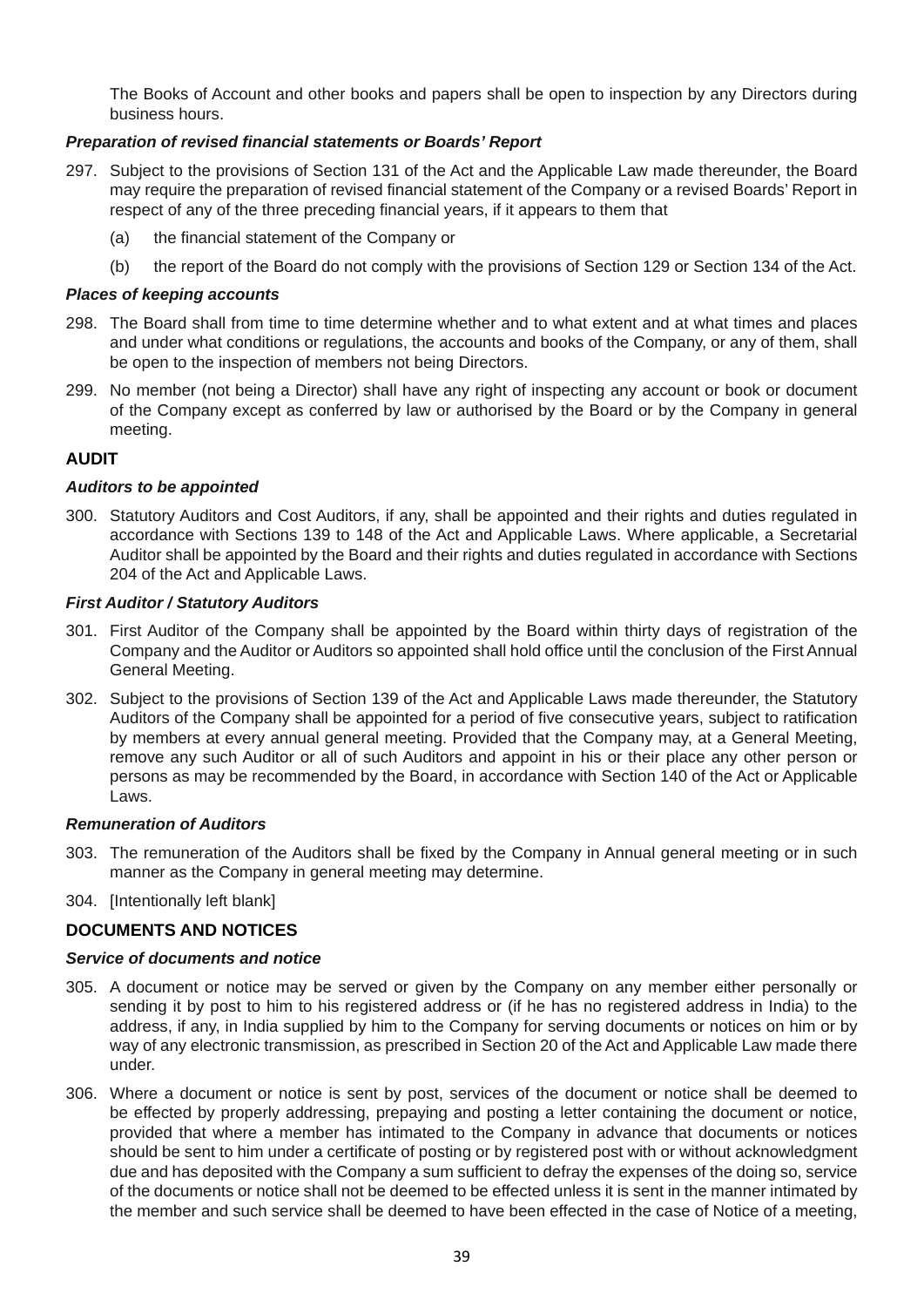at the expiration of forty-eight hours after the letter containing the document or notice is posted and in any other case at the time at which the letter would be delivered in the ordinary course of post.

## *Newspaper advertisement of notice to be deemed duly serviced*

307. A document or notice advertised in a newspaper circulating in the neighbourhood of the registered office of the Company shall be deemed to be duly served or sent on the day on which the advertisement appears to every member who has no registered address in India and has not supplied to the Company an address within India for serving of documents on or the sending of notices to him.

#### *Notice to whom served in case of joint shareholders*

308. A document or notice may be served or given by the Company on or given to the joint-holders of a Share by serving or giving the document or notice on or to the joint-holders named first in the Register of Members in respect of the Share.

#### *Notice to be served to representative*

309. A document or notice may be served or given by the Company on or to the persons entitled to a Share in consequence of the death or insolvency of a member by sending it through post in a prepaid letter addressed to him or them by name or by the title of representatives of the deceased or assignee of the insolvent or by any like description, at the address if any) in India supplied for the purpose by the persons claiming to be entitled, or (until such an address has been so supplied) by serving the document or notice in any manner in which the same might have been given if the death or insolvency had not occurred.

#### *Service of notice of General Meetings*

310. Documents or notices of every General Meeting shall be served or given in the same manner hereinbefore on or to (a) every member of the Company, legal representative of any deceased member or the assignee of an insolvent member, (b) every Director of the Company and (c) the Auditor(s) for the time being of the Company.

#### *Members bound by notice*

311. Every person who, by operation of law, transfer or other means whatsoever, shall become entitled to any Share, shall be bound by every document or notice in respect of such shares, previously to his name and address being entered on the Register of Members, shall have been duly served on or given to the person from whom he drives his title to such shares.

#### *Documents or notice to be signed*

312. Any document or notice to be served or given by the Company may be signed by a Director or some person duly authorised by the Board of Directors for such purpose and the signatures thereto may be written, printed or lithographed.

#### *Notice to be served by post or other electronic means*

313. All documents or notices to be served or given by members on or to the Company or any office thereof shall be served or given by sending it to the Company or officer at the office by post under a certificate of posting or by registered post, or by leaving it at the office or by such other electronic means as prescribed in Section 20 of the Act and the Applicable Law made thereunder.

#### *Admissibility of micro films, computer prints and documents to be treated as documents and evidence*

- 314. Any information in the form of a micro film of a document or image or a facsimile copy or any statement in a document included in a printed material produced by a computer shall be deemed to be a document and shall be admissible in any proceedings without further production of original, provided the conditions referred in Section 397 are complied with.
- 315. All provisions of the Information Technology Act, 2000 relating to the electronic records, including the manner and format in which the electronic records shall be filed, in so far as they are consistent with the Act, shall apply to the records in electronic form under Section 398 of the Act.

#### **WINDING UP**

- 316. Subject to the provisions of Chapter XX of the Act and Applicable Law made thereunder
	- 316.1 If the Company shall be wound up, the liquidator may, with the sanction of a Special Resolution of the Company and any other sanction required by the Act, but subject to the rights attached to any preference Share Capital, divide among the contributories in specie any part of the assets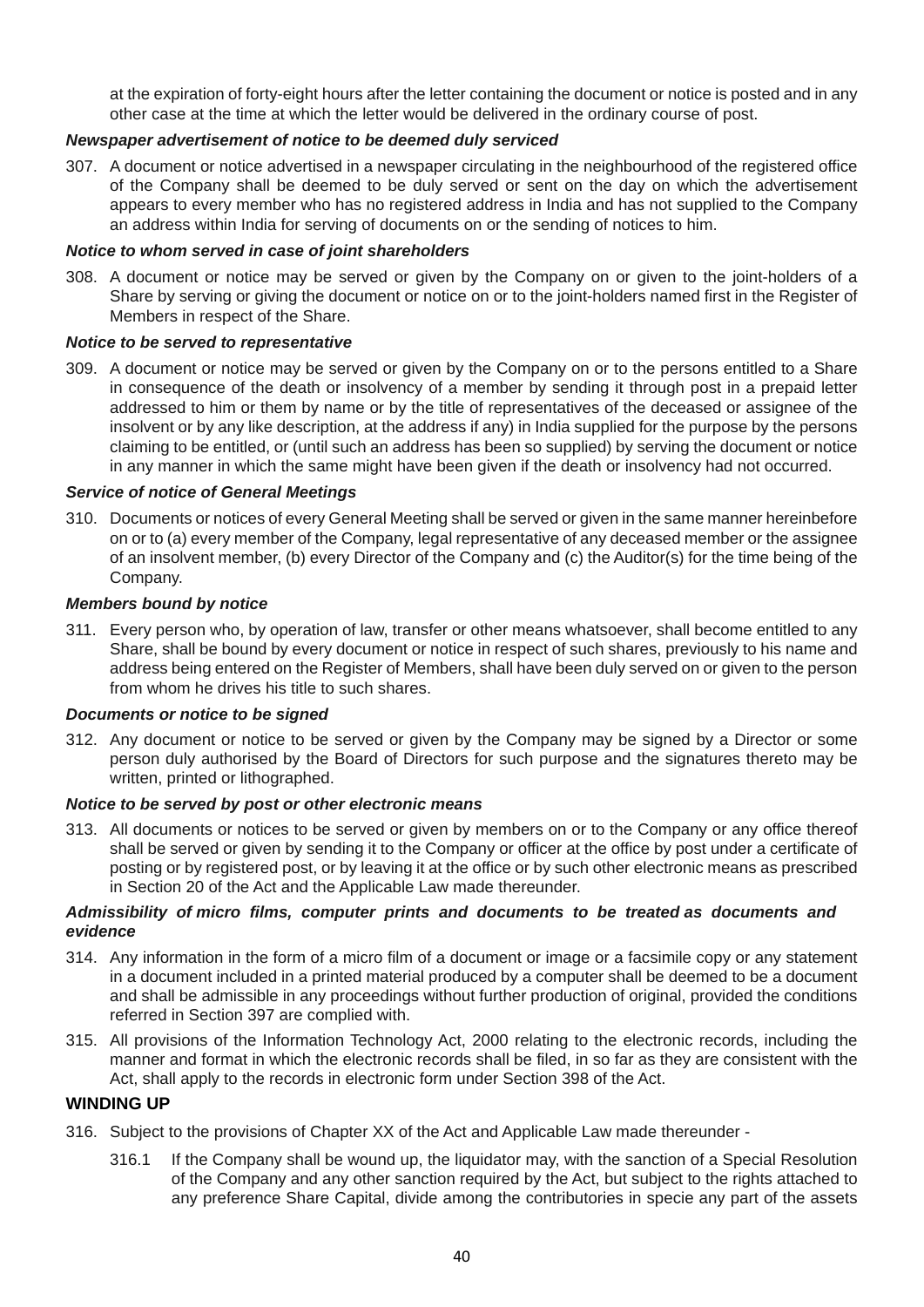of the Company and may with the like sanction vest any part of the assets of the Company in trustees upon such trusts for the benefit of the contributories as the Liquidator, with the like sanction shall think fit.

- 316.2 For the purpose aforesaid, the liquidator may set such value as he deems fair upon any property to be divided as aforesaid and may determine how such division shall be carried out as between the members or different classes of members.
- 316.3 The liquidator may, with the like sanction, vest the whole or any part of such assets in trustees upon such trusts for the benefit of the contributories if he considers necessary, but so that no member shall be compelled to accept any shares or other securities whereon there is any liability.

## **BONAFIDE EXERCISE OF MEMBERSHIP RIGHTS**

317. Every Member and other Security holder will use rights of such Member/ security holder as conferred by Applicable Law or these Articles bonafide, in best interest of the Company or for protection of any of the proprietary interest of such Member/security holder, and not for extraneous, vexatious or frivolous purposes. The Board shall have the right to take appropriate measures, and in case of persistent abuse of powers, expulsion of such Member or other Security holder, in case any Member/Security holder abusively makes use of any powers for extraneous, vexatious or frivolous purposes.

#### **INDEMNITY**

- 318. For the purpose of this Article, the following expressions shall have the meanings respectively assigned below:
	- **318.1. "Claims"** means all claims for fine, penalty, amount paid in a proceeding for compounding or immunity proceeding, actions, prosecutions, and proceedings, whether civil, criminal or regulatory;
	- **318.2. "Indemnified Person"** shall mean any Director, officer or employee of the Company, as determined by the Board, who in bonafide pursuit of duties or functions or of honest and reasonable discharge any functions as a Director, officer or employees, has or suffers any Claims or Losses, or against whom any Claims or Losses are claimed or threatened;
	- **318.3. "Losses" means** any losses, damages, cost and expense, penalties, liabilities, compensation or other awards, or any settlement thereof, or the monetary equivalent of a non-monetary suffering, arising in connection with any Claim;

#### 319. *Indemnification*

- 319.1. Where Board determines that any Director, officer or employee of the Company should be an Indemnified Person herein, the Company shall, to the fullest extent and without prejudice to any other indemnity to which the Indemnified Person may otherwise be entitled, protect, indemnify and hold the Indemnified Person harmless in respect of all Claims and Losses, arising out of, or in connection with, the actual or purported exercise of, or failure to exercise, any of the Indemnified Person's powers, duties or responsibilities as a Director or officer of the Company or of any of its subsidiaries, together with all reasonable costs and expenses (including legal and professional fees).
- 319.2. The Company shall further indemnify the Indemnified Person and hold him harmless on an 'as incurred' basis against all legal and other costs, charges and expenses reasonably incurred in defending Claims including, without limitation, Claims brought by, or at the request of, the Company and any investigation into the affairs of the Company by any judicial, governmental, regulatory or other body.
- 319.3. The indemnity herein shall be deemed not to provide for, or entitle the Indemnified Person to, any indemnification against:
	- 319.3.1 Any liability incurred by the Indemnified Person to the Company due to breach of trust, breach of any statutory or contractual duty, fraud or personal offence of the Indemnified Person;
	- 319.3.2 Any liability arising due to any benefit wrongly availed by the Indemnified Person;
	- 319.3.3 Any liability on account of any wrongful information or misrepresentation done by the Indemnified Person;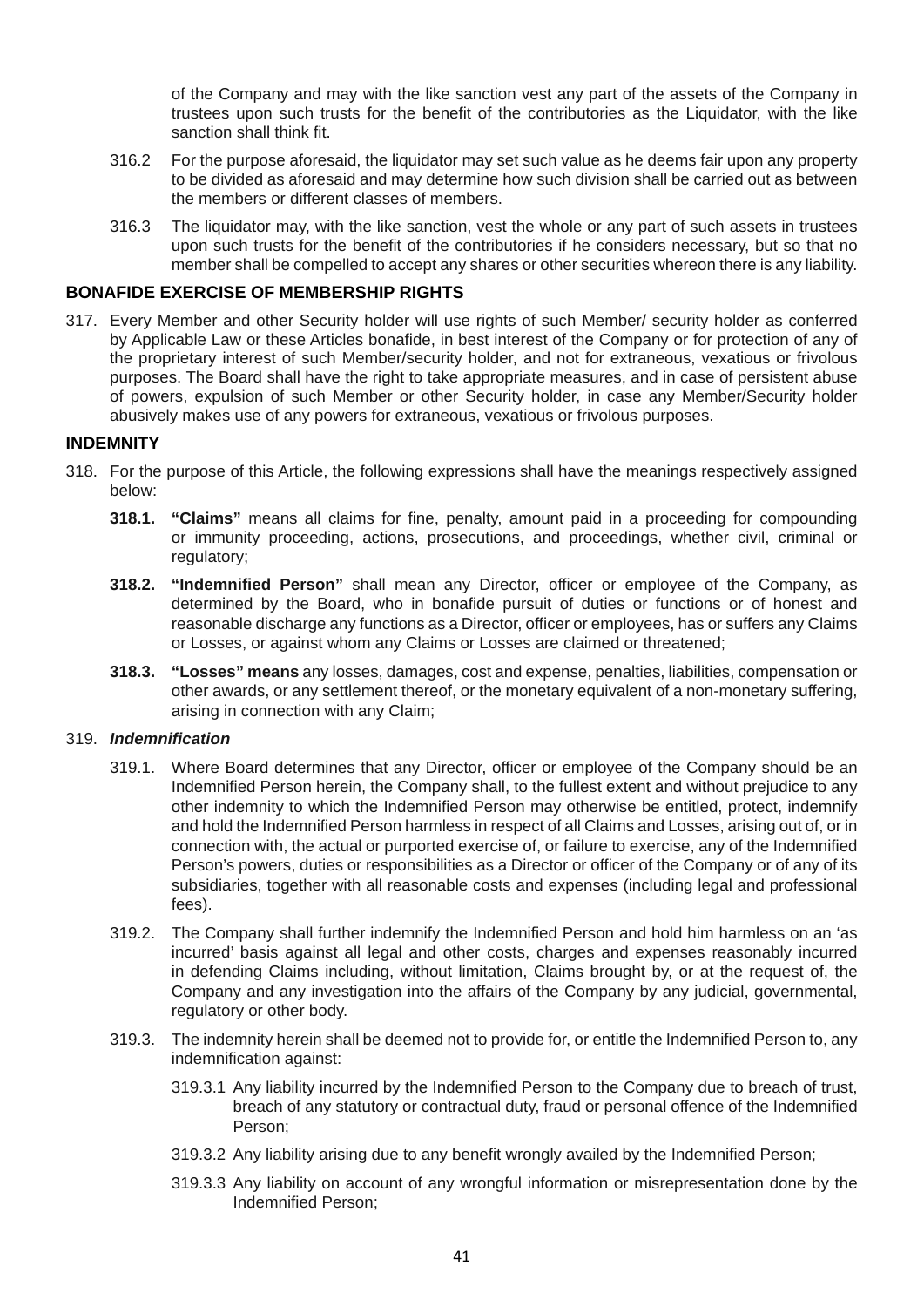319.3.4 The Indemnified Person shall continue to be indemnified under the terms of the indemnities in this Deed notwithstanding that he may have ceased to be a Director or officer of the Company or of any of its subsidiaries.

# **SECRECY**

- 320. Every manager, Auditor, trustee, member of a committee, officer, servant, agent, accountant or other person employed in the business of the Company shall, if so required by the Board of Directors, before entering upon the duties, sign a declaration pledging himself to observe strict secrecy respecting all bonafide transactions of the Company with its customers and the state of accounts with individuals and in matters relating thereto and shall by such declaration pledge himself not to reveal any of the matters which may come to his knowledge In the discharge of his duties except when required to do so by the Directors or by any general meeting or by the law of the country and except so far as maybe necessary in order to comply with any of the provisions in these presents and the provisions of the Act.
- 321. Subject to the provisions of these Articles and the Act, no member, or other person (not being a Director) shall be entitled to enter the property of the Company or to inspect or to examine the Company's premises or properties of the Company without the permission of the Directors or to require discovery of or any information respecting any detail of the Company's trading or any matter which is or may be in the nature of a trade secret, mystery of trade or secret process or of any matter whatsoever which may relate to the conduct of the business of the Company and which in the opinion of the Directors it will be expedient in the interest of the Company to communicate.
- 322. In the event of any conflict between the provisions of any of the Articles 1 to 321 (both inclusive) on the one hand and the provisions of any of the Articles 323 to 337 (both inclusive) on the other hand, the provisions of Articles 323 to 337 (both inclusive) shall apply and have overriding effect.
- 323. Unless the context otherwise requires, words or expressions contained in Articles 323 to 337 (both inclusive) shall have the meanings as provided below. Provided that any terms and expressions used but not defined specifically in Articles 323 to 337 (both inclusive) shall have the same meaning as ascribed to them in the IFC SHA:

 "**Accession Instrument**" means a deed of adherence to the IFC SHA, with applicable amendments which are in form and substance satisfactory to each of the parties to the IFC SHA;

 "**Accounting Standards**" means the Indian Accounting Standards prescribed by the Central Government and specified in Annexure A to the Companies (Accounting Standards) Rules, 2006, together with its pronouncements thereon from time to time and shall be deemed to include any alternate accounting principles including International Financial Reporting Standards adopted / promulgated by the Ministry of Corporate Affairs, India;

 "**Action Plan**" means the plan or plans developed by the Company setting out the specific social and environmental measures to be undertaken by the Company, to ensure that the Company's Operations are undertaken in compliance with the Performance Standards;

"**Additional Securities**" has the meaning set forth in Article 324A(ii) (*Preemptive Right*);

 **"Adjustment Event"** means any bonus issue, stock split, reclassification or share combination of, any of the Shares or Share Equivalents or merger, consolidation, split-up, exchange of shares, or other similar event affecting the total number of Shares or Share Equivalents held by IFC;

"**Affiliate**" with respect to any Person,

- (i) being a corporate entity, means any Person directly or indirectly Controlling, Controlled by or under common Control with, that Person;
- (ii) being an individual, means a Relative of that Person.

 "**Annual Monitoring Report**" means the annual monitoring report setting out the specific social, environmental and developmental impact reporting requirements of the Company in respect of the Company Operations, as may be amended or supplemented from time to time;

 "**Applicable Law**" means all applicable statutes, laws, ordinances, rules and regulations, including but not limited to, any license, permit or other governmental Authorization, in each case as in effect from time to time;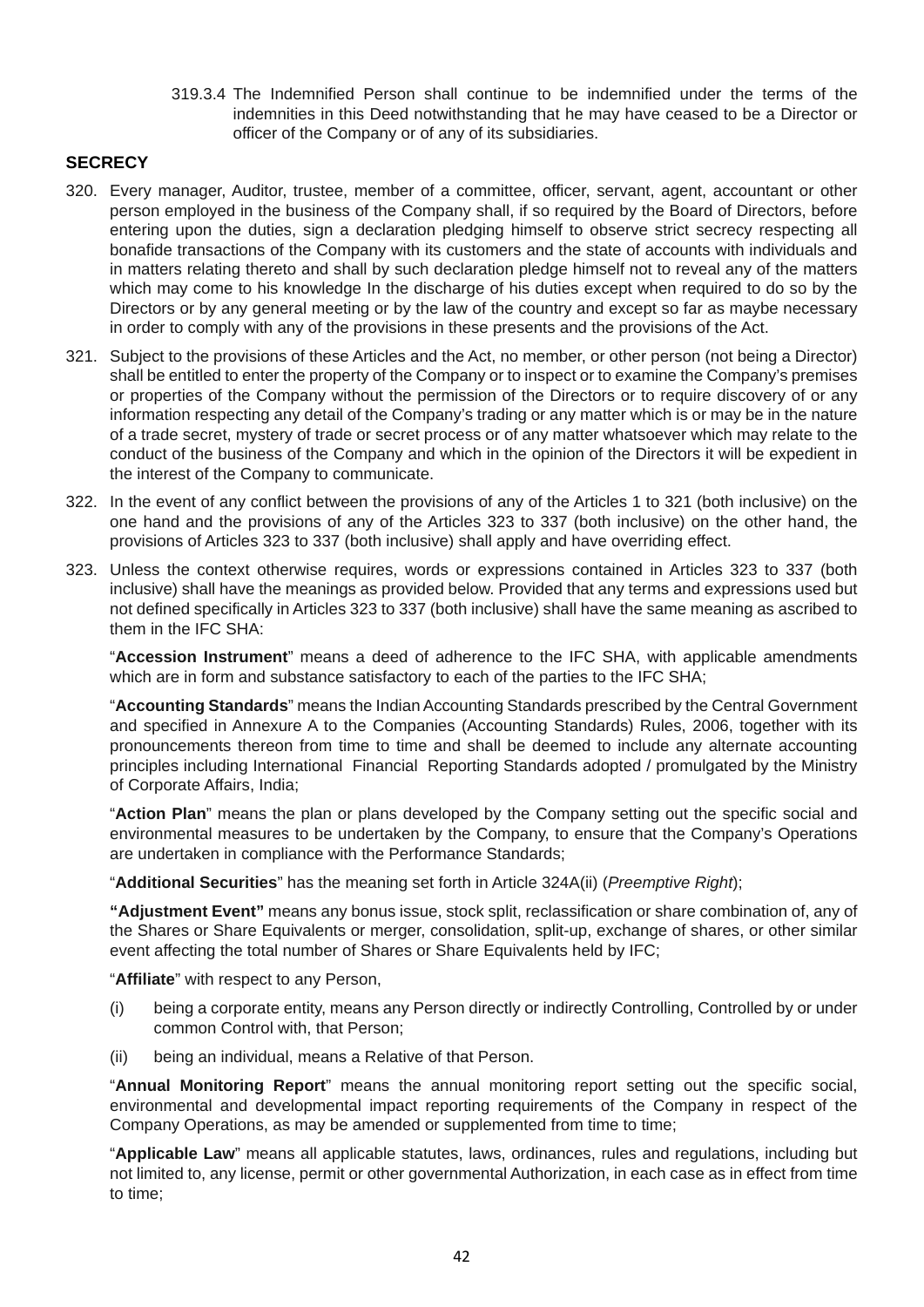"**Applicable S&E Law**" means all applicable statutes, laws, ordinances, rules and regulations of the Country, including without limitation, all Authorizations setting standards concerning environmental, social, labor, health and safety or security risks of the type contemplated by the Performance Standards or imposing liability for the breach thereof;

 "**Auditor(s)**" means the independent, external auditors of the Company; as of December 20, 2012, M/s. Singhi & Co, are the external auditors of the Company;

 "**Authority**" means any national, supranational, regional or local government, or governmental, statutory, regulatory, administrative, fiscal, judicial, or government-owned body, department, commission, tribunal, agency or entity, or central bank (or any Person whether or not government owned and howsoever constituted or called, that exercises the functions of the central bank);

 "**Authorization**" means any consent, registration, filing, agreement, notarization, certificate, license, approval, permit, authority or exemption from, by or with any Authority, whether given by express action or deemed given by failure to act within any specified time period and all corporate, creditors' and shareholders' approvals or consents;

 "**Authorized Representative**" means, in relation to the Company, any individual who is duly authorized by the Company to act on its behalf and whose name and a specimen of whose signature appear on the Certificate of Incumbency and Authority most recently delivered by the Company to IFC and, in relation to the Sponsor, any individual who is duly authorized by the Sponsor to act on its behalf and whose name and a specimen of whose signature appear on the Certificate of Incumbency and Authority most recently delivered by the Sponsor to IFC;

 "**Big Four Accounting Firms**" means the Indian affiliate of PricewaterhouseCoopers, KPMG, Ernst & Young and Deloitte Touche Tohmatsu Limited and/or their associated chartered accountant firms;

"**Board of Directors**" or "**Board**" means the board of directors of the Company;

 "**Business Day**" means a day when banks are open for business in New York, New York and Kolkata, India;

 "**Business Plan**" means the annual business plan of the Company in the agreed form and thereafter, any revised plan that may be approved by the Board;

"**Buyer**" has the meaning set forth in Article 325(d)(i) (*Tag-Along Rights*);

 "**CAO**" means the Compliance Advisor Ombudsman, the independent accountability mechanism for IFC that responds to environmental and social concerns of affected communities and aims to enhance outcomes;

"**CAO's Role**" means the role of the CAO which is:

- (a) to respond to complaints by Persons who have been or are likely to be negatively affected by the social or environmental impacts of IFC projects; and
- (b) to oversee audits of IFC's social and environmental performance, particularly in relation to sensitive projects, and to ensure compliance with IFC's social and environmental policies, guidelines, procedures and systems;

 "**Certificate of Incumbency and Authority**" means a certificate provided to IFC by the Company, the Sponsors and any other Person executing the Accession Instrument pursuant to Article 325(b)(iii);

"**Charter**" means the memorandum of association and the articles of association of the Company;

"**Coercive Practice**" has the meaning set forth in the *Anti-Corruption Guidelines for IFC Transactions*;

"**Collusive Practice**" has the meaning set forth in the *Anti-Corruption Guidelines for IFC Transactions*;

 "**Company Operations**" means the existing and future operations, activities and facilities of the Company (including the design, construction, operations, maintenance, management and monitoring thereof as applicable) in India;

 "**Competitor**" means any Person who carries on the business of manufacture and supply of steel forgings in India, such that fifty per cent (50%) of such Person's revenue is derived solely from such business and its net sales is equal to or more than seventy five per cent (75%) of the net sales of the Company, determined as per latest available audited financial statements of the Company;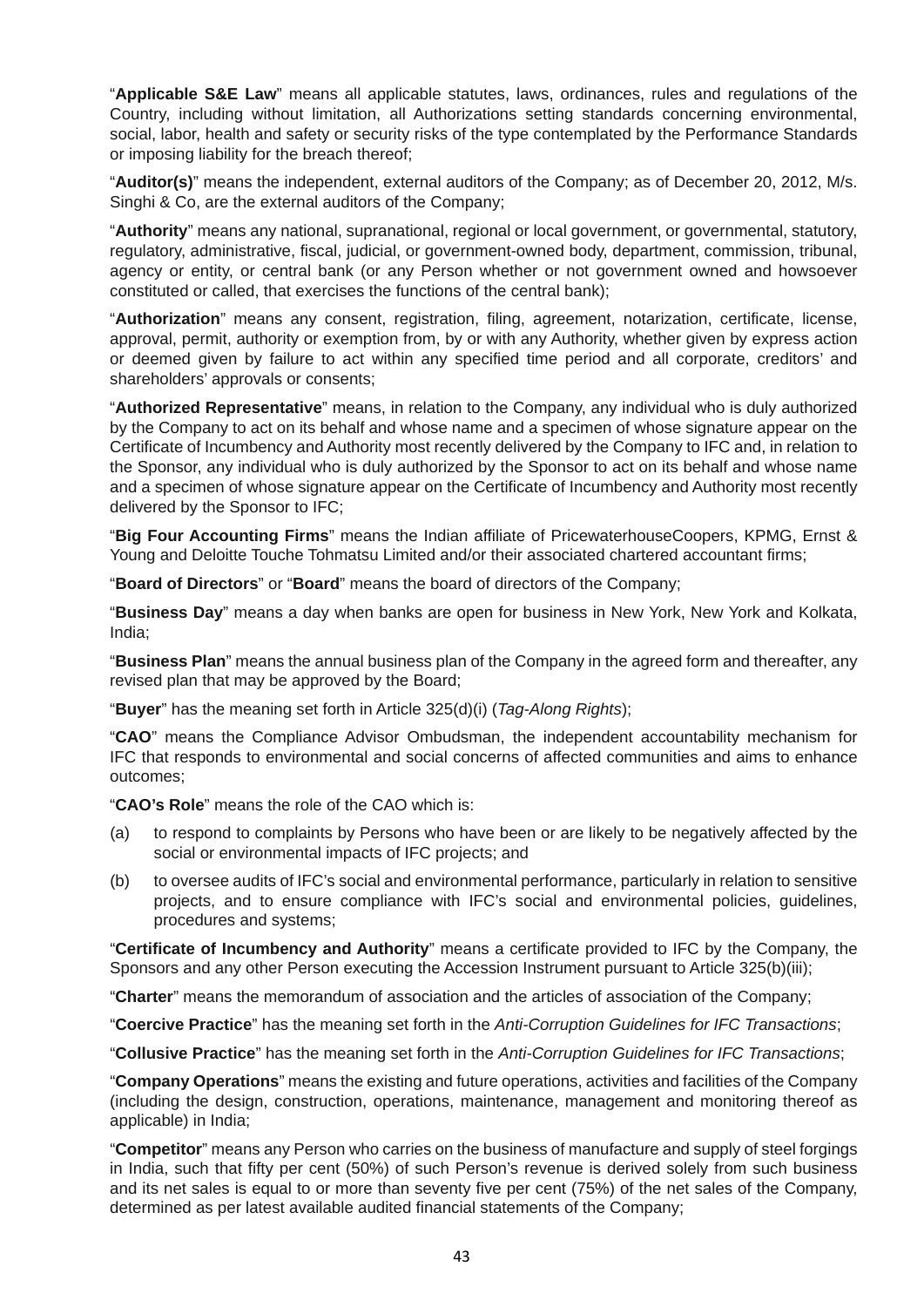"**Control**" means the power to direct the management or policies of a Person, directly or indirectly, whether through the ownership of shares or other securities, by contract or otherwise; provided that, in any event, the direct or indirect ownership of twenty six per cent (26%) or more of the voting share capital of a Person is deemed to constitute Control of that Person, and "**Controlling**" and "**Controlled**" have corresponding meanings;

"**Corrupt Practice**" has the meaning set forth in the *Anti-Corruption Guidelines for IFC Transactions*;

"**Country**" means the Republic of India;

"**Depository**" means National Securities Depositories Limited and/or Central Depository Services Limited;

"**Designated Sponsors**" means the following Sponsors:

- (a) Mr. Mahabir Prasad Jalan, an Indian citizen having passport number Z2249637 and having his permanent residence at Flat No 6A, Belmont Apartments, 18/2 Alipore Road, Kolkata – 700 027;
- (b) Mr. Naresh Jalan, an Indian citizen having passport number Z2217402 and having his permanent residence at Flat No 6A, Belmont Apartments, 18/2 Alipore Road, Kolkata – 700 027;
- (c) Mrs. Rashmi Jalan, an Indian citizen having passport number F4841144 and having her permanent residence at Flat No 6A, Belmont Apartments, 18/2 Alipore Road, Kolkata – 700 027; and
- (d) Sponsor HUFs;

"**Director**" means an individual who is a member of the Board of the Company;

 "**Distribution**" means: (a) the transfer of cash or other property without consideration, whether by way of Dividend or otherwise; or (b) the purchase or redemption of Shares or Share Equivalents for cash or property, other than any repurchase of shares of the Company or Share Equivalents issued to or held by employees, officers, directors or consultants of the Company or its Subsidiaries pursuant to an employee stock plan, other than an employee stock plan in which the Sponsors and their Affiliates are not entitled to participate;

 "**Exchanges**" means the equity trading segment of the stock exchanges of Bombay Stock Exchange Limited and National Stock Exchange of India Limited and any other stock exchange in addition to the above stock exchanges on which the Shares of the Company may be listed from time to time, whether in India or overseas;

"**Exercise Period**" has the meaning set forth in Article 325(d)(iii) (*Tag-Along Rights*);

 "**Financial Year**" means the accounting year of the Company commencing each year on 1 April and ending on the following 31 March, or such other period as the Company, from time to time designates as its accounting year in accordance with Article 332(j)(*IFC Consent Rights*);

 "**Floor Price**" means the price per Equity Share computed as of the Relevant Date in accordance with regulation 76 of the ICDR Regulations;

"**FPO**" has the meaning set forth in Article 325(ddd) (i) (*Participation in FPO*);

"**Fraudulent Practice**" has the meaning set forth in the *Anti-Corruption Guidelines for IFC Transactions*;

 "**Fully-Diluted Basis**" means the number of equity shares of the Company, or other Person, as applicable, calculated as if the then issued and outstanding relevant Share Equivalents, or share equivalents of such other Person, as applicable, had been exercised in full;

 "**General Meeting**" means either an extraordinary general meeting of the Company's Shareholders or the annual general meeting of the Company's Shareholders;

"**HUF**" means Hindu undivided family as defined under Applicable Law in India;

"**ICDR Regulations**" means SEBI (Issue of Capital & Disclosure Requirements) Regulations, 2009;

 "**IFC**" means International Finance Corporation, an international organization established by Articles of Agreement among its member countries including India;

"**IFC Indebtedness**" means all amounts payable to IFC under the IFC Loan Agreement;

 "**IFC's Demat Account**" means the depository participant account of IFC maintained with the IFC DP bearing account number 10060779;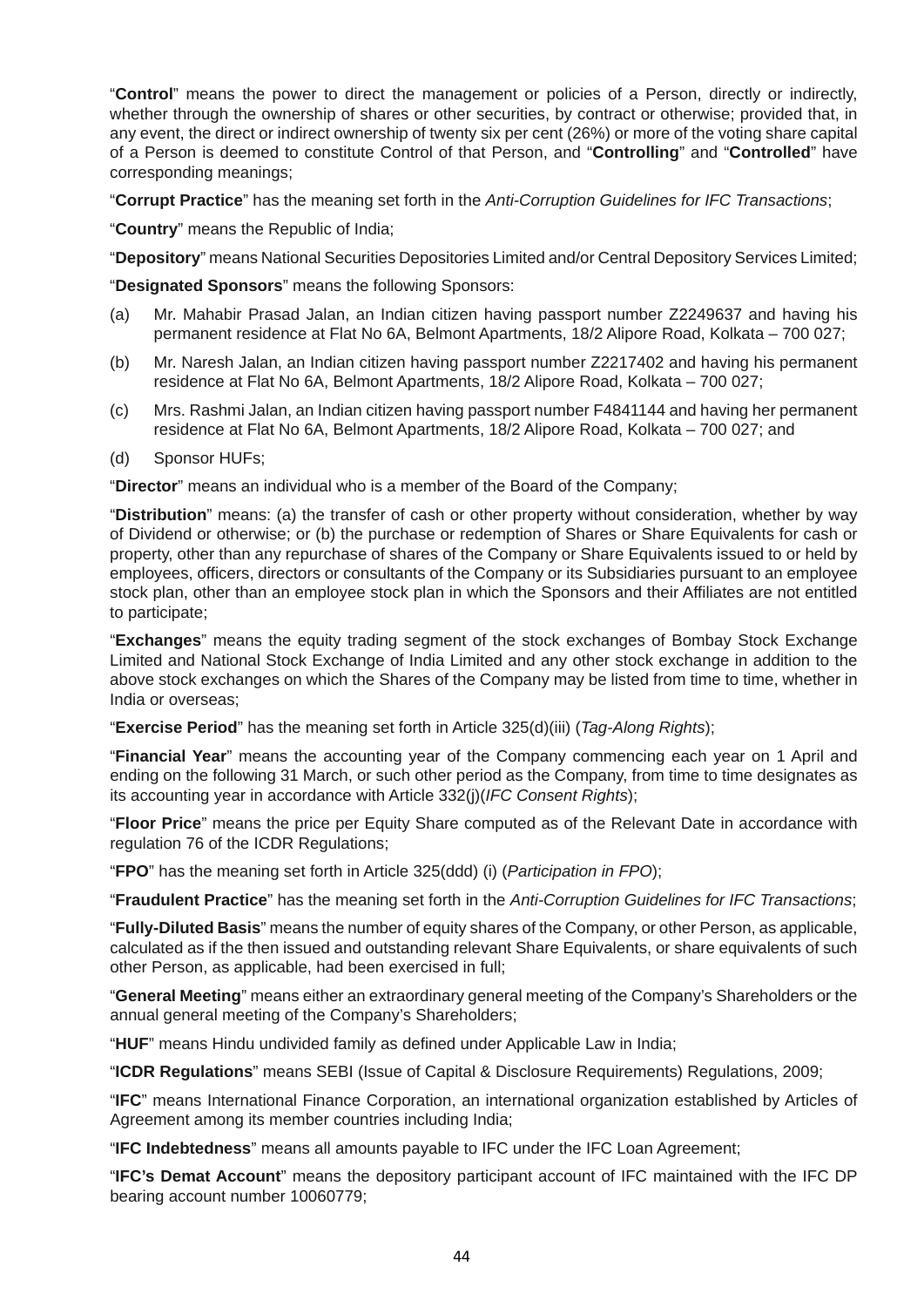"**IFC DP**" means Citibank, NA (Depository Participant ID: IN300054), a participant within the meaning of the Depositories Act, 1996;

"**IFC FPO Threshold**" has the meaning set forth in Article 325(ddd)(ii) (*Participation in FPO*);

 "**IFC Loan Agreement**" means the agreement dated September 28, 2012, executed between the Company and IFC for availing corporate loan of upto US\$ 14,000,000 (United States Dollar Fourteen Million);

"**IFC Nominee Director**" has the meaning set forth in Article 326(a) (*Board Composition*);

"**IFC Proportional Put Exercise Notice**" has the meaning set forth in Article 325(dd) (iv) (*IFC Put Option*);

"**IFC Proportional Put Option**" has the meaning set forth in Article 325(dd)(i) (*IFC Put Option*);

"**IFC Proportional Put Option Shares**" has the meaning set forth in Article 325(dd) (ii) (*IFC Put Option*);

 "**IFC SHA**" means the shareholders' agreement dated December 20, 2012, executed among IFC, the Sponsors and the Company;

 "**IFC Subscription**" means any subscription of shares of the Company by IFC pursuant to the preferential allotment by the Company on January 19, 2013;

 "**IFC Subscription Amount**" means the aggregate IFC Subscription Price paid for all Subscription Shares issued to IFC pursuant to the preferential allotment by the Company on January 19, 2013.

 "**IFC Subscription Price**" means Indian Rupees One Hundred Twenty Eight (INR 128) per Subscription Share, subject to the same being not less than the Floor Price;

 "**Initial Subscription**" means the Shares of the Company subscribed for by IFC pursuant to the preferential allotment by the Company on January 19, 2013;

 "**Initial Subscription Price**" has the meaning set forth in Article 324A(ii) (*Preemptive Right*); "**Issue Notice**" has the meaning set forth in Article 324A(ii) (*Preemptive Right*);

 "**Lien**" means any mortgage, pledge, charge, assignment, hypothecation, security interest, title retention, preferential right, option (including call commitment), trust arrangement, right of set- off, counterclaim or banker's lien, privilege or priority of any kind having the effect of security;

 "**Liquidation Event**" means any liquidation, winding up or bankruptcy, reorganization, composition with creditors or other analogous insolvency proceeding of the Company, whether voluntary or involuntary, or any petition presented or resolution passed for any such event or for the appointment of an insolvency practitioner;

"**Material Adverse Effect**" means a material adverse effect on:

- (a) the Company's assets or properties;
- (b) the Company's business prospects or financial condition;
- (c) the carrying on of the Company's business or operations;
- (d) the ability of the Company to comply with its obligations under any agreement executed with IFC pertaining to issuance of Subscription Shares to which it is a party or the Company's Charter; or
- (e) the ability of the Sponsor to comply with its obligations under any agreement executed with IFC pertaining to issuance of Subscription Shares to which it is a party;

"**Minimum Float**" has the meaning set forth in Article 325(ddd)(i) (*Participation in FPO*);

"**New Securities**" has the meaning set forth in Article 324A(viii) (*Preemptive Right*);

"**Notification Date**" has the meaning set forth in Article 324A(ii) (*Preemptive Right*);

"**Obstructive Practice**" has the meaning set forth in the *Anti-Corruption Guidelines for IFC Transactions*;

 "**Performance Standards**" means IFC's Performance Standards on Social & Environmental Sustainability, dated January 1, 2012, copies of which have been delivered to and receipt of which has been acknowledged by the Company;

"**Permitted Capital Infusion**" means the equity capital of not more than Rupees One Thousand Two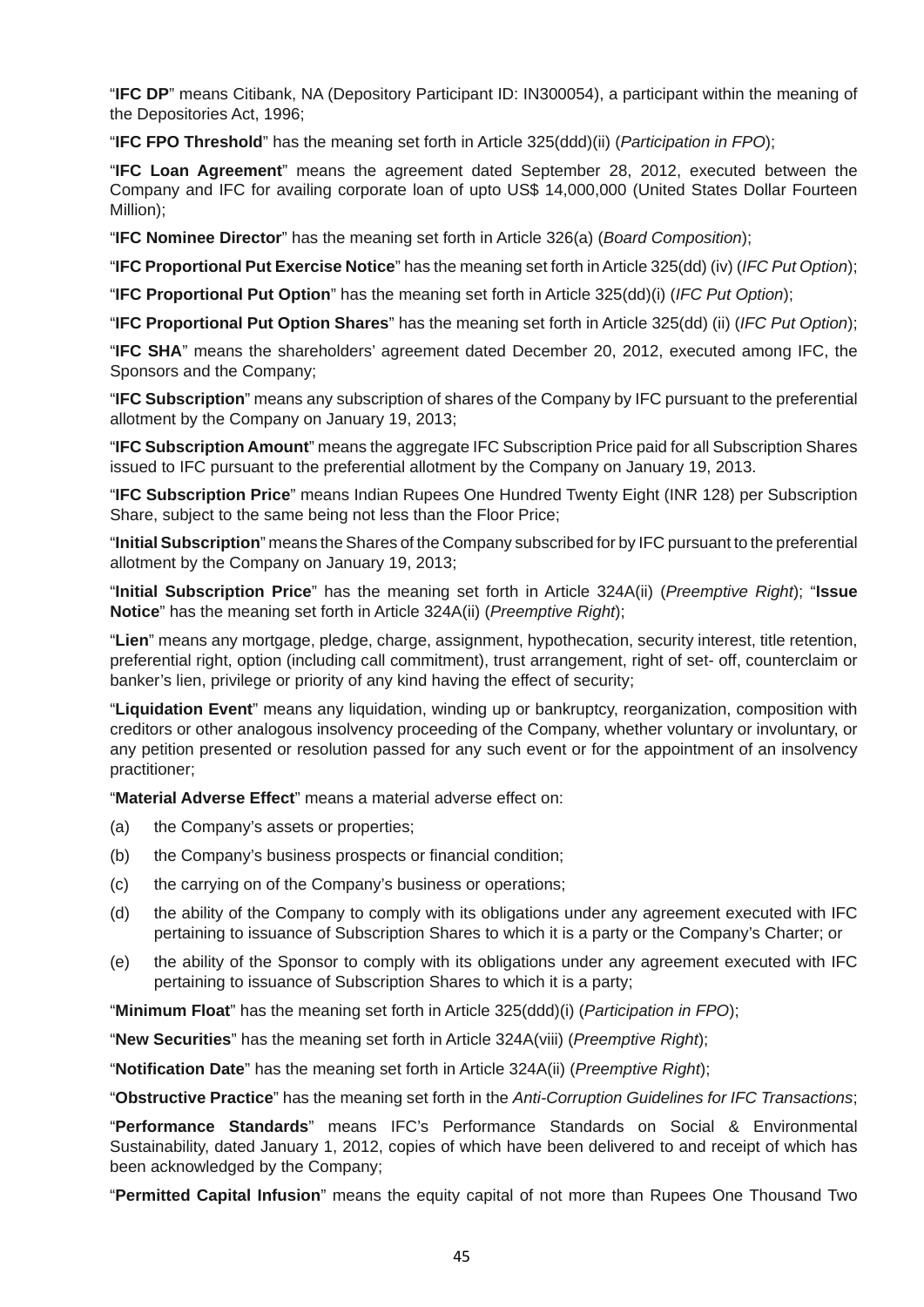Hundred and Fifty Million (Rs. 1,250,000,000) raised by or to be raised by the Company (including the amount raised by the Company pursuant to the IFC Subscription);

 "**Person**" means any individual, corporation, company, partnership, firm, voluntary association, joint venture, HUF, trust, unincorporated organization, Authority or any other entity whether acting in an individual, fiduciary or other capacity;

 "**Preferential Allotment**" means preferential allotment under Section 81(1A) of the Companies Act, 1956 and/or under Chapter VII of the ICDR Regulations;

 "**Prevailing Share Capital**" means Rupees Eighteen Million One Hundred and Forty Eight Thousand Five Hundred and Forty (Rs. 18,148,540) i.e. the total issued and paid up Shares and Share Equivalents of the Company calculated on a Fully Diluted Basis as on December 20, 2012;

"**Private Arrangement**" has the meaning set forth in Article 325(dd)(i) (*IFC Put Option*);

 "**Project**" means the Company's capital expenditure program for setting up a press forging division at Baliguma Village, Post office – Kolabira, Thana-Saraikela, District-Saraikela- Kharswan, Jharkhand – 833220;

 "**pro-rata share**" means, with respect to any Shareholder, the total number of issued and outstanding Shares and Share Equivalents held by the relevant Shareholder, expressed as a percentage of the total number of Shares and Share Equivalents then issued and outstanding, calculated on a Fully-Diluted Basis;

#### "**Public Filing Rules**" means:

- (a) ICDR Regulations;
- (b) Listing agreement executed among the Company and Bombay Stock Exchange Limited;
- (c) Listing agreement executed among the Company and National Stock Exchange of India Limited;
- (d) Any other listing agreements executed by the Company with the Exchanges;
- (e) SEBI (Substantial Acquisition of Shares and Takeovers) Regulations, 2011;
- (f) SEBI (Prohibition of Insider Trading) Regulations, 1992;
- (g) SEBI Act, 1992 and the regulations, rules and directions issued thereunder; and
- (h) Companies Act, 1956 and the rules, regulations and circulars issued thereunder or any other statutory modification or re-enactment thereof for the time being in force.

 **"Related Party**" means any Person: (a) that holds a material interest in the Company; (b) in which the Company holds a material interest; (c) that is otherwise an Affiliate of the Company; (d) who serves (or has within the past six (6) months served) as a Director or Senior Management Personnel of the Company; or (e) who is a Relative of any of the Sponsors or Directors. For the purpose of this definition, "material interest" shall mean a direct or indirect ownership of shares representing at least twenty percent per cent (20%) of the outstanding voting power or equity of the Company or the Person in which the Company holds a material interest;

 "**Relatives**" means, with reference to any natural Person, (i) lineal ascendants or descendants; and (ii) siblings, sibling's spouse and sibling's lineal descendants, of such Person;

"**Relevant Date**" means December 7, 2012;

 "**Relevant Parties**" means the Company and the Sponsor and each of the other shareholders of the Company that agrees to become a party to the IFC SHA pursuant to an Accession Instrument;

 "**S&E Performance Report**" means the S&E Performance Report, in form and substance satisfactory to IFC, setting out the specific social, environmental and developmental impact information to be provided by the Company in respect of the Company Operations;

 "**Sanctionable Practice**" means any Corrupt Practice, Fraudulent Practice, Coercive Practice, Collusive Practice, or Obstructive Practice, as those terms are defined herein and interpreted in accordance with the Anti-Corruption Guidelines of IFC;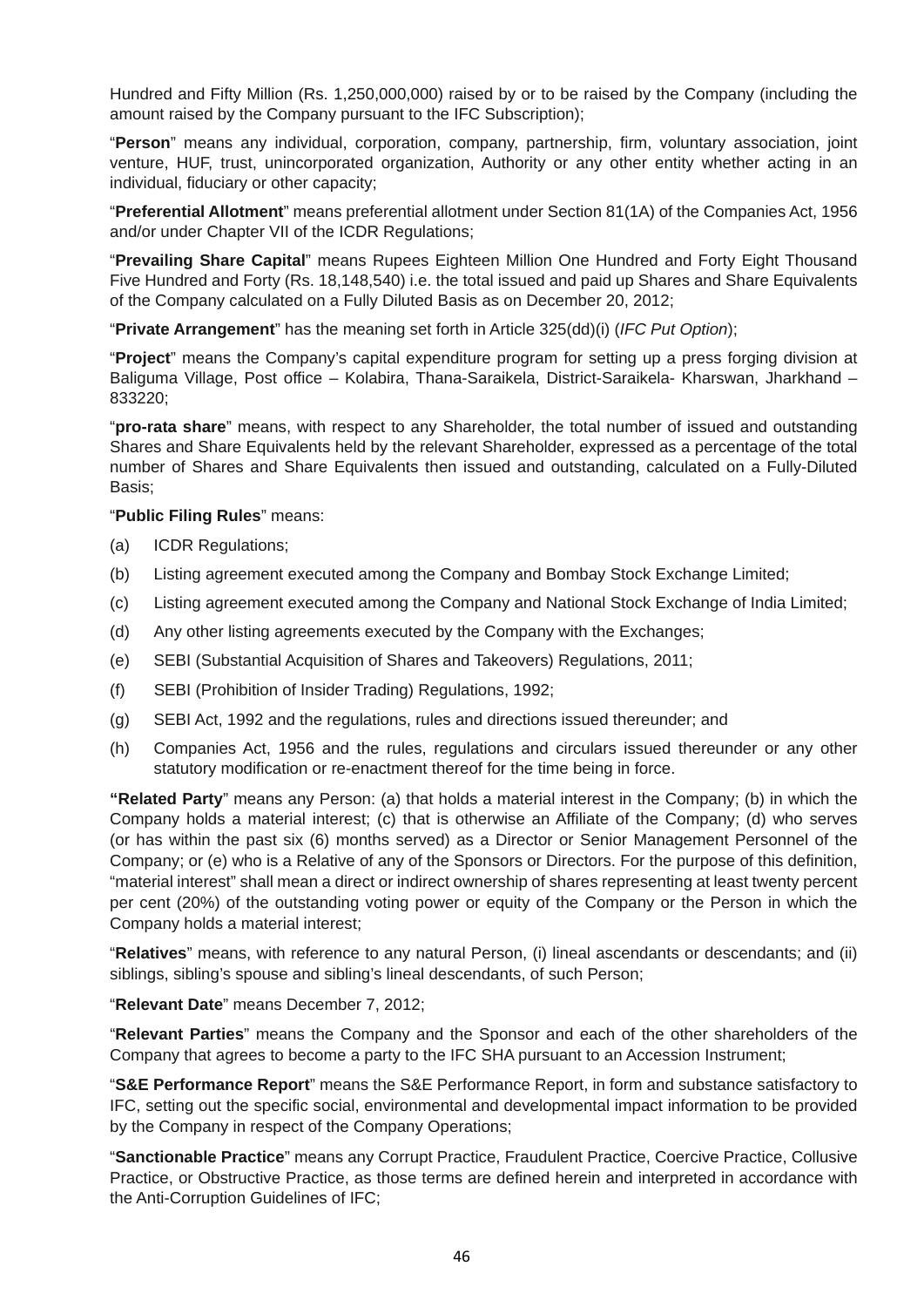"**Seller Shareholder**" has the meaning set forth in Article 325(dd)(i) (*IFC Put Option*);

"**Seller Shareholder Share Price**" has the meaning set forth in Article 325(dd) (iii)(ab) (*IFC Put Option*);

 "**Seller Shareholder Shares**" has the meaning set forth in Section Article 325(dd) (iii)(aa) (*IFC Put Option*);

"**Selling Shareholder**" has the meaning set forth in Article 325(d)(i) (*Tag-Along Rights*);

 "**Senior Management Personnel**" means the senior officers employed in the management of the Company at or above the designation of vice president or equivalent thereof;

"**Share(s)**" means a fully paid up equity share of the face value of Rupees Ten (Rs. 10) of the Company;

 "**Share Capital**" means the total issued and paid up Shares and Share Equivalents of the Company, determined on a Fully Diluted Basis;

 "**Share Equivalents**" means preferred shares, bonds, loans, warrants, options or other similar instruments or securities which are convertible into or exercisable or exchangeable for, or which carry a right to subscribe for or purchase, common shares of the Company or any instrument or certificate representing a beneficial ownership interest in the common shares of the Company, including global depositary receipts or American depositary receipts;

 "**Shareholders**" means collectively, IFC, the Sponsors and any other shareholder of the Company that is a party to the IFC SHA or agrees to become a party to the IFC SHA pursuant to an Accession Instrument;

 "**Shareholding**" means, in respect of any Person, at any point in time, the sum of Shares and Share Equivalents of the Company held by such Person, expressed as a percentage of the total Share Capital of the Company calculated on a Fully Diluted Basis;

 "**Shell Bank**" means a bank incorporated in a jurisdiction in which it has no physical presence and which is not an Affiliate of a regulated bank or a regulated financial group;

"**Sponsor**" means the following Person:

- 1. Mahabir Prasad Jalan
- 2. Rashmi Jalan
- 3. Naresh Jalan
- 4. Naresh Jalan (HUF)
- 5. Mahabir Prasad Jalan (HUF)
- 6. Riddhi Portfolio Private Ltd
- 7. Eastern Credit Capital (P) Limited
- 8. Ramkrishna Rail And Infrastructure (P) Ltd
- 9. Clifftop Infrabuild (P) Ltd
- 10. Northeast Infra Properties (P) Ltd

 "**Sponsor HUFs**" means Naresh Jalan (HUF) and Mahabir Prasad Jalan (HUF); "**Sponsor Purchaser**" has the meaning set forth in Article 325(dd)(i) (*IFC Put Option*);

"**Sponsor Purchaser Notice**" has the meaning set forth in Article 325(dd) (iii) (*IFC Put Option*);

"**Statutory Float**" has the meaning set forth in Section Article 325(ddd)(vi) (*Participation in FPO*);

 "**Sponsor Warrants**" means 3,077,000 (Three Million Seventy Seven Thousand) warrants to be issued and allotted by the Company to the Sponsors simultaneous to the IFC Subscription, each convertible into one Share against the payment of the Warrant Exercise Price for such Sponsor Warrant, at any time during the Warrant Exercise Period;

"**Subscription Notice**" has the meaning set forth in Article 324A(ii) (*Preemptive Right*);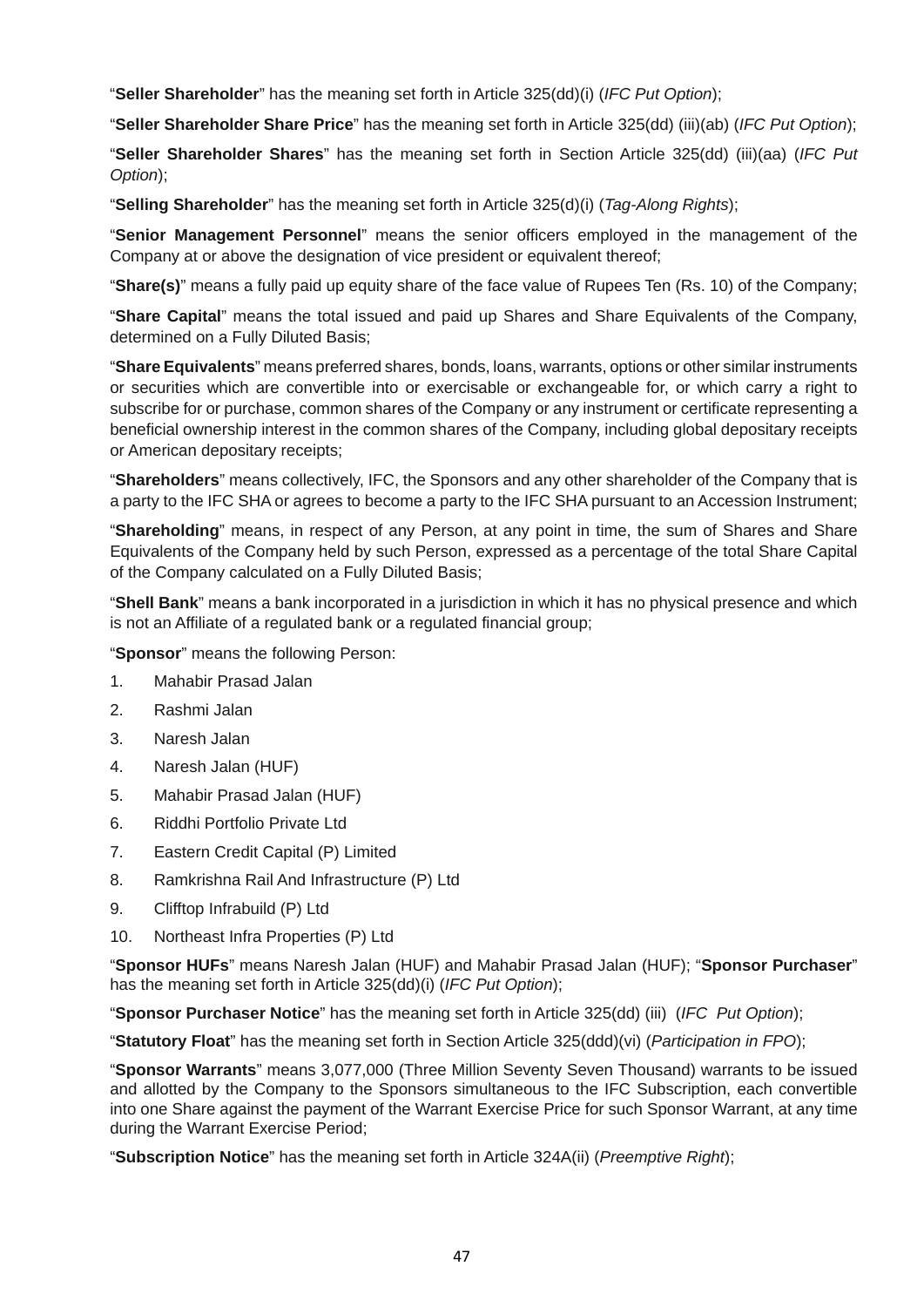"**Subscription Share(s)**" means the Shares of the Company subscribed for by IFC pursuant to the preferential allotment by the Company on January 19, 2013and/or Share and Share Equivalents otherwise held by IFC from time to time;

 "**Subsidiary**" means with respect to the Company, an Affiliate over fifty per cent (50%) of whose capital is owned, directly or indirectly, by the Company;

 "**Tag Along Right**" has the meaning set forth in Article 325(d)(i) (*Tag-Along Rights*) "**Tag Closing Date**" has the meaning set forth in Article 325(d)(viii) (*Tag-Along Rights*); "**Tag Notice**" has the meaning set forth in Article 325 (d)(iii) (*Tag-Along Rights*); "**Tagged Shares**" has the meaning set forth in Article 325(d) (iii) (*Tag-Along Rights*);

 "**Transfer**" means to transfer, sell, convey, assign, pledge, hypothecate, create a security interest in or Lien on, place in trust (voting or otherwise), transfer by operation of law or in any other way subject to any encumbrance or dispose of, whether or not voluntarily, and "**Transferring**" and "**Transferred**" have corresponding meanings;

 "**Transfer Notice**" has the meaning set forth in Article 325(d) (iii) (*Tag-Along Rights*); "**Unpurchased Securities**" has the meaning set forth in Article 324A (iv) (*Preemptive Right*); "**Updated FPO Notice**" has the meaning set forth in Article 325(ddd)(i) (*Participation in FPO*);

 "**Warrant Subscription Amount**" means amount equivalent to twenty five per cent (25%) of the Warrant Investment Amount;

 "**Warrant Exercise Period**" means a period of eighteen (18) months from the date of allotment of the Sponsor Warrants;

 "**Warrant Exercise Price**" means Rs. 130 (Rupees One Hundred Thirty) i.e. conversion price at which each Sponsor Warrant will convert into one Share of the Company;

 "**Warrant Investment Amount**" means Rupees Four Hundred Million and Ten Thousand (Rs. 400,010,000) determined in accordance with the ICDR Regulations payable by the Sponsors to the Company in respect of the Sponsor Warrants;

 "**Wayzata**" means WAYZATA II INDIAN OCEAN LIMITED, a company incorporated under the laws of Mauritius and having its registered office at Kross Border, St. Louis Business Centre, Cnr Desroches & St. Louis Streets, Port Louis, Mauritius;

 "**Wayzata Investment Agreement**" means the subscription and shareholders agreement dated February 22, 2013, executed between the Company, Sponsors and the Investor;

 "**Wayzata Proportional Put Exercise Notice**" has the meaning set forth in Section Article 325(dd)(ii) (*IFC Put Option*);

"**Wayzata Proportional Put Option**" has the meaning set forth in Article 325(dd)(ii) (IFC Put Option);

"**Wayzata Proportional Put Shares**" has the meaning set forth in Article 325(dd)(ii) (IFC Put Option);

 "**World Bank**" means the International Bank for Reconstruction and Development, an international organization established by Articles of Articles among its member countries; and

 "**World Bank Listing of Ineligible Firms**" means the list, as updated from time to time, of persons or entities ineligible to be awarded a World Bank Group-financed contract or otherwise sanctioned by the World Bank Group sanctions board for the periods indicated on the list because they were found to have violated the fraud and corruption provisions of the World Bank Group anticorruption guidelines and policies. The list may be found at http://www.worldbank.org/debarr or any successor website or location

#### 324A. *Preemptive Right*

- (i) Till such time as IFC holds forty five per cent (45%) of its Initial Subscription, IFC shall have the right to purchase its pro-rata share of New Securities (as defined below) in the manner set out below.
- (ii) If the Company proposes to issue New Securities, it shall give IFC written notice of its intention, describing the New Securities, their proposed issue price ("**Initial Subscription Price**"), subject to compliance with the applicable pricing guidelines, and their general terms of issuance, and specifying IFC's pro-rata share of such issuance (the "**Issue Notice**"). IFC shall have thirty (30) days after any such notice is delivered (the "**Notification Date**") to give the Company written notice that it agrees to purchase part or all of its pro-rata share of the New Securities for the Initial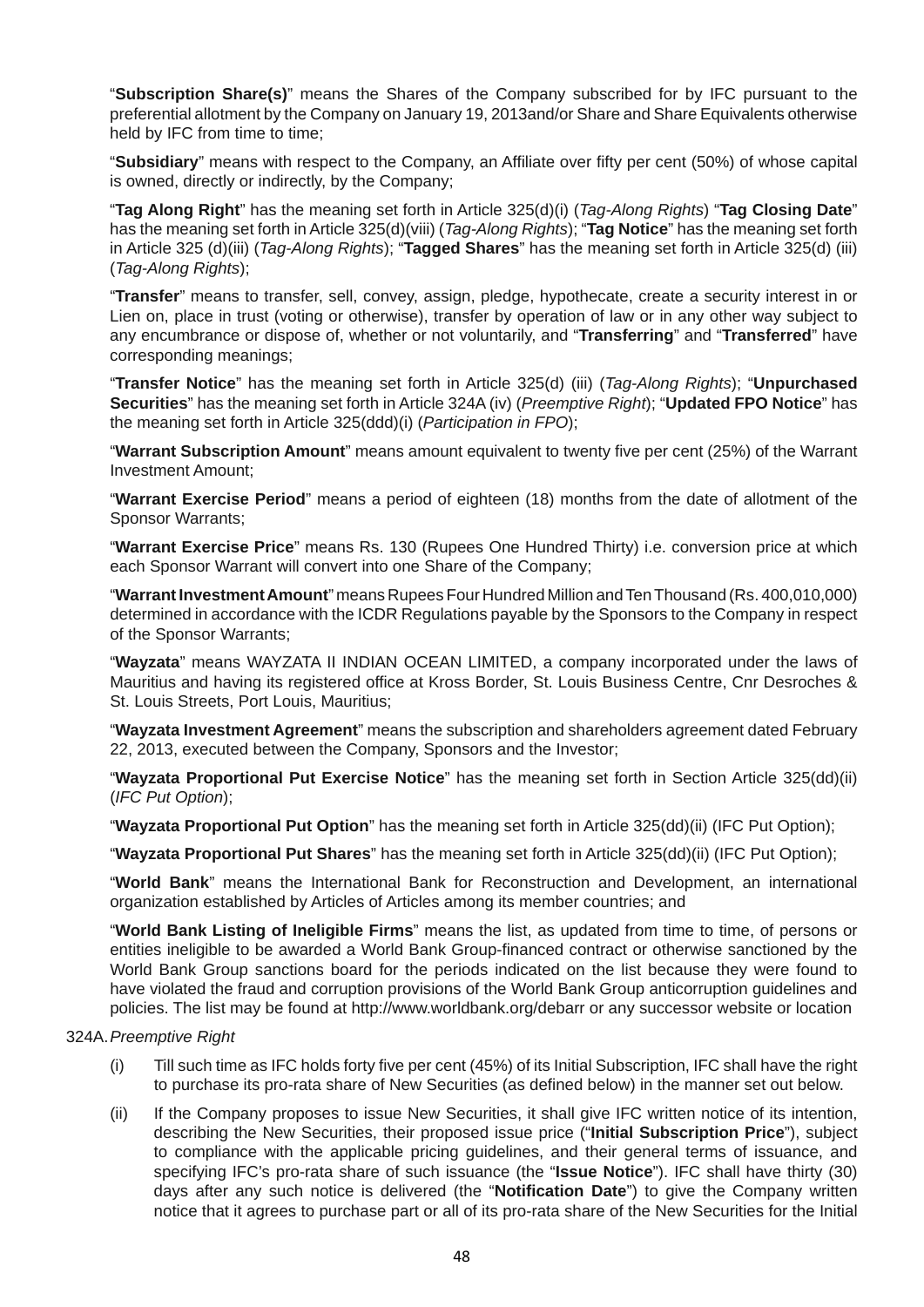Subscription Price and on the terms specified in the Issue Notice (the "**Subscription Notice**"), subject to compliance with the Floor Price requirements, provided that IFC may fix a cap of not less than the Initial Subscription Price for its participation. IFC may also notify the Company in the Subscription Notice that it is willing to buy a specified number of the New Securities in excess of its pro-rata share of such issuance ("**Additional Securities**") for the same price and on the terms specified in the Issue Notice. It is hereby clarified that (a) IFC shall be entitled to subscribe to the New Securities at a price not in excess of the Initial Subscription Price notwithstanding any later decision by the Board or the Company to issue all or any of the New Securities in the same round of fund raising at a price in excess of the Initial Subscription Price; and (b) such issue of Equity Shares in the same round of funding at a price higher than the Initial Subscription Price shall not separately require the prior consent of IFC under these Articles 323 to 337.

- (iii) For the avoidance of doubt, the Company shall not issue any New Securities until the Notification Date.
- (iv) If IFC has indicated that it is willing to buy Additional Securities, the Company shall give IFC written notice of the total number of New Securities not taken up by other shareholders of the Company ("**Unpurchased Securities**") within five (5) days of the expiry of the thirty (30) day period referred to in Article 324A(ii). Such notice shall specify the particulars of the payment process for the New Securities to be purchased by IFC pursuant to the Subscription Notice.
- (v) On the tenth (10th) Business Day after expiry of the thirty (30) day period referred to in Article 324A(ii) or such later date as necessary for compliance with the Public Filing Rules or as agreed for the proposed issuance:
	- (i) IFC shall subscribe for the number of its pro-rata shares specified in the Subscription Notice;
	- (ii) if IFC has indicated that it is willing to buy Additional Securities and if the same is acceptable to the Company, IFC shall also subscribe to the number of Unpurchased Securities (not exceeding the number of Additional Securities indicated by IFC that it is willing to buy) at the price notified in the Subscription Notice; and
	- (iii) IFC shall pay the relevant consideration to the Company for the New Securities it is purchasing.
- (vi) Within five (5) Business Days from the date of payment of the consideration by IFC to the Company or such later date as necessary for compliance with the Public Filing Rules, the Company shall credit the New Securities into IFC's Demat Account and issue necessary instructions and cause the Company's register and transfer agent to record IFC as the legal and beneficial owner of the New Securities in the records of the Depository.
- (vii) Immediately after the subscription of pro-rata shares by IFC, the Company shall take all actions necessary for the New Securities to be promptly listed on the Exchanges.
- (viii) "**New Securities**" shall mean any Shares or any Share Equivalents; provided, that the term "New Securities" does not include:
	- 1) equity shares (or options to purchase equity shares) issued or issuable to officers, directors and employees of, or consultants to, the Company pursuant to an employee stock plan that has been approved by the Board of Directors;
	- 2) equity shares issuable upon the exercise or conversion of Share Equivalents in existence as of December 20, 2012;
	- 3) equity shares issued or issuable in connection with any stock split or stock Dividend of the Company;
	- 4) Shares or Share Equivalents issued pursuant to the Permitted Capital Infusion at a price equal to or more than IFC Subscription Price;
	- 5) equity shares issued or issuable pursuant to the bona fide acquisition of another Person by the Company by merger, purchase of substantially all of the assets of such Person, or exchange of shares or other transaction, in each case, approved by the Board of Directors; and
	- 6) equity shares issued pursuant to issuance of bonus shares by way of capitalization of profits or reserves and /or rights issue.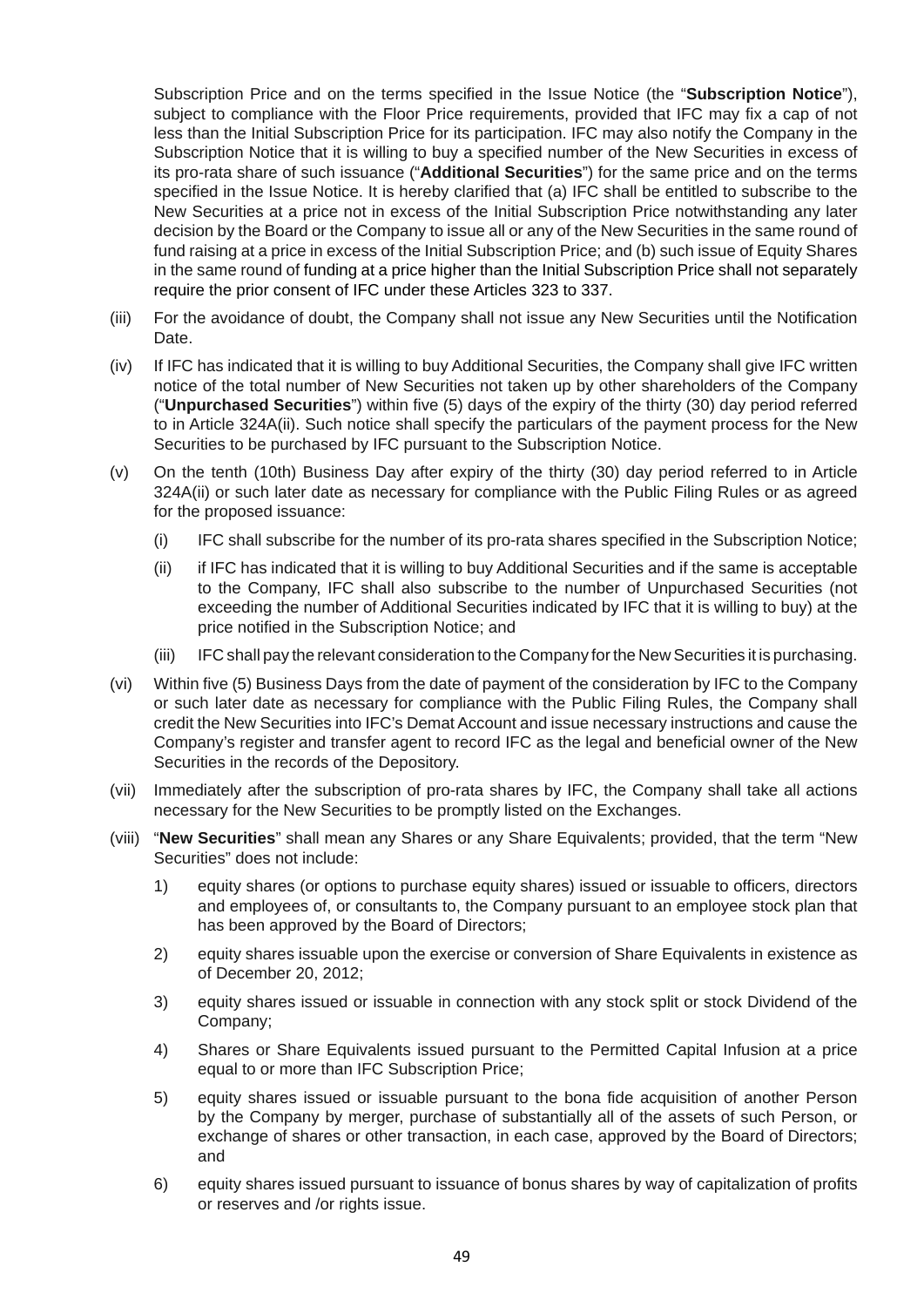## 324B.

- (a) Adjustment Event: Notwithstanding any provisions to the contrary contained in Articles 323 to 337, it is agreed between the Company, the Sponsors and IFC that, in case of an Adjustment Event, IFC Initial Subscription shall be adjusted proportionately for such Adjustment Event and it is such adjusted Initial Subscription that shall be taken into account for the purposes of calculating the thresholds for exercise of IFC rights under Article 326 (**Board Composition**), Article 332 (**IFC Consent Rights**), Article 333 (**Board Supermajority Requirements**), Article 335(d)(iii) (**Other Affirmative Covenants**), Article 325(a) (**Ownership and Share Retention**), Article 324A (**Preemptive Right**), Article 325(d) (**Tag-Along Rights**), Article 325(dd) (**IFC Put Option**), Article 325(ddd) (**Participation in FPO**), Article 325(e) (**Free Transferability of Subscription Shares**) and Article 325(f) (**Successor and Assigns**).
- (b) Till such time that IFC holds any Shares or Share Equivalents in the Company, the Company shall ensure that any issuance of Shares in the Company is in compliance with Article 325(b);

#### 324C. *Subscription of Sponsor Warrants*

 The Sponsors shall either (i) exercise their option to convert all Sponsor Warrants, each at the Warrant Exercise Price within the Warrant Exercise Period; or (ii) procure investment of an amount equal to the amount required to be brought in respect of unexercised Sponsor Warrants from a third party prior to the expiry of the Warrant Exercise Period on terms no more favorable than the IFC Subscription, other than as may be approved by IFC in writing; or (iii) invest an amount equal to the Warrant Investment Amount (less Warrant Subscription Amount) or amount required to be brought in respect of unexercised Sponsor Warrants prior to the expiry of the Warrant Exercise Period in the Company.

- 325. Notwithstanding any provisions to the contrary contained in Articles 323 to 337,
	- (a) Till such time as IFC holds forty five per cent (45%) of its Initial Subscription or until all the IFC Indebtedness has been paid in full, unless otherwise agreed in writing by IFC:
		- (i) the Designated Sponsors shall, during the period commencing from the date of issuance of the Sponsor Warrants and until the Sponsor Warrants remain outstanding, collectively own directly or indirectly, (aa) at least thirty eight per cent (38%) in the aggregate, and (bb) at least twenty six and a half per cent (26.5%) free from any Liens, of both the economic and voting interests in the Company's Share Capital through ownership of Shares of the Company;
		- (ii) at all other times, the Designated Sponsors shall collectively own, directly or indirectly, (i) at least forty per cent (40%) in the aggregate, and (ii) at least thirty two per cent (32%) free from any Liens, of both the economic and voting interests in the Company's Share Capital;
		- (iii) each Designated Sponsor shall at all times ensure that the Sponsors are collectively the largest shareholders in the Company and have the power to elect a majority of the board of directors of the Company;
		- (iv) to the extent permitted by Applicable Law, the Company shall not recognize any purported Transfer of the Shares owned directly or indirectly by the Designated Sponsors (other than in a transaction in favour of IFC) to the extent that such Transfer would be inconsistent with the provisions of this Article 325(a) or unless authorized in writing by IFC;
		- (v) the Company shall notify IFC promptly upon receipt of any request to register or record any Transfer of the Shares, together with details of such request, to the extent that such Transfer or other transaction would be inconsistent with the provisions of this Article 325(a);
		- (vi) subject to Article 325(b) (*Restricted Transfer and Issuance of Share Capital*), the Sponsor shall not Transfer any Shares or Share Equivalents unless, following such Transfer, the Sponsors shall remain in compliance with this Article 325(a).
	- *(b) Restricted Transfers and Issuance of Share Capital*
		- (i) Notwithstanding anything to the contrary in Article 325, as long as IFC is a Shareholder in the Company or holds Share Equivalents:

 (aa) the Sponsors shall not Transfer and the Company shall not issue or allot (except in case of a follow on public offering, renouncement of rights entitlement and any other public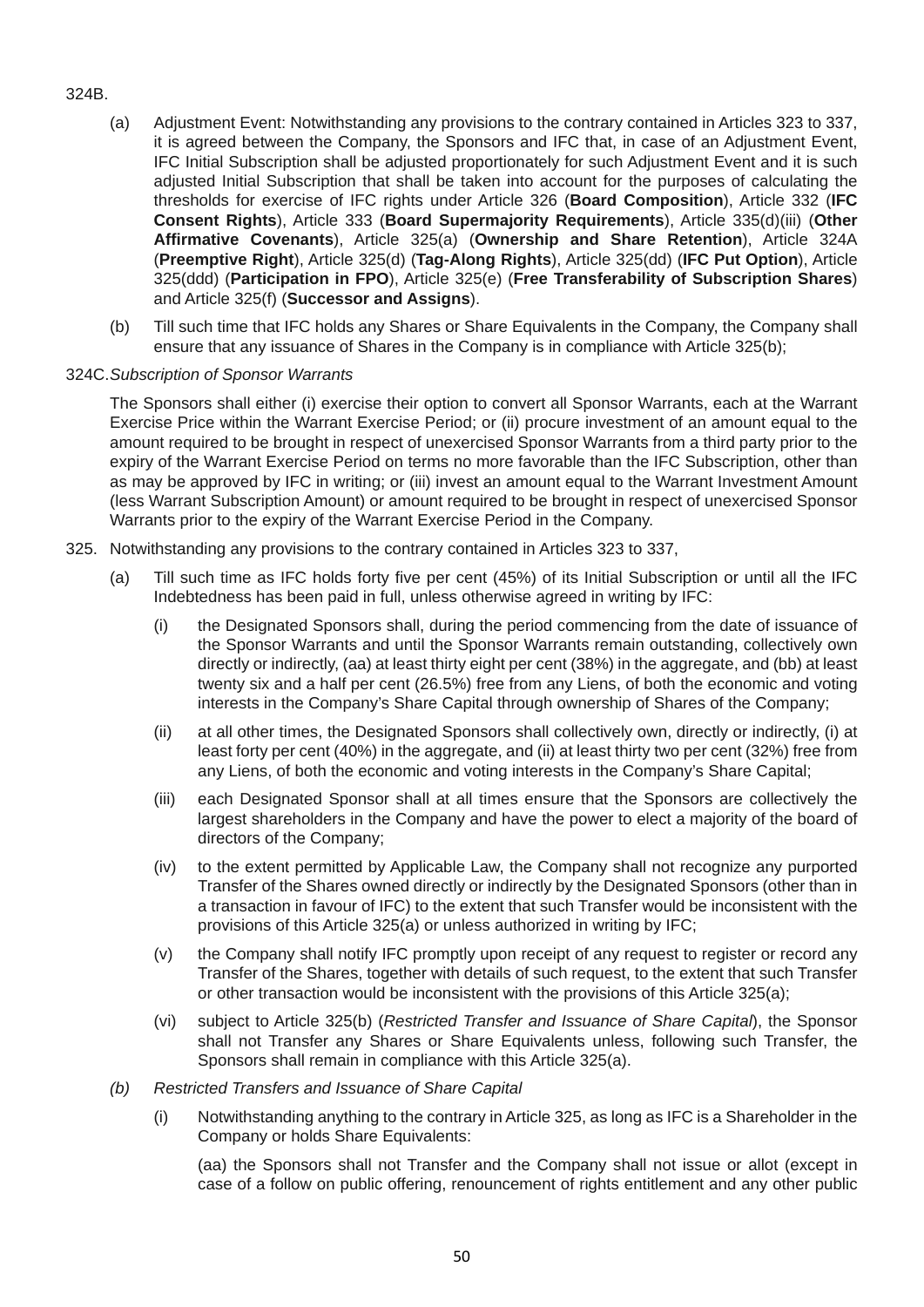issuance, including a qualified institutional placement where the identity of the subscriber is not known to , the Company), any Shares in the Company or Share Equivalents to, or in favour of, any of the individuals or entities named on: (A) lists promulgated by the United Nations Security Council or its committees pursuant to resolutions issued under Chapter VII of the United Nations Charter; or (B) the World Bank Listing of Ineligible Firms (see www. worldbank.org/debarr); and (bb) any Transfer by the Sponsors or issuance of Shares/Share Equivalents by the Company made in breach of Article 325(b) (i) shall be null and void.

- (ii) For avoidance of doubt, 325(b) (i) shall not apply in the case of any sale of Shares of the Company or Share Equivalents by the Sponsors on any Exchange, provided that such sale is not by way of a block deal.
- (iii) Till such time IFC holds any Shares or Share Equivalents, unless such restrictions are waived by IFC in writing, (aa) the Company shall not issue any Shares or Share Equivalents to any Person; and (bb) the Sponsors shall not Transfer any Shares or Share Equivalents to any Person, pursuant to a negotiated deal and/ or a block deal on any Exchange, if, following such issuance or Transfer, such Person will hold a Shareholding in the Company of five per cent (5%) or more, unless such Person:
	- (A) executes an Accession Instrument confirming that it shall be bound by Article 325(b) (i) (*Restricted Transfers and Issuance of Share Capital*) and Article 325(d) (*Tag-Along Right*), Article 332 (*IFC Consent Rights*) and Article 335(c)(i) (*Sanctionable Practices*),of these Articles, in respect of all Shares and/or Share Equivalents held or to be held by such Person and promptly provides copies of such executed Accession Instrument to each of the Shareholders. Provided however, notwithstanding the above, in case of issuance or Transfer of Shares or Share Equivalents to a financial investor, such financial investor shall be required to be bound by Article 325(d) (*Tag-Along Rights*) only if pursuant to the issuance or Transfer, the financial investor has a Shareholding of twenty six per cent (26%) or more in the Company; and
	- (B) delivers to each of the other Shareholder: (AA) a Certificate of Incumbency and Authority; (BB) a copy of the applicable corporate documentation of such Person authorizing the execution of the Accession Instrument and the subscription or purchase of the applicable Shares and/or Share Equivalents; and (C) any other documentation reasonably requested by other Shareholders.
- (iv) For avoidance of doubt, Article 325(b)(iii) shall not apply in the case of issuance of Shares by the Company by way of follow on public offering, renouncement of rights entitlement and any other public issuance, including a qualified institutional placement where the identity of the subscriber is not known to the Company and pursuant to Permitted Capital Infusion.
- *(c) Accession Instrument*

 If any Sponsor wishes to transfer any Shares or any Share Equivalents to any Affiliate, it shall require as a condition of the transfer that such Affiliate executes an Accession Instrument confirming that it shall have the same obligation as that of a Sponsor, in respect of the shares in the Company and/ or Share Equivalents transferred to that Affiliate and shall comply with the provisions of the same.

- *(d) Tag-Along Rights*
	- (i) In the event that the collective Shareholding of the Sponsors falls below forty per cent (40%) of the Company's Share Capital on a Fully Diluted Basis, and any Sponsor (each, a "**Selling Shareholder**") (or any group of Selling Shareholders together) proposes to transfer its Shares or Share Equivalents, directly or indirectly, to any other Person (other than to another Sponsor or their Affiliates) (a "**Buyer**"), IFC shall have the right to participate in such transfer in accordance with this Article 325(d) (the "**Tag Along Right**"). The Selling Shareholders shall comply with the requirements of Article 325(b) (*Restricted Transfer and Issuance of Share Capital*) in respect to any proposed transfer of Shares or Share Equivalents hereunder. For avoidance of doubt, this Article 325(d) not apply in the case of any sale of Shares or Share Equivalents by the Sponsors on any Exchange, provided that such sale is not by way of a block deal.
	- (ii) Each Selling Shareholder who owns Shares or Share Equivalents indirectly through one or more holding companies shall ensure that any disposal of any indirect interest in the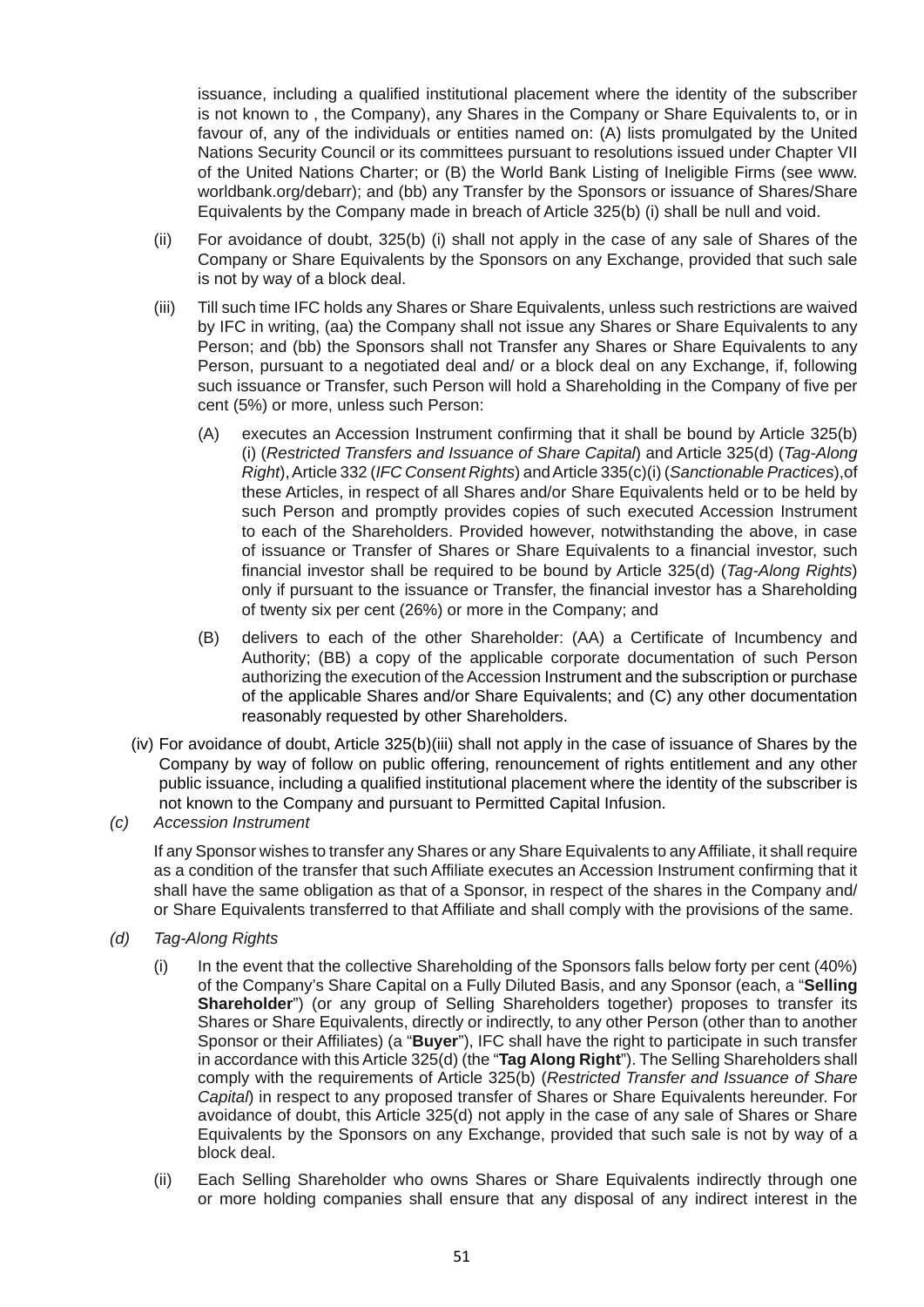Company is consummated as a transfer of the Shares or Share Equivalents, and not by a sale of any shares or share equivalents of any such holding company or holding companies, so as to ensure that IFC will be able to exercise its Tag Along Rights hereunder.

- (iii) The Selling Shareholders shall promptly, but in any case not later than forty-five (45) days prior to the proposed date of closing of any transfer described in Article 325(d) (i), give notice (the "**Transfer Notice**") to IFC. The Transfer Notice shall describe in reasonable detail the proposed transfer, including but not limited to the number and type of Shares and/or Share Equivalents proposed to be purchased by the Buyer, the consideration proposed to be paid by the Buyer, other material terms and conditions proposed by the Buyer in respect of such transfer, and the name and address of each proposed Buyer, accompanied, if available, by a draft share purchase agreement or other information reasonably requested by IFC. If IFC wishes to exercise its Tag Along Right, it shall give notice of the exercise (a "**Tag Notice**") to the Selling Shareholders within a period of fifteen (15) days after IFC's receipt of the Transfer Notice (the "**Exercise Period**") setting forth the number of Subscription Shares to be included in the proposed transfer (the maximum of such number of Subscription Shares to be determined with reference to Article 325(d)(iv) below) (the "**Tagged Shares**"). For the avoidance of doubt, IFC shall not be obligated to pay any fees or deal expenses (whether of the Selling Shareholder(s), any other Person or otherwise) in connection with the exercise of its rights under this Article 325(d).
- (iv) Subject to Article 325(d)(v) below, the maximum number of Tagged Shares shall be equal to the number (and if this is not a whole number, such number rounded to the nearest whole number) obtained by multiplying the number of the Shares and/or Share Equivalents on a Fully Diluted Basis proposed to be transferred by the Selling Shareholders by a fraction: (aa) the numerator of which shall be the number of Shares and/or Share Equivalents on a Fully Diluted Basis held by IFC (as of the date of the Tag Notice); and (bb) the denominator of which shall be the aggregate number of Shares and/or Share Equivalents on a Fully Diluted Basis held by all the Selling Shareholders, IFC and any investor contributing towards the Permitted Capital Infusion (as of the date of the Tag Notice).
- (v) If the proposed transfer by the Selling Shareholders would result in a change in the direct or indirect ownership of twenty per cent (20%) or more of the voting share capital of the Company on a Fully Diluted Basis or if following the proposed transfer, the Shares and Share Equivalents held by IFC would account for less than forty five per cent (45%) of its Initial Subscription, the maximum number of Tagged Shares shall be all of the Shares and Share Equivalents held by IFC.
- (vi) Upon receipt of the Tag Notice, the Selling Shareholders shall make all necessary arrangements with the Buyer in order that the Tagged Shares may be included in the relevant transaction and purchased by the Buyer on the same terms and conditions (including with respect to price) as described in the Transfer Notice and at the same time as the sale of Shares and Share Equivalents of the Company by such Selling Shareholders in the transaction. However, IFC shall not be required to make any representation or warranty to the Buyer, other than as to good title to the Tagged Shares, absence of Liens with respect to the Tagged Shares, customary representations and warranties concerning IFC's power and authority to undertake the proposed transfer, and the validity and enforceability of IFC's obligations in connection with the proposed transfer.
- (vii) For the avoidance of doubt, IFC's Tag Along Right shall apply regardless of whether the Tagged Shares are of the same class or type of Shares or Share Equivalents which the Selling Shareholder(s) propose to transfer, provided that, to the extent such a difference in class or type exists, the consideration payable to IFC for the Tagged Shares shall be calculated as if all Shares and Share Equivalents held by the applicable Selling Shareholders and IFC which will be subject to a transfer under this Article 325(d) (assuming IFC exercises its Tag-Along Rights in full) had been converted into Shares of the Company on the date immediately prior to the date of the Tag Notice (to the extent not already in the form of Shares) at the conversion price which would be applicable on such date had such conversion occurred on such date.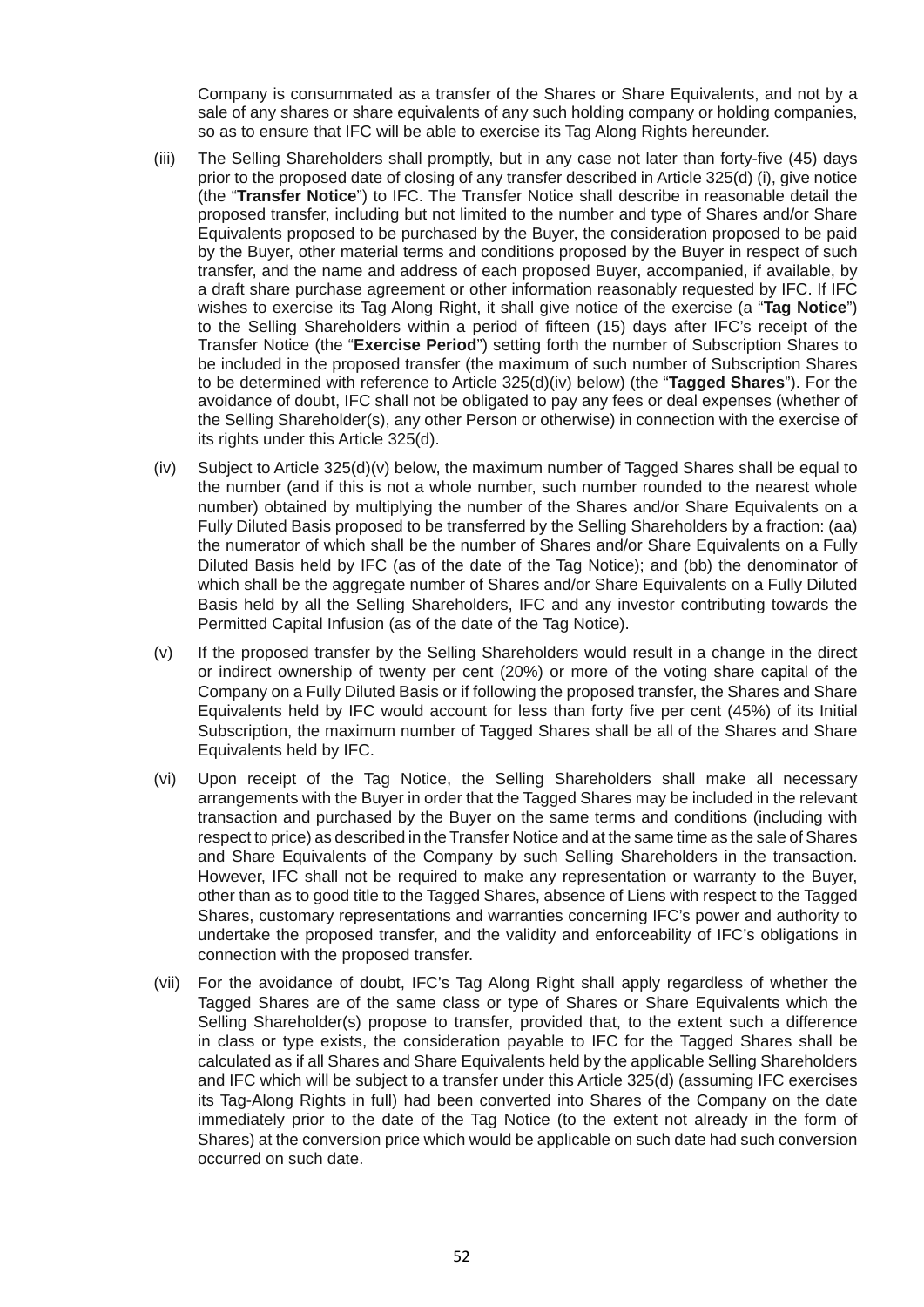- (viii) The Selling Shareholders shall have a period of thirty (30) days, subject to approvals/ consents as required under the Applicable Law, from the expiration of the Exercise Period in which to transfer to the Buyer the shares and/or Share Equivalents originally proposed to be transferred, upon the terms and conditions (including with respect to price) specified in the Transfer Notice. If IFC has delivered a Tag Notice, the Selling Shareholders shall give IFC prior written notice of the closing date of the transfer (the "**Tag Closing Date**") at least five (5) Business Days prior to Tag Closing Date for the purchase by the Buyer of the Tagged Shares upon the terms and conditions (including with respect to price) as specified in the Transfer Notice and at the same time as the Selling Shareholders. If the Selling Shareholders do not complete the transfer within such thirty (30) day period, any proposed subsequent transfer by them of some or all of the shares and/or Share Equivalents originally proposed to be transferred shall again be subject to the provisions of this Article 325(d).
- (ix) If the Buyer refuses to purchase all the Shares being offered by the Selling Shareholders and the Tagged Shares, the number of shares to be transferred by the Selling Shareholders to the Buyer in such transaction shall be reduced by the number of Tagged Shares in order to accommodate the Tagged Shares in the transaction. For the avoidance of doubt it is hereby clarified that in the event any other investor in the Company, who has invested in the Company pursuant to the Permitted Capital Infusion, has also exercised its right to tag along and sell its Shares to the Buyer then the number of Shares being offered to the Buyer by IFC and the other investor shall be determined on pro rata basis i.e. proportionate to their Shareholding in the Company, and the number of shares to be transferred by the Selling Shareholders to the Buyer shall be reduced by such pro rata Tagged Shares and Shares of the other investor in order to accommodate the transfer by IFC and the other investor in the transaction.
- (x) Notwithstanding any provision to the contrary contained in these Articles, it is agreed between the Sponsors and IFC that the provisions of this Article 325(d) shall lapse and cease to have effect upon the Shareholding of IFC becoming less than forty five per cent (45%) of its Initial Subscription.
- (dd) I*FC Put Option*
	- (i) So long as IFC holds at least forty five per cent (45%) of its Initial Subscription, in the event that 1 (One) or more of the Sponsors ("**Sponsor Purchaser**") wishes to acquire any Shares of the Company from a shareholder holding 4% (Four Percent) or more of the Share Capital in the Company by itself or together with its Affiliates (other than another Sponsor and IFC) ("**Seller Shareholder**") pursuant to a Private Arrangement, then any acquisition of such Shares by the Sponsors shall be subject to the right of IFC to require the Sponsor Purchaser to purchase the IFC Proportional Put Option Shares from IFC in the manner set out in Article 325(dd)(ii) to Article 325(dd) (vi) below ("**IFC Proportional Put Option**").

 For the purpose of this Article 325(dd), the word "Private Arrangement" shall mean a proposed Transfer of Shares either (aa) not on the stock exchange but in an off- market transaction; or (bb) on the stock exchange but when the buyer and the seller have entered co-ordinated buy and sell orders, whether by way of a block sale or not;

- (ii) The number of Shares ("**IFC Proportional Put Option Shares**") in respect of which IFC Proportional Put Option can be exercised by IFC shall be
	- (aa) up to a Pro Rata Fraction of the Seller Shareholder Shares, as may be decided by IFC at its own discretion, other than under (ac) below or
	- (ab) up to a Pro Rata Fraction of the Seller Shareholder Shares, as may be decided by IFC at its own discretion, in the event that (i) the balance Shares held by IFC on a Fully Diluted Basis after the reduction of the Pro Rata Fraction as computed under Article 325(dd)(ii)(aa) above amounts to less than forty five percent (45%) of its Initial Subscription; and (ii) Wayzata has exercised its right for a proportional put option under the Wayzata Investment Agreement within the timelines set out therein; or
	- (ac) all or any of the Shares held by IFC capped at the number of Shares proposed to be bought by such Sponsor Purchaser, as may be decided by IFC at its own discretion, in the event that (i) the balance Shares held by IFC on a fully diluted basis after the reduction of the Pro Rata Fraction as computed under Article 325(dd)(ii)(aa) above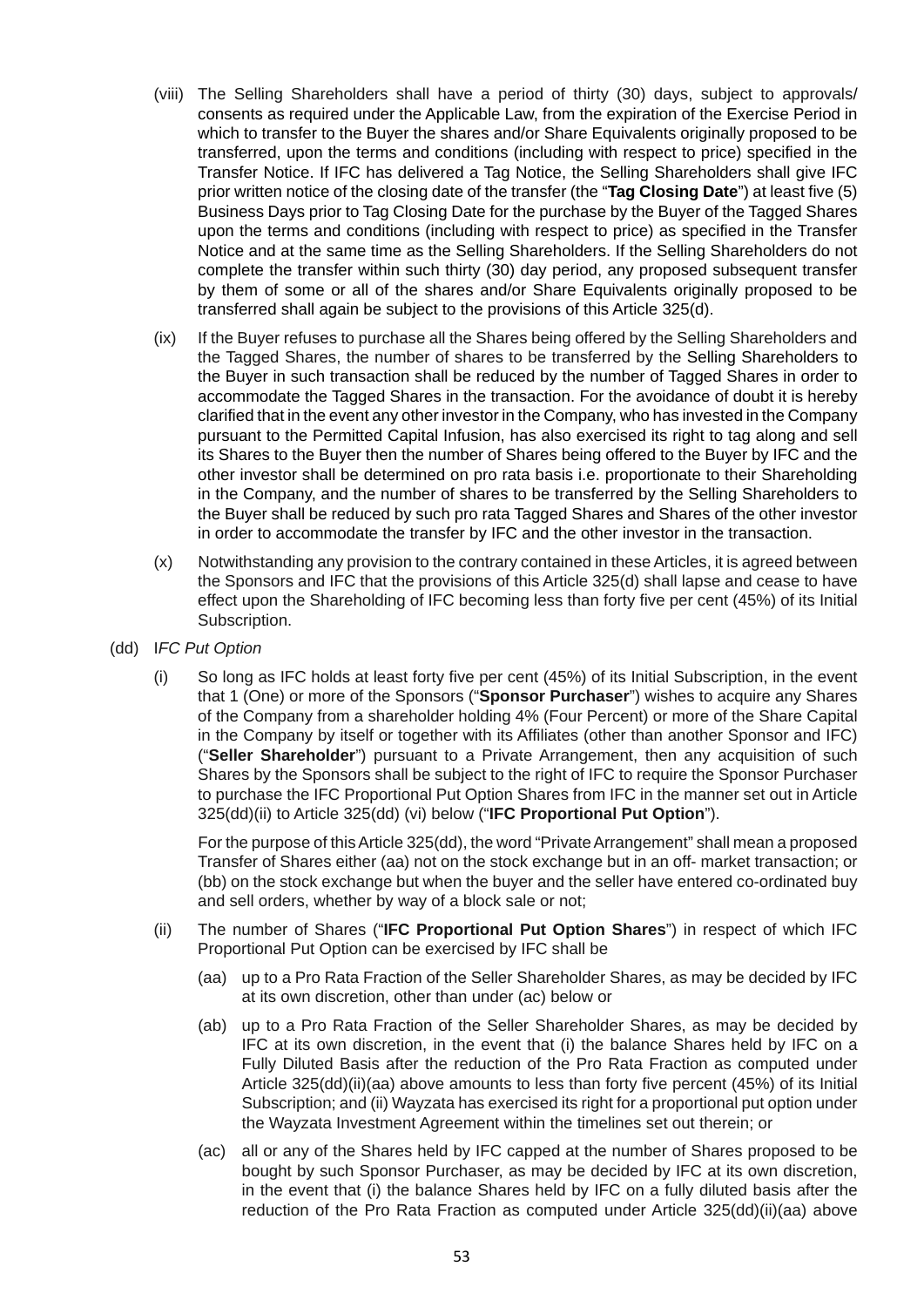amounts to less than forty five percent (45%) of its Initial Subscription; and (ii) Wayzata has failed to exercise its right for a proportional put option under the Wayzata Investment Agreement within the timelines set out therein or has chosen to not exercise its proportional put option under the Wayzata Investment Agreement.

 For the purposes of Article 325(dd), the fraction, the numerator of which is the Subscription Shares on a Fully Diluted Basis and the denominator is the total number of the Subscription Shares and the total number of Shares held by the Seller Shareholder on a Fully Diluted Basis, is referred to as the 'Pro Rata Fraction'. Provided that, if Wayzata also intimates to the Sponsors and the IFC (at the address communicated by the Company to Wayzata) in writing within the timeframe provided in the Wayzata Investment Agreement (such notice being referred to as "**Wayzata Proportional Put Exercise Notice**") about its intention to offer a part of the Shares held by Wayzata together with IFC pursuant to exercise of its put option provided in the Wayzata Investment Agreement (such option being referred to as "**Wayzata Proportional Put Option**" and the Shares being offered is referred to as "**Wayzata Proportional Put Shares**"), then the term Pro Rata Fraction shall mean the fraction, the numerator of which is the number of Subscription Shares on a Fully Diluted Basis and the denominator is the total number of Shares held by the Seller Shareholder, Wayzata and IFC on a Fully Diluted Basis.

- (iii) The Sponsor Purchaser shall give a written notice,
	- (aa) setting out the number of Shares owned by the Seller Shareholder that are proposed to be acquired by the Sponsor Purchaser ("**Seller Shareholder Shares**");
	- (ab) setting out the price per Seller Shareholder Share at which the Sponsors intend to purchase the Seller Shareholder Shares ("**Seller Shareholder Share Price**");
	- (ac) setting out the name of the Seller Shareholder and disclosure of the terms of the proposed acquisition from the Seller Shareholder as available and a confirmation that (i) the acquisition will be on a spot delivery for cash basis and no part of the consideration being paid in kind or in any other manner whatsoever; and (ii) that there are no other undisclosed special terms and conditions being offered by the Sponsors to the Seller Shareholder or any of its Affiliates; and
	- (ad) attaching the written offer and other documentation received from the Seller Shareholder and / or sent by the Sponsor Purchaser evidencing such written offers;

 to IFC with a copy to Wayzata ("**Sponsor Purchaser Notice**"). The Sponsor Purchaser shall ensure that the terms and conditions offered to IFC under the Sponsor Purchaser Notice are no less favourable to IFC than the terms and conditions offered to Seller Shareholder or Wayzata under the terms of the Wayzata Investment Agreement.

- (iv) Upon receipt of the Sponsor Purchaser Notice, IFC shall within 30 (Thirty) days thereof issue a notice to the Sponsor Purchaser with a copy to Wayzata (at the address communicated by the Company to IFC) setting out whether IFC chooses to exercise the IFC Proportional Put Option ("**IFC Proportional Put Exercise Notice**").
- (v) In the event that IFC chooses to exercise IFC Proportional Put Option, then the Sponsor Purchaser shall simultaneously purchase all of the IFC Proportional Put Option Shares, the Wayzata Proportional Put Shares arising out of exercise by Wayzata of its Wayzata Proportional Put Option, if any, along with such balance number of Shares from the Seller Shareholder as is arrived at by reducing the IFC Proportional Put Option Shares, and the Wayzata Proportional Put Shares, if any, from the Seller Shareholder Shares, at the Seller Shareholder Share Price within 15 (Fifteen) days of the receipt of the IFC Proportional Put Exercise Notice or the Wayzata Proportional Put Exercise Notice, whichever is later. It is clarified, for the avoidance of doubt, that even if the purchase of the Seller Shareholder Shares is not consummated for any reason whatsoever, the Sponsor Purchaser shall continue to remain obliged to acquire any IFC Proportional Put Option Shares in the manner set out in these Articles. In no situation shall the Sponsor Purchaser purchase the Wayzata Proportional Put Shares prior to the purchase of the IFC Proportional Put Option Shares.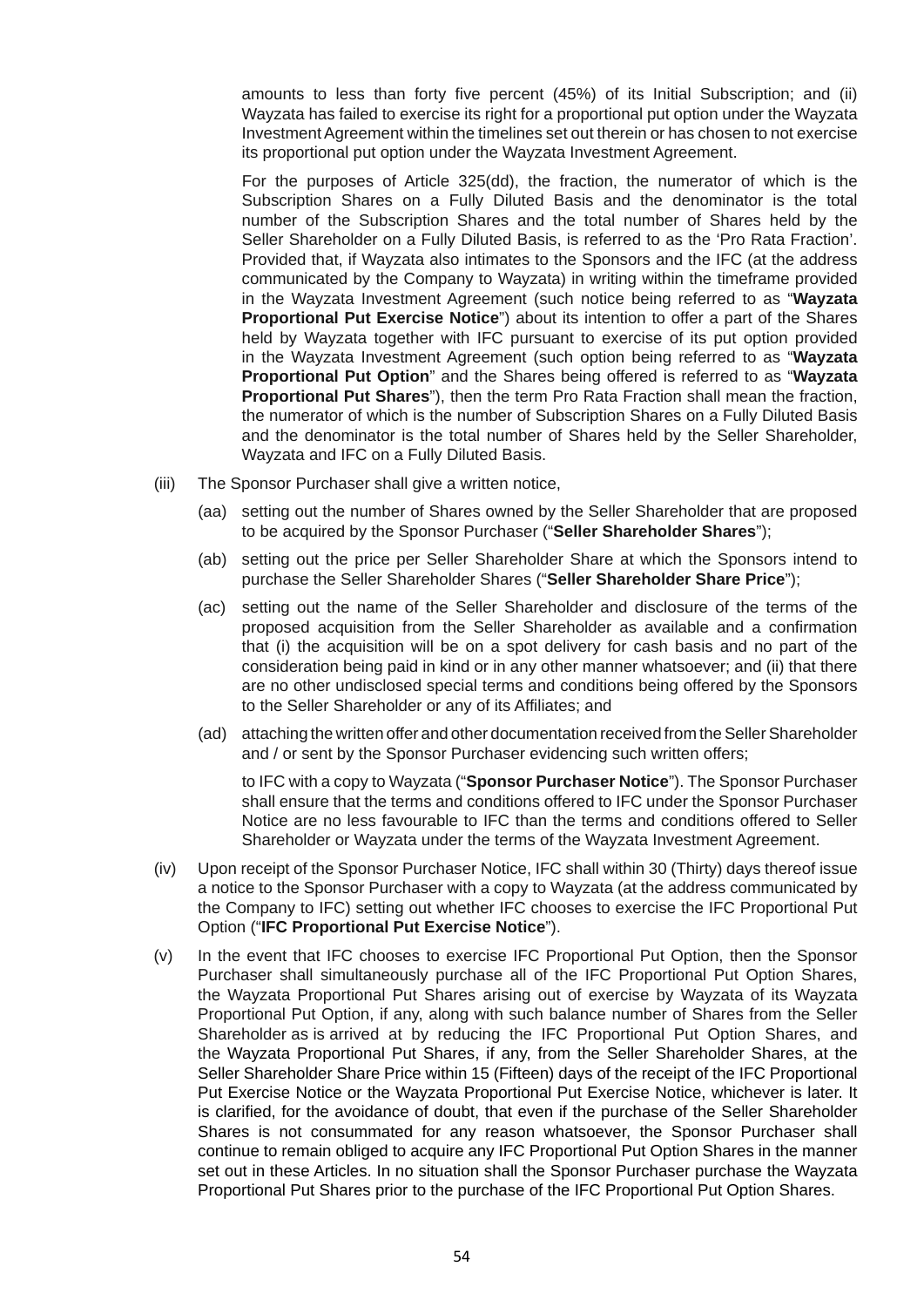- (vi) In the event that IFC has failed to issue the IFC Proportional Put Exercise Notice then the Sponsor Purchaser shall have the right to acquire the Seller Shareholder Shares without having an obligation to also acquire the IFC Proportional Put Option Shares provided that such acquisition is on the same terms and conditions set out in the Sponsor Purchaser Notice and shall be completed within a period of 60 (Sixty) days from the issue of the Sponsor Purchase Notice. The Company shall not be liable to bear any cost or expenses in relation to the purchase of the Seller Shareholder Shares by the Sponsors or provide any indemnity or other similar protection to the Seller Shareholder or any other person in relation to such transaction.
- (vii) IFC agrees and undertakes not to initiate or participate in any discussion or negotiations with such Seller Shareholder for any proposed transaction relating to the sale or acquisition of Shares, until the consummation of the transaction in accordance with Article 325(dd)(v) or Article 325(dd)(vi), as the case may be.
- (ddd) *Participation in FPO.*
	- (i) In the event Wayzata has issued a notice to the Company to undertake a follow-on public offering of the Shares ("**FPO**") in exercise of the rights available to Wayzata under the Wayzata Investment Agreement, then the Company shall and the Sponsors shall cause the Company to issue a written notice, within two (2) Business Days of the receipt of the notice from Wayzata intimating IFC of the exercise of such right by Wayzata under the Wayzata Investment Agreement and the material terms of the FPO, including a reasonable estimate of expenses for the FPO. Further, upon the issue of any subsequent notice by Wayzata to the Company and the Sponsors under the Wayzata Investment Agreement to intimate the issue size of the FPO ("**Minimum Float**"), the Company shall and the Sponsors shall cause the Company to issue a written notice, within two (2) Business Days of the receipt of such subsequent notice from Wayzata, intimating IFC of the Minimum Float proposed by Wayzata ("**Updated FPO Notice**").
	- (ii) In the event that the Shares held by Wayzata are not sufficient to meet the Minimum Float determined as per the Wayzata Investment Agreement (such balance number of Shares being referred to as the "**IFC FPO Threshold**"), then IFC shall have the right to offer the Subscription Shares for sale in such FPO, by intimation to the Company and the Sponsors, only to the extent of the IFC FPO Threshold.
	- (iii) To exercise its rights under Article 325(ddd)(ii) above and participate in the FPO by way of offer for sale, IFC shall intimate the same in writing to the Sponsors and the Company within 30 (Thirty) days of receipt of the Updated FPO Notice together with the number of Subscription Shares it chooses to offer, subject to the IFC FPO Threshold. Upon receipt of such notice from IFC, the Company and the Sponsors shall ensure that the FPO includes an offer to the public of Subscription Shares to the extent so intimated by IFC. In the event that IFC does not respond within the said 30 (Thirty) days of receipt of the Updated FPO Notice or elects to not participate in the FPO, then IFC shall not have any further right to participate in the FPO.
	- (iv) The Company shall and the Sponsors shall cause the Company to keep IFC fully informed of all material activities undertaken in connection with the FPO, as and when such activities are undertaken, by way of a written notice, including the terms and conditions of the FPO, issue size, pricing of the Shares and the selection (including terms and conditions) of the intermediaries and merchant banker, and such other information as may be requested by IFC from time to time.
	- (v) The Company and the Sponsors agree that IFC shall not be treated as a 'promoter' of the Company, within the meaning under applicable regulations of the Securities and Exchange Board of India, in connection with the FPO, and shall use their best efforts to ensure the same.
	- (vi) In the event the combined offering of the Shares by the Wayzata and IFC is not sufficient to comply with the number of Shares that are required for the FPO under the provisions of Applicable Law ("**Statutory Float**") or in the event that IFC has not responded to the Wayzata FPO Notice as per Article 325(ddd)(iii) above or has not exercised its rights to participate in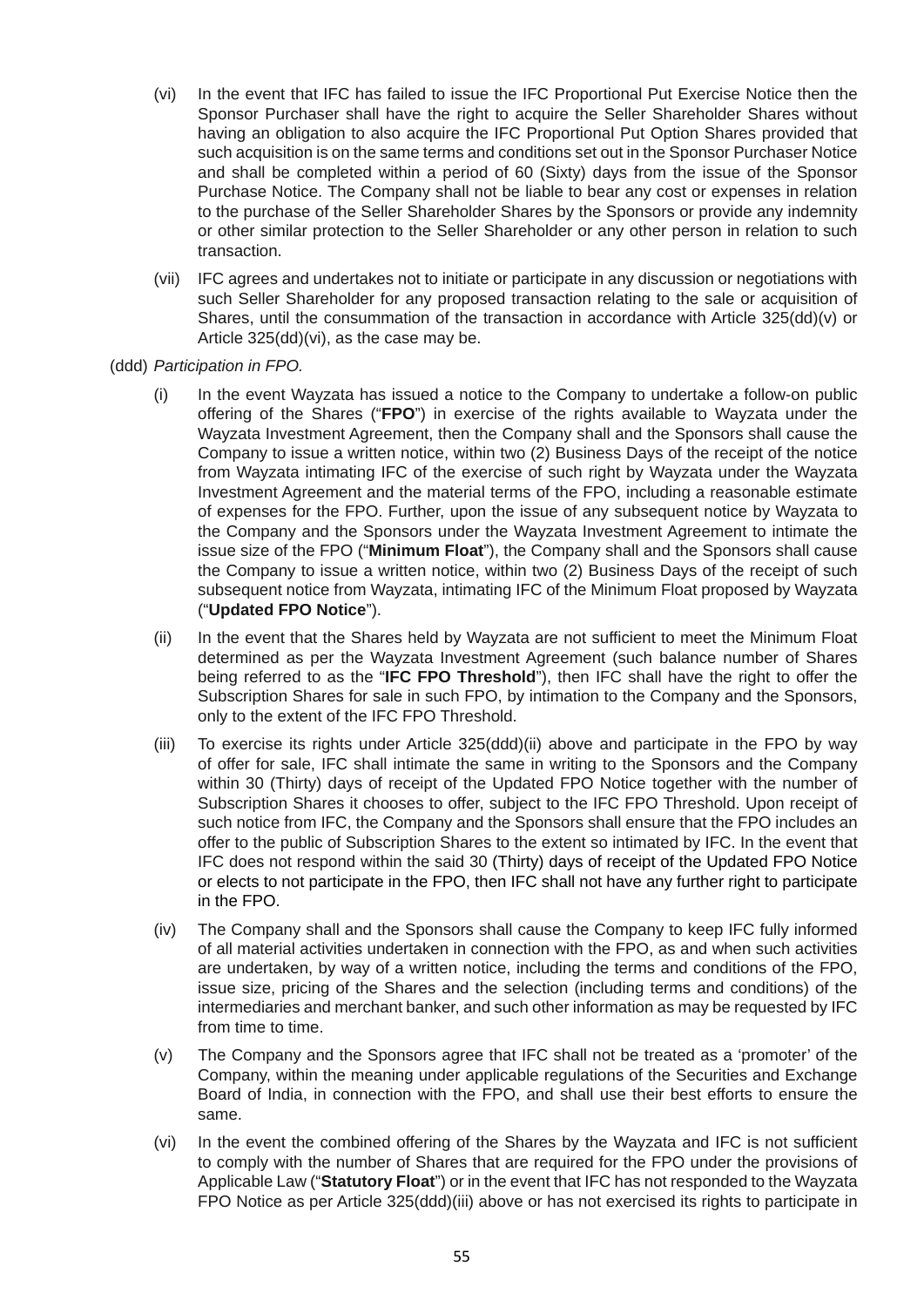the FPO as per Article 325(ddd)(ii) above, then the Company shall be obliged to issue such number of Shares as may be required to meet the Statutory Float, which issue of Shares shall not require the separate consent of IFC notwithstanding anything to the contrary. Further, if the Company cannot issue such number of Shares for any reason whatsoever, then the Sponsors shall sell such number of Sponsor Shares as may be required to meet the Statutory Float requirements, provided that the Sponsors remain in compliance with the provisions of Article 325(a) (Ownership and Share Retention) after such sale of their Shares in the FPO.

- (vii) Notwithstanding the generality of the foregoing and notwithstanding anything to the contrary set out in this Article 325(ddd) but subject to compliance by the Sponsors with the provisions of Article 325(a) (Ownership and Share Retention), in the event that the combined offering of the Shares by Wayzata and IFC is not sufficient to comply with the Statutory Float, then the Sponsors shall be under an obligation to ensure that the balance number of Shares required to meet the Statutory Float are offered under the FPO, whether through issue of Shares by the Company, offer of the Shares held by the Sponsors or in any other manner whatsoever.
- (viii) Subject to Applicable Law, the expenses for a FPO by way of only an offer for sale, will be borne between the offering shareholders, including IFC, Wayzata and the Sponsors in proportion to the number of Shares being offered by the relevant shareholder. If however the Company issues Shares, in order to comply with Article 325(ddd)(vi) above, then the expenses for the FPO will be borne between the offering shareholders and the Company in proportion to the number of Shares being offered by the offering shareholders and the Company.
- (ix) Nothing in this Article 325(ddd) shall entitle IFC to make any of the decisions in relation to the FPO which Wayzata is entitled to make under the Wayzata Investment Agreement.
- (e) *Free Transferability of Subscription Shares*
	- (i) Subject to Applicable Law, and except as otherwise agreed upon between IFC and the Sponsors, the Subscription Shares shall be freely transferable, and tradable. If IFC Transfers Shares that are more than fifty five per cent (55%) of its Initial Subscription, in a single transaction to a single buyer, then, and only then, IFC shall have the right to assign to the proposed buyer of such Shares its rights under: (aa) Article 324A (*Pre-emptive Right*), (bb) Article 325(a) (*Ownership and Share Retention*); (cc) Article 332 (a)(ii), (b), (e), (f), (h), (i), (j), (k) and (l) (*IFC Consent Rights*); (dd) Article 332 (c) (*IFC Consent Rights*), except in the case where it relates to Shares, Share Equivalents or other equity security ranking pari passu with Subscription Shares; and (ee) Article 326 (*Board Composition*).

 Provided that such buyer shall be entitled to exercise any or all of the rights mentioned herein above as long as its Shareholding does not fall below seventy per cent (70%) of the number of Shares transferred by IFC.

 Provided further that, in the event IFC has assigned its rights pursuant to Article 325(e)(i) herein above, it shall lose all its rights in relation to the rights which have been transferred to the buyer.

- (ii) For the avoidance of doubt, it is clarified that the provision under Article  $325(e)(i)$  shall not be applicable in the event such Transfer is made pursuant to exercise of IFC's Tag Along Right.
- (iii) Notwithstanding anything to the contrary in Articles 323 to 337, the Person to whom such rights are assigned by IFC shall not be entitled to further assign such rights to any Person and shall be bound by the obligation of IFC under Article 326(a), relating to the nominee Director not being a shareholder or a director or an employee of a Competitor.

#### (f) *Successors and Assigns*

 None of the Sponsors, or the Company may assign, transfer or delegate any of its rights or obligations vis-à-vis IFC unless: (a) the assignee or delegatee executes an Accession Instrument; and in addition (b) in the case of an assignment by the Sponsor: (i) such Sponsor proposes to assign or delegate such rights or obligations in connection with a Transfer of its shares or Share Equivalents in accordance with the terms of these Articles; and (ii) any such Transfer is made in full compliance with Applicable Law. For the avoidance of doubt, the Sponsor shall be deemed to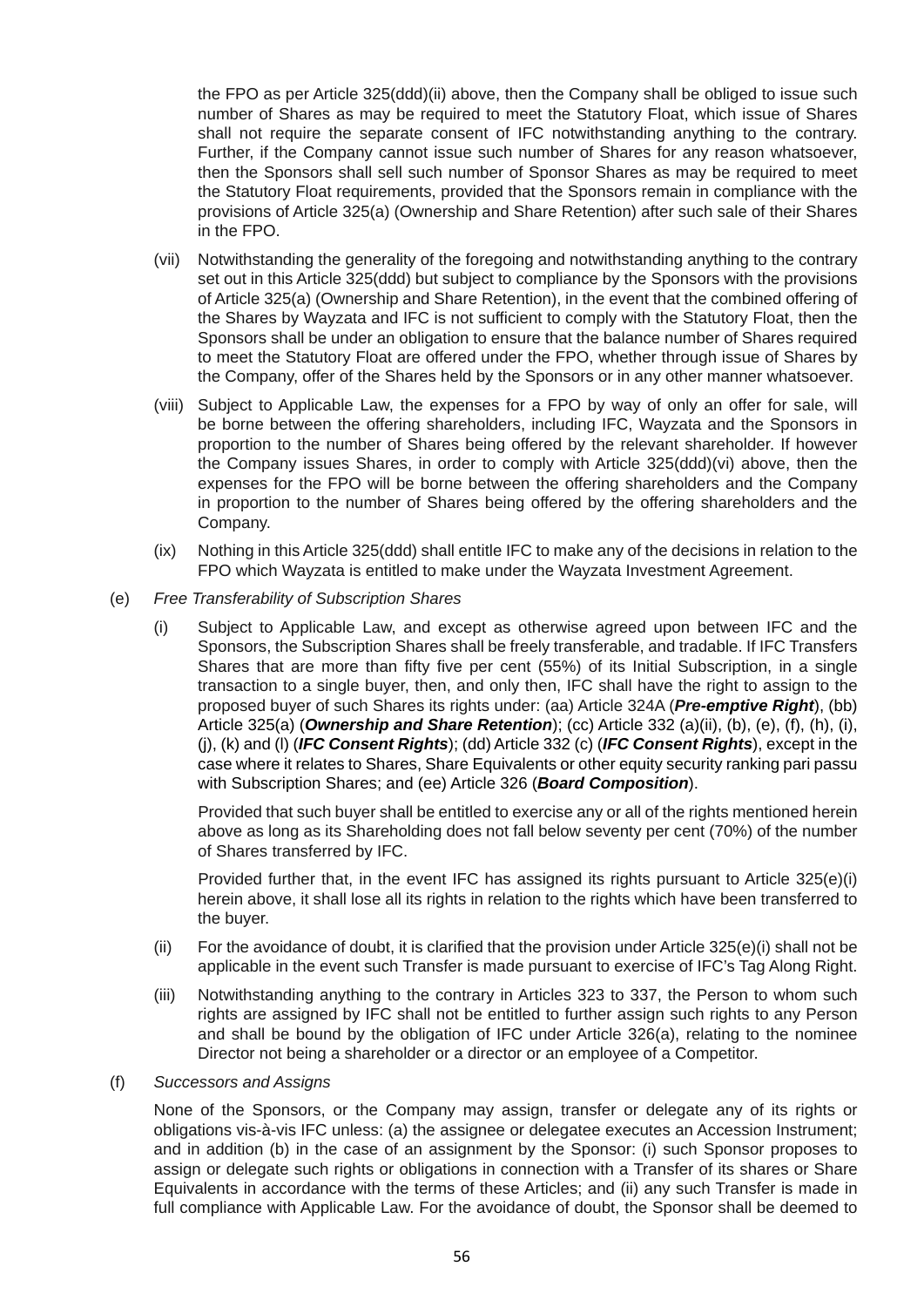continue to have the rights and obligations vis-à-vis IFC until it has transferred all of its ownership in the Company (whether Shares or Share Equivalents) in accordance with the terms set forth in these Articles, and after such Transfer, it shall continue to have those rights and obligations which may have accrued prior to such Transfer.

- 326. (a) The composition of the Board shall at all times be in accordance with the Public Filing Rules. So long as IFC holds at least forty five per cent (45%) of its Initial Subscription, IFC shall have the right to nominate one (1) Director ("**IFC Nominee Director**") and the Sponsors and the Company shall ensure that such nominee, is promptly, at all times and from time to time, duly elected and appointed as a Director. Provided that such nominee is not a shareholder or a director or an employee of a Competitor.
	- (b) In addition to the committees that the Company is required to constitute and maintain under Public Filing Rules, the Board shall constitute and maintain, a remuneration and compensation committee whose members shall all be Directors. The IFC Nominee Director shall be eligible to be a member of the audit committee of the Board and the Sponsors and the Company shall ensure that, if required by IFC, such IFC Nominee Director is promptly appointed as the member of the audit committee.
- 327. IFC may require the removal of the IFC Nominee Director at any time and shall be entitled to nominate another Person as the IFC Nominee Director in place of any IFC Nominee Director so removed. In the event of the resignation, retirement or vacation of office of the IFC Nominee Director, IFC shall be entitled, subject to Article 326, to nominate another Person as the IFC Nominee Director in place of such IFC Nominee Director and in such event, the Sponsors and the Company shall take all such actions as maybe required, and ensure, to the fullest extent of all rights and powers available to them, that such nominee is promptly, and at all times and from time to time thereafter, elected and appointed as the IFC Nominee Director in substitution of such predecessor.
- 328. (a) The Board shall meet at least once every quarter of each Financial Year.
	- (b) Written notice of each meeting of the Board shall be given to all the Directors and their alternates, if any. Written notice of each meeting of a committee of the Board shall be given to the Directors on that committee and their alternates, if any. Written notice of a meeting under this Article 328 shall be sent to the address notified from time to time by the Directors and their alternates, if any, at least fifteen (15) days in advance of such meeting; provided that where, exceptionally, the Board or a committee of the Board is required to make a decision in circumstances in which the foregoing notice requirements cannot be observed, such notice requirements may be waived with the unanimous approval of majority of Directors entitled to vote on such resolution or, in the case of a meeting of a committee of the Board, majority of Directors on that committee who are entitled to vote on such resolution. It is hereby clarified that, the alternate directors appointed shall be entitled to receive the notice of the meeting of the Board in the event the Directors to whom they are alternate directors are unable to attend any meeting of the Board.
	- (c) An agenda setting out in detail the items of business proposed to be transacted at a meeting of the Board together with necessary information and supporting documents shall be circulated to each of the Directors and their alternates, if any. An agenda setting out in detail the items of business proposed to be transacted at a meeting of a committee of the Board together with necessary information and supporting documents shall be circulated to each of the Directors on that committee and their alternates, if any. The agenda, information and documents shall be circulated at least seven (7) days prior to the date of the relevant meeting; provided that where, exceptionally, the Board or a committee of the Board is required to make a decision in circumstances in which the foregoing notice requirements cannot be observed, such requirement to circulate agenda, information and documents may be waived with the approval of majority of Directors entitled to vote on such resolution or, in the case of a meeting of a committee of the Board, majority of Directors on that committee who are entitled to vote on such resolution. Notwithstanding the provisions of Article 328(b) and (c) above, if the Board is required to take a decision on matters for which, under Applicable Law, notice is required to be given to all Directors, then the requirement of circulating the notice and the agenda, information and documents for such meeting may be waived only with the unanimous approval of all Directors.
	- (d) The Company shall indemnify the IFC Nominee Director to the maximum extent permitted under Applicable Law for any costs, expenses or liabilities incurred by each such IFC Nominee Director in the course of, or in any way related to, his or her activities or his or her position as a Director.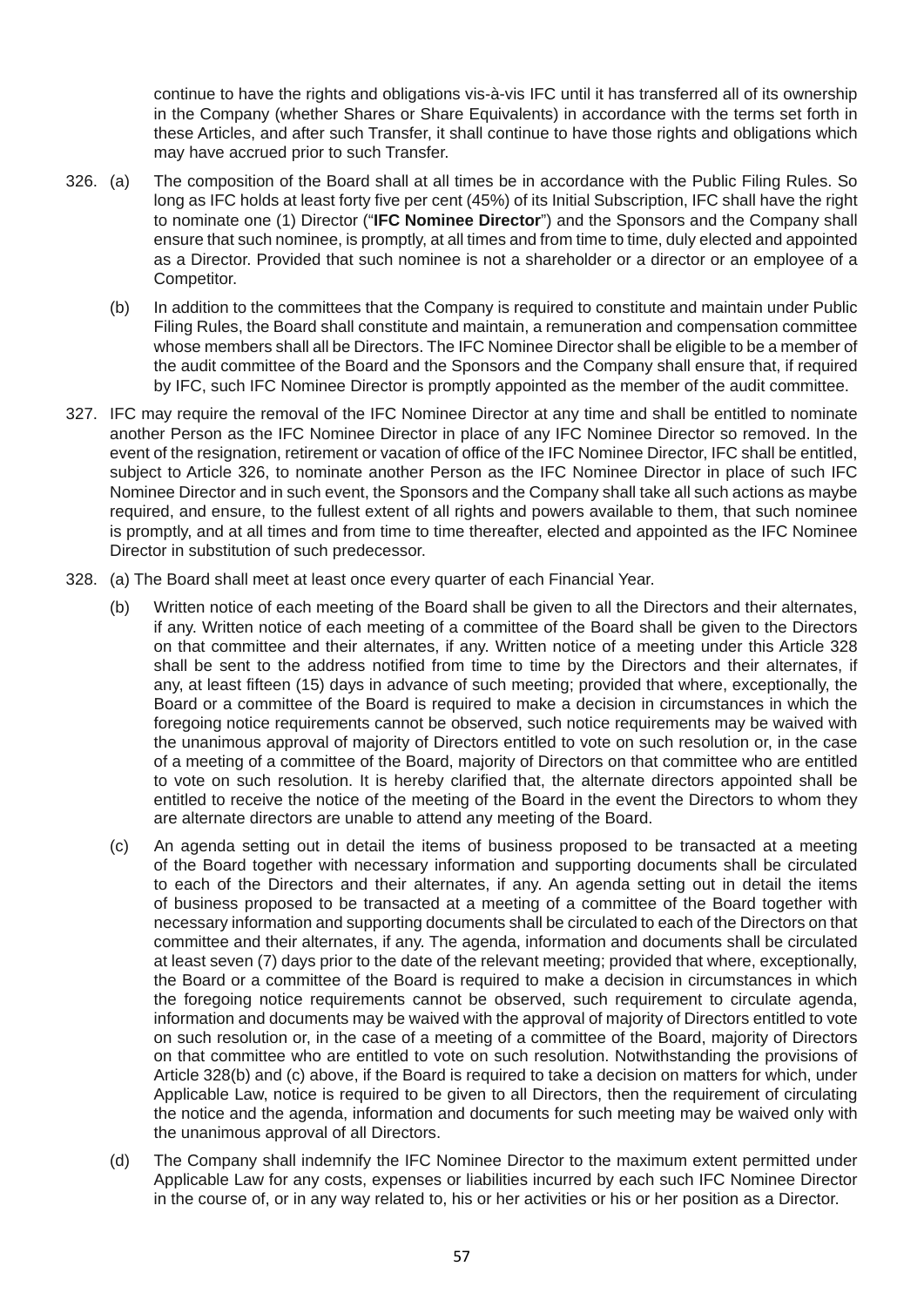- (e) The reasonable costs incurred by IFC Nominee Director in attending a meeting of the Board or a committee (including the reasonable costs of travel within India and attendance of an IFC Nominee Director) shall be reimbursed by the Company.
- 329. (a) The quorum for a meeting of the Board shall be in accordance with the Public Filing Rules. The quorum requirement for a meeting of the Board shall *mutatis mutandis* apply to the quorum requirement of a meeting of the committee of the Board.
	- (b) In the absence of a valid quorum at a meeting of the Board or a committee of the Board, the meeting shall be adjourned to the same time and place not earlier than seven (7) days but no later than twenty-one (21) days thereafter, as the Chairman (or, if applicable, the chairman of the committee) may determine. The quorum requirements as set out in Article 329(a) shall also be applicable at such adjourned meeting
	- (c) Any Director shall be entitled to participate in a meeting of the Board, at which he or she is not physically present, by video conference, in accordance with Applicable Law and the Chairman of such meeting shall ensure that such Director's observations are duly recorded in the minutes of such meeting.
- 330. No resolution shall be deemed to have been duly passed by the Board or a committee of the Board by circulation or written consent, unless the resolution has been circulated in draft form, together with the information required to make a fully-informed, good faith decision with respect to such resolution and appropriate documents required to evidence passage of such resolution, if any, to all Directors or to all Directors on the relevant committee at their usual address, and has been approved, in writing, by the Directors as are then in India, or approved, in writing, by majority of such of them as are entitled to vote on the resolution.
- 331. In addition to any other requirements that may be applicable under Public Filing Rules, the Company shall ensure that:
	- (a) Not less than twenty one (21) days' prior written notice of all General Meetings shall be given to the Shareholders at their respective addresses notified by them to the Company in writing.
	- (b) An agenda and accompanying materials setting out the business proposed to be transacted at a General Meeting shall be circulated by the Company to the Shareholders at the same time as the notice referred to in Article 331(a). No business shall be transacted at any General Meeting duly convened and held other than that specified in the notice without the prior written consent of the representative of IFC.
	- (c) The Board shall provide the Company's previous Financial Year's audited financial statements to all Shareholders at least twenty one (21) days before the General Meeting which is held to approve and adopt such audited financial statements.
	- (d) The quorum for a General Meeting, including an adjourned meeting, shall be as per the requirement under the Public Filing Rules.
- 332. For so long as IFC holds at least forty five per cent (45%) of its Initial Subscription, the Company shall not take the following decisions or actions without the prior written consent of IFC:
	- (a) amend or repeal the Company's Charter: (i) in any material manner, except to reflect any changes to be made pursuant to the Permitted Capital Infusion; (ii) in any way which may alter or change the rights, privileges or preferences of the Subscription Shares; or (iii) in contravention of the terms of the IFC SHA;
	- (b) change the designations, powers, rights, preferences or privileges, or the qualifications, limitations or restrictions of the Subscription Shares;
	- (c) create, authorize or issue any Shares, Share Equivalents or other equity security in the Company having a structural or legal preference over, or ranking *pari passu* with, the Subscription Shares with respect to any matter, including, without limitation. Dividend rights, voting rights or liquidation preference, except in case of issue any Shares, Share Equivalents or other equity security in the Company pursuant to Permitted Capital Infusion ranking *pari passu* with the Subscription Shares;
	- (d) create, authorize or issue any Shares, Share Equivalents or other equity security in the Company, including in respect of Permitted Capital Infusion, at a price less than the IFC Subscription Price, except for issuance of shares pursuant to bonus issue, rights issue or pursuant to an employee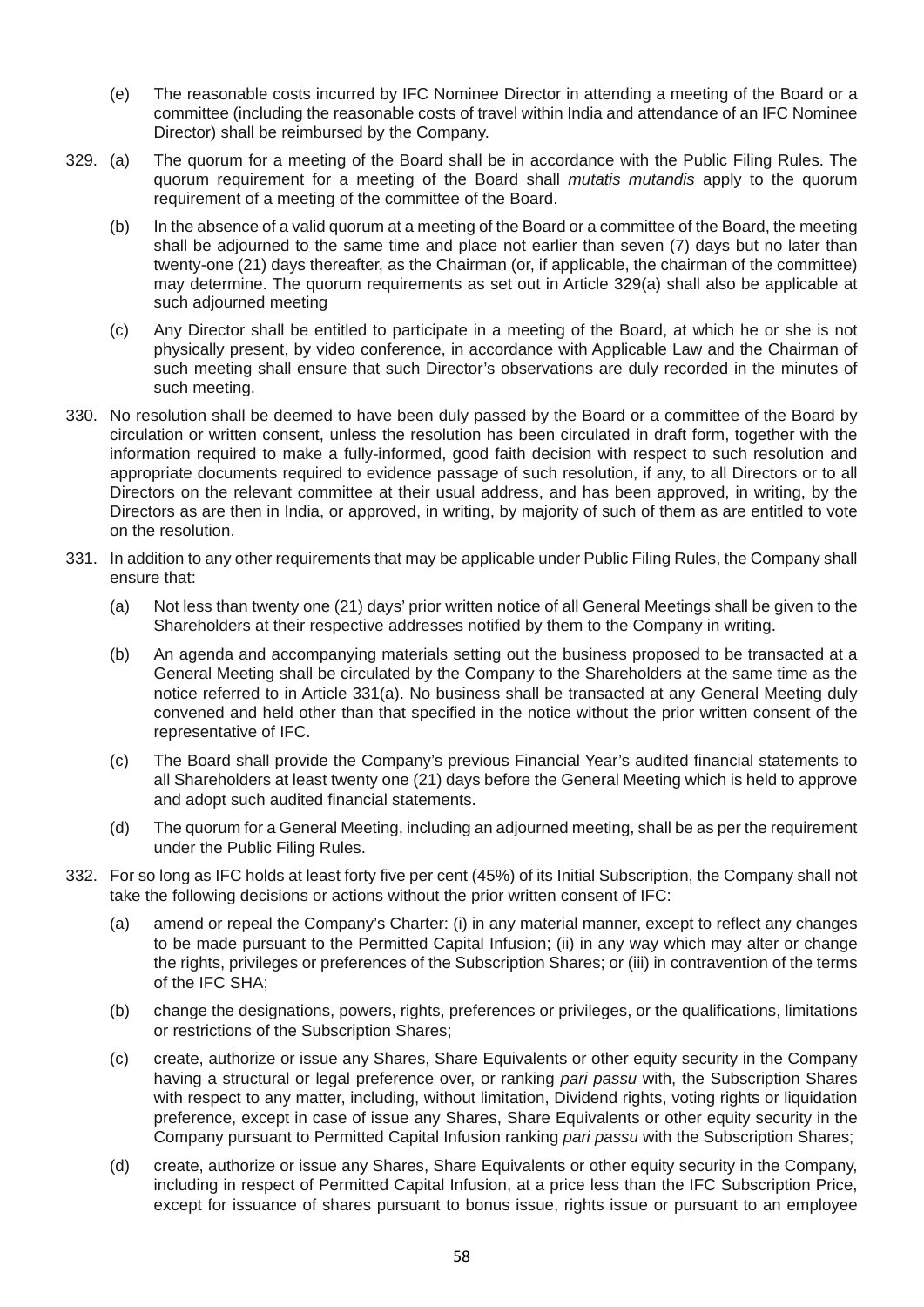stock plan subject to a cap of five per cent (5%) of the Prevailing Share Capital of the Company;

- (e) authorize or undertake any arrangement for the disposal of more than five per cent (5%) of the gross block of assets or business of the Company, whether in one or a series of transactions, in a Financial Year;
- (f) any amalgamation, merger, consolidation, reconstitution, restructuring or similar transaction that results in a change in Control of the Company;
- (g) acquisition of any asset (including shares or securities) or undertaking of any Person by the Company that results in the Company assuming total liabilities of more than Rupees Two Hundred Million (Rs. 200,000,000), except acquisition of any asset (other than shares or securities) to the extent required for the Project;
- (h) authorize or undertake any action in relation to a Liquidation Event, provided that in case of an involuntary Liquidation Event, the Company shall be entitled to file urgent applications, affidavits or respond to notices which are strictly procedural and necessary, or comply with the interim or final order or directions of a court of competent jurisdiction, if the IFC's written consent is not obtained within five (5) days of the Company notifying IFC of such event;
- (i) delisting of Shares from the relevant Exchange(s) where the Shares are listed;
- (j) remove or replace the Auditors or the internal auditors of the Company, except by a Big Four Accounting Firm or change the Financial Year of the Company;
- (k) authorize or undertake any reduction of capital or share repurchase, other than any repurchase of Shares or Share Equivalents of the Company issued to or held by employees, officers, directors or consultants of the Company pursuant to an employee stock plan; and
- (l) any change to the primary business of the Company or entering into a new business through a joint venture or a Subsidiary.
- 333. For so long as IFC holds at least forty five per cent (45%) of its Initial Subscription, the Company shall not take the following decisions or actions without the consent of at least seventy five per cent (75%) of the Board of Directors of the Company, present at a quorate meeting and are entitled to vote on such resolutions as per Applicable Law:
	- (a) enter into any agreement, arrangement or transaction with any Related Party that involves or the aggregate value of which exceeds Rupees Twenty Five Million (Rs. 25,000,000) in the aggregate in any Financial Year. Provided that salaries payable to the Sponsors and the Directors, pursuant to the terms of employment approved by the Board, would be excluded from the calculation of the aforesaid threshold;
	- (b) enter into any obligation outside of the normal course of business which involves the payment by it, in cash or otherwise, of amounts in excess of Rupees Ten Million (Rs. 10,000,000) in the aggregate in any Financial Year;
	- (c) grant or enter into any material license, agreement or arrangement concerning any intellectual property rights;
	- (d) declare, authorize or make any Distribution or redemption in relation to any Shares or Share Equivalents inconsistent with Company's Charter or Dividend policy of the Company;
	- (e) create any Subsidiary or entering into any joint venture except as set out in the Business Plan; or
	- (f) make any amendment to the Business Plan.
- 334. *Notice to IFC*
	- (a) Any notice, request or other communication to be given or made to or by IFC, by or to the Company and/or the Sponsors, as the case may be, shall be in writing. Any such communication shall be delivered by hand, established courier service or facsimile to the party to which it is required or permitted to be given or made at such party's address specified in the IFC SHA, designated by written notice to the other party, and shall be effective upon the earlier of (i) actual receipt and (ii) deemed receipt under Article 334(b).
	- (b) Unless there is reasonable evidence that it was received at a different time, notice pursuant to this Article 334(a) is deemed given if: (i) delivered by hand, when left at the specified address of the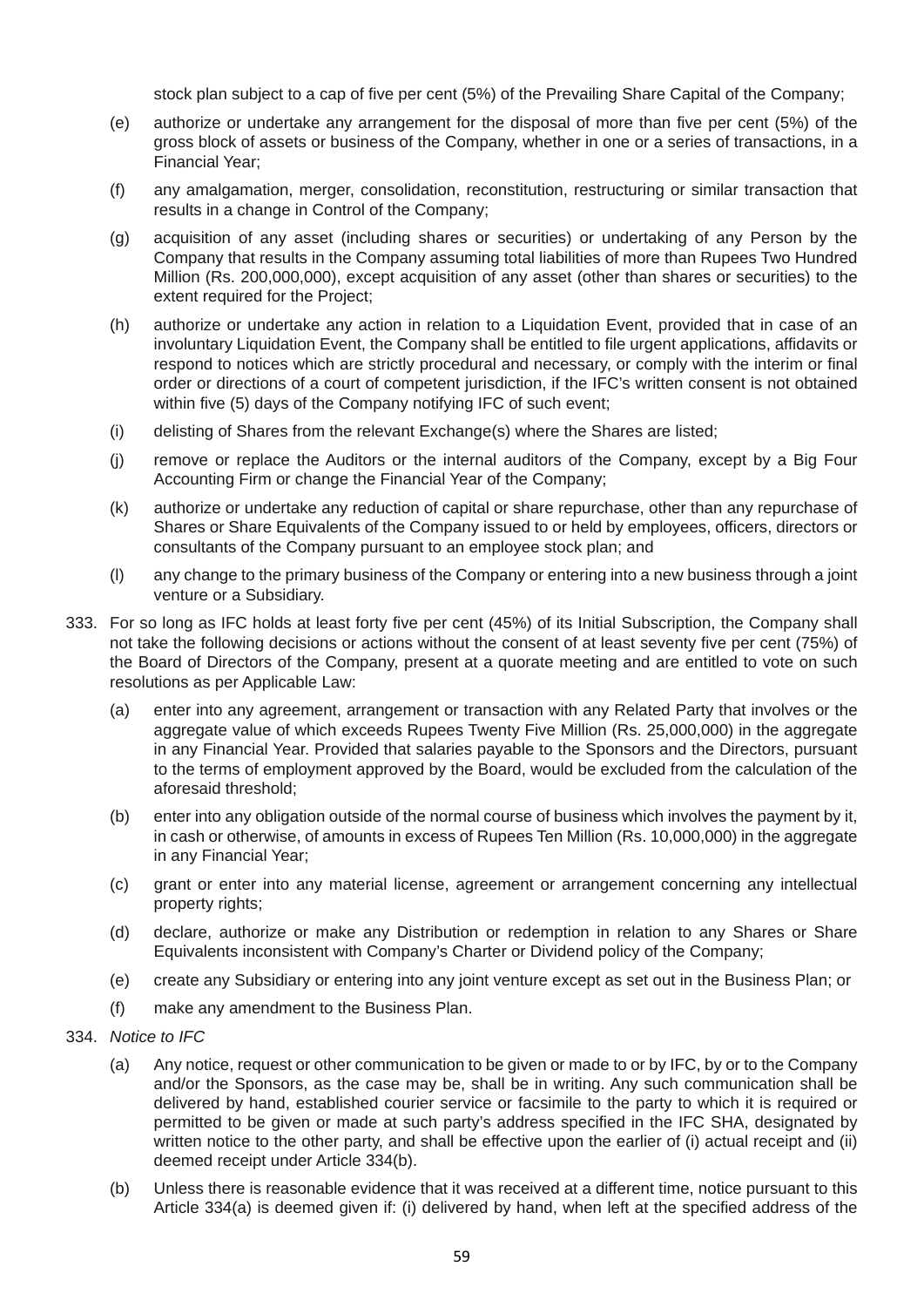recipient; (ii) sent by established courier services within a country, three (3) Business Days after posting it; (iii) sent by established courier service between two countries, six (6) Business Days after posting it; and (iv) sent by facsimile, when confirmation of its transmission has been recorded by the sender's facsimile machine.

#### 335. **OTHER COVENANTS**

- *(a) General Reporting Covenants*
	- (i) The Company shall furnish to IFC the following information:
		- (aa) within ninety (90) days after the end of each Financial Year, annual financial statements (a balance sheet as of the end of such Financial Year and the related statements of income, shareholders' equity and cash flows for the Financial Year then ended) for the Company, audited in accordance with the Accounting Standards and certified by the Auditors, along with a copy of all management letters delivered by the Auditors; and
		- (bb) within forty-five (45) days after the end of each quarter of each Financial Year, unaudited quarterly financial statements for the Company, prepared in accordance with the Accounting Standards; and
		- (cc) no later than forty-five (45) days after commencement of each Financial Year, the proposed annual Business Plan.
	- (ii) The Company shall irrevocably authorize the Auditors (whose fees and expenses shall be for the account of the Company) to communicate directly with IFC at any time regarding the Company's financial statements, accounts and operations, and provide to IFC a copy of that authorization. No later than thirty (30) days after any change in Auditors, the Company shall issue an Authorization (in substantially the same form) to the new Auditors (authorizing them to communicate directly with IFC at any time regarding the Company's financial statements, accounts and operations) and provide a copy thereof to IFC.
	- (iii) The Company shall promptly provide to IFC such information as IFC from time to time requests with regard to any material developments in or affecting the Company's business.
	- (iv) IFC may, by notice to the Company, elect not to receive any of the information described in this Article 335(a). In this case, the Company shall provide IFC with copies of all information publicly disclosed and/or filed, in compliance with the Public Filing Rules, rules and regulations of any automated quotation system on which any of its securities are listed and any Applicable Law.
- *(b) IFC Policy Reporting Covenants*
	- (i) The Company shall promptly notify IFC upon becoming aware of any: (aa) litigation or investigations or proceedings which have or may reasonably be expected to have a Material Adverse Effect; (bb) any criminal investigations or proceedings against the Company, the Sponsors, the Directors or Senior Management Personnel of the Company which have or may reasonably be expected to have a Material Adverse Effect, and any such notification shall specify the nature of the action or proceeding and any steps that the Company proposes to take in response to the same.
	- (ii) Upon IFC's request, and with reasonable prior notice to the Company, the Company shall permit representatives of IFC and the CAO, during normal office hours, to:
		- (aa) visit any of the sites and premises where the business of the Company is conducted;
		- (bb) inspect any of the sites, facilities, plants and equipment of the Company;
		- (cc) have access to the books of account and all records of the Company; and
		- (dd) have access to those employees, agents, contractors and subcontractors of the Company who have or may have knowledge of matters with respect to which IFC or the CAO seeks information;

 provided that: (A) no such reasonable prior notice shall be necessary if special circumstances so require; and (B) in the case of the CAO, such access shall be for the purpose of carrying out the CAO's Role.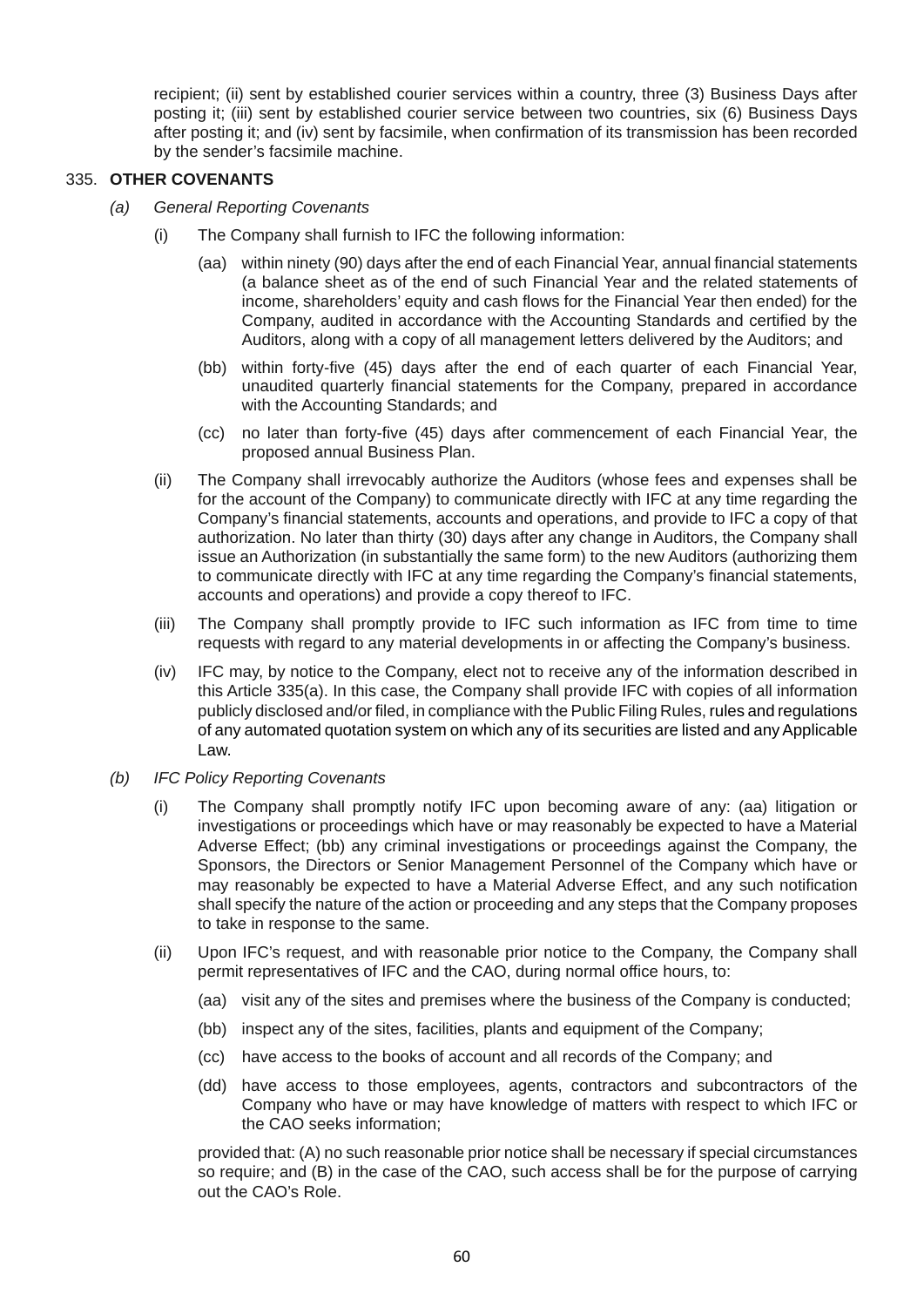- (iii) The Company shall:
	- (aa) within ninety (90) days after the end of each Financial Year, deliver to IFC the corresponding Annual Monitoring Report confirming compliance with the Action Plan, the social and environmental covenants set forth in these Articles and Applicable S&E Law, or, as the case may be, identifying any non-compliance or failure, and the actions being taken to remedy it, and including such information as IFC shall reasonably require in order to measure the ongoing development results of IFC's investment in the Subscription Shares ( which information IFC may hold and use in accordance with IFC's Access to Information Policy, dated January 1, 2012, which is available at : http:// ifcnet.ifc.org/intranet/ifcpolproc.nsf/AttachmentsByTitle/700101IFCPolicyDisclosure Information\_Effective+Jan+1+2012/\$FILE/700101I FCPolicyDisclosureInformation. pdf);
	- (bb) within three (3) days after its occurrence, notify IFC of any social, labor, health and safety, security or environmental incident, accident or circumstance having, or which could reasonably be expected to have, any material adverse social and/or environmental impact or any material adverse impact on the implementation or operation of the Company Operations in compliance with the Performance Standards, specifying in each case the nature of the incident, accident, or circumstance and the impact or effect arising or likely to arise therefrom, and the measures the Company is taking or plans to take to address them and to prevent any future similar event; and keep IFC informed of the on-going implementation of those measures; and
	- (cc) include any DOTS (Development Outcome Tracking System) reporting required by IFC.
- (iv) within ninety (90) days after the end of the expiry of any of the insurance policies referred to in Article 335(c)(vii) (*IFC Policy Covenants*), a certificate from an Authorized Representative confirming that, as of the date of such certificate, the Company maintains the insurance policies required to be maintained pursuant to Article 335(c)(vii) (*IFC Policy Covenants*) and providing reasons for any material changes in such insurance policies.
- (v) IFC may, by notice to the Company, elect not to receive any of the information described in this Article 335(b). In this case, the Company shall provide IFC with copies of all information publicly disclosed and/or filed, in compliance with the Public Filing Rules and rules and regulations of or automated quotation system on which any of the Company's securities are listed and any Applicable Law.
- *(c) IFC Policy Covenants*
	- (i) Sanctionable Practices
		- (aa) Each of the Relevant Parties hereby agrees that it shall not engage in (nor authorize or permit any Affiliate or any other Person acting on its behalf to engage in) any Sanctionable Practice with respect to the Company;
		- (bb) Each of the Relevant Parties further covenants that should it become aware of any violation of Article 335(c)(i)(aa), it shall promptly notify IFC; and
		- (cc) If IFC notifies the Company and/or any other Relevant Party of its concern that there has been a violation of Article 335(c)(i)(aa), the Company and any other such Relevant Party shall cooperate in good faith with IFC and its representatives in determining whether such a violation has occurred, and shall respond promptly and in reasonable detail to any notice from IFC, and shall furnish documentary support for such response upon IFC's request.
	- (ii) Affirmative Environmental Covenants

The Company shall

 (aa) implement the Action Plan and undertake the Company Operations in compliance with the Performance Standards and Applicable S&E Law; and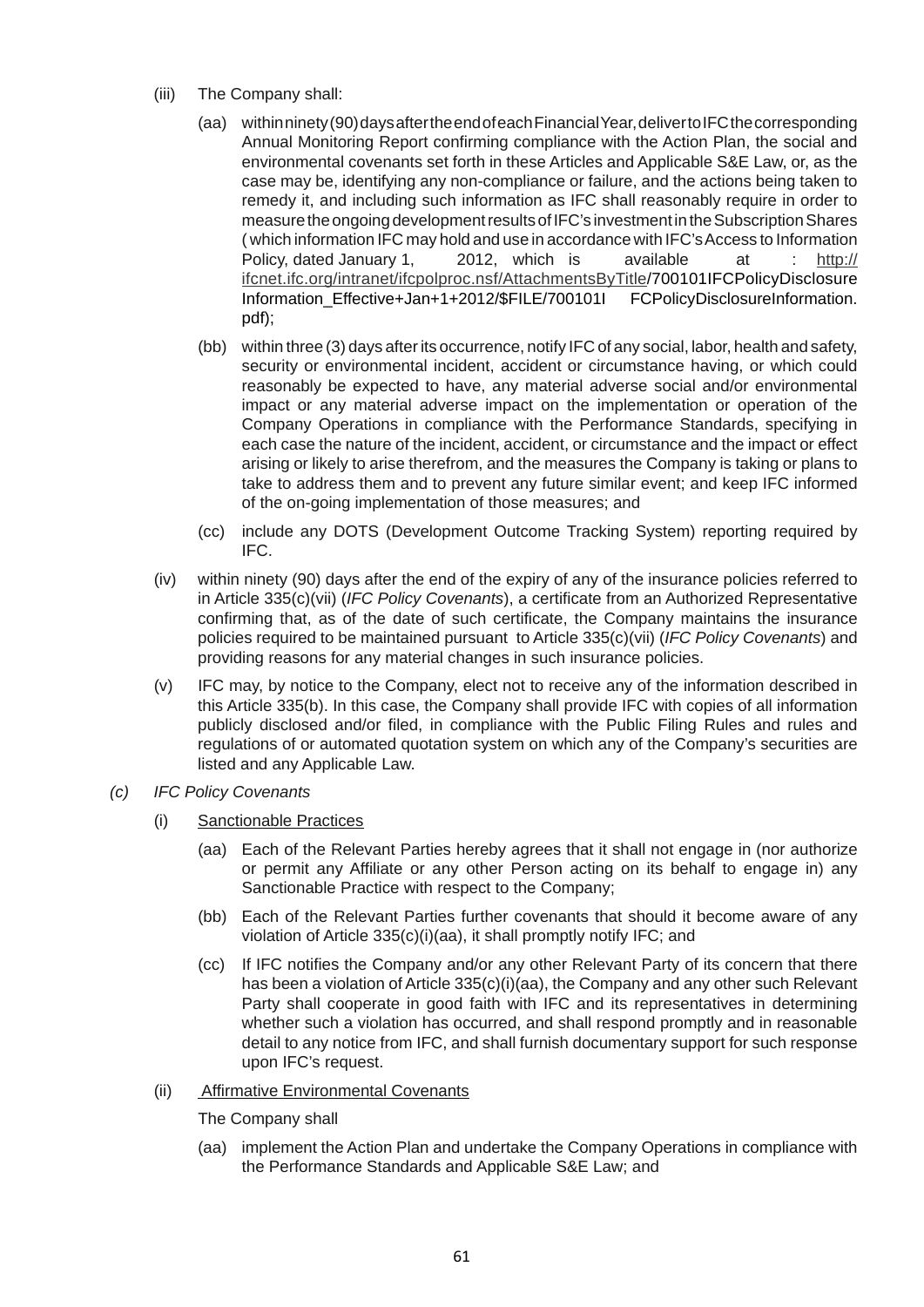- (bb) periodically review the form of the Annual Monitoring Report and advise IFC as to whether revision of the form is necessary or appropriate in light of changes to the Company Operations and revise the form of the Annual Monitoring Report, if applicable, with the prior written consent of IFC.
- (iii) Negative Environmental Covenant. The Company shall not amend the Action Plan in any material respect without the prior written consent of IFC.
- (iv) UN Security Council Resolutions. The Company shall not enter into any transaction or engage in any activity prohibited by any resolution of the United Nations Security Council under Chapter VII of the United Nations Charter.
- (v) Shell Banks. The Company shall not conduct business or enter into any transaction with, or transmit any funds through, a Shell Bank.
- (vi) Directors and Officers Liability Insurance Policy. The Company shall, at all times, maintain a directors' and officers' liability insurance policy, providing adequate and customary coverage, provided the IFC Nominee Director has been appointed to the Board, with a financially sound and reputable insurer or insurers.
- (vii) Insurance. The Company shall, at all times, insure and keep insured, at an agreed minimum level, with a financially sound and reputable insurer or insurers, all of its assets and business which can be insured, against insurable losses, and maintain any other insurance required by Applicable Law.
- *(d) Other Affirmative Covenants*

The Company shall and the Sponsors shall ensure that:

- (i) the Company shall undertake its business, activities and investments in compliance with Applicable Law;
- (ii) the Company shall at all times comply with all requirements under the listing agreements executed between the Company and the Bombay Stock Exchange Limited and the National Stock Exchange of India Limited, (including Article 36 thereof) and other Exchanges, together with any substitution or amendment thereon from time to time;
- (iii) Other than as set out in these Articles or with the prior written consent of IFC, the Company shall not, at the time of IFC Subscription or at any time thereafter, create, authorize or issue any Shares, Share Equivalents or other equity security in the Company, to any Person, having a structural or legal preference over, or on terms more favourable than the terms on which Subscription Shares are issued to IFC; and
- (iv) any amendment to the Wayzata Investment Agreement shall not be made without the prior written consent of IFC

#### 336. **TERMINATION OF CERTAIN ARTICLES**

 Rights of IFC as set out under Article 324A (*Preemptive Right*), Article 325(a) (*Ownership and Share Retention*), Article 325(d) (*Tag-Along Rights*), Article 325(f) (*Successor and Assigns*), Article 326 (*Board Composition*), Article 332 (*IFC Consent Rights*), Article 333 (*Board Supermajority Requirements)*, and Article 335(d)(iii) (**Other Affirmative Covenants**), shall lapse and cease to have effect upon the Shareholding of IFC becoming less than forty five per cent (45%) of its Initial Subscription. Further, notwithstanding anything to the contrary contained in Articles 323 to 337, IFC and the Sponsors agree that if, IFC's Shareholding falls below forty five per cent (45%) of its Initial Subscription, then, (i) the Persons required to execute the Accession Instrument pursuant to Article 325(b)(iii), shall execute the Accession Instrument only to accede to and be bound by Article 335(c)(i) (*Sanctionable Practices*) and Article 325(b)(i) (*Restricted Transfer and Issuance of Share Capital*); and (ii) the Persons required to execute the Accession Instrument pursuant to Article 325(c), shall execute the Accession Instrument only to accede to and be bound by, as a Sponsor, Article 335(c)(i) (*Sanctionable Practices*), Article 325(b)(i) (*Restricted Transfer and Issuance of Share Capital*) and Article 335(d) (i) and (ii) (*Other Affirmative Covenants*).

337. The Company shall give full effect to the provisions of any agreement that may be entered into between the Company and IFC in relation to the shareholding of IFC in the Company and its Subsidiaries as if those provisions are deemed to be an integral part of these Articles. Any dispute arising out of or in connection with the provisions contained in Articles 323 to 337 shall be subject to Section 8.04 and Section 8.10 of the IFC SHA.